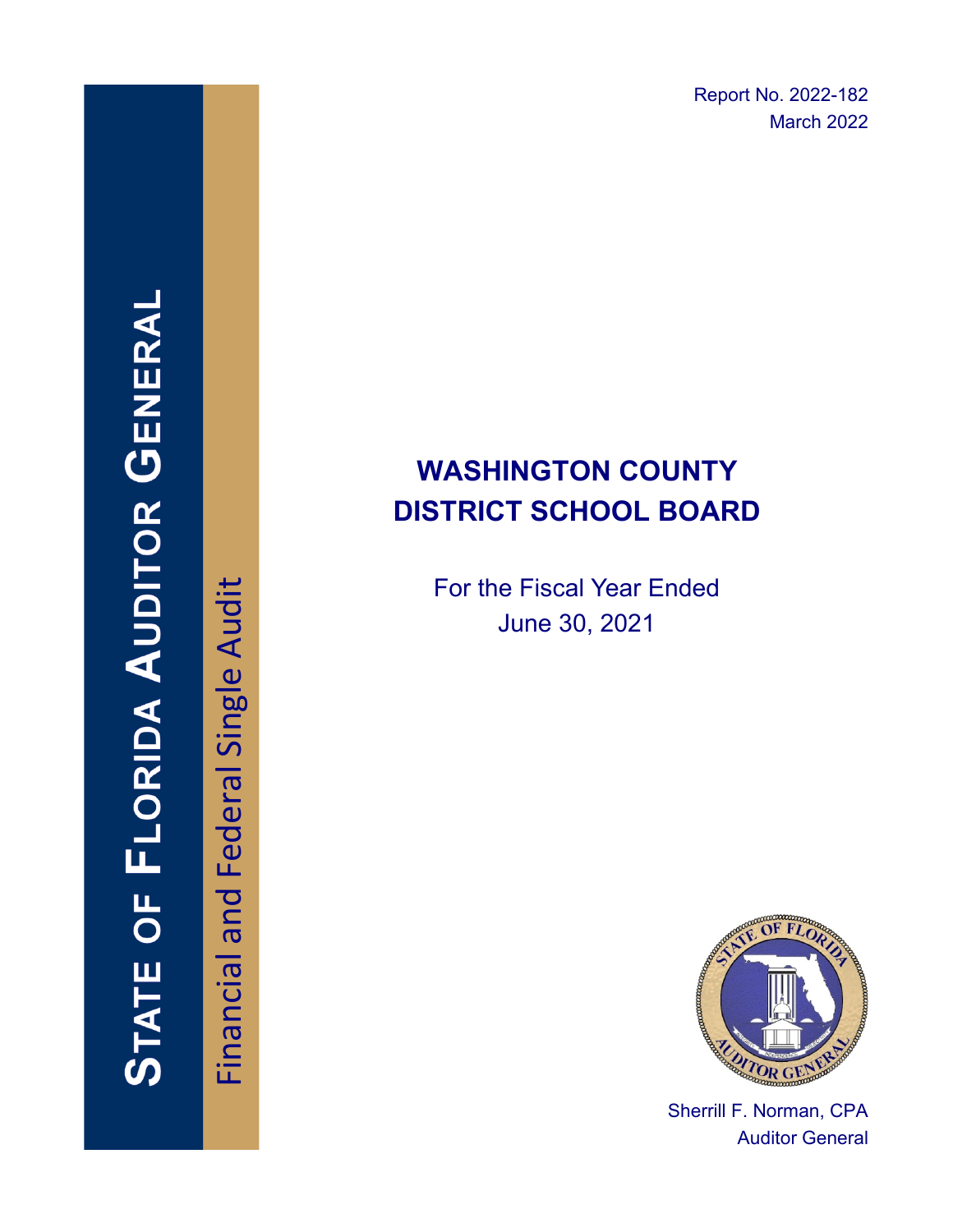#### **Board Members and Superintendent**

During the 2020-21 fiscal year, Herbert J. Taylor served as Superintendent of the Washington County Schools and the following individuals served as School Board Members:

|                                           | District No. |  |
|-------------------------------------------|--------------|--|
| Vann Brock, Vice Chair from 11-17-20      |              |  |
| Dr. Lou Cleveland, Chair through 11-16-20 | 2            |  |
| Milton L. Brown, Chair from 11-17-20,     | 3            |  |
| Vice Chair through 11-16-20               |              |  |
| Will "Tonka" Taylor                       | 4            |  |
| Susan G. Roberts                          | 5            |  |

The Auditor General conducts audits of governmental entities to provide the Legislature, Florida's citizens, public entity management, and other stakeholders unbiased, timely, and relevant information for use in promoting government accountability and stewardship and improving government operations.

The team leader was Tonya Williams, and the audit was supervised by Shelly G. Curti, CPA.

Please address inquiries regarding this report to Edward A. Waller, CPA, Audit Manager, by e-mail at [tedwaller@aud.state.fl.us](mailto:tedwaller@aud.state.fl.us) or by telephone at (850) 412-2887.

This report and other reports prepared by the Auditor General are available at:

[FLAuditor.gov](https://flauditor.gov/)

Printed copies of our reports may be requested by contacting us at:

**State of Florida Auditor General**

**Claude Pepper Building, Suite G74 ∙ 111 West Madison Street ∙ Tallahassee, FL 32399-1450 ∙ (850) 412-2722**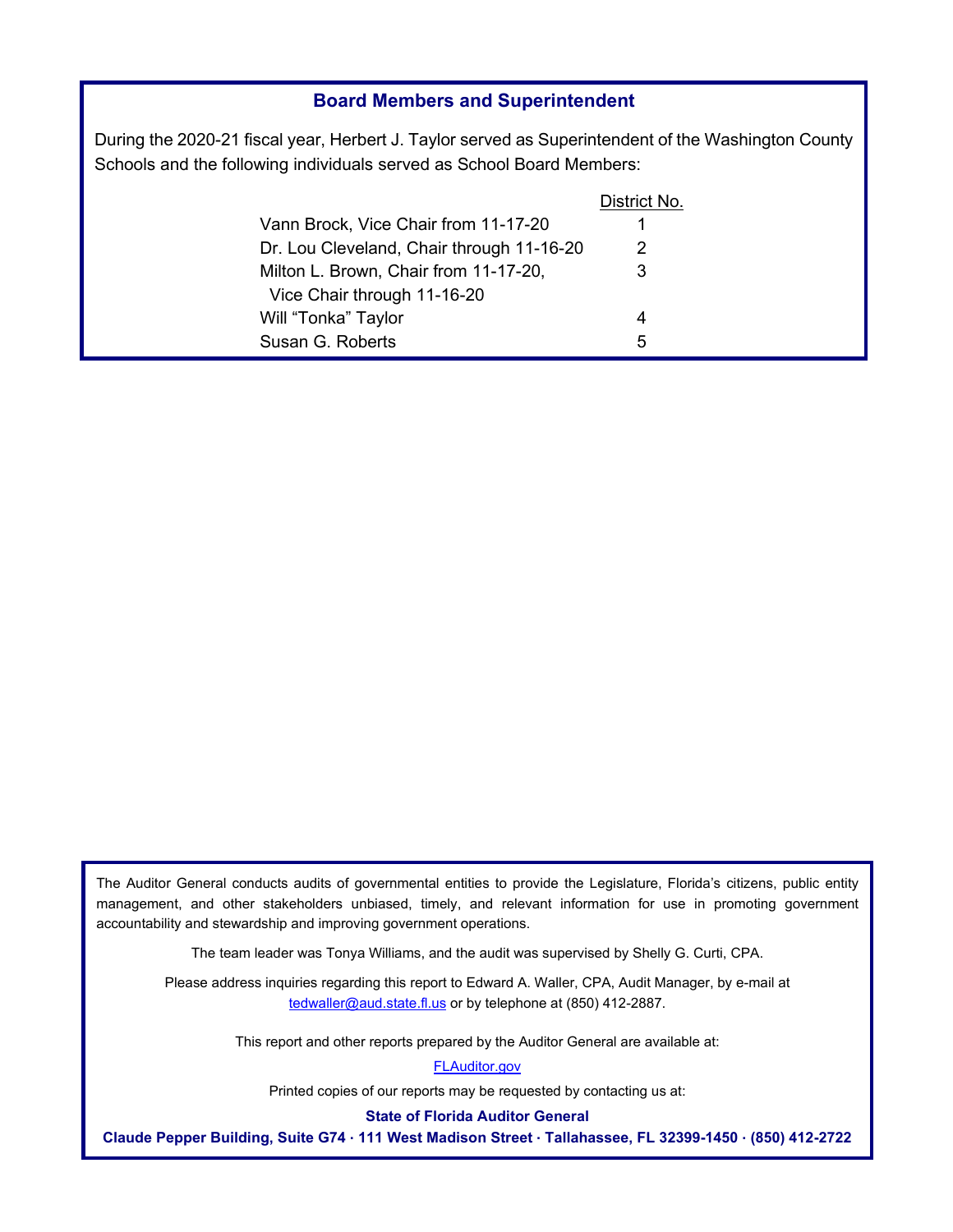# **WASHINGTON COUNTY DISTRICT SCHOOL BOARD TABLE OF CONTENTS**

|                                                                                                                                           | Page<br>No.    |
|-------------------------------------------------------------------------------------------------------------------------------------------|----------------|
|                                                                                                                                           | j.             |
| <b>INDEPENDENT AUDITOR'S REPORT</b>                                                                                                       |                |
|                                                                                                                                           | $\mathbf{1}$   |
|                                                                                                                                           | 3              |
|                                                                                                                                           | $\overline{4}$ |
| <b>BASIC FINANCIAL STATEMENTS</b>                                                                                                         |                |
|                                                                                                                                           | 13             |
|                                                                                                                                           | 14             |
|                                                                                                                                           | 16             |
| Reconciliation of the Governmental Funds Balance Sheet                                                                                    | 17             |
| Statement of Revenues, Expenditures, and Changes in                                                                                       | 18             |
| Reconciliation of the Governmental Funds Statement of<br>Revenues, Expenditures, and Changes in Fund Balances                             | 19             |
|                                                                                                                                           | 20             |
| Statement of Revenues, Expenses, and Changes in Fund                                                                                      | 22             |
|                                                                                                                                           | 24             |
|                                                                                                                                           | 26             |
| OTHER REQUIRED SUPPLEMENTARY INFORMATION                                                                                                  |                |
| Budgetary Comparison Schedule – General and Major Special Revenue Funds                                                                   | 56             |
| Schedule of Changes in the District's Total OPEB Liability and Related Ratios                                                             | 58             |
| Schedule of the District's Proportionate Share of the Net Pension Liability - Florida                                                     | 59             |
| Schedule of District Contributions - Florida Retirement System Pension Plan                                                               | 59             |
| Schedule of the District's Proportionate Share of the Net Pension Liability - Health                                                      | 60             |
| Schedule of District Contributions - Health Insurance Subsidy Pension Plan                                                                | 60             |
| Ten-Year Claims Development Information - Panhandle Area Educational<br>Consortium - Risk Management Consortium Property/Casualty Program | 62             |
|                                                                                                                                           | 64             |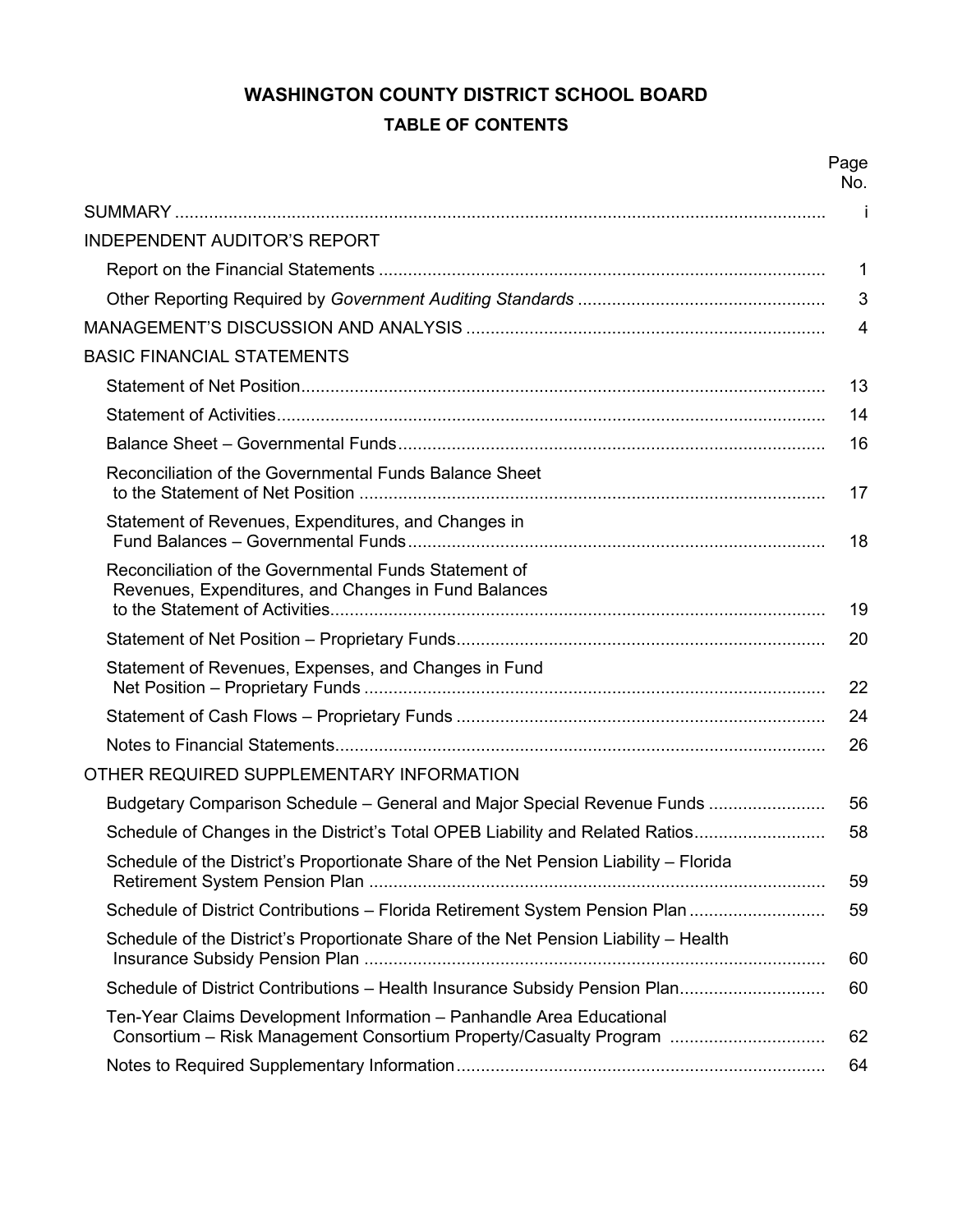## **WASHINGTON COUNTY DISTRICT SCHOOL BOARD**

# **TABLE OF CONTENTS (CONTINUED)**

|                                                                                                                                                                         | Page<br>No. |
|-------------------------------------------------------------------------------------------------------------------------------------------------------------------------|-------------|
|                                                                                                                                                                         | 66          |
| INDEPENDENT AUDITOR'S REPORT ON INTERNAL CONTROL OVER<br>FINANCIAL REPORTING AND ON COMPLIANCE AND OTHER MATTERS<br>BASED ON AN AUDIT OF FINANCIAL STATEMENTS PERFORMED | 68          |
| INDEPENDENT AUDITOR'S REPORT ON COMPLIANCE FOR THE MAJOR<br>FEDERAL PROGRAM AND REPORT ON INTERNAL CONTROL OVER                                                         | 70          |
|                                                                                                                                                                         |             |
|                                                                                                                                                                         | 73          |
|                                                                                                                                                                         | 74          |
|                                                                                                                                                                         | 74          |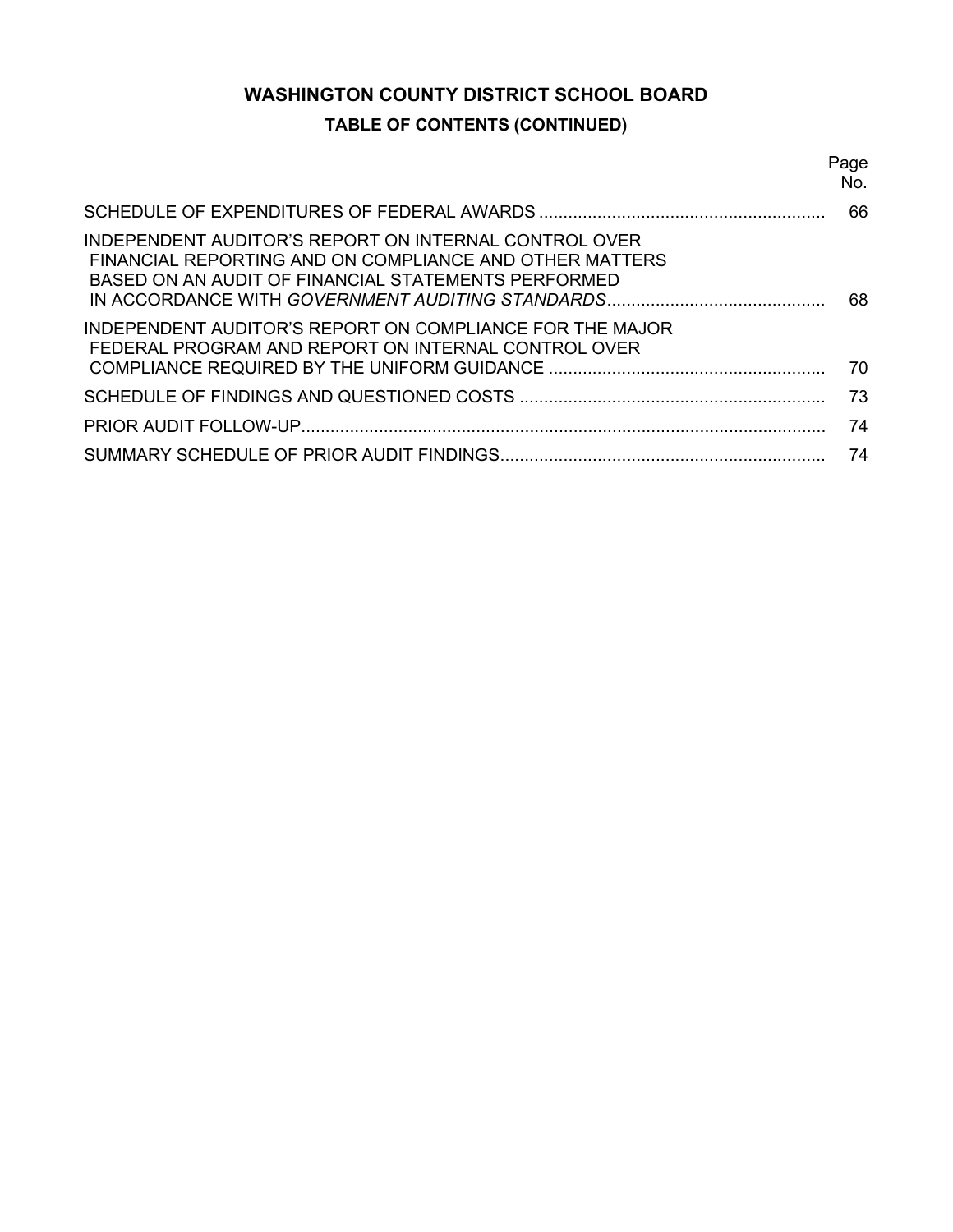#### SUMMARY OF REPORT ON FINANCIAL STATEMENTS

<span id="page-4-0"></span>Our audit disclosed that the basic financial statements of the Washington County District School Board (District) were presented fairly, in all material respects, in accordance with prescribed financial reporting standards.

SUMMARY OF REPORT ON INTERNAL CONTROL AND COMPLIANCE

Our audit did not identify any deficiencies in internal control over financial reporting that we consider to be material weaknesses.

The results of our tests disclosed no instances of noncompliance or other matters that are required to be reported under *Government Auditing Standards* issued by the Comptroller General of the United States*.* 

SUMMARY OF REPORT ON FEDERAL AWARDS

We audited the District's compliance with applicable Federal awards requirements. The Education Stabilization Fund was audited as a major Federal program. The results of our audit indicated that the District materially complied with the requirements that could have a direct and material effect on the Education Stabilization Fund.

#### AUDIT OBJECTIVES AND SCOPE

Our audit objectives were to determine whether the School Board and its officers with administrative and stewardship responsibilities for District operations:

- Presented the District's basic financial statements in accordance with generally accepted accounting principles;
- Established and implemented internal control over financial reporting and compliance with requirements that could have a direct and material effect on the financial statements or on the District's major Federal program; and
- Complied with the various provisions of laws, rules, regulations, contracts, and grant agreements that are material to the financial statements, and those applicable to the District's major Federal program.

The scope of this audit included an examination of the District's basic financial statements and the accompanying Schedule of Expenditures of Federal Awards, as of and for the fiscal year ended June 30, 2021. We obtained an understanding of the District's environment, including its internal control, and assessed the risk of material misstatement necessary to plan the audit of the basic financial statements and Federal awards. We also examined various transactions to determine whether they were executed, in both manner and substance, in accordance with governing provisions of laws, rules, regulations, contracts, and grant agreements.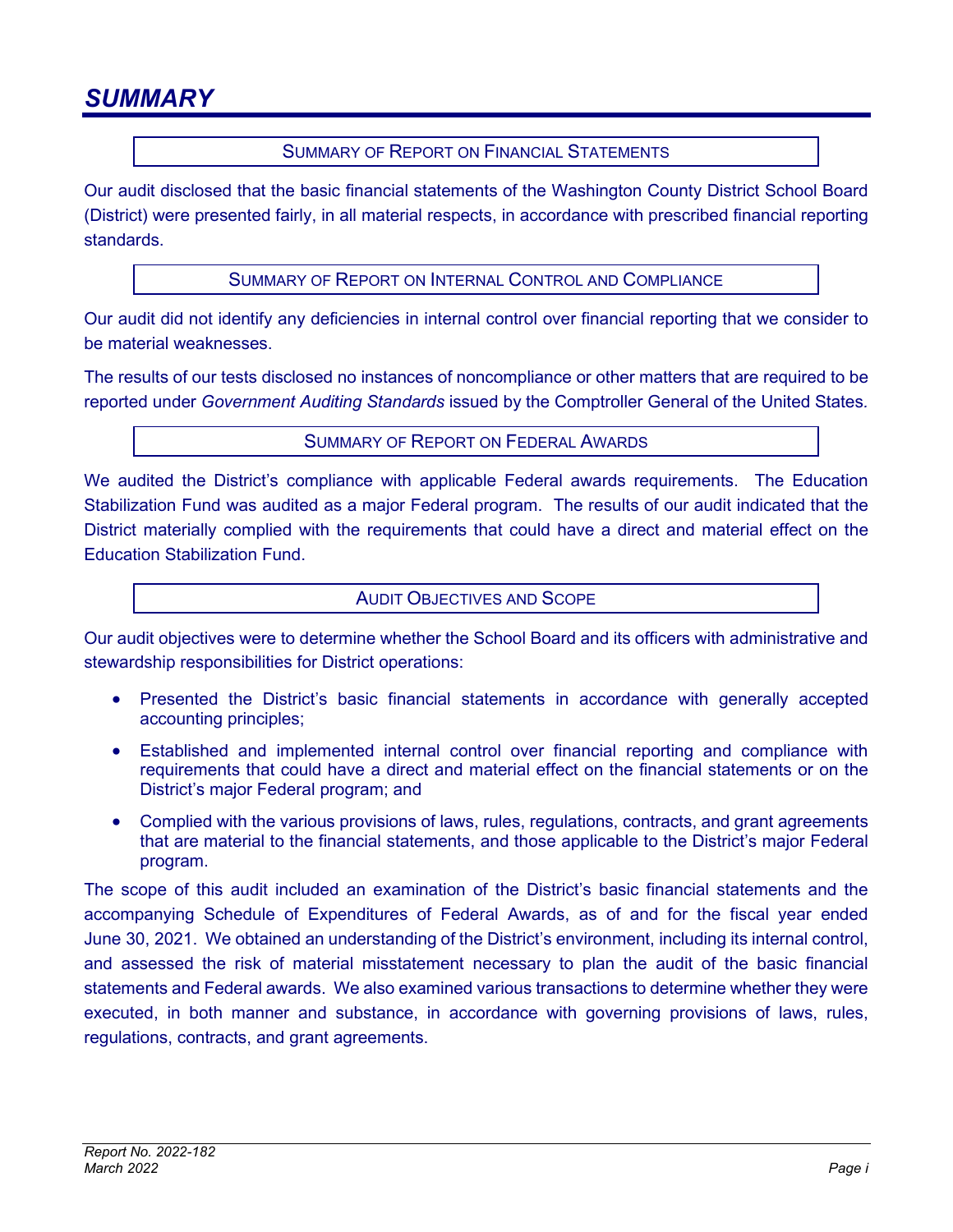#### AUDIT METHODOLOGY

We conducted our audit in accordance with auditing standards generally accepted in the United States of America; applicable standards contained in*Government Auditing Standards*, issued by the Comptroller General of the United States; and Title 2 U.S. *Code of Federal Regulations* Part 200, *Uniform Administrative Requirements, Cost Principles, and Audit Requirements for Federal Awards*.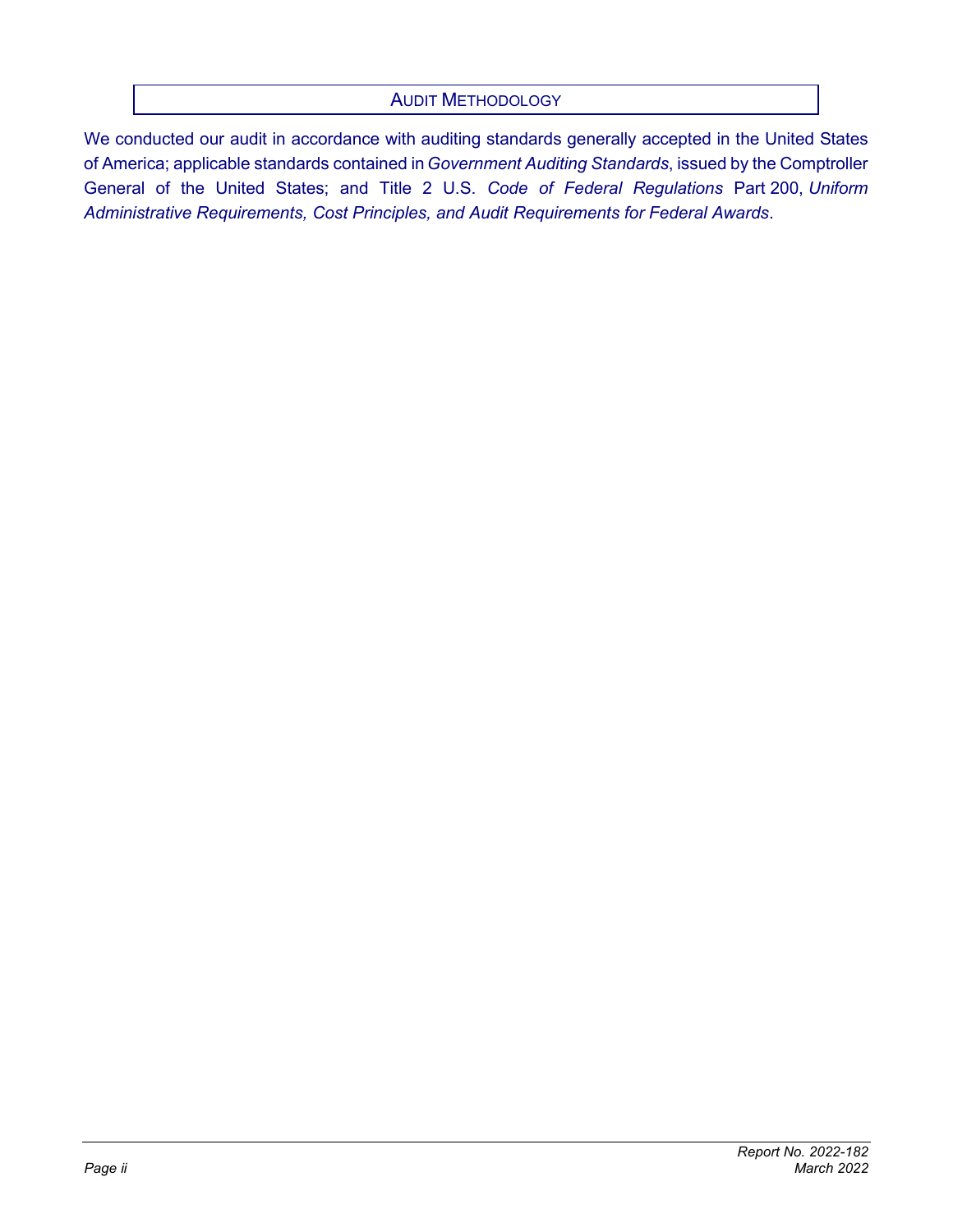<span id="page-6-1"></span>

Sherrill F. Norman, CPA Auditor General

# **AUDITOR GENERAL STATE OF FLORIDA**

Claude Denson Pepper Building, Suite G74 111 West Madison Street Tallahassee, Florida 32399-1450



Phone: (850) 412-2722 Fax: (850) 488-6975

The President of the Senate, the Speaker of the House of Representatives, and the Legislative Auditing Committee

## **INDEPENDENT AUDITOR'S REPORT**

## <span id="page-6-0"></span>**Report on the Financial Statements**

We have audited the accompanying financial statements of the governmental activities, the business-type activities, each major fund, and the aggregate remaining fund information of the Washington County District School Board, as of and for the fiscal year ended June 30, 2021, and the related notes to the financial statements, which collectively comprise the District's basic financial statements as listed in the table of contents.

## *Management's Responsibility for the Financial Statements*

Management is responsible for the preparation and fair presentation of these financial statements in accordance with accounting principles generally accepted in the United States of America; this includes the design, implementation, and maintenance of internal control relevant to the preparation and fair presentation of financial statements that are free from material misstatement, whether due to fraud or error.

#### *Auditor's Responsibility*

Our responsibility is to express opinions on these financial statements based on our audit. We did not audit the financial statements of the school internal funds, which represent 8 percent, 1 percent, 9 percent, 8 percent, and 8 percent, respectively, of the assets, liabilities, net position and fund balances, revenues, and expenses and expenditures of the aggregate remaining fund information. Those statements were audited by other auditors whose report has been furnished to us, and our opinion, insofar as it relates to the amounts included for the school internal funds, is based solely on the report of the other auditors. We conducted our audit in accordance with auditing standards generally accepted in the United States of America and the standards applicable to financial audits contained in *Government Auditing Standards*, issued by the Comptroller General of the United States. Those standards require that we plan and perform the audit to obtain reasonable assurance about whether the financial statements are free from material misstatement.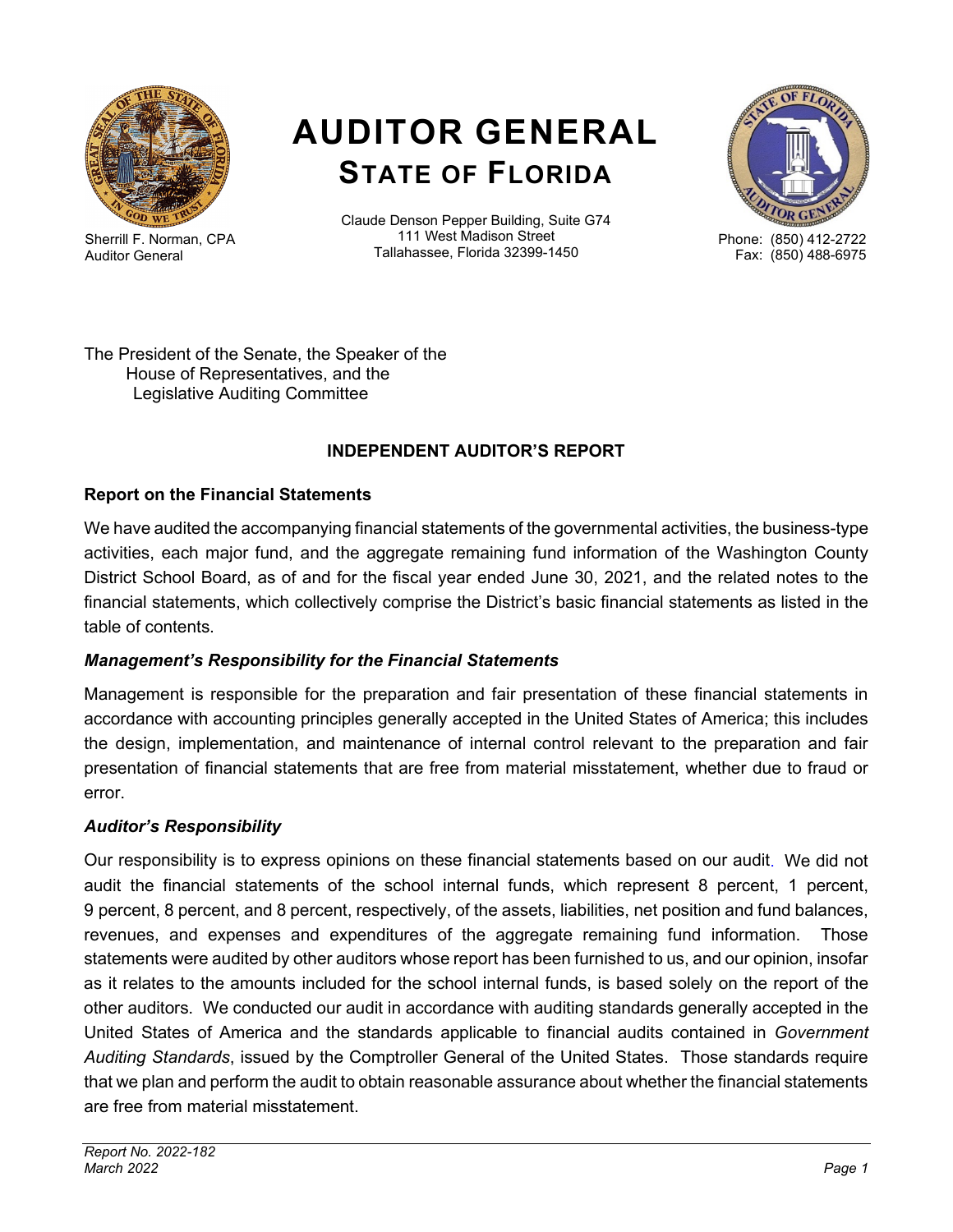An audit involves performing procedures to obtain audit evidence about the amounts and disclosures in the financial statements. The procedures selected depend on the auditor's judgment, including the assessment of the risks of material misstatement of the financial statements, whether due to fraud or error. In making those risk assessments, the auditor considers internal control relevant to the entity's preparation and fair presentation of the financial statements in order to design audit procedures that are appropriate in the circumstances, but not for the purpose of expressing an opinion on the effectiveness of the entity's internal control. Accordingly, we express no such opinion. An audit also includes evaluating the appropriateness of accounting policies used and the reasonableness of significant accounting estimates made by management, as well as evaluating the overall presentation of the financial statements.

We believe that the audit evidence we have obtained is sufficient and appropriate to provide a basis for our audit opinions.

## *Opinions*

In our opinion, based on our audit and the report of other auditors, the financial statements referred to above present fairly, in all material respects, the respective financial position of the governmental activities, the business-type activities, each major fund, and the aggregate remaining fund information of the Washington County District School Board, as of June 30, 2021, and the respective changes in financial position and, where applicable, cash flows thereof for the fiscal year then ended in accordance with accounting principles generally accepted in the United States of America.

## *Emphasis of Matter*

As discussed in Note II. to the financial statements, the District implemented Governmental Accounting Standards Board Statement No. 84, *Fiduciary Activities*, which is a change in accounting principle that addresses accounting and financial reporting for fiduciary activities. This affects the comparability of amounts reported for the 2020-21 fiscal year with amounts reported for the 2019-20 fiscal year. Our opinion is not modified with respect to this matter.

## *Other Matters*

## *Required Supplementary Information*

Accounting principles generally accepted in the United States of America require that **MANAGEMENT'S DISCUSSION AND ANALYSIS**, the **Budgetary Comparison Schedule – General and Major Special Revenue Funds**, **Schedule of Changes in the District's Total OPEB Liability and Related Ratios**, **Schedule of the District's Proportionate Share of the Net Pension Liability – Florida Retirement System Pension Plan**, **Schedule of District Contributions – Florida Retirement System Pension Plan**, **Schedule of the District's Proportionate Share of the Net Pension Liability – Health Insurance Subsidy Pension Plan**, **Schedule of District Contributions – Health Insurance Subsidy Pension Plan, Ten-Year Claims Development Information – Panhandle Area Educational Consortium – Risk Management Consortium Property/Casualty Program**, and **Notes to Required Supplementary Information**, as listed in the table of contents, be presented to supplement the basic financial statements. Such information, although not a part of the basic financial statements, is required by the Governmental Accounting Standards Board who considers it to be an essential part of financial reporting for placing the basic financial statements in an appropriate operational, economic, or historical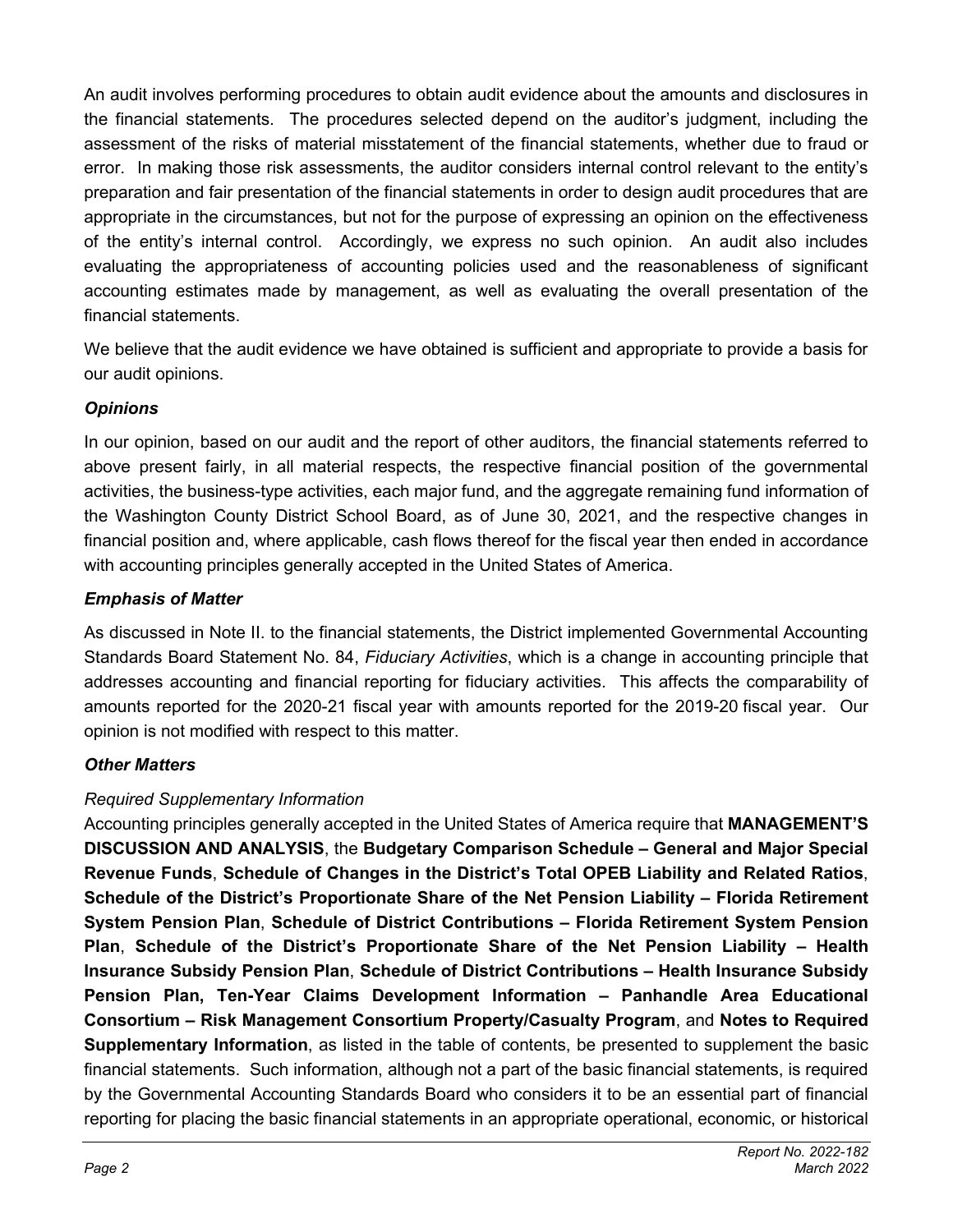<span id="page-8-1"></span>context. We have applied certain limited procedures to the required supplementary information in accordance with auditing standards generally accepted in the United States of America, which consisted of inquiries of management about the methods of preparing the information and comparing the information for consistency with management's responses to our inquiries, the basic financial statements, and other knowledge we obtained during our audit of the basic financial statements. We do not express an opinion or provide any assurance on the information because the limited procedures do not provide us with sufficient evidence to express an opinion or provide any assurance.

#### *Supplementary Information*

Our audit was conducted for the purpose of forming opinions on the financial statements that collectively comprise the District's basic financial statements. The accompanying **SCHEDULE OF EXPENDITURES OF FEDERAL AWARDS**, as required by Title 2 U.S. *Code of Federal Regulations* Part 200, *Uniform Administrative Requirements, Cost Principles, and Audit Requirements for Federal Awards*, is presented for purposes of additional analysis and is not a required part of the basic financial statements.

The accompanying **SCHEDULE OF EXPENDITURES OF FEDERAL AWARDS** is the responsibility of management and was derived from and relates directly to the underlying accounting and other records used to prepare the basic financial statements. Such information has been subjected to the auditing procedures applied in the audit of the basic financial statements and certain additional procedures, including comparing and reconciling such information directly to the underlying accounting and other records used to prepare the basic financial statements or to the basic financial statements themselves, and other additional procedures in accordance with auditing standards generally accepted in the United States of America. In our opinion, the accompanying **SCHEDULE OF EXPENDITURES OF FEDERAL AWARDS** is fairly stated, in all material respects, in relation to the basic financial statements as a whole.

#### <span id="page-8-0"></span>**Other Reporting Required by** *Government Auditing Standards*

In accordance with *Government Auditing Standards*, we have also issued our report dated March 28, 2022, on our consideration of the District's internal control over financial reporting and on our tests of its compliance with certain provisions of laws, rules, regulations, contracts, and grant agreements and other matters included under the heading **INDEPENDENT AUDITOR'S REPORT ON INTERNAL CONTROL OVER FINANCIAL REPORTING AND ON COMPLIANCE AND OTHER MATTERS BASED ON AN AUDIT OF FINANCIAL STATEMENTS PERFORMED IN ACCORDANCE WITH**  *GOVERNMENT AUDITING STANDARDS*. The purpose of that report is solely to describe the scope of our testing of internal control over financial reporting and compliance and the results of that testing, and not to provide an opinion on the effectiveness of the District's internal control over financial reporting or on compliance. That report is an integral part of an audit performed in accordance with *Government Auditing Standards* in considering the District's internal control over financial reporting and compliance.

Respectfully submitted,

Sherrill F. Norman, CPA Tallahassee, Florida March 28, 2022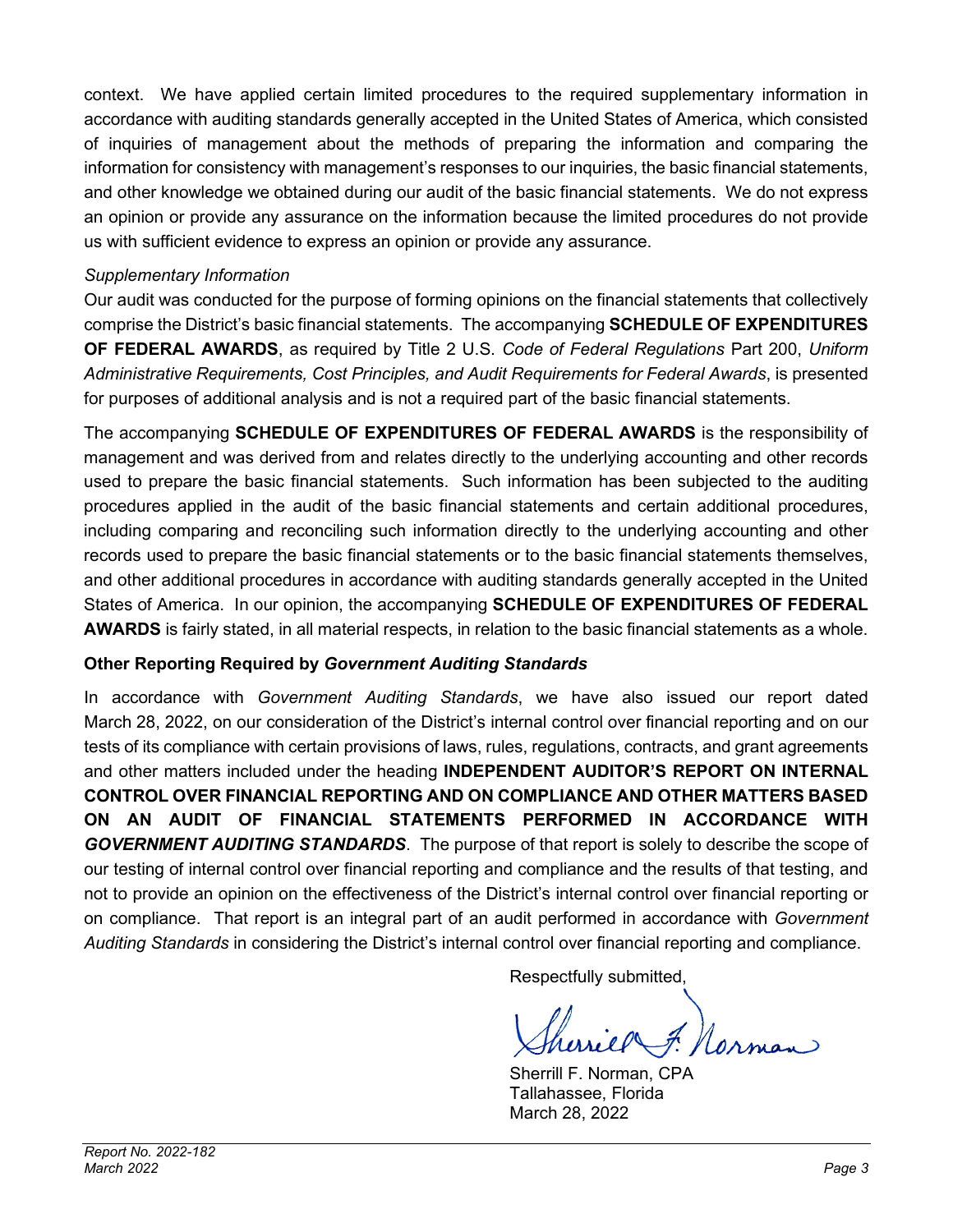# <span id="page-9-1"></span><span id="page-9-0"></span>*MANAGEMENT'S DISCUSSION AND ANALYSIS*

The management of the Washington County District School Board has prepared the following discussion and analysis to provide an overview of the District's financial activities for the fiscal year ended June 30, 2021. The information contained in the Management's Discussion and Analysis (MD&A) is intended to highlight significant transactions, events, and conditions and should be considered in conjunction with the District's financial statements and notes to financial statements found immediately following the MD&A.

#### FINANCIAL HIGHLIGHTS

Key financial highlights for the 2020-21 fiscal year are as follows:

- As of June 30, 2021, the assets and deferred outflows of resources exceed the liabilities and deferred inflows of resources by \$90,373,189.95.
- General revenues total \$48,657,953.57, or 79.02 percent of all revenues. Program specific revenues in the form of charges for services, operating grants and contributions, and capital grants and contributions total \$12,918,423.34, or 20.98 percent of all revenues.
- Expenses total \$60,571,934.36. Only \$12,918,423.34 of these expenses was offset by program specific revenues.
- At the end of the current fiscal year, the fund balance of the General Fund totals \$13,291,979.76, which is \$2,325,044.75 more than the prior fiscal year balance. The General Fund assigned and unassigned fund balances were \$6,219,356.02, or 18.76 percent of total General Fund revenues.
- The total long-term liabilities increased by \$4,418,044.57, or 11.22 percent, mainly because of an increase in the net pension liability related to the District's participation in the Florida Retirement System.

#### OVERVIEW OF FINANCIAL STATEMENTS

The basic financial statements consist of three components: (1) government-wide financial statements; (2) fund financial statements; and (3) notes to financial statements. This report also includes supplementary information intended to furnish additional details to support the basic financial statements.

#### **Government-Wide Financial Statements**

The government-wide financial statements provide both short-term and long-term information about the District's overall financial condition in a manner similar to those of a private-sector business. The statements include a statement of net position and a statement of activities that are designed to provide consolidated financial information about the governmental and business-type activities of the District presented on the accrual basis of accounting. The statement of net position provides information about the District's financial position, its assets, liabilities, and deferred inflows/outflows of resources, using an economic resources measurement focus. Assets plus deferred outflows of resources, less liabilities and deferred inflows of resources, equals net position, which is a measure of the District's financial health. The statement of activities presents information about the change in the District's net position, the results of operations, during the fiscal year. An increase or decrease in net position is an indication of whether the District's financial health is improving or deteriorating.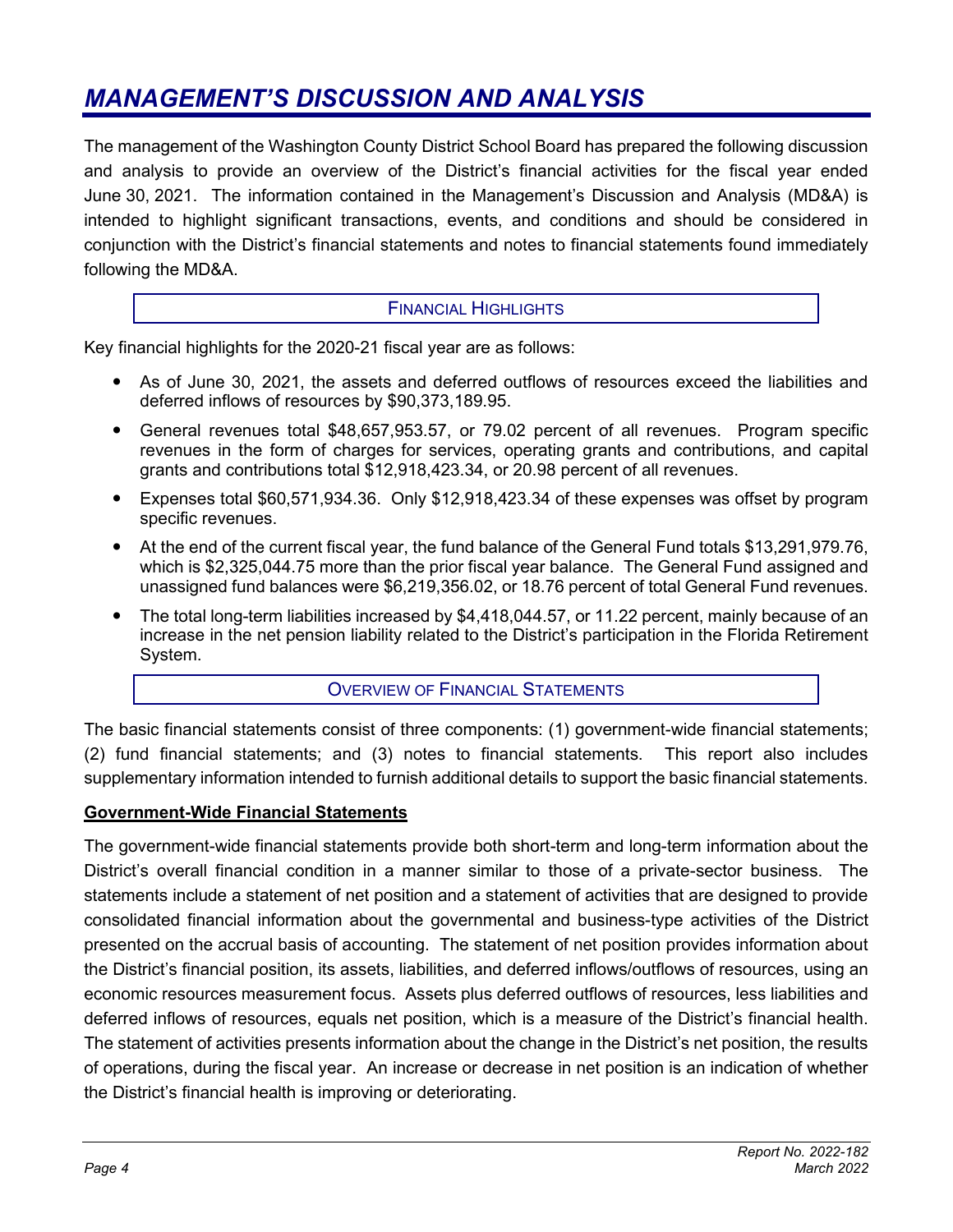The government-wide statements present the District's activities in the following categories:

- Governmental activities This represents most of the District's services, including its educational programs such as basic, vocational, adult, and exceptional education. Support functions such as transportation and administration are also included. Local property taxes and the State's education finance program provide most of the resources that support these activities. Additionally, all capital activities are reported as governmental activities.
- Business-type activities These activities account for the financial resources of the Panhandle Area Educational Consortium (PAEC) – Programs Other Than Risk Management; the PAEC – Federal Education Stabilization Fund; the PAEC - Risk Management Consortium (RMC) Property/Casualty Program, a public entity risk pool; and the PAEC – RMC Health Program. The District is fiscal agent for the PAEC as discussed in Note IV. to the financial statements.

## **Fund Financial Statements**

Fund financial statements are one of the components of the basic financial statements. A fund is a grouping of related accounts that is used to maintain control over resources that have been segregated for specific activities or objectives. The District uses fund accounting to ensure and demonstrate compliance with finance-related legal requirements and prudent fiscal management. Certain funds are established by law while others are created by legal agreements, such as bond covenants. Fund financial statements provide more detailed information about the District's financial activities, focusing on its most significant or "major" funds rather than fund types. This is in contrast to the entitywide perspective contained in the government-wide statements. All of the District's funds may be classified within one of the two categories discussed below.

**Governmental Funds**: Governmental funds are used to account for essentially the same functions reported as governmental activities in the government-wide financial statements. However, unlike the government-wide financial statements, governmental fund financial statements focus on near-term inflows and outflows of spendable resources, as well as on balances of spendable resources available at the end of the fiscal year. Such information may be useful in assessing a government's near-term financing requirements.

Because the focus of governmental funds is narrower than that of the government-wide financial statements, it is useful to compare the information presented for governmental funds with similar information presented for governmental activities in the government-wide financial statements. By doing so, readers may better understand the long-term impact of the government's near-term financing decisions. Both the governmental funds balance sheet and the governmental funds statement of revenues, expenditures, and changes in fund balances provide a reconciliation to facilitate this comparison between governmental funds and governmental activities.

The governmental funds balance sheet and statement of revenues, expenditures, and changes in fund balances provide detailed information about the District's most significant funds. The District's major funds are the General Fund and Special Revenue – Federal Education Stabilization Fund. Data from the other governmental funds are combined into a single, aggregated presentation.

The District adopts an annual appropriated budget for its governmental funds. A budgetary comparison schedule has been provided for the General and major Special Revenue Funds to demonstrate compliance with the budget.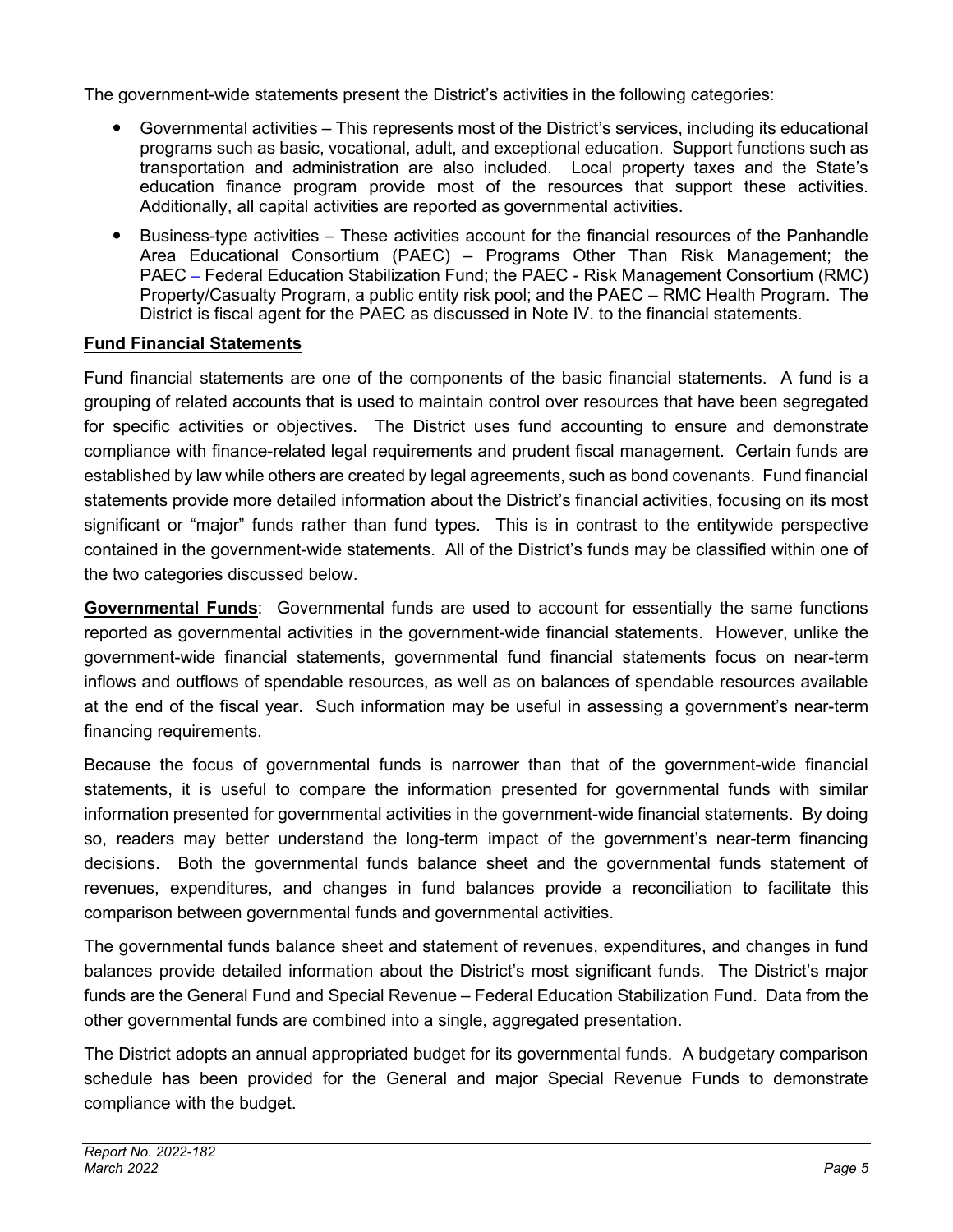**Proprietary Funds**: Proprietary funds may be established to account for activities in which a fee is charged for services. Two types of proprietary funds are maintained:

- Enterprise funds are used to report the same functions as business-type activities in the government-wide financial statements. Enterprise funds are appropriate for activities in which a fee is charged to external users of the District's goods and services. The District's enterprise funds are discussed in Note I.D.
- An internal service fund is used to report activities that provide goods and services to support the District's other programs and functions through user charges. The District uses the internal service fund to account for the District's Health Self-Insurance Program. Since these services predominantly benefit governmental rather than business-type functions, the internal service fund has been included within governmental activities in the government-wide financial statements.

Proprietary funds provide the same type of information as the government-wide financial statements, only in more detail, for those enterprise funds determined to be major. The District's major enterprise funds are the PAEC – Risk Management Property/Casualty Fund, PAEC – Risk Management Health Fund, PAEC – Programs Other Than Risk Management Fund, and PAEC – Federal Education Stabilization Fund. Data from the nonmajor enterprise fund is reported as a single column because there is only one nonmajor enterprise fund. In addition, the internal service fund is reported as a single column in the proprietary fund financial statements.

#### **Notes to Financial Statements**

The notes provide additional information that is essential for a full understanding of the data provided in the government-wide and fund financial statements.

## **Other Information**

In addition to the basic financial statements and accompanying notes, this report also presents required supplementary information concerning the District's obligation to provide other postemployment benefits (OPEB) to its employees, the District's net pension liabilities, and 10-year claims information of the PAEC – RMC Property/Casualty Program.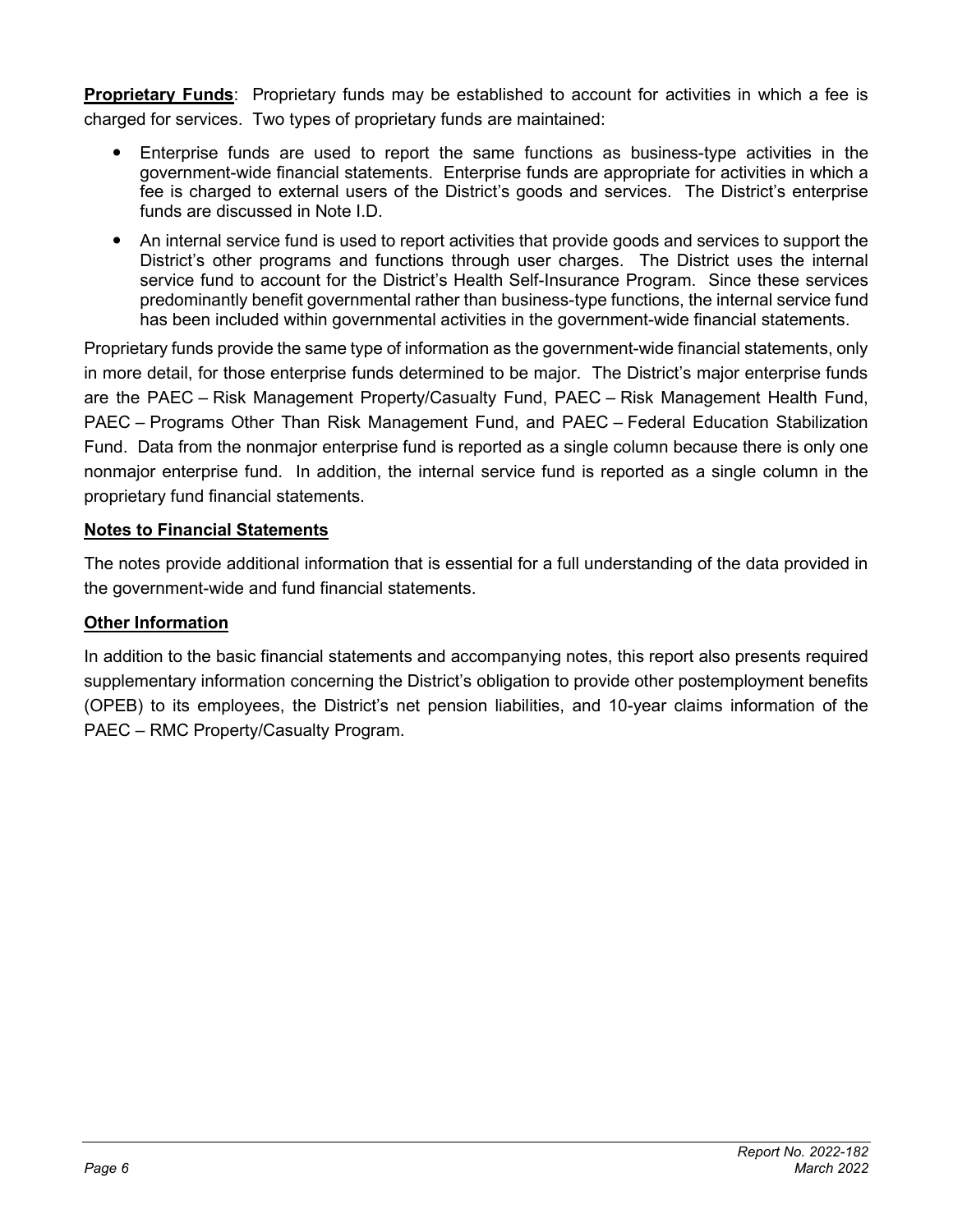#### GOVERNMENT-WIDE FINANCIAL ANALYSIS

As noted earlier, net position over time may serve as a useful indicator of a government's financial health. The following is a summary of the District's net position as of June 30, 2021, compared to net position as of June 30, 2020:

|                                                                                           | Governmental<br><b>Activities</b>                |                                                  |                                 | <b>Business-Type</b><br><b>Activities</b> |                                               | Total                                         |
|-------------------------------------------------------------------------------------------|--------------------------------------------------|--------------------------------------------------|---------------------------------|-------------------------------------------|-----------------------------------------------|-----------------------------------------------|
|                                                                                           | $6 - 30 - 21$                                    | 6-30-20                                          | 6-30-21                         | $6 - 30 - 20$                             | 6-30-21                                       | $6 - 30 - 20$                                 |
| <b>Current and Other Assets</b><br><b>Capital Assets</b>                                  | \$24,813,504.70<br>79,744,823.14                 | \$20,063,710.44<br>80,430,745.21                 | \$28,252,313.26<br>1,809,406.62 | \$28,966,527.51<br>1,692,475.53           | \$53,065,817.96<br>81,554,229.76              | \$49,030,237.95<br>82, 123, 220. 74           |
| <b>Total Assets</b>                                                                       | 104,558,327.84                                   | 100,494,455.65                                   | 30,061,719.88                   | 30,659,003.04                             | 134,620,047.72                                | 131, 153, 458.69                              |
| <b>Deferred Outflows of Resources</b>                                                     | 9,443,209.00                                     | 8,441,034.00                                     | 1,498,970.00                    | 1,352,387.00                              | 10,942,179.00                                 | 9,793,421.00                                  |
| Long-Term Liabilities<br><b>Other Liabilities</b>                                         | 33,006,110.75<br>1,770,854.83                    | 29,293,491.51<br>1,775,790.18                    | 10,800,032.58<br>5,853,689.61   | 10,094,607.25<br>6,545,778.35             | 43,806,143.33<br>7,624,544.44                 | 39,388,098.76<br>8,321,568.53                 |
| <b>Total Liabilities</b>                                                                  | 34,776,965.58                                    | 31,069,281.69                                    | 16,653,722.19                   | 16,640,385.60                             | 51,430,687.77                                 | 47,709,667.29                                 |
| Deferred Inflows of Resources                                                             | 3,277,474.00                                     | 4,044,803.00                                     | 480,875.00                      | 604,025.00                                | 3,758,349.00                                  | 4,648,828.00                                  |
| Net Position:<br>Net Investment in Capital Assets<br>Restricted<br>Unrestricted (Deficit) | 79,692,760.79<br>9,865,370.67<br>(13,611,034.20) | 80,330,530.41<br>6,956,934.25<br>(13,466,059.70) | 1,809,406.62<br>12,616,686.07   | 1,692,475.53<br>13,074,503.91             | 81,502,167.41<br>9,865,370.67<br>(994,348.13) | 82,023,005.94<br>6,956,934.25<br>(391,555.79) |
| <b>Total Net Position</b>                                                                 | \$75,947,097.26                                  | \$73,821,404.96                                  | \$14,426,092.69                 | \$14,766,979.44                           | \$90,373,189.95                               | \$88,588,384.40                               |

#### **Net Position, End of Year**

The largest portion of the District's net position is investment in capital assets (e.g., land; buildings; furniture, fixtures, and equipment), less any related debt still outstanding. The District uses these capital assets to provide services to students; consequently, these assets are not available for future spending. Although the investment in capital assets is reported net of related debt, the resources used to repay the debt must be provided from other sources, since the capital assets cannot be used to liquidate these liabilities.

The restricted portion of the District's net position represents resources that are subject to external restrictions on how they may be used.

The key elements of the changes in the District's net position for the fiscal years ended June 30, 2021, and June 30, 2020, are as follows: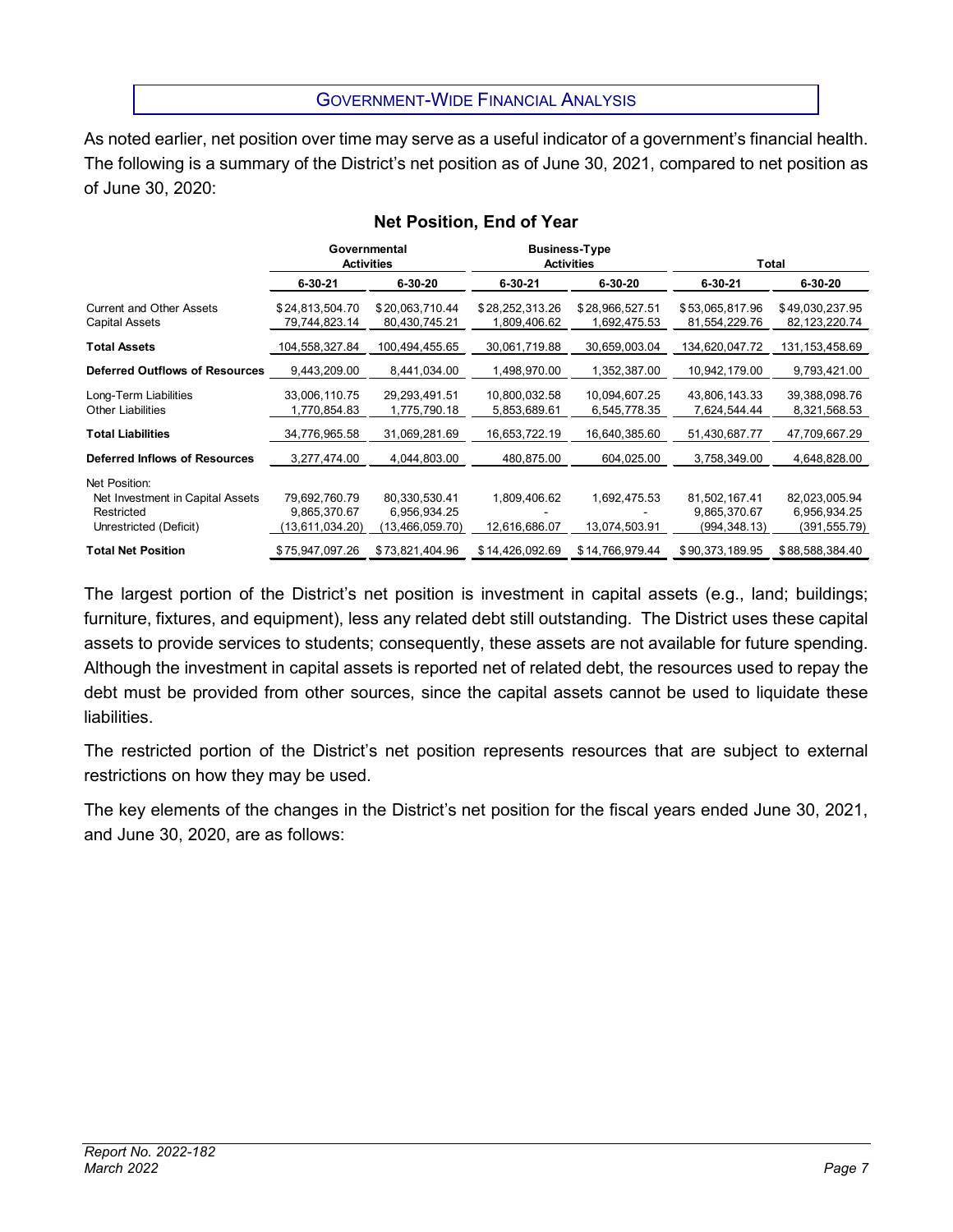#### **Operating Results for the Fiscal Year Ended**

|                                                  |                  | Governmental<br><b>Business-Type</b><br><b>Activities</b><br><b>Activities</b> |                 |                  |                 | Total           |
|--------------------------------------------------|------------------|--------------------------------------------------------------------------------|-----------------|------------------|-----------------|-----------------|
|                                                  | 6-30-21          | 6-30-20                                                                        | 6-30-21         | 6-30-20          | $6 - 30 - 21$   | 6-30-20         |
|                                                  |                  |                                                                                |                 |                  |                 |                 |
| Program Revenues:<br><b>Charges for Services</b> | 952.986.75<br>\$ | \$1,082,882.13                                                                 | \$9,608,886.28  | \$ 8,927,235.78  | \$10,561,873.03 | \$10.010.117.91 |
| Operating Grants and Contributions               | 1,609,644.49     | 2,050,758.06                                                                   | 327,664.97      | 364,134.19       | 1,937,309.46    | 2,414,892.25    |
| <b>Capital Grants and Contributions</b>          | 419,240.85       | 133,826.71                                                                     |                 |                  | 419,240.85      | 133,826.71      |
| General Revenues:                                |                  |                                                                                |                 |                  |                 |                 |
| Property Taxes, Levied for Operational Purposes  | 4,569,368.29     | 4,412,947.51                                                                   |                 |                  | 4,569,368.29    | 4,412,947.51    |
| Property Taxes, Levied for Capital Projects      | 1,158,302.31     | 1,160,943.40                                                                   |                 |                  | 1,158,302.31    | 1,160,943.40    |
| <b>Local Sales Taxes</b>                         | 1,242,692.31     | 1,093,988.07                                                                   |                 |                  | 1,242,692.31    | 1,093,988.07    |
| Grants and Contributions Not Restricted          |                  |                                                                                |                 |                  |                 |                 |
| to Specific Programs                             | 33,759,908.59    | 30,534,536.05                                                                  | 5,468,143.41    | 4,769,382.66     | 39,228,052.00   | 35,303,918.71   |
| Unrestricted Investment Earnings                 | 40,664.02        | 266,507.18                                                                     | 45,029.95       | 364, 165.35      | 85,693.97       | 630,672.53      |
| Miscellaneous                                    | 1,778,532.90     | 1,041,613.28                                                                   | 595,311.79      | 733,069.25       | 2,373,844.69    | 1,774,682.53    |
|                                                  |                  |                                                                                |                 |                  |                 |                 |
| <b>Total Revenues</b>                            | 45,531,340.51    | 41,778,002.39                                                                  | 16,045,036.40   | 15, 157, 987. 23 | 61,576,376.91   | 56,935,989.62   |
| Functions/Program Expenses:                      |                  |                                                                                |                 |                  |                 |                 |
| Instruction                                      | 21,900,451.08    | 20,458,071.25                                                                  |                 |                  | 21,900,451.08   | 20,458,071.25   |
| <b>Student Support Services</b>                  | 2,196,296.52     | 2,074,083.69                                                                   |                 |                  | 2,196,296.52    | 2,074,083.69    |
| <b>Instructional Media Services</b>              | 468,094.18       | 491,027.54                                                                     |                 |                  | 468,094.18      | 491,027.54      |
| Instruction and Curriculum Development Services  | 1,055,554.74     | 1,052,552.11                                                                   |                 |                  | 1,055,554.74    | 1,052,552.11    |
| <b>Instructional Staff Training Services</b>     | 114,313.78       | 147, 165.83                                                                    |                 |                  | 114,313.78      | 147, 165.83     |
| Instruction-Related Technology                   | 460,509.79       | 413,708.61                                                                     |                 |                  | 460,509.79      | 413,708.61      |
| Board                                            | 494,700.05       | 447,011.80                                                                     |                 |                  | 494,700.05      | 447,011.80      |
| <b>General Administration</b>                    | 576,860.31       | 463,135.95                                                                     |                 |                  | 576,860.31      | 463,135.95      |
| School Administration                            | 2,746,741.68     | 2,580,569.35                                                                   |                 |                  | 2,746,741.68    | 2,580,569.35    |
| <b>Facilities Acquisition and Construction</b>   | 82,739.97        | 46,907.78                                                                      |                 |                  | 82,739.97       | 46,907.78       |
| <b>Fiscal Services</b>                           | 663,968.70       | 635,934.77                                                                     |                 |                  | 663,968.70      | 635,934.77      |
| <b>Food Services</b>                             | 1,491,541.55     | 1,962,392.21                                                                   |                 |                  | 1,491,541.55    | 1,962,392.21    |
| <b>Central Services</b>                          | 268,835.11       | 236,407.41                                                                     |                 |                  | 268,835.11      | 236,407.41      |
| <b>Student Transportation Services</b>           | 2,320,374.16     | 2,160,319.56                                                                   |                 |                  | 2,320,374.16    | 2,160,319.56    |
| Operation of Plant                               | 2,823,135.40     | 2,736,200.92                                                                   |                 |                  | 2,823,135.40    | 2,736,200.92    |
| Maintenance of Plant                             | 785,286.79       | 785,066.24                                                                     |                 |                  | 785,286.79      | 785,066.24      |
| <b>Administrative Technology Services</b>        | 243,054.90       | 269,441.93                                                                     |                 |                  | 243,054.90      | 269,441.93      |
| <b>Community Services</b>                        | 2,033,707.43     | 1,105,579.17                                                                   |                 |                  | 2,033,707.43    | 1,105,579.17    |
| Unallocated Interest on Long-Term Debt           | 130.01           | 224.60                                                                         |                 |                  | 130.01          | 224.60          |
| <b>Unallocated Depreciation Expense</b>          | 3,298,677.78     | 3,356,052.65                                                                   |                 |                  | 3,298,677.78    | 3,356,052.65    |
| Loss on Disposal of Capital Assets               | 56,986.00        | 1,538.63                                                                       |                 |                  | 56,986.00       | 1,538.63        |
| PAEC - Risk Management Property/Casualty         |                  |                                                                                | 7,556,928.70    | 6,193,523.87     | 7,556,928.70    | 6,193,523.87    |
| PAEC - Risk Management Health                    |                  |                                                                                | 84,449.99       | 116,322.62       | 84,449.99       | 116,322.62      |
| PAEC - Programs Other Than Risk Management       |                  |                                                                                | 8,619,283.75    | 8,097,241.30     | 8,619,283.75    | 8,097,241.30    |
| PAEC - Federal Education Stabilization Fund      |                  |                                                                                | 229,098.08      |                  | 229,098.08      |                 |
| PAEC - Programs Other Than Risk Management       |                  |                                                                                |                 |                  |                 |                 |
| <b>Federal Economic Stimulus</b>                 |                  |                                                                                | 213.91          | 150.97           | 213.91          | 150.97          |
| <b>Total Functions/Program Expenses</b>          | 44,081,959.93    | 41,423,392.00                                                                  | 16,489,974.43   | 14,407,238.76    | 60,571,934.36   | 55,830,630.76   |
| <b>Excess (Deficiency) Before Transfers</b>      | 1,449,380.58     | 354,610.39                                                                     | (444, 938.03)   | 750,748.47       | 1,004,442.55    | 1,105,358.86    |
| Transfers In (Out)                               | (104, 051.28)    | (33, 405.08)                                                                   | 104,051.28      | 33,405.08        |                 |                 |
| Special Item                                     |                  | (57,004.23)                                                                    |                 |                  |                 | (57,004.23)     |
| <b>Change in Net Position</b>                    | 1,345,329.30     | 264,201.08                                                                     | (340, 886.75)   | 784,153.55       | 1,004,442.55    | 1,048,354.63    |
| Net Position - Beginning                         | 73,821,404.96    | 73,557,203.88                                                                  | 14,766,979.44   | 13,982,825.89    | 88,588,384.40   | 87,540,029.77   |
| Adjustment to Beginning Net Position (1)         | 780,363.00       |                                                                                |                 |                  | 780,363.00      |                 |
| Net Position - Beginning - Restated              | 74,601,767.96    | 73,557,203.88                                                                  | 14,766,979.44   | 13,982,825.89    | 89,368,747.40   | 87,540,029.77   |
| <b>Net Position - Ending</b>                     | \$75,947,097.26  | \$73,821,404.96                                                                | \$14,426,092.69 | \$14,766,979.44  | \$90,373,189.95 | \$88,588,384.40 |

(1) In the 2020-21 fiscal year, the adjustment to beginning net position is due to the District implementing GASB Statement No. 84 and reporting the school internal funds as part of governmental activities.

The largest revenue source of governmental activities is the State of Florida (58.99 percent). Revenues from State sources for current operations are primarily received through the Florida Education Finance Program (FEFP) funding formula. The FEFP funding formula utilizes student enrollment data and is designed to maintain equity in funding across all Florida school districts, taking into consideration the District's funding ability based on the local property tax base.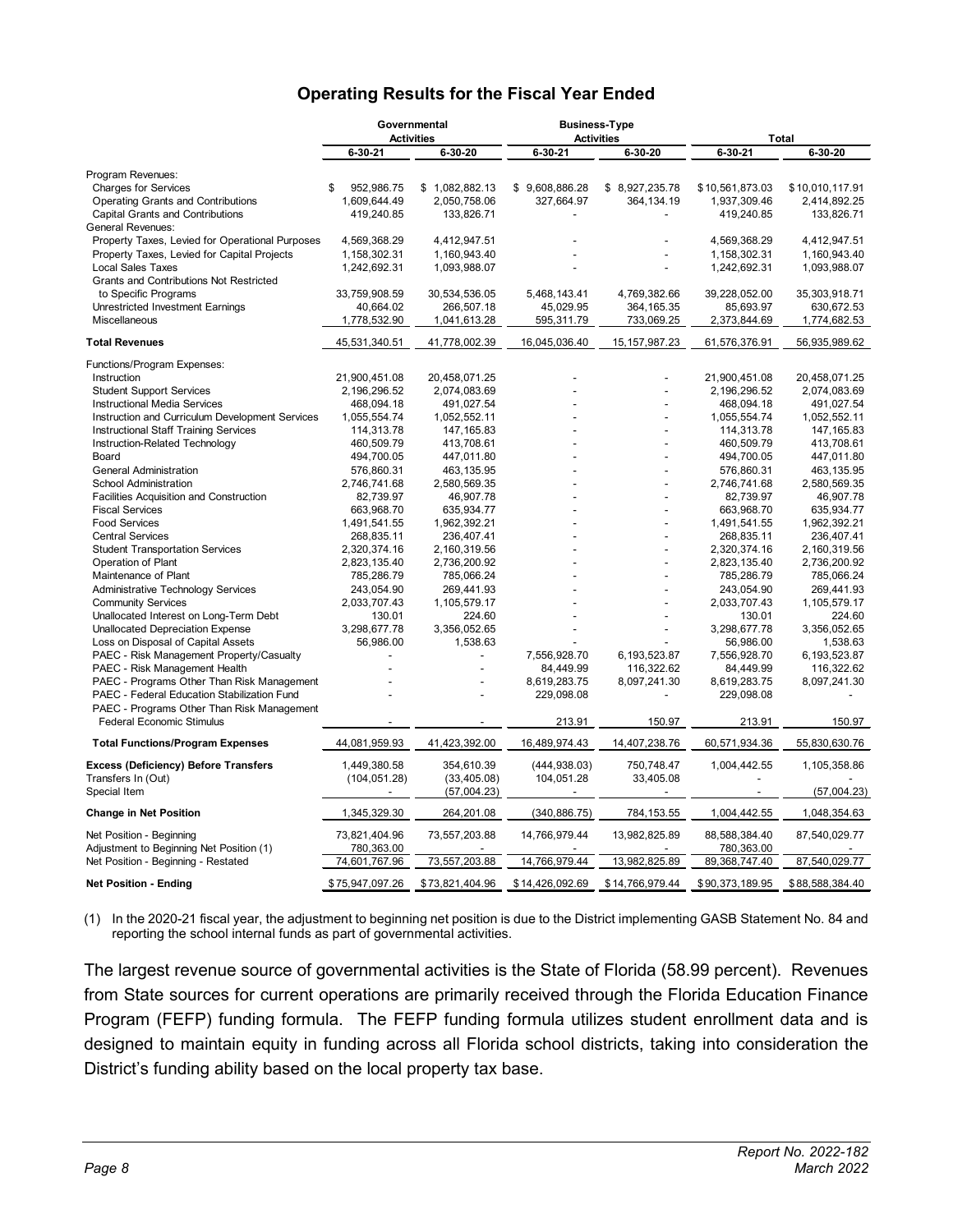Grants and contributions not restricted to specific programs revenues increased by \$3,924,133.29, or 11.12 percent, primarily due to new Federal Education Stabilization funds awarded in response to the COVID-19 pandemic.

PAEC – Risk Management Property/Casualty expenses increased by \$1,363,404.83, or 22.01 percent, mostly due to an increase in insurance claims expense.

Instruction expenses represent 49.68 percent of total governmental expenses in the 2020-21 fiscal year. Instruction expenses increased by \$1,442,379.83, or 7.05 percent, primarily due to an increase in the net pension liability.

## FINANCIAL ANALYSIS OF THE DISTRICT'S FUNDS

## **Governmental Funds**

The focus of the District's governmental funds is to provide information on near-term inflows, outflows, and balances of spendable resources. Such information is useful in assessing the District's financing requirements. Specifically, unassigned fund balance may serve as a useful measure of a government's net resources available for discretionary use as it represents the portion of fund balance that has not been limited to a particular purpose by an external party, the District, or a group or individual delegated authority by the Board to assign resources for particular purposes.

The total fund balances of governmental funds increased by \$4,287,821.56 during the fiscal year to \$18,237,439.20 at June 30, 2021. Of the total fund balance, \$4,415,590.79, or 24.21 percent, is unassigned fund balance, which is available for spending at the District's discretion; \$9,818,655.68 is restricted; \$2,199,427.50 is committed; and \$1,803,765.23 is assigned.

## **Major Governmental Funds**

The General Fund is the District's chief operating fund. At the end of the current fiscal year, unassigned fund balance is \$4,415,590.79, while the total fund balance is \$13,291,979.76. As a measure of the General Fund's liquidity, it may be useful to compare the total assigned and unassigned fund balances to General Fund total revenues. The total assigned and unassigned fund balance is approximately 18.76 percent of the total General Fund revenues, while total fund balance represents approximately 40.10 percent of total General Fund revenues.

Total fund balance of the General Fund increased by \$2,325,044.75 during the fiscal year. Key factors impacting the change in fund balance is a State revenue increase of \$820,897.49, primarily due to an increase in FEFP funding, and a \$644,322.19 decrease in expenditures mainly due to a decrease in capital outlay expenditures.

The Special Revenue – Federal Education Stabilization Fund has a zero fund balance at the end of the current fiscal year. The District uses these funds to account for certain Federal grant program resources related to the Coronavirus Aid, Relief and Economic Security (CARES) Act and the Coronavirus Response and Relief Supplemental Appropriations (CRRSA) Act. Since Federal revenue is recognized to the extent that eligible expenditures have been incurred, this fund generally does not accumulate a fund balance. The Special Revenue – Federal Education Stabilization Fund has total revenues of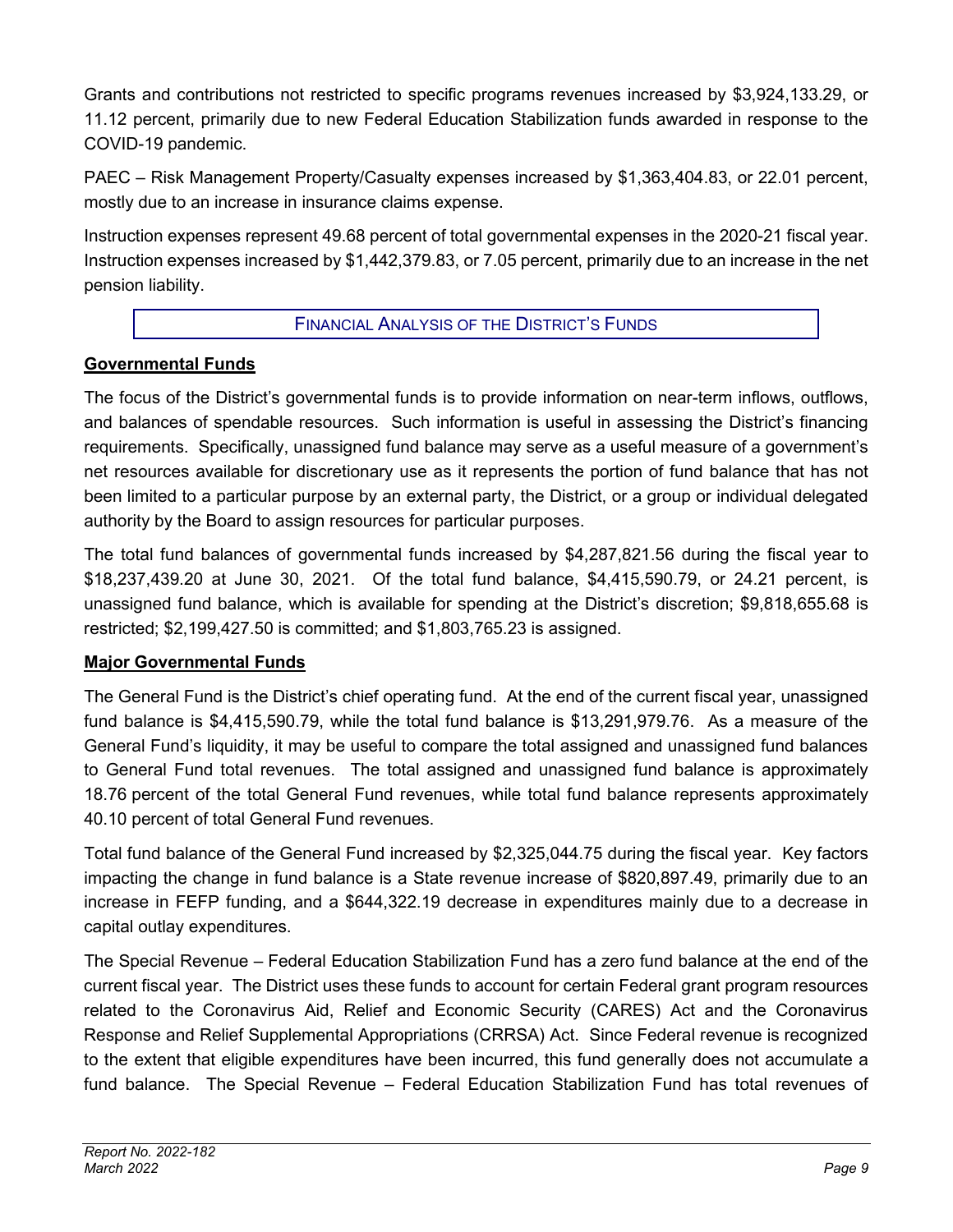\$2,898,052.27, expenditures of \$2,526,017.61, and transfers out of \$372,034.66. This is a new fund for the 2020-21 fiscal year.

The following chart indicates the source of revenues for the District's governmental activities for the 2020-21 fiscal year.



#### **Proprietary Funds**

The net position of the PAEC – Risk Management Property/Casualty Fund totaled \$12,933,594.83 at June 30, 2021, a decrease of \$926,494.94 from the previous fiscal year. The decrease was mostly due to an increase in insurance claims expense.

The net position of the PAEC – Risk Management Health Fund totaled \$73,090.84 at June 30, 2021, an increase of \$33,755.16 over the previous fiscal year. The increase is primarily due to a decrease in salaries and benefits and purchased services expenditures.

The net position of the PAEC – Programs Other Than Risk Management Fund totaled \$1,418,701.24 at June 30, 2021, an increase of \$551,361.16 over the previous fiscal year. The increase is primarily due to an increase in gifts and grants.

The net position of the PAEC Federal Education Stabilization Fund totaled \$705.78 at June 30, 2021. This is a new fund for the 2020-21 fiscal year.

**GENERAL FUND BUDGETARY HIGHLIGHTS** 

During the 2020-21 fiscal year, the District amended its General Fund budget several times, which resulted in an increase in total budgeted revenues amounting to \$969,653.74, and an increase in final appropriations of \$1,372,032.57 from original budgeted amounts. The positive final budget variances include amounts budgeted for instruction, compensated absences, school roll-forward, contract schools, grants, and construction and maintenance projects, which were in excess of the actual expenditures. Actual expenditures were less than the final budget by \$5,293,117.28 primarily because the District budgeted for the expenditure of various carryover funds that did not materialize in the current fiscal year.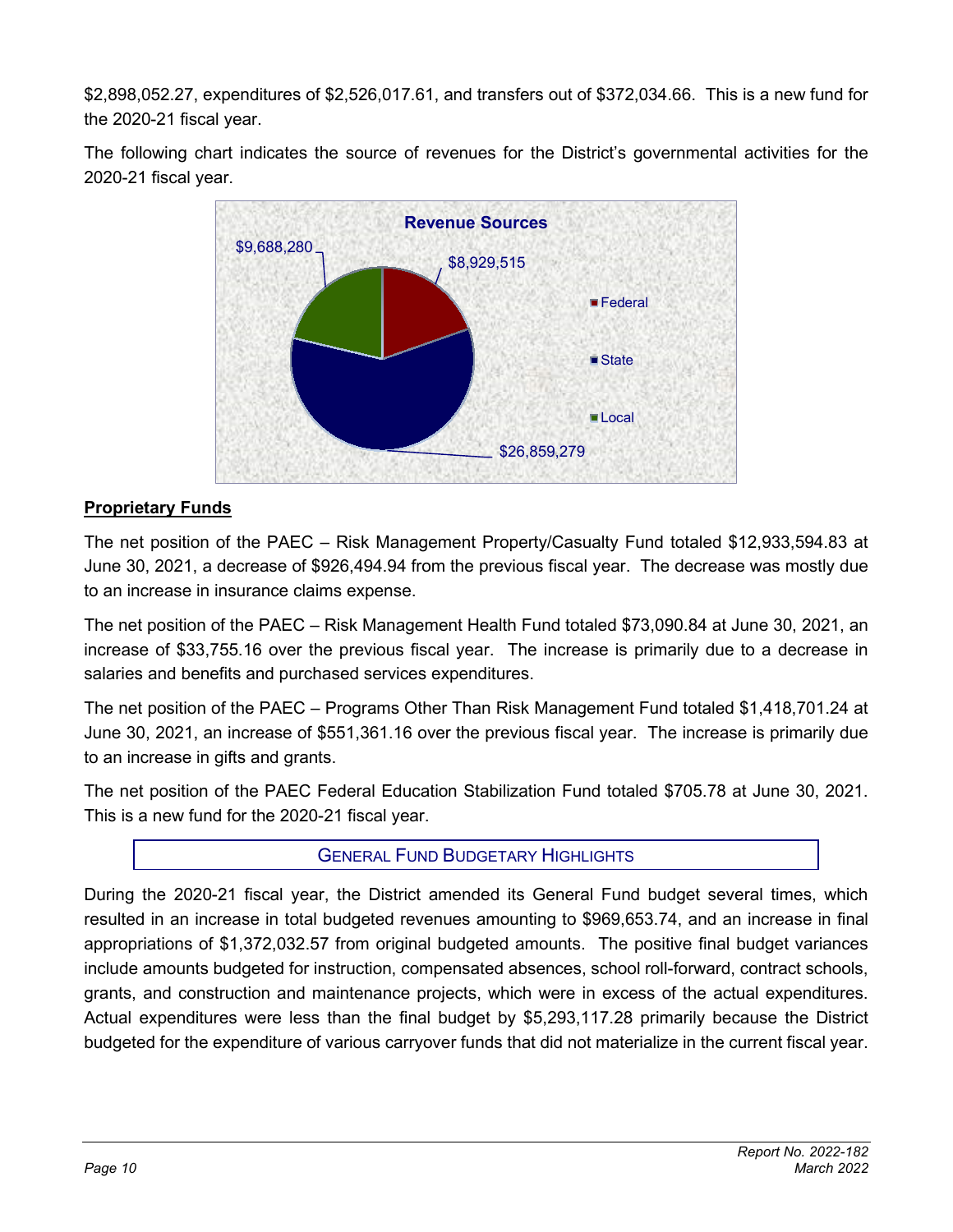#### CAPITAL ASSETS AND LONG-TERM DEBT

#### **Capital Assets**

The District's investment in capital assets for its governmental activities and business-type activities as of June 30, 2021, is \$81,554,229.76 (net of accumulated depreciation). This investment in capital assets includes land; land improvements; construction in progress; improvements other than buildings; buildings and fixed equipment; furniture, fixtures, and equipment; motor vehicles; and audio visual materials and computer software. The total decrease in capital assets for the current fiscal year was \$568,990.98, or 0.7 percent.

Major capital asset events included the following:

- Completing replacement of the Vernon High School HVAC system.
- Completing remodeling of the Learning Resource Center at the Florida Panhandle Technical Center.
- Starting replacement of the Vernon Middle School HVAC system.

Additional information on the District's capital assets can be found in Notes I.F.4. and III.C. to the financial statements.

## OTHER MATTERS OF SIGNIFICANCE

State revenues comprise 80.61 percent of total General Fund revenues and are primarily from the FEFP administered by the Florida Department of Education (FDOE) under the provisions of Section 1011.62, Florida Statutes. In accordance with this Statute, the District determines and reports the number of full-time equivalent (FTE) students and related data to the FDOE. FEFP funding is determined based on these counts of FTE students.

The following chart reflects the trend of unweighted FTE counts for the last 5 years. The 2020-21 fiscal year count is down 3 from the 2016-17 fiscal year count.

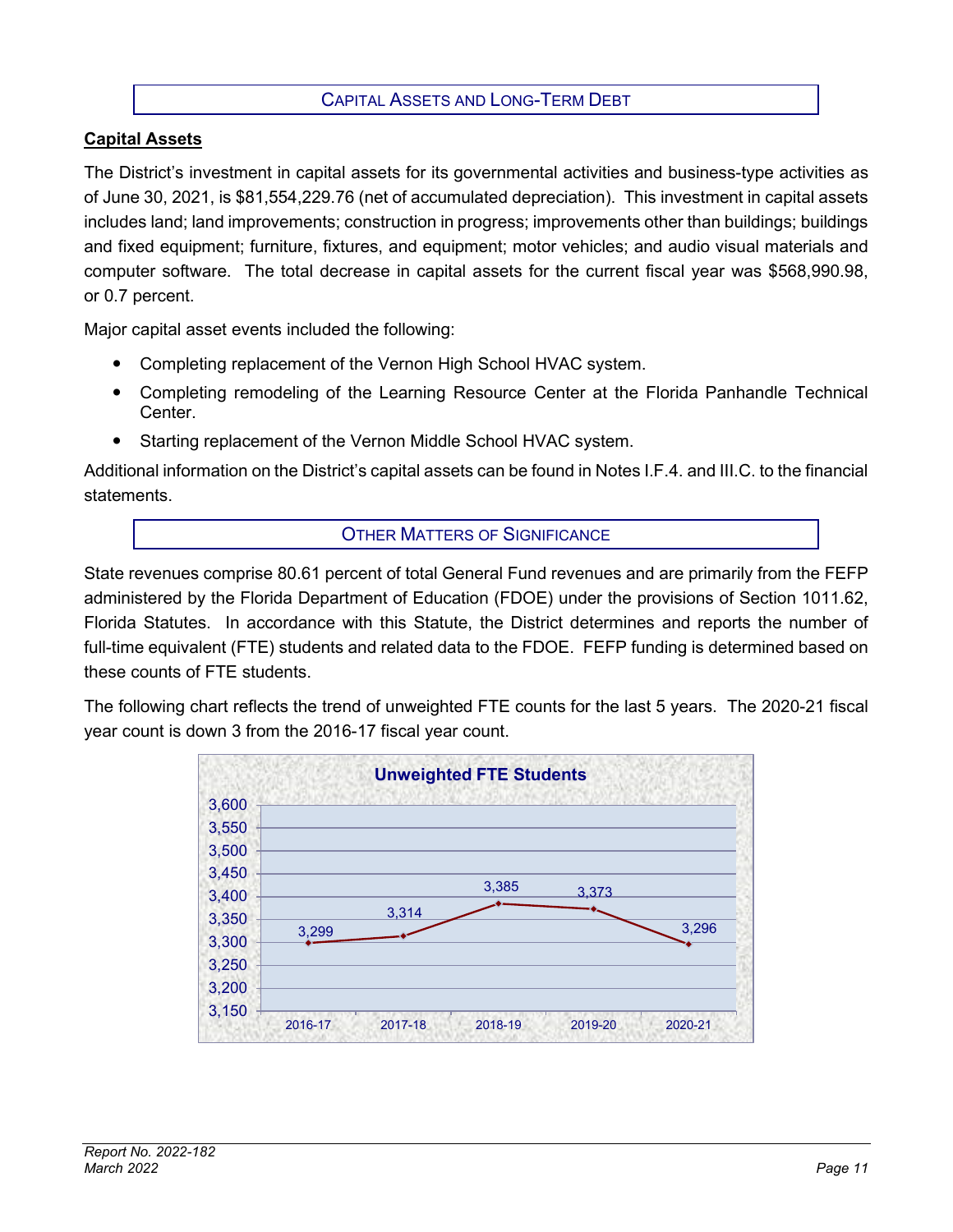#### REQUESTS FOR INFORMATION

This report is designed to provide a general overview of the District's finances for all those with an interest in the District's finances. Questions concerning information provided in the MD&A or other required supplementary information, and financial statements and notes thereto, or requests for additional financial information should be addressed to the Director of Finance, Washington County District School Board, 652 Third Street, Chipley, Florida 32428.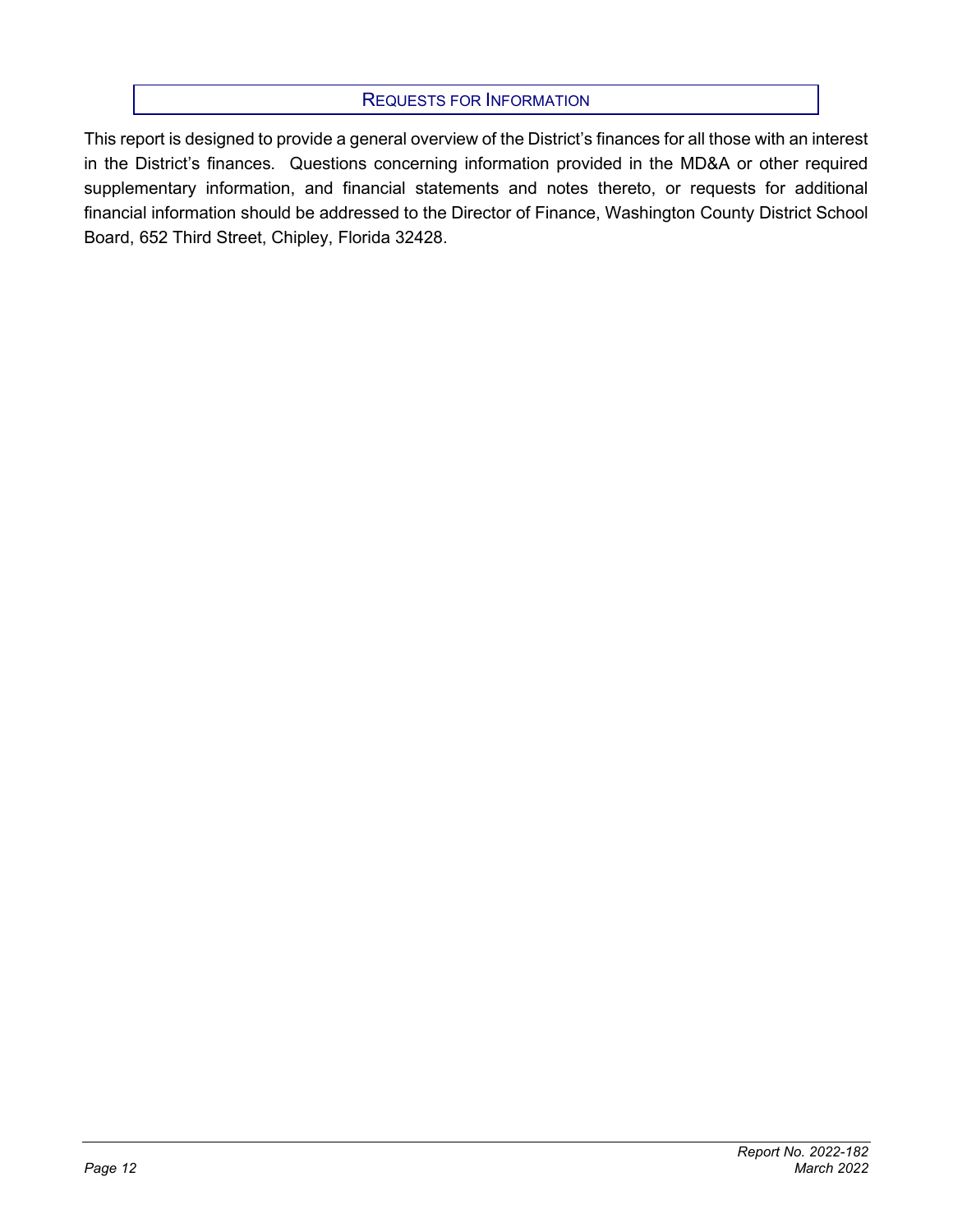# <span id="page-18-1"></span>*BASIC FINANCIAL STATEMENTS*

#### **Washington County District School Board Statement of Net Position June 30, 2021**

<span id="page-18-0"></span>

|                                                      | <b>Primary Government</b> |                   |    |                   |    |                  |  |
|------------------------------------------------------|---------------------------|-------------------|----|-------------------|----|------------------|--|
|                                                      |                           | Governmental      |    |                   |    |                  |  |
|                                                      |                           | <b>Activities</b> |    | <b>Activities</b> |    | <b>Total</b>     |  |
| <b>ASSETS</b>                                        |                           |                   |    |                   |    |                  |  |
| Cash and Cash Equivalents                            | \$                        | 18,299,762.57     | \$ | 31,012,963.91     | S  | 49,312,726.48    |  |
| <b>Accounts Receivable</b>                           |                           | 189,985.65        |    | 1,561.34          |    | 191,546.99       |  |
| <b>Internal Balances</b>                             |                           | 4,985,614.06      |    | (4,985,614.06)    |    |                  |  |
| Due from Excess Insurer                              |                           | 200,394.00        |    | 1,196,436.39      |    | 1,396,830.39     |  |
| Due from Other Agencies                              |                           | 1,122,077.42      |    | 1,026,965.68      |    | 2,149,043.10     |  |
| Inventories                                          |                           | 15,671.00         |    |                   |    | 15,671.00        |  |
| Capital Assets:                                      |                           |                   |    |                   |    |                  |  |
| Nondepreciable Capital Assets                        |                           | 3,384,054.13      |    | 665,380.10        |    | 4,049,434.23     |  |
| Depreciable Capital Assets, Net                      |                           | 76,360,769.01     |    | 1,144,026.52      |    | 77,504,795.53    |  |
| <b>TOTAL ASSETS</b>                                  |                           | 104,558,327.84    |    | 30,061,719.88     |    | 134,620,047.72   |  |
| DEFERRED OUTFLOWS OF RESOURCES                       |                           |                   |    |                   |    |                  |  |
| Pensions                                             |                           | 8,900,154.00      |    | 1,444,127.00      |    | 10,344,281.00    |  |
| OPEB                                                 |                           | 543,055.00        |    | 54,843.00         |    | 597,898.00       |  |
| TOTAL DEFERRED OUTFLOWS OF RESOURCES                 |                           | 9,443,209.00      |    | 1,498,970.00      |    | 10,942,179.00    |  |
|                                                      |                           |                   |    |                   |    |                  |  |
| <b>LIABILITIES</b>                                   |                           |                   |    |                   |    |                  |  |
| <b>Accrued Salaries and Benefits</b>                 |                           | 408,714.64        |    |                   |    | 408,714.64       |  |
| Payroll Deductions and Withholdings                  |                           | 258,135.00        |    |                   |    | 258,135.00       |  |
| <b>Accounts Payable</b>                              |                           | 704,199.76        |    | 193,695.13        |    | 897,894.89       |  |
| <b>Construction Contracts Payable</b>                |                           | 5,347.36          |    |                   |    | 5,347.36         |  |
| Construction Contracts Payable - Retained Percentage |                           | 46,714.99         |    |                   |    | 46,714.99        |  |
| Due to Other Agencies                                |                           | 5,010.69          |    | 5,226,787.48      |    | 5,231,798.17     |  |
| Deposits Payable                                     |                           | 28,099.67         |    |                   |    | 28,099.67        |  |
| <b>Unearned Revenue</b>                              |                           | 24,598.72         |    | 433,207.00        |    | 457,805.72       |  |
| Estimated Insurance Claims Payable                   |                           | 290,034.00        |    |                   |    | 290,034.00       |  |
| Long-Term Liabilities:                               |                           |                   |    |                   |    |                  |  |
| Portion Due Within 1 Year                            |                           | 360,607.80        |    | 2,156,731.89      |    | 2,517,339.69     |  |
| Portion Due After 1 Year                             |                           | 32,645,502.95     |    | 8,643,300.69      |    | 41,288,803.64    |  |
| <b>TOTAL LIABILITIES</b>                             |                           | 34,776,965.58     |    | 16,653,722.19     |    | 51,430,687.77    |  |
| DEFERRED INFLOWS OF RESOURCES                        |                           |                   |    |                   |    |                  |  |
| Pensions                                             |                           | 2,048,589.00      |    | 297,322.00        |    | 2,345,911.00     |  |
| OPEB                                                 |                           | 1,228,885.00      |    | 183,553.00        |    | 1,412,438.00     |  |
| <b>TOTAL DEFERRED INFLOWS OF RESOURCES</b>           |                           | 3,277,474.00      |    | 480,875.00        |    | 3,758,349.00     |  |
| <b>NET POSITION</b>                                  |                           |                   |    |                   |    |                  |  |
| Net Investment in Capital Assets                     |                           | 79,692,760.79     |    | 1,809,406.62      |    | 81,502,167.41    |  |
| Restricted for:                                      |                           |                   |    |                   |    |                  |  |
| State Required Carryover Programs                    |                           | 3,561,834.57      |    |                   |    | 3,561,834.57     |  |
| <b>Capital Projects</b>                              |                           | 3,474,144.21      |    |                   |    | 3,474,144.21     |  |
| <b>Food Service</b>                                  |                           | 655,045.22        |    |                   |    | 655,045.22       |  |
| <b>Student Organizations</b>                         |                           | 862,985.00        |    |                   |    | 862,985.00       |  |
| Other Required Carryover Programs                    |                           | 54,456.04         |    |                   |    | 54,456.04        |  |
| Workforce Development                                |                           | 1,256,905.63      |    |                   |    | 1,256,905.63     |  |
| Unrestricted                                         |                           | (13,611,034.20)   |    | 12,616,686.07     |    | (994, 348.13)    |  |
| <b>TOTAL NET POSITION</b>                            | \$                        | 75,947,097.26     | \$ | 14,426,092.69     | \$ | 90, 373, 189. 95 |  |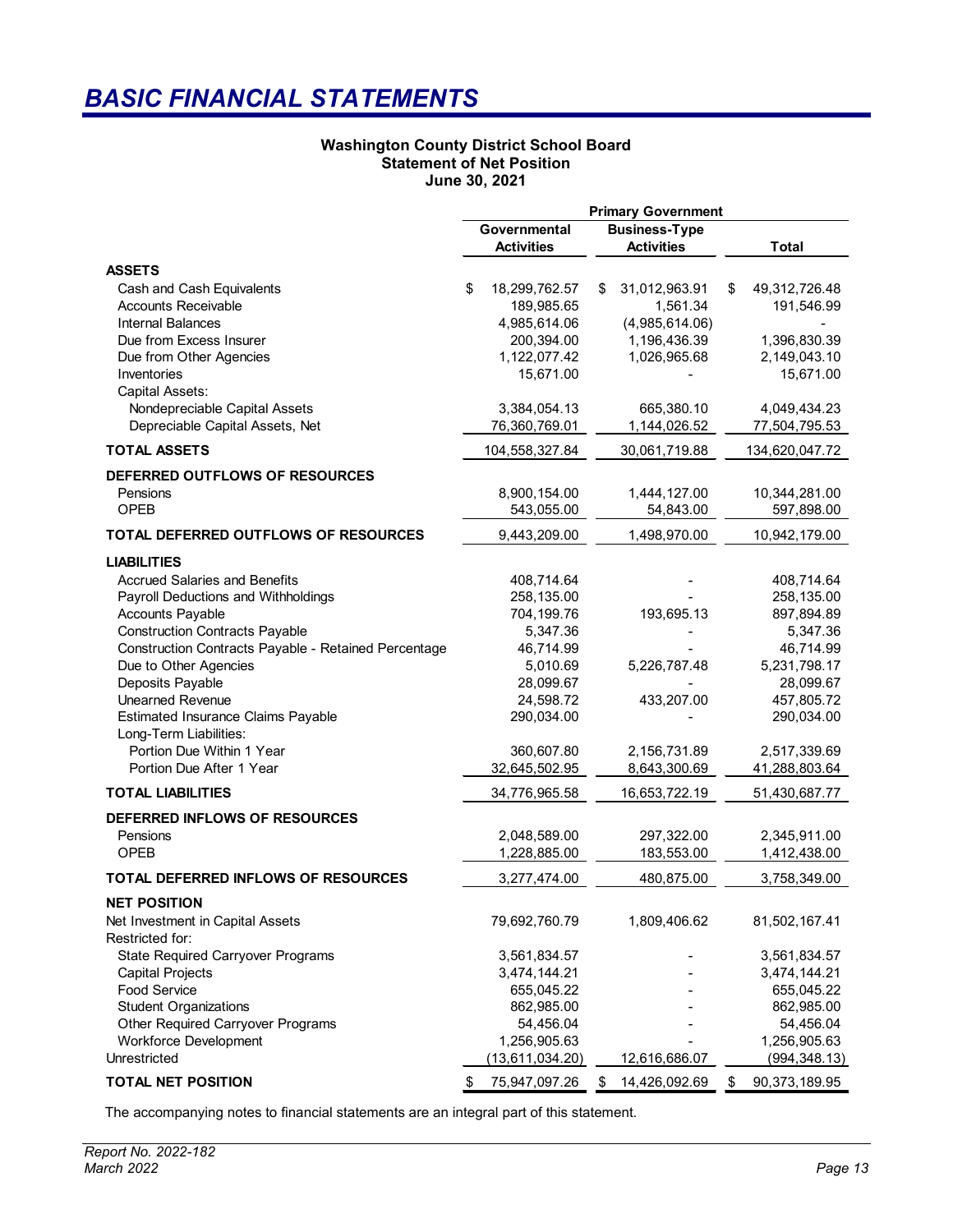#### **Washington County District School Board Statement of Activities For the Fiscal Year Ended June 30, 2021**

<span id="page-19-1"></span><span id="page-19-0"></span>

|                                                 |                                                                                                                                                                                                                                                                                                                                                      |                                                                                                | <b>Program Revenues</b>        |                              |
|-------------------------------------------------|------------------------------------------------------------------------------------------------------------------------------------------------------------------------------------------------------------------------------------------------------------------------------------------------------------------------------------------------------|------------------------------------------------------------------------------------------------|--------------------------------|------------------------------|
|                                                 |                                                                                                                                                                                                                                                                                                                                                      | <b>Charges</b><br>for                                                                          | Operating<br><b>Grants and</b> | Capital<br><b>Grants and</b> |
| <b>Functions/Programs</b>                       | <b>Expenses</b>                                                                                                                                                                                                                                                                                                                                      | <b>Services</b>                                                                                | <b>Contributions</b>           | <b>Contributions</b>         |
| <b>Governmental Activities:</b>                 |                                                                                                                                                                                                                                                                                                                                                      |                                                                                                |                                |                              |
| Instruction                                     | \$ 21,900,451.08                                                                                                                                                                                                                                                                                                                                     | \$<br>811,024.84                                                                               | \$                             | \$                           |
| <b>Student Support Services</b>                 | 2,196,296.52                                                                                                                                                                                                                                                                                                                                         |                                                                                                |                                |                              |
| <b>Instructional Media Services</b>             | 468,094.18                                                                                                                                                                                                                                                                                                                                           |                                                                                                |                                |                              |
| Instruction and Curriculum Development Services | 1,055,554.74                                                                                                                                                                                                                                                                                                                                         |                                                                                                |                                |                              |
| Instructional Staff Training Services           | 114,313.78                                                                                                                                                                                                                                                                                                                                           |                                                                                                |                                |                              |
| Instruction-Related Technology                  | 460,509.79                                                                                                                                                                                                                                                                                                                                           |                                                                                                |                                |                              |
| Board                                           | 494,700.05                                                                                                                                                                                                                                                                                                                                           |                                                                                                |                                |                              |
| <b>General Administration</b>                   | 576,860.31                                                                                                                                                                                                                                                                                                                                           |                                                                                                |                                |                              |
| School Administration                           | 2,746,741.68                                                                                                                                                                                                                                                                                                                                         |                                                                                                |                                |                              |
| Facilities Acquisition and Construction         | 82,739.97                                                                                                                                                                                                                                                                                                                                            | 23,292.91                                                                                      |                                | 419,240.85                   |
| <b>Fiscal Services</b>                          | 663,968.70                                                                                                                                                                                                                                                                                                                                           |                                                                                                |                                |                              |
| <b>Food Services</b>                            |                                                                                                                                                                                                                                                                                                                                                      |                                                                                                |                                |                              |
|                                                 | 1,491,541.55                                                                                                                                                                                                                                                                                                                                         | 73,939.48                                                                                      | 1,609,644.49                   |                              |
| <b>Central Services</b>                         | 268,835.11                                                                                                                                                                                                                                                                                                                                           |                                                                                                |                                |                              |
| <b>Student Transportation Services</b>          | 2,320,374.16                                                                                                                                                                                                                                                                                                                                         | 44,729.52                                                                                      |                                |                              |
| Operation of Plant                              | 2,823,135.40                                                                                                                                                                                                                                                                                                                                         |                                                                                                |                                |                              |
| Maintenance of Plant                            | 785,286.79                                                                                                                                                                                                                                                                                                                                           |                                                                                                |                                |                              |
| <b>Administrative Technology Services</b>       | 243,054.90                                                                                                                                                                                                                                                                                                                                           |                                                                                                |                                |                              |
| <b>Community Services</b>                       | 2,033,707.43                                                                                                                                                                                                                                                                                                                                         |                                                                                                |                                |                              |
| Unallocated Interest on Long-Term Debt          | 130.01                                                                                                                                                                                                                                                                                                                                               |                                                                                                |                                |                              |
| Unallocated Depreciation Expense*               | 3,298,677.78                                                                                                                                                                                                                                                                                                                                         |                                                                                                |                                |                              |
| Loss on Disposal of Assets                      | 56,986.00                                                                                                                                                                                                                                                                                                                                            |                                                                                                |                                |                              |
| <b>Total Governmental Activities</b>            | 44,081,959.93                                                                                                                                                                                                                                                                                                                                        | 952,986.75                                                                                     | 1,609,644.49                   | 419,240.85                   |
| <b>Business-Type Activities:</b>                |                                                                                                                                                                                                                                                                                                                                                      |                                                                                                |                                |                              |
| PAEC - Risk Management Property/Casualty        | 7,556,928.70                                                                                                                                                                                                                                                                                                                                         | 6,592,187.00                                                                                   |                                |                              |
| PAEC - Risk Management Health                   | 84,449.99                                                                                                                                                                                                                                                                                                                                            |                                                                                                | 118,174.00                     |                              |
| PAEC - Programs Other Than Risk Management      | 8,619,283.75                                                                                                                                                                                                                                                                                                                                         | 3,016,699.28                                                                                   | 209,490.97                     |                              |
| PAEC - Federal Education Stabilization Fund     | 229,098.08                                                                                                                                                                                                                                                                                                                                           |                                                                                                |                                |                              |
| PAEC - Programs Other Than Risk Management      |                                                                                                                                                                                                                                                                                                                                                      |                                                                                                |                                |                              |
| <b>Federal Economic Stimulus</b>                | 213.91                                                                                                                                                                                                                                                                                                                                               |                                                                                                |                                |                              |
| <b>Total Business-Type Activities</b>           | 16,489,974.43                                                                                                                                                                                                                                                                                                                                        | 9,608,886.28                                                                                   | 327,664.97                     |                              |
| <b>Total Primary Government</b>                 | 60,571,934.36<br>\$                                                                                                                                                                                                                                                                                                                                  | \$10,561,873.03                                                                                | \$<br>1,937,309.46             | \$<br>419,240.85             |
|                                                 | General Revenues:<br>Taxes:<br><b>Local Sales Taxes</b><br>Grants and Contributions Not Restricted to Specific Programs<br>Unrestricted Investment Earnings<br>Miscellaneous<br><b>Transfers</b><br><b>Total General Revenues and Transfers</b><br><b>Change in Net Position</b><br>Net Position - Beginning<br>Adjustment to Beginning Net Position | Property Taxes, Levied for Operational Purposes<br>Property Taxes, Levied for Capital Projects |                                |                              |
|                                                 | Net Position - Beginning, as Restated                                                                                                                                                                                                                                                                                                                |                                                                                                |                                |                              |

#### **Net Position - Ending**

\* This amount excludes the depreciation that is included in the direct expenses of the various functions.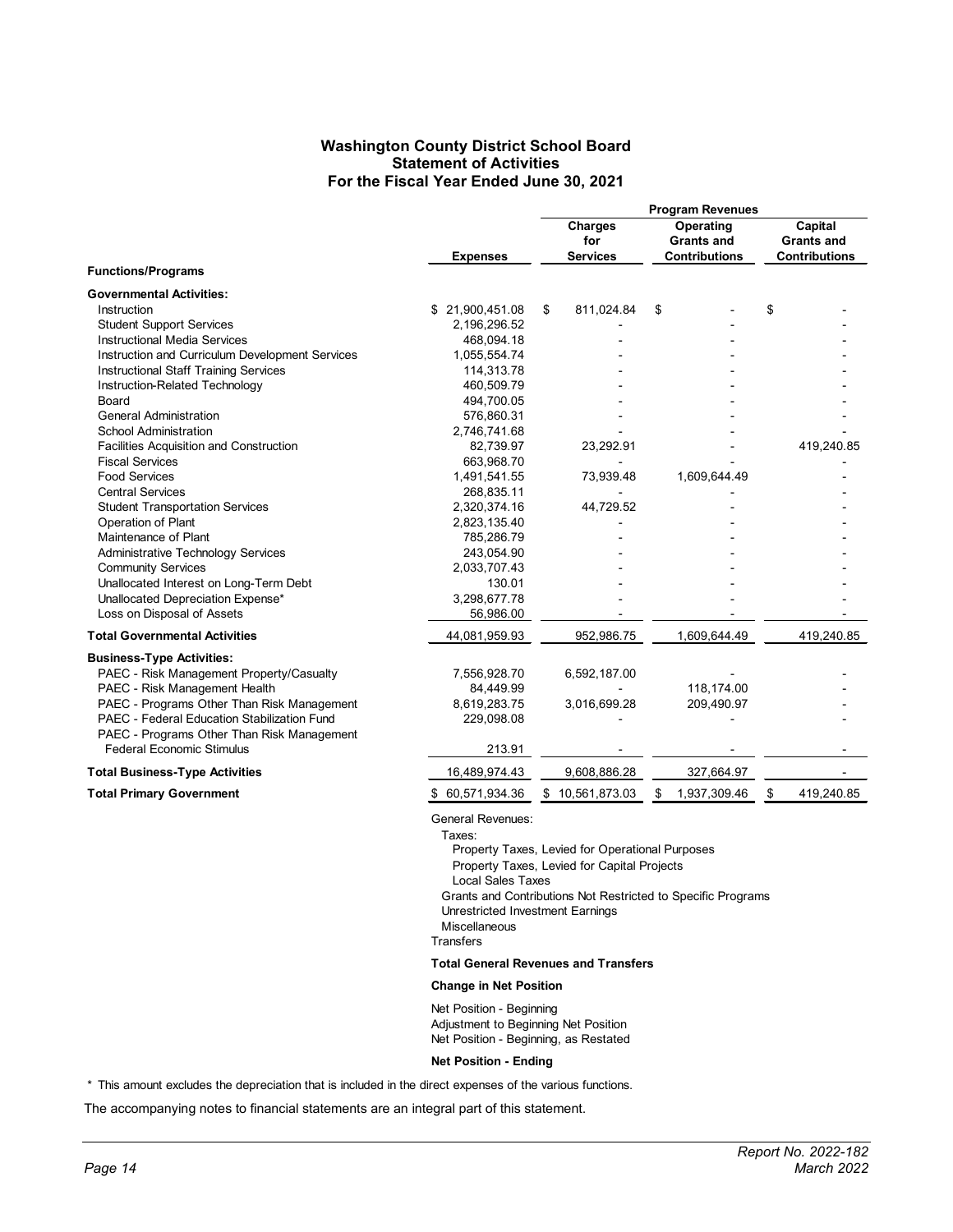|                       | Net (Expense) Revenue and Changes in Net Position<br><b>Primary Government</b> |                        |
|-----------------------|--------------------------------------------------------------------------------|------------------------|
| Governmental          | <b>Business-Type</b>                                                           |                        |
| <b>Activities</b>     | <b>Activities</b>                                                              | Total                  |
|                       |                                                                                |                        |
|                       |                                                                                |                        |
| \$<br>(21,089,426.24) |                                                                                | \$<br>(21,089,426.24)  |
|                       | \$                                                                             |                        |
| (2, 196, 296.52)      |                                                                                | (2, 196, 296.52)       |
| (468,094.18)          |                                                                                | (468,094.18)           |
| (1,055,554.74)        |                                                                                | (1,055,554.74)         |
| (114, 313.78)         |                                                                                | (114, 313.78)          |
| (460, 509.79)         |                                                                                | (460, 509.79)          |
| (494, 700.05)         |                                                                                | (494, 700.05)          |
| (576, 860.31)         |                                                                                | (576, 860.31)          |
| (2,746,741.68)        |                                                                                | (2,746,741.68)         |
| 359,793.79            |                                                                                | 359,793.79             |
| (663,968.70)          |                                                                                | (663,968.70)           |
| 192,042.42            |                                                                                | 192,042.42             |
| (268, 835.11)         |                                                                                | (268, 835.11)          |
| (2,275,644.64)        |                                                                                | (2, 275, 644.64)       |
|                       |                                                                                |                        |
| (2,823,135.40)        |                                                                                | (2,823,135.40)         |
| (785, 286.79)         |                                                                                | (785, 286.79)          |
| (243, 054.90)         |                                                                                | (243, 054.90)          |
| (2,033,707.43)        |                                                                                | (2,033,707.43)         |
| (130.01)              |                                                                                | (130.01)               |
| (3,298,677.78)        |                                                                                | (3,298,677.78)         |
| (56,986.00)           |                                                                                | (56,986.00)            |
|                       |                                                                                |                        |
| (41, 100, 087.84)     |                                                                                | (41, 100, 087.84)      |
|                       |                                                                                |                        |
|                       | (964, 741.70)                                                                  | (964, 741.70)          |
|                       | 33,724.01                                                                      | 33,724.01              |
|                       | (5,393,093.50)                                                                 | (5,393,093.50)         |
|                       | (229,098.08)                                                                   | (229,098.08)           |
|                       |                                                                                |                        |
|                       | (213.91)                                                                       | (213.91)               |
|                       | (6, 553, 423.18)                                                               | (6, 553, 423.18)       |
| (41, 100, 087.84)     | (6, 553, 423.18)                                                               | (47, 653, 511.02)      |
|                       |                                                                                |                        |
|                       |                                                                                |                        |
| 4,569,368.29          |                                                                                | 4,569,368.29           |
| 1,158,302.31          |                                                                                | 1,158,302.31           |
| 1,242,692.31          |                                                                                | 1,242,692.31           |
| 33,759,908.59         | 5,468,143.41                                                                   | 39,228,052.00          |
| 40,664.02             | 45,029.95                                                                      | 85,693.97              |
| 1,778,532.90          | 595,311.79                                                                     | 2,373,844.69           |
| (104, 051.28)         | 104,051.28                                                                     |                        |
| 42,445,417.14         | 6,212,536.43                                                                   | 48,657,953.57          |
| 1,345,329.30          | (340, 886.75)                                                                  | 1,004,442.55           |
| 73,821,404.96         | 14,766,979.44                                                                  | 88,588,384.40          |
| 780,363.00            |                                                                                | 780,363.00             |
| 74,601,767.96         | 14,766,979.44                                                                  | 89, 368, 747. 40       |
| \$<br>75,947,097.26   | \$14,426,092.69                                                                | \$<br>90, 373, 189. 95 |
|                       |                                                                                |                        |
|                       |                                                                                |                        |
|                       |                                                                                |                        |
|                       |                                                                                |                        |
|                       |                                                                                |                        |
| Report No. 2022-182   |                                                                                |                        |
| March 2022            |                                                                                |                        |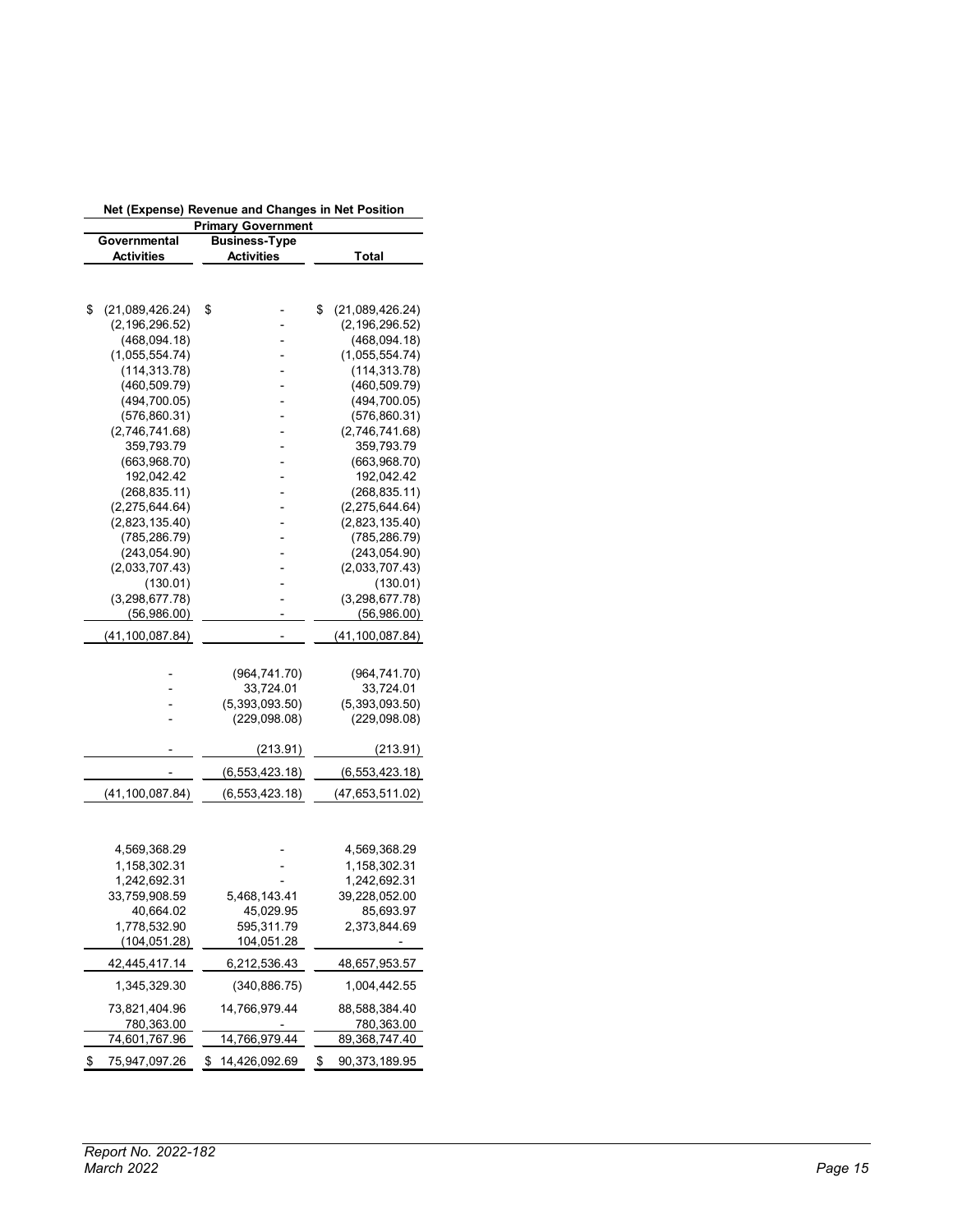#### **Washington County District School Board Balance Sheet – Governmental Funds June 30, 2021**

<span id="page-21-1"></span><span id="page-21-0"></span>

|                                                                                                                                                                                                         | General<br><b>Fund</b>                                       | <b>Special Revenue -</b><br><b>Federal Education</b><br><b>Stabilization Fund</b> | Other<br>Governmental<br><b>Funds</b>                                        |    | <b>Total</b><br>Governmental<br><b>Funds</b>                           |
|---------------------------------------------------------------------------------------------------------------------------------------------------------------------------------------------------------|--------------------------------------------------------------|-----------------------------------------------------------------------------------|------------------------------------------------------------------------------|----|------------------------------------------------------------------------|
| <b>ASSETS</b><br>Cash and Cash Equivalents<br><b>Accounts Receivable</b><br>Due from Other Funds<br>Due from Other Agencies<br>Inventories                                                              | \$<br>13,668,516.72<br>85,985.01<br>352,001.35<br>113,965.70 | \$<br>19,764.00<br>152,754.86                                                     | \$<br>4,611,481.85<br>22,337.16<br>$\blacksquare$<br>855,356.86<br>15,671.00 | \$ | 18,299,762.57<br>108,322.17<br>352,001.35<br>1,122,077.42<br>15,671.00 |
| <b>TOTAL ASSETS</b>                                                                                                                                                                                     | 14,220,468.78                                                | \$<br>172,518.86                                                                  | \$<br>5,504,846.87                                                           | \$ | 19,897,834.51                                                          |
| <b>LIABILITIES AND FUND BALANCES</b><br>Liabilities:                                                                                                                                                    |                                                              |                                                                                   |                                                                              |    |                                                                        |
| <b>Accrued Salaries and Benefits</b><br>Payroll Deductions and Withholdings<br><b>Accounts Payable</b><br><b>Construction Contracts Payable</b><br>Construction Contracts Payable - Retained Percentage | \$<br>408,714.64<br>258,135.00<br>60,141.02<br>5,347.36      | \$<br>48,016.31                                                                   | \$<br>172,545.04<br>46,714.99                                                | \$ | 408,714.64<br>258,135.00<br>280,702.37<br>5,347.36<br>46,714.99        |
| Due to Other Funds<br>Due to Other Agencies<br>Deposits Payable<br><b>Unearned Revenue</b>                                                                                                              | 167,875.94<br>175.39<br>28,099.67                            | 101,667.25<br>4,835.30<br>18,000.00                                               | 333,528.68<br>6,598.72                                                       |    | 603,071.87<br>5,010.69<br>28,099.67<br>24,598.72                       |
| <b>Total Liabilities</b>                                                                                                                                                                                | 928,489.02                                                   | 172,518.86                                                                        | 559,387.43                                                                   |    | 1,660,395.31                                                           |
| Fund Balances:<br>Restricted for:                                                                                                                                                                       |                                                              |                                                                                   |                                                                              |    |                                                                        |
| <b>State Required Carryover Programs</b><br><b>Capital Projects</b><br><b>Food Service</b>                                                                                                              | 3,561,834.57                                                 |                                                                                   | 3,427,429.22<br>655,045.22                                                   |    | 3,561,834.57<br>3,427,429.22<br>655,045.22                             |
| <b>Student Organizations</b><br>Other Required Carryover Programs<br><b>Workforce Development</b>                                                                                                       | 54,456.04<br>1,256,905.63                                    |                                                                                   | 862,985.00                                                                   |    | 862,985.00<br>54,456.04<br>1,256,905.63                                |
| <b>Total Restricted Fund Balance</b><br>Committed for:<br><b>Compensated Absences</b><br>Assigned for:                                                                                                  | 4,873,196.24<br>2,199,427.50                                 |                                                                                   | 4.945.459.44                                                                 |    | 9,818,655.68<br>2,199,427.50                                           |
| Cost Center and Project Carry Overs<br><b>Unassigned Fund Balance</b>                                                                                                                                   | 1,803,765.23<br>4,415,590.79                                 |                                                                                   |                                                                              |    | 1,803,765.23<br>4,415,590.79                                           |
| <b>Total Fund Balances</b>                                                                                                                                                                              | 13,291,979.76                                                |                                                                                   | 4,945,459.44                                                                 |    | 18,237,439.20                                                          |
| <b>TOTAL LIABILITIES AND FUND BALANCES</b>                                                                                                                                                              | \$<br>14,220,468.78                                          | \$<br>172,518.86                                                                  | \$<br>5,504,846.87                                                           | \$ | 19,897,834.51                                                          |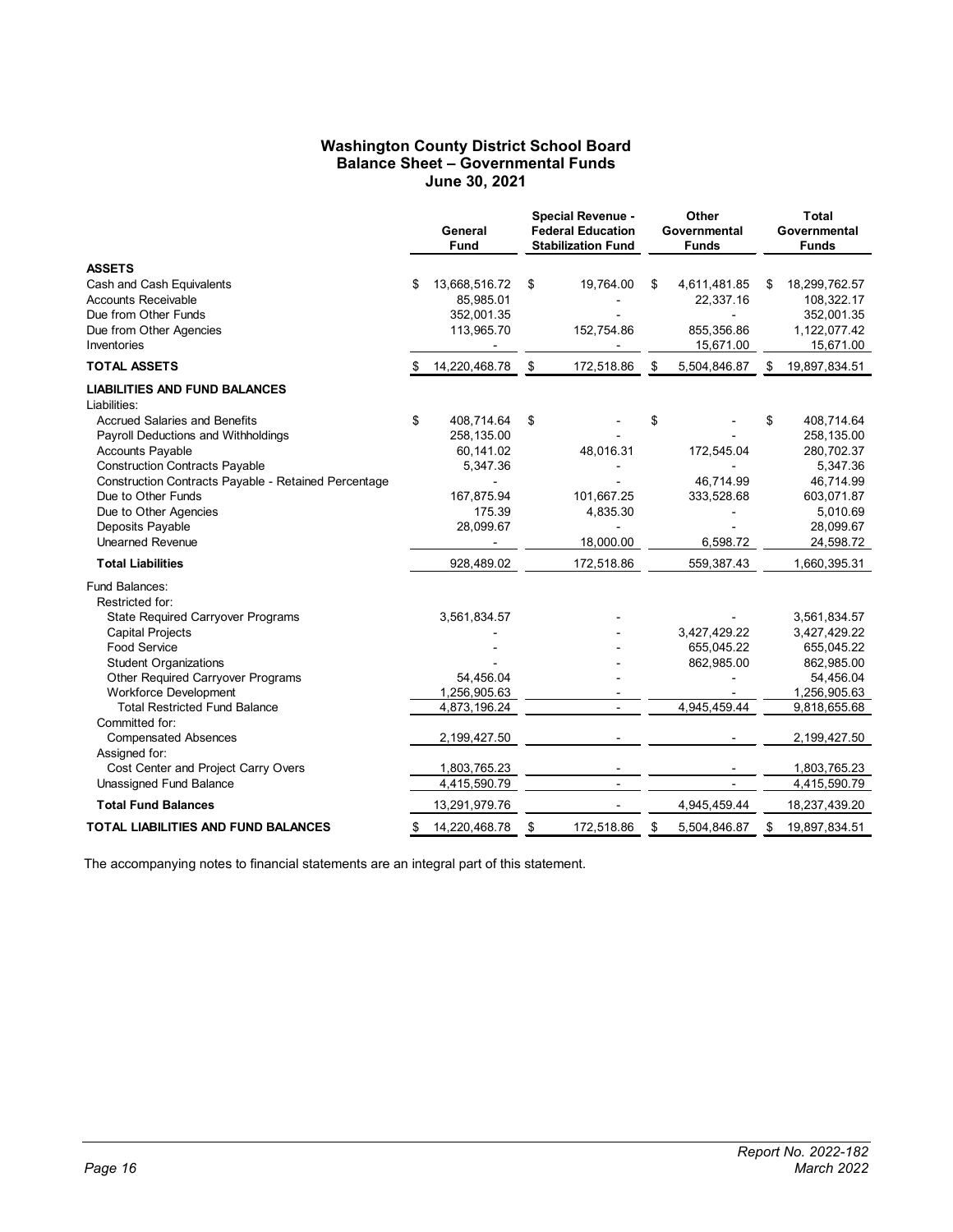#### **Washington County District School Board Reconciliation of the Governmental Funds Balance Sheet to the Statement of Net Position June 30, 2021**

<span id="page-22-1"></span><span id="page-22-0"></span>

| Total Fund Balances - Governmental Funds                                                             | \$                                                                                                                                                                                                                                                                       | 18,237,439.20 |                 |  |  |  |  |  |
|------------------------------------------------------------------------------------------------------|--------------------------------------------------------------------------------------------------------------------------------------------------------------------------------------------------------------------------------------------------------------------------|---------------|-----------------|--|--|--|--|--|
| Amounts reported for governmental activities in the statement of net position are different because: |                                                                                                                                                                                                                                                                          |               |                 |  |  |  |  |  |
|                                                                                                      | Capital assets, net of accumulated depreciation, used in governmental activities are not financial<br>resources and, therefore, are not reported as assets in the governmental funds.                                                                                    |               | 79,744,823.14   |  |  |  |  |  |
|                                                                                                      | Internal service funds are used by management to charge the costs of certain activities, such as<br>insurance, to individual funds. The assets and liabilities of the internal service fund are included in<br>governmental activities in the statement of net position. |               |                 |  |  |  |  |  |
|                                                                                                      | The deferred outflows of resources and deferred inflows of resources related to pensions and<br>other postemployment benefits (OPEB) are applicable to future periods and, therefore, are not<br>reported in the governmental funds.                                     |               |                 |  |  |  |  |  |
|                                                                                                      | Deferred Outflows Related to OPEB<br>\$<br>543,055.00<br>8,900,154.00<br>Deferred Outflows Related to Pensions<br>Deferred Inflows Related to OPFB<br>(1,228,885.00)<br>(2,048,589.00)<br>Deferred Inflows Related to Pensions                                           |               | 6,165,735.00    |  |  |  |  |  |
|                                                                                                      | Long-term liabilities are not due and payable in the fiscal year and, therefore, are not reported as<br>liabilities in the governmental funds. Long-term liabilities at year end consist of:                                                                             |               |                 |  |  |  |  |  |
|                                                                                                      | <b>Compensated Absences Payable</b><br>(3,414,715.75)<br>\$<br>(26, 415, 505.00)<br>Net Pension Liability<br><b>Total OPEB Liability</b><br>(3, 175, 890.00)                                                                                                             |               | (33,006,110.75) |  |  |  |  |  |
|                                                                                                      | <b>Net Position - Governmental Activities</b>                                                                                                                                                                                                                            |               | 75,947,097.26   |  |  |  |  |  |
|                                                                                                      |                                                                                                                                                                                                                                                                          |               |                 |  |  |  |  |  |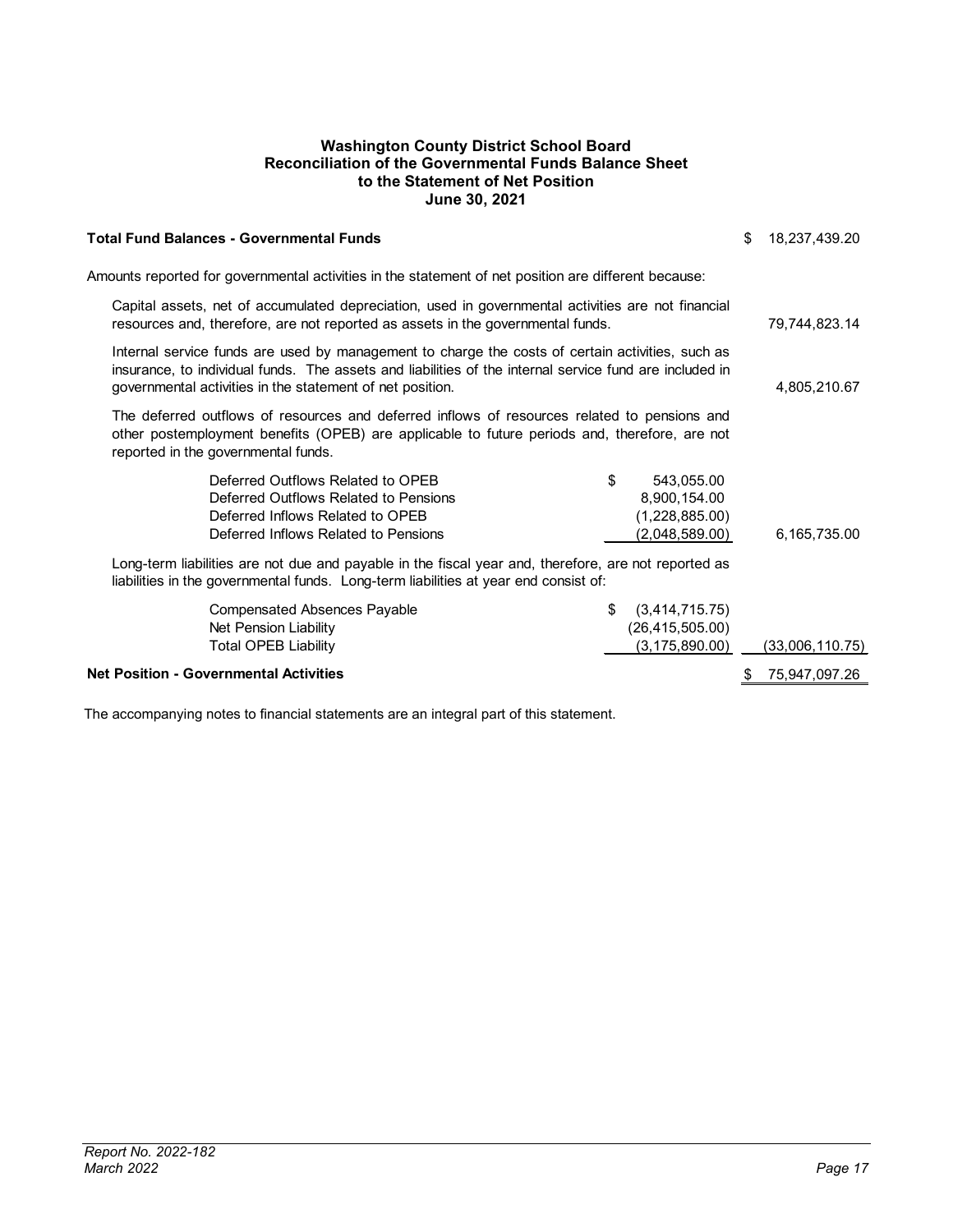#### **Washington County District School Board Statement of Revenues, Expenditures, and Changes in Fund Balances – Governmental Funds For the Fiscal Year Ended June 30, 2021**

<span id="page-23-1"></span><span id="page-23-0"></span>

|                                                                        |    | General<br>Fund             |    | <b>Special Revenue -</b><br><b>Federal Education</b><br><b>Stabilization Fund</b> |    | Other<br>Governmental<br><b>Funds</b> |    | <b>Total</b><br>Governmental<br><b>Funds</b> |  |
|------------------------------------------------------------------------|----|-----------------------------|----|-----------------------------------------------------------------------------------|----|---------------------------------------|----|----------------------------------------------|--|
| <b>Revenues</b>                                                        |    |                             |    |                                                                                   |    |                                       |    |                                              |  |
| Intergovernmental:<br><b>Federal Direct</b>                            | \$ | 130, 169. 74                | \$ | 319,588.31                                                                        | \$ | 857,582.91                            | \$ | 1,307,340.96                                 |  |
| Federal Through State and Local<br>State                               |    | 106,720.65<br>26,719,483.06 |    | 2,578,463.96                                                                      |    | 4,936,988.93<br>139,796.37            |    | 7,622,173.54<br>26,859,279.43                |  |
| Local:                                                                 |    |                             |    |                                                                                   |    |                                       |    |                                              |  |
| <b>Property Taxes</b>                                                  |    | 4,569,368.29                |    |                                                                                   |    | 1,158,302.31                          |    | 5,727,670.60                                 |  |
| <b>Local Sales Taxes</b>                                               |    |                             |    |                                                                                   |    | 1,242,692.31                          |    | 1,242,692.31                                 |  |
| <b>Charges for Services</b>                                            |    | 879,047.27                  |    |                                                                                   |    | 73,939.48                             |    | 952,986.75                                   |  |
| Miscellaneous                                                          |    | 740,088.19                  |    |                                                                                   |    | 1,024,842.18                          |    | 1,764,930.37                                 |  |
| <b>Total Local Revenues</b>                                            |    | 6,188,503.75                |    |                                                                                   |    | 3,499,776.28                          |    | 9,688,280.03                                 |  |
| <b>Total Revenues</b>                                                  |    | 33, 144, 877. 20            |    | 2,898,052.27                                                                      |    | 9,434,144.49                          |    | 45,477,073.96                                |  |
| <b>Expenditures</b>                                                    |    |                             |    |                                                                                   |    |                                       |    |                                              |  |
| Current - Education:                                                   |    |                             |    |                                                                                   |    |                                       |    |                                              |  |
| Instruction                                                            |    | 18,038,463.40               |    | 691,553.17                                                                        |    | 1,659,061.22                          |    | 20,389,077.79                                |  |
| <b>Student Support Services</b><br><b>Instructional Media Services</b> |    | 1,499,417.60<br>446,496.26  |    | 113,464.90                                                                        |    | 461,092.62                            |    | 2,073,975.12<br>446,496.26                   |  |
| Instruction and Curriculum Development Services                        |    | 323,450.46                  |    | 146,021.85                                                                        |    | 581,276.75                            |    | 1,050,749.06                                 |  |
| <b>Instructional Staff Training Services</b>                           |    | 22,587.41                   |    | 100.00                                                                            |    | 91,487.37                             |    | 114, 174. 78                                 |  |
| Instruction-Related Technology                                         |    | 419,221.81                  |    | 20,300.23                                                                         |    |                                       |    | 439,522.04                                   |  |
| Board                                                                  |    | 476,202.37                  |    |                                                                                   |    |                                       |    | 476,202.37                                   |  |
| <b>General Administration</b>                                          |    | 397,196.17                  |    | 30,080.29                                                                         |    | 117,382.70                            |    | 544,659.16                                   |  |
| School Administration                                                  |    | 2,495,047.23                |    | 8,727.09                                                                          |    | 16,278.69                             |    | 2,520,053.01                                 |  |
| Facilities Acquisition and Construction                                |    |                             |    |                                                                                   |    | 82,739.97                             |    | 82,739.97                                    |  |
| <b>Fiscal Services</b>                                                 |    | 605,462.39                  |    |                                                                                   |    |                                       |    | 605,462.39                                   |  |
| <b>Food Services</b>                                                   |    | 1,326.96                    |    |                                                                                   |    | 1,468,483.19                          |    | 1,469,810.15                                 |  |
| <b>Central Services</b>                                                |    | 249,972.93                  |    | 563.60                                                                            |    | 267.50                                |    | 250,804.03                                   |  |
| <b>Student Transportation Services</b>                                 |    | 1,914,208.10                |    | 38,733.96                                                                         |    | 4,078.19                              |    | 1,957,020.25                                 |  |
| <b>Operation of Plant</b>                                              |    | 2,702,899.95                |    | 88,098.70                                                                         |    | 3,489.54                              |    | 2,794,488.19                                 |  |
| Maintenance of Plant                                                   |    | 723,915.06                  |    | 27,490.99                                                                         |    |                                       |    | 751,406.05                                   |  |
| Administrative Technology Services                                     |    | 225,118.17                  |    | 678.00                                                                            |    |                                       |    | 225,796.17                                   |  |
| <b>Community Services</b>                                              |    | 187,409.91                  |    | 129,630.00                                                                        |    | 1,706,978.27                          |    | 2,024,018.18                                 |  |
| Fixed Capital Outlay:<br>Facilities Acquisition and Construction       |    | 76,313.68                   |    | 554,933.25                                                                        |    | 922,772.60                            |    | 1,554,019.53                                 |  |
| Other Capital Outlay                                                   |    | 308,013.40                  |    | 675,641.58                                                                        |    | 399,169.97                            |    | 1,382,824.95                                 |  |
| Debt Service:                                                          |    |                             |    |                                                                                   |    |                                       |    |                                              |  |
| Interest and Fiscal Charges                                            |    |                             |    |                                                                                   |    | 130.01                                |    | 130.01                                       |  |
| <b>Total Expenditures</b>                                              |    | 31, 112, 723. 26            |    | 2,526,017.61                                                                      |    | 7,514,688.59                          |    | 41, 153, 429. 46                             |  |
| <b>Excess of Revenues Over Expenditures</b>                            |    | 2,032,153.94                |    | 372,034.66                                                                        |    | 1,919,455.90                          |    | 4,323,644.50                                 |  |
| <b>Other Financing Sources (Uses)</b>                                  |    |                             |    |                                                                                   |    |                                       |    |                                              |  |
| Transfers In                                                           |    | 512,418.66                  |    |                                                                                   |    | 206,966.91                            |    | 719,385.57                                   |  |
| Sale of Capital Assets                                                 |    | 39,060.00                   |    |                                                                                   |    |                                       |    | 39,060.00                                    |  |
| Loss Recoveries                                                        |    | 8,930.34                    |    |                                                                                   |    | 11,054.00                             |    | 19,984.34                                    |  |
| <b>Transfers Out</b>                                                   |    | (267, 518.19)               |    | (372,034.66)                                                                      |    | (174, 700.00)                         |    | (814, 252.85)                                |  |
| <b>Total Other Financing Sources (Uses)</b>                            |    | 292,890.81                  |    | (372,034.66)                                                                      |    | 43,320.91                             |    | (35, 822.94)                                 |  |
| <b>Net Change in Fund Balances</b>                                     |    | 2,325,044.75                |    |                                                                                   |    | 1,962,776.81                          |    | 4,287,821.56                                 |  |
| Fund Balances, Beginning                                               |    | 10,966,935.01               |    |                                                                                   |    | 2,202,319.63                          |    | 13, 169, 254.64                              |  |
| Adjustment to Beginning Fund Balances                                  |    |                             |    |                                                                                   |    | 780,363.00                            |    | 780,363.00                                   |  |
| Fund Balances, Beginning, as Restated                                  |    | 10,966,935.01               |    |                                                                                   |    | 2,982,682.63                          |    | 13,949,617.64                                |  |
| <b>Fund Balances, Ending</b>                                           | \$ | 13,291,979.76               | \$ | 0.00                                                                              | \$ | 4,945,459.44                          | \$ | 18,237,439.20                                |  |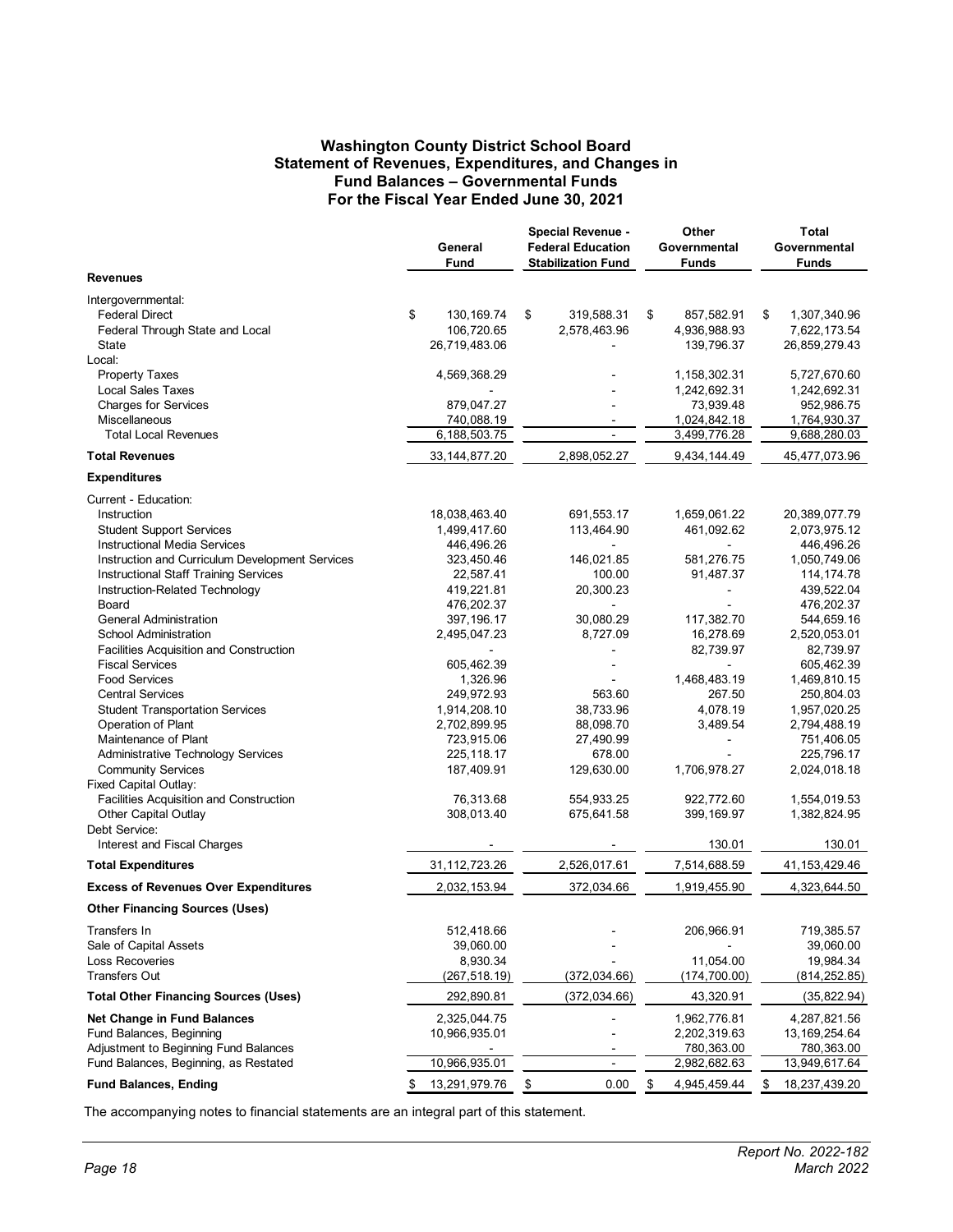#### <span id="page-24-1"></span>**Washington County District School Board Reconciliation of the Governmental Funds Statement of Revenues, Expenditures, and Changes in Fund Balances to the Statement of Activities For the Fiscal Year Ended June 30, 2021**

<span id="page-24-0"></span>

| Net Change in Fund Balances - Governmental Funds                                                                                                                                                                                                                                                                                                                             | \$ | 4,287,821.56   |  |  |  |
|------------------------------------------------------------------------------------------------------------------------------------------------------------------------------------------------------------------------------------------------------------------------------------------------------------------------------------------------------------------------------|----|----------------|--|--|--|
| Amounts reported for governmental activities in the statement of activities are different because:                                                                                                                                                                                                                                                                           |    |                |  |  |  |
| Capital outlays are reported in the governmental funds as expenditures. However, in the statement of<br>activities, the cost of those assets is allocated over their estimated useful lives as depreciation expense.<br>This is the amount of depreciation expense in excess of capital outlays in the current fiscal year.                                                  |    | (612, 596.69)  |  |  |  |
| Contributions and certain other additions of capital assets are not reported as revenues in the governmental<br>funds.                                                                                                                                                                                                                                                       |    | 22,720.62      |  |  |  |
| The loss on the disposal of capital assets during the current fiscal year is reported in the statement of<br>activities. In the governmental funds, the cost of these assets was recognized as an expenditure in the<br>fiscal year purchased. Thus, the change in net position differs from the change in fund balance by the<br>undepreciated cost of the disposed assets. |    | (96,046.00)    |  |  |  |
| In the statement of activities, the cost of compensated absences is measured by the amounts earned during<br>the year, while in the governmental funds, expenditures are recognized based on the amounts actually paid<br>for compensated absences. This is the net amount of compensated absences used in excess of the<br>amount earned in the current fiscal year.        |    |                |  |  |  |
| Governmental funds report District OPEB contributions as expenditures. However, in the statement of<br>activities, the cost of OPEB benefits earned net of employee contributions, as determined through an<br>actuarial valuation, is reported as an OPEB expense.                                                                                                          |    |                |  |  |  |
| \$<br>46,025.00<br>Decrease in Total OPEB Liability<br>Increase in Deferred Outflows of Resources - OPEB<br>120,970.00<br>Increase in Deferred Inflows of Resources - OPEB<br>(95, 852.00)                                                                                                                                                                                   |    | 71,143.00      |  |  |  |
| Governmental funds report District pension contributions as expenditures. However, in the statement of<br>activities, the cost of pension benefits earned net of employee contributions is reported as a pension<br>expense.                                                                                                                                                 |    |                |  |  |  |
| <b>FRS Pension Contribution</b><br>\$<br>1,862,655.00<br><b>HIS Pension Contribution</b><br>348,462.00<br>(3,778,024.00)<br><b>FRS Pension Expense</b>                                                                                                                                                                                                                       |    |                |  |  |  |
| <b>HIS Pension Expense</b><br>(466, 198.00)                                                                                                                                                                                                                                                                                                                                  |    | (2,033,105.00) |  |  |  |
| Internal service funds are used by management to charge the cost of certain activities, such as insurance,<br>to individual funds. The net expense of the internal service fund is reported with governmental activities.                                                                                                                                                    |    | (313, 454.95)  |  |  |  |
| <b>Change in Net Position - Governmental Activities</b>                                                                                                                                                                                                                                                                                                                      | \$ | 1,345,329.30   |  |  |  |
|                                                                                                                                                                                                                                                                                                                                                                              |    |                |  |  |  |
|                                                                                                                                                                                                                                                                                                                                                                              |    |                |  |  |  |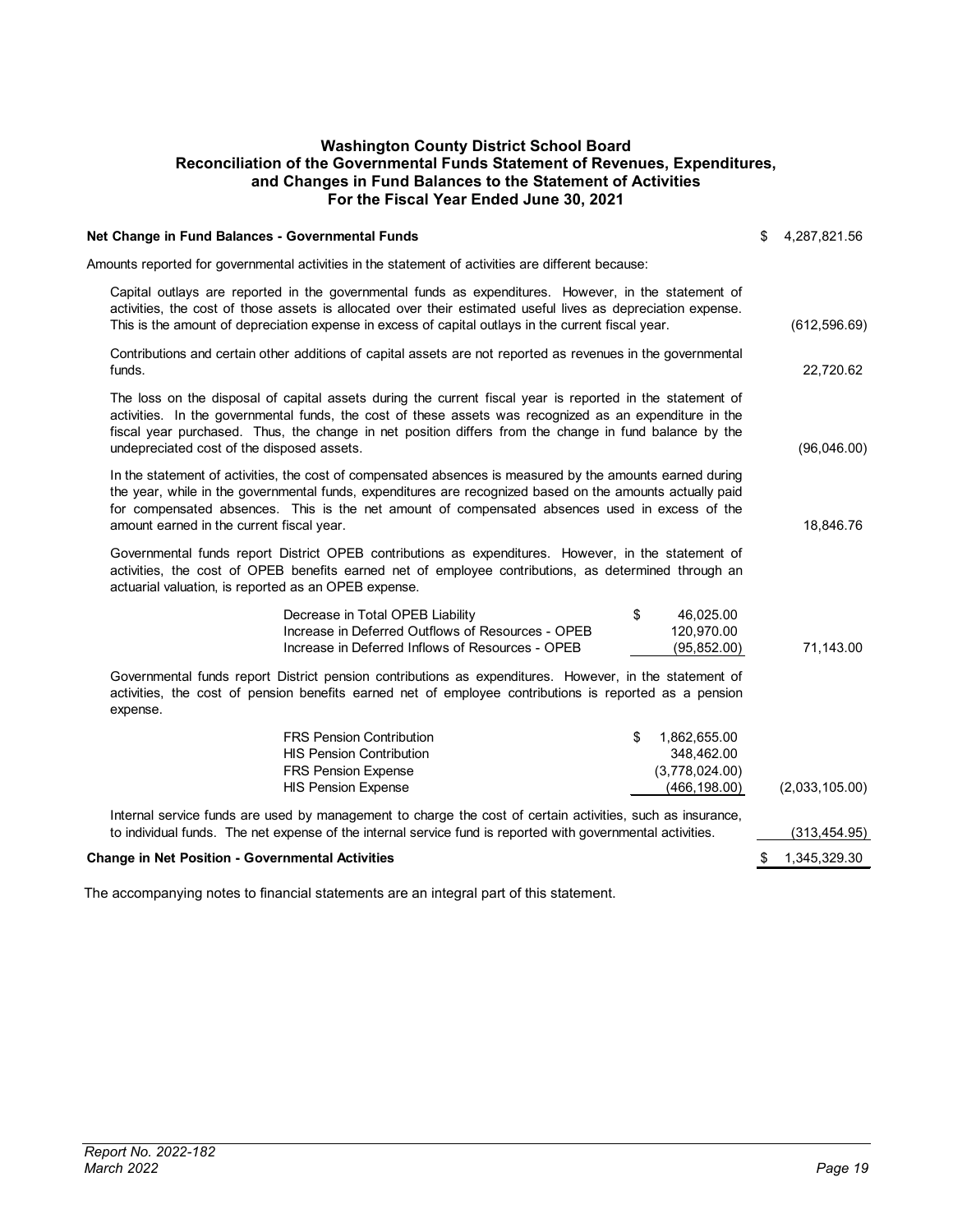#### **Washington County District School Board Statement of Net Position – Proprietary Funds June 30, 2021**

<span id="page-25-1"></span><span id="page-25-0"></span>

|                                                                                                                                                                                                                                                                       |                                                              | <b>Enterprise Funds</b>                                      |                                                                                        |                                                               |  |
|-----------------------------------------------------------------------------------------------------------------------------------------------------------------------------------------------------------------------------------------------------------------------|--------------------------------------------------------------|--------------------------------------------------------------|----------------------------------------------------------------------------------------|---------------------------------------------------------------|--|
|                                                                                                                                                                                                                                                                       | PAEC -<br><b>Risk Management</b><br><b>Property/Casualty</b> | PAEC -<br><b>Risk Management</b><br>Health                   | PAEC -<br><b>Programs Other</b><br><b>Than Risk</b><br>Management                      | PAEC -<br>Federal<br><b>Education</b><br><b>Stabilization</b> |  |
| <b>ASSETS</b>                                                                                                                                                                                                                                                         |                                                              |                                                              |                                                                                        |                                                               |  |
| <b>Current Assets:</b><br>Cash and Cash Equivalents<br><b>Accounts Receivable</b><br>Due from Other Funds<br>Due from Other Agencies<br>Due from Excess Insurer                                                                                                       | 17,006,902.44<br>\$<br>1,196,436.39                          | 10,590,474.39<br>\$                                          | 3,415,587.08<br>\$<br>1,561.34<br>222,910.56<br>1,026,965.68                           | \$<br>605.38                                                  |  |
| <b>Total Current Assets</b>                                                                                                                                                                                                                                           | 18,203,338.83                                                | 10,590,474.39                                                | 4,667,024.66                                                                           | 605.38                                                        |  |
| <b>Noncurrent Assets:</b><br>Nondepreciable Capital Assets<br>Depreciable Capital Assets, Net                                                                                                                                                                         | 4,056.05                                                     | 720.68                                                       | 665,380.10<br>1,138,544.01                                                             | 705.78                                                        |  |
| <b>Total Noncurrent Assets</b>                                                                                                                                                                                                                                        | 4,056.05                                                     | 720.68                                                       | 1,803,924.11                                                                           | 705.78                                                        |  |
| <b>TOTAL ASSETS</b>                                                                                                                                                                                                                                                   | 18,207,394.88                                                | 10,591,195.07                                                | 6,470,948.77                                                                           | 1,311.16                                                      |  |
| DEFERRED OUTFLOWS OF RESOURCES                                                                                                                                                                                                                                        |                                                              |                                                              |                                                                                        |                                                               |  |
| Pensions<br>OPEB                                                                                                                                                                                                                                                      | 66,888.00<br>3,608.00                                        | 32,475.00<br>1,064.00                                        | 1,344,764.00<br>50,171.00                                                              | $\overline{\phantom{a}}$                                      |  |
| TOTAL DEFERRED OUTFLOWS OF RESOURCES                                                                                                                                                                                                                                  | 70,496.00                                                    | 33,539.00                                                    | 1,394,935.00                                                                           |                                                               |  |
| <b>LIABILITIES</b>                                                                                                                                                                                                                                                    |                                                              |                                                              |                                                                                        |                                                               |  |
| <b>Current Liabilities:</b><br><b>Accounts Payable</b><br>Due to Other Funds<br>Due to Other Agencies<br>Unearned Revenue<br><b>Compensated Absences Payable</b><br><b>Estimated Insurance Claims Payable</b><br>Net Pension Liability<br><b>Total OPEB Liability</b> | 28,023.79<br>2,053,417.00<br>760.00<br>659.00                | 5,204,709.92<br>5,223,390.62<br>2,335.32<br>224.00<br>194.00 | 193,359.75<br>4,150.08<br>3,396.86<br>433,207.00<br>51,387.78<br>10,571.00<br>9,160.00 | 335.38<br>270.00                                              |  |
| <b>Total Current Liabilities</b>                                                                                                                                                                                                                                      | 2,082,859.79                                                 | 10,430,853.86                                                | 705,232.47                                                                             | 605.38                                                        |  |
| Noncurrent Liabilities:<br><b>Compensated Absences Payable</b><br><b>Estimated Insurance Claims Payable</b><br>Net Pension Liability<br><b>Total OPEB Liability</b>                                                                                                   | 60,911.26<br>2,933,390.00<br>216,335.00<br>20,386.00         | 7,960.37<br>96,216.00<br>6,010.00                            | 815,760.06<br>4,202,880.00<br>283,452.00                                               |                                                               |  |
| <b>Total Noncurrent Liabilities</b>                                                                                                                                                                                                                                   | 3,231,022.26                                                 | 110,186.37                                                   | 5,302,092.06                                                                           |                                                               |  |
| <b>TOTAL LIABILITIES</b>                                                                                                                                                                                                                                              | 5,313,882.05                                                 | 10,541,040.23                                                | 6,007,324.53                                                                           | 605.38                                                        |  |
| DEFERRED INFLOWS OF RESOURCES                                                                                                                                                                                                                                         |                                                              |                                                              |                                                                                        |                                                               |  |
| Pensions<br>OPEB                                                                                                                                                                                                                                                      | 18,337.00<br>12,077.00                                       | 7,043.00<br>3,560.00                                         | 271,942.00<br>167,916.00                                                               |                                                               |  |
| TOTAL DEFERRED INFLOWS OF RESOURCES                                                                                                                                                                                                                                   | 30,414.00                                                    | 10,603.00                                                    | 439,858.00                                                                             |                                                               |  |
| <b>NET POSITION</b>                                                                                                                                                                                                                                                   |                                                              |                                                              |                                                                                        |                                                               |  |
| <b>Investment in Capital Assets</b><br>Unrestricted                                                                                                                                                                                                                   | 4,056.05<br>12,929,538.78                                    | 720.68<br>72,370.16                                          | 1,803,924.11<br>(385, 222.87)                                                          | 705.78<br>٠                                                   |  |
| <b>TOTAL NET POSITION</b>                                                                                                                                                                                                                                             | 12,933,594.83 \$<br>\$                                       | 73,090.84                                                    | 1,418,701.24 \$<br>\$                                                                  | 705.78                                                        |  |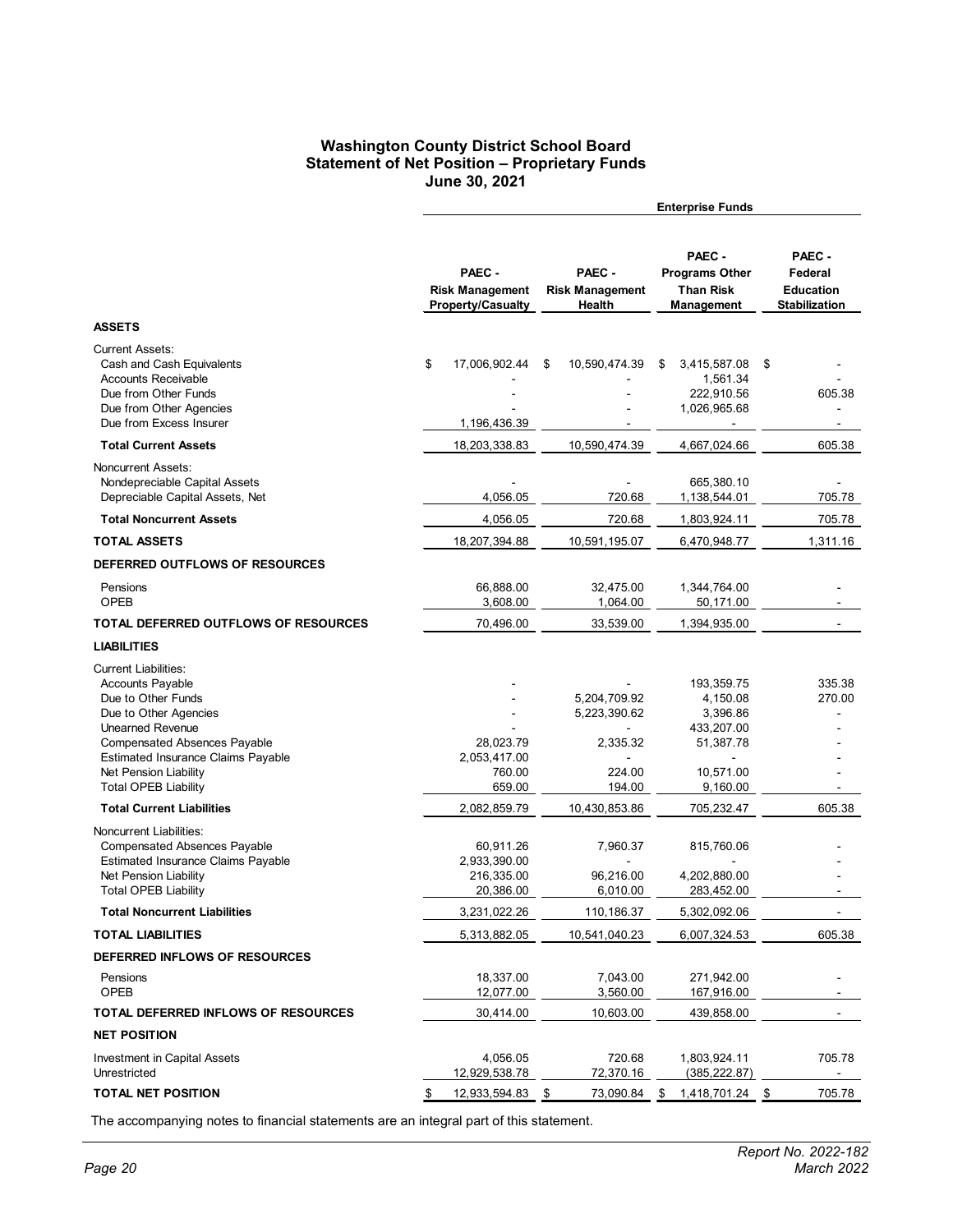| PAEC -<br><b>Programs Other</b><br><b>Than Risk</b><br><b>Management -</b><br><b>Federal Economic</b><br>Stimulus (Nonmajor) |               | Total                        | <b>Internal Service</b><br>Fund |
|------------------------------------------------------------------------------------------------------------------------------|---------------|------------------------------|---------------------------------|
|                                                                                                                              |               |                              |                                 |
|                                                                                                                              |               |                              |                                 |
| \$                                                                                                                           | \$            | 31,012,963.91                | \$                              |
|                                                                                                                              |               | 1,561.34<br>223,515.94       | 81,663.48<br>5,236,684.58       |
|                                                                                                                              |               | 1,026,965.68                 |                                 |
|                                                                                                                              |               | 1,196,436.39                 | 200,394.00                      |
|                                                                                                                              |               | 33,461,443.26                | 5,518,742.06                    |
|                                                                                                                              |               |                              |                                 |
|                                                                                                                              |               | 665,380.10                   |                                 |
|                                                                                                                              |               | 1,144,026.52                 |                                 |
|                                                                                                                              |               | 1,809,406.62                 |                                 |
|                                                                                                                              |               | 35,270,849.88                | 5,518,742.06                    |
|                                                                                                                              |               |                              |                                 |
|                                                                                                                              |               | 1,444,127.00                 |                                 |
|                                                                                                                              |               | 54,843.00                    |                                 |
|                                                                                                                              |               | 1,498,970.00                 |                                 |
|                                                                                                                              |               |                              |                                 |
|                                                                                                                              |               |                              |                                 |
|                                                                                                                              |               | 193,695.13                   | 423,497.39                      |
|                                                                                                                              |               | 5,209,130.00                 |                                 |
|                                                                                                                              |               | 5,226,787.48                 |                                 |
|                                                                                                                              |               | 433,207.00<br>81,746.89      |                                 |
|                                                                                                                              |               | 2,053,417.00                 | 290,034.00                      |
|                                                                                                                              |               | 11,555.00                    |                                 |
|                                                                                                                              |               | 10,013.00                    |                                 |
|                                                                                                                              |               | 13,219,551.50                | 713,531.39                      |
|                                                                                                                              |               |                              |                                 |
|                                                                                                                              |               | 884,631.69                   |                                 |
|                                                                                                                              |               | 2,933,390.00<br>4,515,431.00 |                                 |
|                                                                                                                              |               | 309,848.00                   |                                 |
|                                                                                                                              |               | 8,643,300.69                 |                                 |
|                                                                                                                              |               | 21,862,852.19                | 713,531.39                      |
|                                                                                                                              |               |                              |                                 |
|                                                                                                                              |               |                              |                                 |
|                                                                                                                              |               | 297,322.00<br>183,553.00     |                                 |
|                                                                                                                              |               | 480,875.00                   |                                 |
|                                                                                                                              |               |                              |                                 |
|                                                                                                                              |               |                              |                                 |
|                                                                                                                              |               | 1,809,406.62                 |                                 |
|                                                                                                                              |               | 12,616,686.07                | 4,805,210.67                    |
| 0.00<br>\$                                                                                                                   | $\frac{1}{2}$ | 14,426,092.69                | \$<br>4,805,210.67              |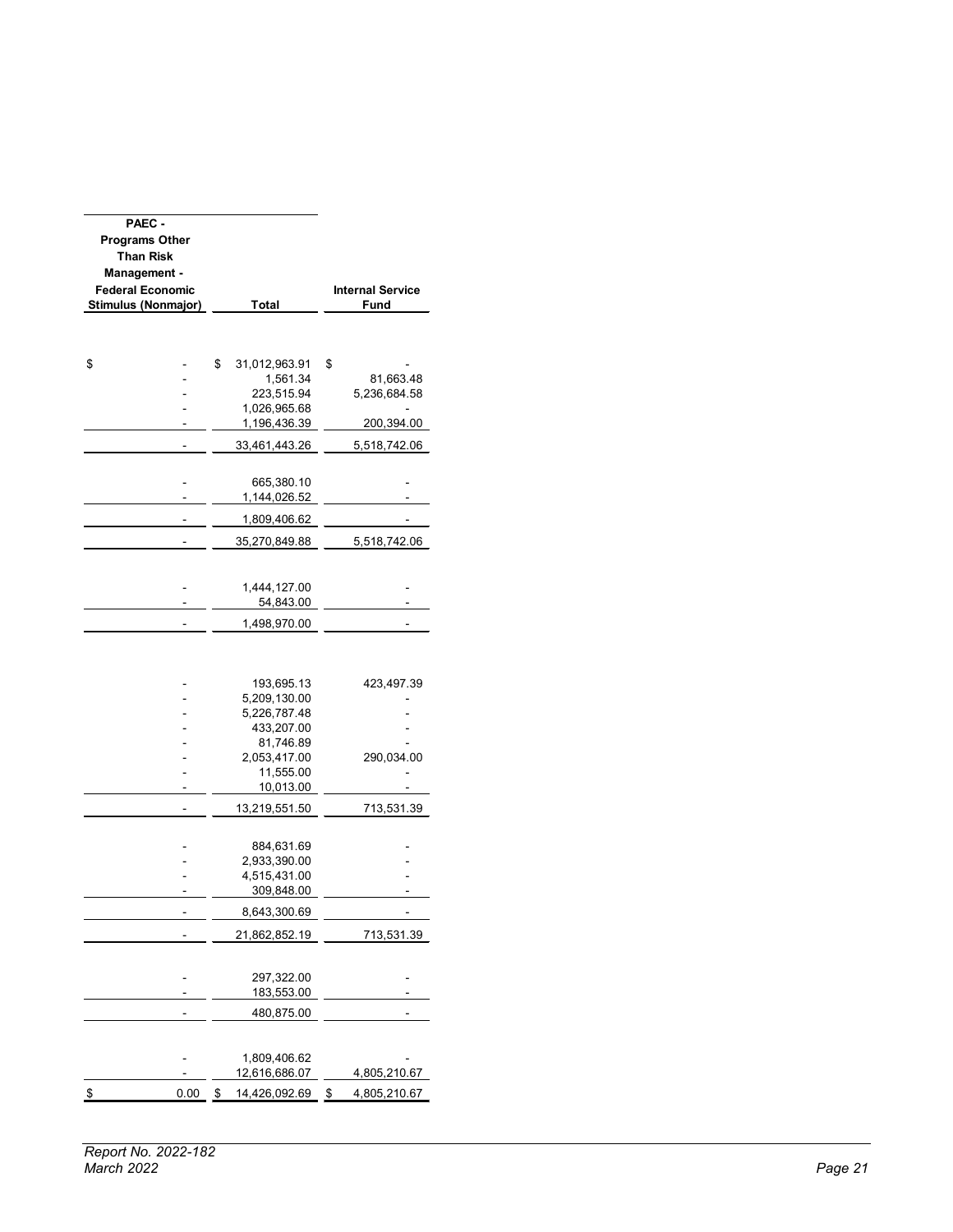#### **Washington County District School Board Statement of Revenues, Expenses, and Changes in Fund Net Position – Proprietary Funds For the Fiscal Year Ended June 30, 2021**

**Enterprise Funds**

<span id="page-27-1"></span><span id="page-27-0"></span>

| PAEC -<br>PAEC -<br>PAEC -<br>PAEC -<br><b>Programs</b><br>Federal<br><b>Risk Management</b><br><b>Other Than</b><br><b>Risk Management</b><br><b>Education</b><br><b>Property/Casualty</b><br><b>Health</b><br><b>Risk Management</b><br><b>Stabilization</b><br><b>OPERATING REVENUES</b><br>\$<br>\$<br>3,016,699.28<br><b>Charges for Services</b><br>\$<br>\$<br>6,592,187.00<br>Premiums<br>Other<br>118,174.00<br>209,490.97<br>6,592,187.00<br>118,174.00<br>3,226,190.25<br><b>Total Operating Revenues</b><br><b>OPERATING EXPENSES</b><br>212,460.84<br>52,162.94<br>2,875,627.47<br>183,440.00<br><b>Salaries</b><br>76,606.71<br>24,525.49<br><b>Employee Benefits</b><br>988,426.20<br>42,320.74<br><b>Purchased Services</b><br>7,202.39<br>297,896.76<br>3,819,772.97<br>1,736.51<br><b>Energy Services</b><br>37,484.33<br>910.29<br><b>Materials and Supplies</b><br>12,576.35<br>337,562.91<br>Capital Outlay<br>76.98<br>352.46<br>218,355.97<br>597.32<br><b>Insurance Claims</b><br>2,977,119.61<br><b>Excess Insurance Premiums</b><br>245,040.78<br>3,701,845.66<br>Service Agent Fees<br>277,176.00<br>Depreciation<br>1,169.79<br>206.71<br>95,477.41<br>93.22<br><b>Total Operating Expenses</b><br>7,556,928.70<br>84,449.99<br>8,617,748.04<br>229,098.08<br><b>Operating Income (Loss)</b><br>(964, 741.70)<br>33,724.01<br>(5,391,557.79)<br>(229, 098.08)<br><b>NONOPERATING REVENUES (EXPENSES)</b><br>38,246.76<br>31.15<br>6,752.04<br>Interest<br><b>Gifts and Grants</b><br>5,238,339.55<br>229,803.86<br>Loss on Disposal of Assets<br>(1,535.71)<br>Other Miscellaneous Local Sources<br>595,311.79<br>38,246.76<br>31.15<br>5,838,867.67<br>229,803.86<br><b>Total Nonoperating Revenues (Expenses)</b><br>(926, 494.94)<br>705.78<br>Income (Loss) Before Transfers<br>33,755.16<br>447,309.88<br>Transfers In<br>104,051.28<br><b>Transfers Out</b><br>(926, 494.94)<br>33,755.16<br>551,361.16<br>705.78<br><b>Change in Net Position</b><br>39,335.68<br><b>Total Net Position - Beginning</b><br>13,860,089.77<br>867,340.08<br>705.78<br>12,933,594.83<br>73,090.84<br>1,418,701.24<br><b>Total Net Position - Ending</b><br>\$<br>\$<br>\$<br>\$ |  |  |  |  |  |
|-------------------------------------------------------------------------------------------------------------------------------------------------------------------------------------------------------------------------------------------------------------------------------------------------------------------------------------------------------------------------------------------------------------------------------------------------------------------------------------------------------------------------------------------------------------------------------------------------------------------------------------------------------------------------------------------------------------------------------------------------------------------------------------------------------------------------------------------------------------------------------------------------------------------------------------------------------------------------------------------------------------------------------------------------------------------------------------------------------------------------------------------------------------------------------------------------------------------------------------------------------------------------------------------------------------------------------------------------------------------------------------------------------------------------------------------------------------------------------------------------------------------------------------------------------------------------------------------------------------------------------------------------------------------------------------------------------------------------------------------------------------------------------------------------------------------------------------------------------------------------------------------------------------------------------------------------------------------------------------------------------------------------------------------------------------------------------------------------------------------------------------------------------------------------------------------------|--|--|--|--|--|
|                                                                                                                                                                                                                                                                                                                                                                                                                                                                                                                                                                                                                                                                                                                                                                                                                                                                                                                                                                                                                                                                                                                                                                                                                                                                                                                                                                                                                                                                                                                                                                                                                                                                                                                                                                                                                                                                                                                                                                                                                                                                                                                                                                                                 |  |  |  |  |  |
|                                                                                                                                                                                                                                                                                                                                                                                                                                                                                                                                                                                                                                                                                                                                                                                                                                                                                                                                                                                                                                                                                                                                                                                                                                                                                                                                                                                                                                                                                                                                                                                                                                                                                                                                                                                                                                                                                                                                                                                                                                                                                                                                                                                                 |  |  |  |  |  |
|                                                                                                                                                                                                                                                                                                                                                                                                                                                                                                                                                                                                                                                                                                                                                                                                                                                                                                                                                                                                                                                                                                                                                                                                                                                                                                                                                                                                                                                                                                                                                                                                                                                                                                                                                                                                                                                                                                                                                                                                                                                                                                                                                                                                 |  |  |  |  |  |
|                                                                                                                                                                                                                                                                                                                                                                                                                                                                                                                                                                                                                                                                                                                                                                                                                                                                                                                                                                                                                                                                                                                                                                                                                                                                                                                                                                                                                                                                                                                                                                                                                                                                                                                                                                                                                                                                                                                                                                                                                                                                                                                                                                                                 |  |  |  |  |  |
|                                                                                                                                                                                                                                                                                                                                                                                                                                                                                                                                                                                                                                                                                                                                                                                                                                                                                                                                                                                                                                                                                                                                                                                                                                                                                                                                                                                                                                                                                                                                                                                                                                                                                                                                                                                                                                                                                                                                                                                                                                                                                                                                                                                                 |  |  |  |  |  |
|                                                                                                                                                                                                                                                                                                                                                                                                                                                                                                                                                                                                                                                                                                                                                                                                                                                                                                                                                                                                                                                                                                                                                                                                                                                                                                                                                                                                                                                                                                                                                                                                                                                                                                                                                                                                                                                                                                                                                                                                                                                                                                                                                                                                 |  |  |  |  |  |
|                                                                                                                                                                                                                                                                                                                                                                                                                                                                                                                                                                                                                                                                                                                                                                                                                                                                                                                                                                                                                                                                                                                                                                                                                                                                                                                                                                                                                                                                                                                                                                                                                                                                                                                                                                                                                                                                                                                                                                                                                                                                                                                                                                                                 |  |  |  |  |  |
|                                                                                                                                                                                                                                                                                                                                                                                                                                                                                                                                                                                                                                                                                                                                                                                                                                                                                                                                                                                                                                                                                                                                                                                                                                                                                                                                                                                                                                                                                                                                                                                                                                                                                                                                                                                                                                                                                                                                                                                                                                                                                                                                                                                                 |  |  |  |  |  |
|                                                                                                                                                                                                                                                                                                                                                                                                                                                                                                                                                                                                                                                                                                                                                                                                                                                                                                                                                                                                                                                                                                                                                                                                                                                                                                                                                                                                                                                                                                                                                                                                                                                                                                                                                                                                                                                                                                                                                                                                                                                                                                                                                                                                 |  |  |  |  |  |
|                                                                                                                                                                                                                                                                                                                                                                                                                                                                                                                                                                                                                                                                                                                                                                                                                                                                                                                                                                                                                                                                                                                                                                                                                                                                                                                                                                                                                                                                                                                                                                                                                                                                                                                                                                                                                                                                                                                                                                                                                                                                                                                                                                                                 |  |  |  |  |  |
|                                                                                                                                                                                                                                                                                                                                                                                                                                                                                                                                                                                                                                                                                                                                                                                                                                                                                                                                                                                                                                                                                                                                                                                                                                                                                                                                                                                                                                                                                                                                                                                                                                                                                                                                                                                                                                                                                                                                                                                                                                                                                                                                                                                                 |  |  |  |  |  |
|                                                                                                                                                                                                                                                                                                                                                                                                                                                                                                                                                                                                                                                                                                                                                                                                                                                                                                                                                                                                                                                                                                                                                                                                                                                                                                                                                                                                                                                                                                                                                                                                                                                                                                                                                                                                                                                                                                                                                                                                                                                                                                                                                                                                 |  |  |  |  |  |
|                                                                                                                                                                                                                                                                                                                                                                                                                                                                                                                                                                                                                                                                                                                                                                                                                                                                                                                                                                                                                                                                                                                                                                                                                                                                                                                                                                                                                                                                                                                                                                                                                                                                                                                                                                                                                                                                                                                                                                                                                                                                                                                                                                                                 |  |  |  |  |  |
|                                                                                                                                                                                                                                                                                                                                                                                                                                                                                                                                                                                                                                                                                                                                                                                                                                                                                                                                                                                                                                                                                                                                                                                                                                                                                                                                                                                                                                                                                                                                                                                                                                                                                                                                                                                                                                                                                                                                                                                                                                                                                                                                                                                                 |  |  |  |  |  |
|                                                                                                                                                                                                                                                                                                                                                                                                                                                                                                                                                                                                                                                                                                                                                                                                                                                                                                                                                                                                                                                                                                                                                                                                                                                                                                                                                                                                                                                                                                                                                                                                                                                                                                                                                                                                                                                                                                                                                                                                                                                                                                                                                                                                 |  |  |  |  |  |
|                                                                                                                                                                                                                                                                                                                                                                                                                                                                                                                                                                                                                                                                                                                                                                                                                                                                                                                                                                                                                                                                                                                                                                                                                                                                                                                                                                                                                                                                                                                                                                                                                                                                                                                                                                                                                                                                                                                                                                                                                                                                                                                                                                                                 |  |  |  |  |  |
|                                                                                                                                                                                                                                                                                                                                                                                                                                                                                                                                                                                                                                                                                                                                                                                                                                                                                                                                                                                                                                                                                                                                                                                                                                                                                                                                                                                                                                                                                                                                                                                                                                                                                                                                                                                                                                                                                                                                                                                                                                                                                                                                                                                                 |  |  |  |  |  |
|                                                                                                                                                                                                                                                                                                                                                                                                                                                                                                                                                                                                                                                                                                                                                                                                                                                                                                                                                                                                                                                                                                                                                                                                                                                                                                                                                                                                                                                                                                                                                                                                                                                                                                                                                                                                                                                                                                                                                                                                                                                                                                                                                                                                 |  |  |  |  |  |
|                                                                                                                                                                                                                                                                                                                                                                                                                                                                                                                                                                                                                                                                                                                                                                                                                                                                                                                                                                                                                                                                                                                                                                                                                                                                                                                                                                                                                                                                                                                                                                                                                                                                                                                                                                                                                                                                                                                                                                                                                                                                                                                                                                                                 |  |  |  |  |  |
|                                                                                                                                                                                                                                                                                                                                                                                                                                                                                                                                                                                                                                                                                                                                                                                                                                                                                                                                                                                                                                                                                                                                                                                                                                                                                                                                                                                                                                                                                                                                                                                                                                                                                                                                                                                                                                                                                                                                                                                                                                                                                                                                                                                                 |  |  |  |  |  |
|                                                                                                                                                                                                                                                                                                                                                                                                                                                                                                                                                                                                                                                                                                                                                                                                                                                                                                                                                                                                                                                                                                                                                                                                                                                                                                                                                                                                                                                                                                                                                                                                                                                                                                                                                                                                                                                                                                                                                                                                                                                                                                                                                                                                 |  |  |  |  |  |
|                                                                                                                                                                                                                                                                                                                                                                                                                                                                                                                                                                                                                                                                                                                                                                                                                                                                                                                                                                                                                                                                                                                                                                                                                                                                                                                                                                                                                                                                                                                                                                                                                                                                                                                                                                                                                                                                                                                                                                                                                                                                                                                                                                                                 |  |  |  |  |  |
|                                                                                                                                                                                                                                                                                                                                                                                                                                                                                                                                                                                                                                                                                                                                                                                                                                                                                                                                                                                                                                                                                                                                                                                                                                                                                                                                                                                                                                                                                                                                                                                                                                                                                                                                                                                                                                                                                                                                                                                                                                                                                                                                                                                                 |  |  |  |  |  |
|                                                                                                                                                                                                                                                                                                                                                                                                                                                                                                                                                                                                                                                                                                                                                                                                                                                                                                                                                                                                                                                                                                                                                                                                                                                                                                                                                                                                                                                                                                                                                                                                                                                                                                                                                                                                                                                                                                                                                                                                                                                                                                                                                                                                 |  |  |  |  |  |
|                                                                                                                                                                                                                                                                                                                                                                                                                                                                                                                                                                                                                                                                                                                                                                                                                                                                                                                                                                                                                                                                                                                                                                                                                                                                                                                                                                                                                                                                                                                                                                                                                                                                                                                                                                                                                                                                                                                                                                                                                                                                                                                                                                                                 |  |  |  |  |  |
|                                                                                                                                                                                                                                                                                                                                                                                                                                                                                                                                                                                                                                                                                                                                                                                                                                                                                                                                                                                                                                                                                                                                                                                                                                                                                                                                                                                                                                                                                                                                                                                                                                                                                                                                                                                                                                                                                                                                                                                                                                                                                                                                                                                                 |  |  |  |  |  |
|                                                                                                                                                                                                                                                                                                                                                                                                                                                                                                                                                                                                                                                                                                                                                                                                                                                                                                                                                                                                                                                                                                                                                                                                                                                                                                                                                                                                                                                                                                                                                                                                                                                                                                                                                                                                                                                                                                                                                                                                                                                                                                                                                                                                 |  |  |  |  |  |
|                                                                                                                                                                                                                                                                                                                                                                                                                                                                                                                                                                                                                                                                                                                                                                                                                                                                                                                                                                                                                                                                                                                                                                                                                                                                                                                                                                                                                                                                                                                                                                                                                                                                                                                                                                                                                                                                                                                                                                                                                                                                                                                                                                                                 |  |  |  |  |  |
|                                                                                                                                                                                                                                                                                                                                                                                                                                                                                                                                                                                                                                                                                                                                                                                                                                                                                                                                                                                                                                                                                                                                                                                                                                                                                                                                                                                                                                                                                                                                                                                                                                                                                                                                                                                                                                                                                                                                                                                                                                                                                                                                                                                                 |  |  |  |  |  |
|                                                                                                                                                                                                                                                                                                                                                                                                                                                                                                                                                                                                                                                                                                                                                                                                                                                                                                                                                                                                                                                                                                                                                                                                                                                                                                                                                                                                                                                                                                                                                                                                                                                                                                                                                                                                                                                                                                                                                                                                                                                                                                                                                                                                 |  |  |  |  |  |
|                                                                                                                                                                                                                                                                                                                                                                                                                                                                                                                                                                                                                                                                                                                                                                                                                                                                                                                                                                                                                                                                                                                                                                                                                                                                                                                                                                                                                                                                                                                                                                                                                                                                                                                                                                                                                                                                                                                                                                                                                                                                                                                                                                                                 |  |  |  |  |  |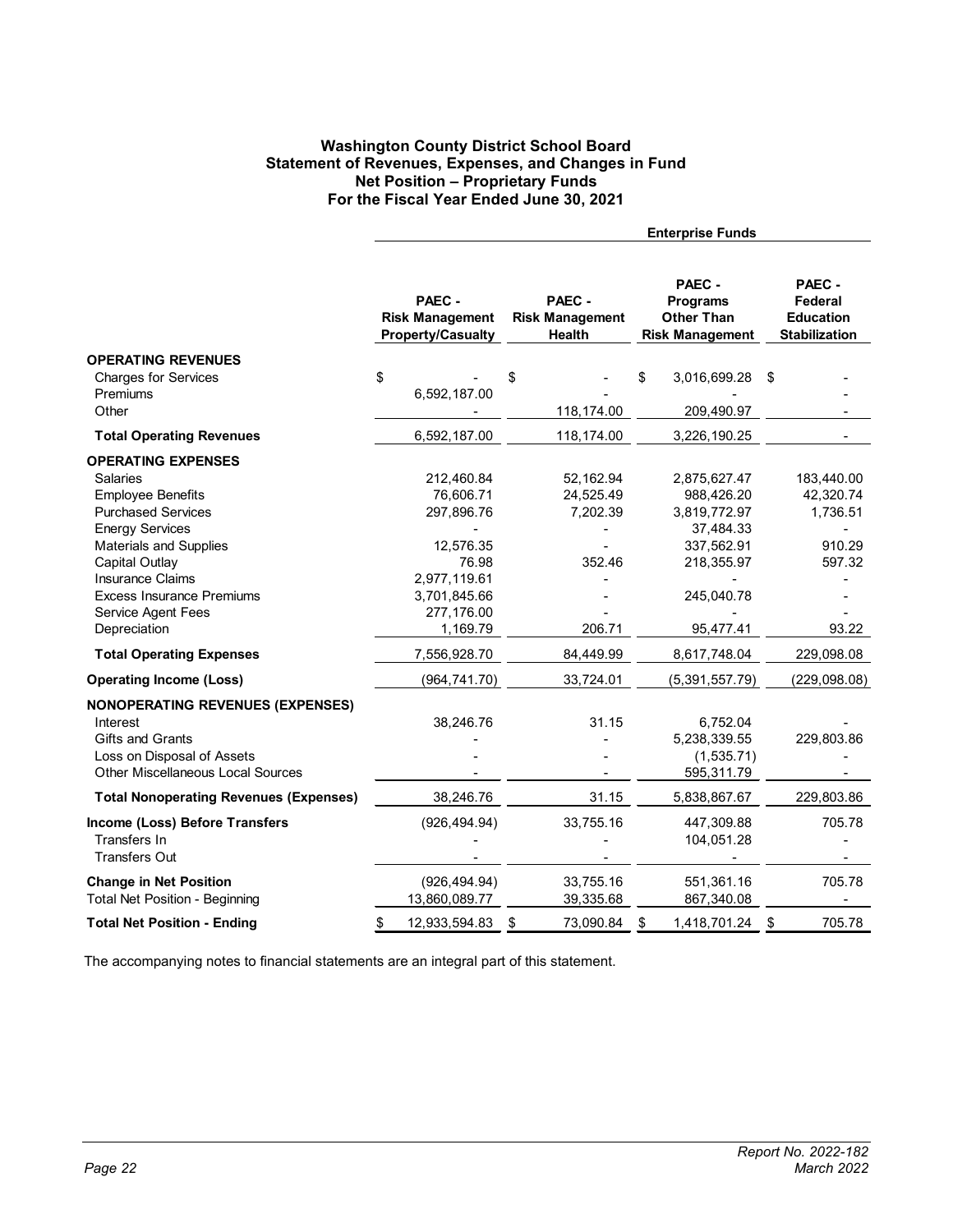| <b>PAEC -</b><br><b>Programs Other</b><br><b>Than Risk</b><br>Management - |                                                                                                                                                  |                                                         |
|----------------------------------------------------------------------------|--------------------------------------------------------------------------------------------------------------------------------------------------|---------------------------------------------------------|
| <b>Federal Economic</b><br><b>Stimulus (Nonmajor)</b>                      | Total                                                                                                                                            | <b>Internal Service</b><br>Fund                         |
|                                                                            |                                                                                                                                                  |                                                         |
| \$                                                                         | \$<br>3,016,699.28<br>6,592,187.00<br>327,664.97                                                                                                 | \$<br>3,800,853.56                                      |
|                                                                            | 9,936,551.25                                                                                                                                     | 3,800,853.56                                            |
|                                                                            | 3,323,691.25<br>1,131,879.14<br>4,126,608.63<br>37,484.33<br>351,049.55<br>219,382.73<br>2,977,119.61<br>3,946,886.44<br>277,176.00<br>96,947.13 | 51,258.73<br>2,751,635.27<br>1,078,345.56<br>235,446.54 |
|                                                                            | 16,488,224.81                                                                                                                                    | 4,116,686.10                                            |
|                                                                            | (6,551,673.56)                                                                                                                                   | (315, 832.54)                                           |
| (213.91)                                                                   | 45,029.95<br>5,468,143.41<br>(1,749.62)<br>595,311.79                                                                                            | 11,561.59                                               |
| (213.91)                                                                   | 6,106,735.53                                                                                                                                     | 11,561.59                                               |
| (213.91)                                                                   | (444, 938.03)<br>104,051.28                                                                                                                      | (304, 270.95)<br>(9, 184.00)                            |
| (213.91)<br>213.91                                                         | (340, 886.75)<br>14,766,979.44                                                                                                                   | (313, 454.95)<br>5,118,665.62                           |
| \$<br>0.00                                                                 | \$<br>14,426,092.69                                                                                                                              | \$<br>4,805,210.67                                      |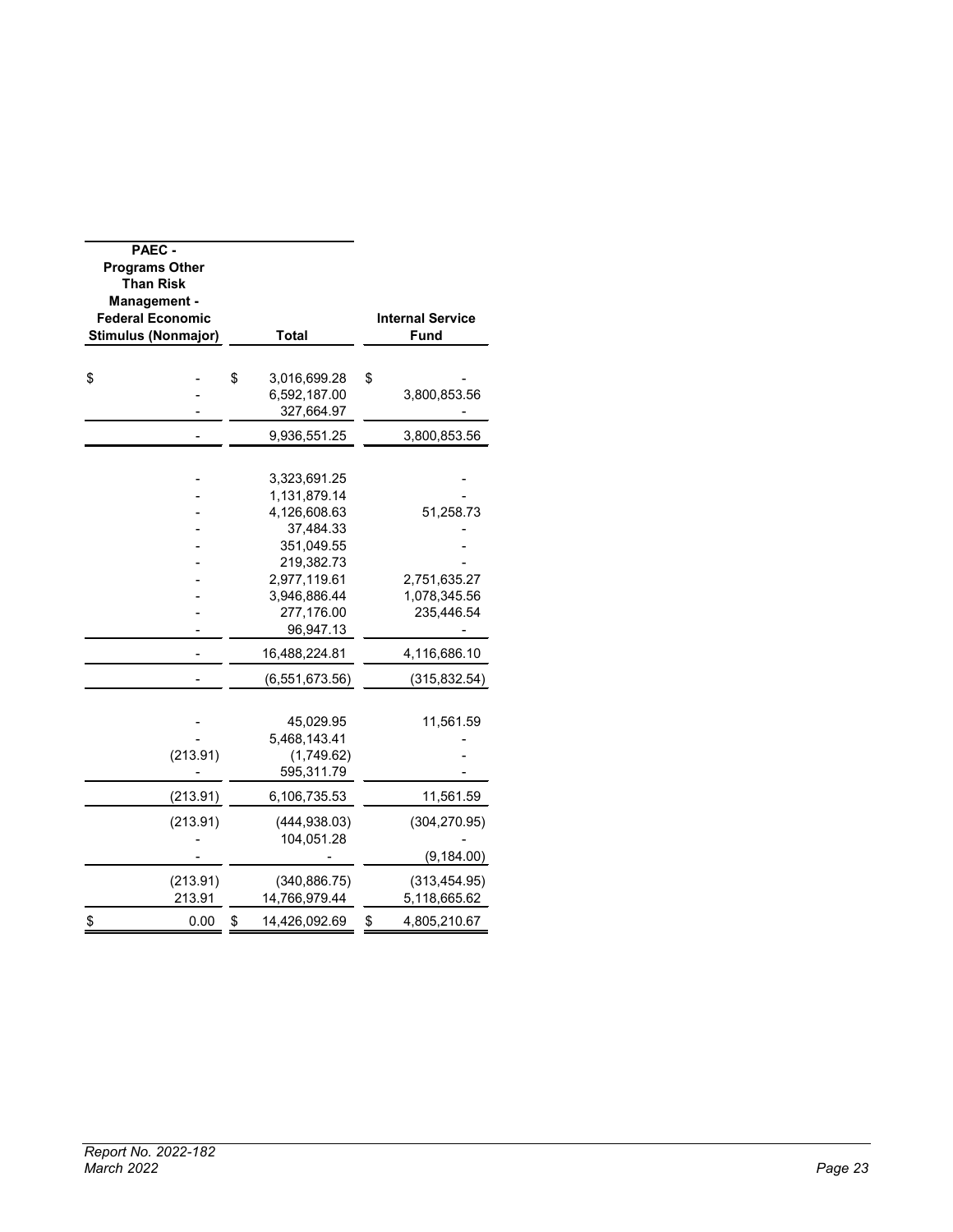#### **Washington County District School Board Statement of Cash Flows – Proprietary Funds For the Fiscal Year Ended June 30, 2021**

<span id="page-29-1"></span><span id="page-29-0"></span>

|                                                                                                                                                                                                                                                                                    |    |                                                                                      |                                            | <b>Enterprise Funds</b>                                                  |                                                               |
|------------------------------------------------------------------------------------------------------------------------------------------------------------------------------------------------------------------------------------------------------------------------------------|----|--------------------------------------------------------------------------------------|--------------------------------------------|--------------------------------------------------------------------------|---------------------------------------------------------------|
|                                                                                                                                                                                                                                                                                    |    | PAEC -<br>Risk Management Risk Management<br><b>Property/Casualty</b>                | PAEC -<br>Health                           | PAEC -<br><b>Programs</b><br><b>Other Than</b><br><b>Risk Management</b> | PAEC -<br>Federal<br><b>Education</b><br><b>Stabilization</b> |
| <b>CASH FLOWS FROM OPERATING ACTIVITIES</b><br>Cash Received from Board Participants<br>Cash Payments to Suppliers for Goods and Services<br>Cash Payments to Employees for Services<br>Cash Payments for Insurance Claims<br>Cash Received (Paid) from Other Operating Activities | \$ | 6,595,187.00 \$<br>(4,340,385.35)<br>(269, 453.15)<br>(2,809,564.61)<br>(56, 263.84) | (7, 554.85)<br>(83,042.77)<br>(707,641.53) | \$<br>2,750,717.66<br>(4,658,433.39)<br>(3,609,176.40)<br>209,490.97     | \$<br>(3,244.12)<br>(225,760.74)                              |
| <b>Net Cash Used by Operating Activities</b>                                                                                                                                                                                                                                       |    | (880,479.95)                                                                         | (798, 239.15)                              | (5,307,401.16)                                                           | (229,004.86)                                                  |
| CASH FLOWS FROM NONCAPITAL FINANCING ACTIVITIES<br>Cash Received from State Grants<br>Transfer from (to) Other Funds                                                                                                                                                               |    |                                                                                      |                                            | 5,833,651.34<br>104,051.28                                               | 229,803.86                                                    |
| Net Cash Provided (Used) by Noncapital Financing Activities                                                                                                                                                                                                                        |    |                                                                                      | $\blacksquare$                             | 5,937,702.62                                                             | 229,803.86                                                    |
| CASH FLOWS FROM CAPITAL AND RELATED FINANCING<br><b>ACTIVITIES</b><br>Acquisition and Construction of Capital Assets                                                                                                                                                               |    | (1,483.49)                                                                           | (597.00)                                   | (212, 748.35)                                                            | (799.00)                                                      |
| <b>CASH FLOWS FROM INVESTING ACTIVITIES</b><br>Interest Income                                                                                                                                                                                                                     |    | 38,246.76                                                                            | 31.15                                      | 6,752.04                                                                 |                                                               |
| Net Increase (Decrease) in Cash and Cash Equivalents                                                                                                                                                                                                                               |    | (843,716.68)                                                                         | (798, 805.00)                              | 424,305.15                                                               |                                                               |
| Cash and Cash Equivalents, Beginning                                                                                                                                                                                                                                               |    | 17,850,619.12                                                                        | 11,389,279.39                              | 2,991,281.93                                                             |                                                               |
|                                                                                                                                                                                                                                                                                    |    |                                                                                      |                                            |                                                                          |                                                               |
| <b>Cash and Cash Equivalents, Ending</b>                                                                                                                                                                                                                                           | \$ | 17,006,902.44                                                                        | \$<br>10,590,474.39                        | \$<br>3,415,587.08                                                       | \$<br>0.00                                                    |
| Reconciliation of Operating Income (Loss) to Net Cash Used by Operating Activities:                                                                                                                                                                                                |    |                                                                                      |                                            |                                                                          |                                                               |
| Operating Income (Loss)<br>Adjustments to Reconcile Operating Income (Loss) to Net Cash<br>Provided (Used) by Operating Activities:<br>Depreciation<br>Changes in Assets, Liabilities, Deferred Outflows of Resources,                                                             | S  | $(964, 741.70)$ \$<br>1,169.79                                                       | 33,724.01 \$<br>206.71                     | $(5,391,557.79)$ \$ $(229,098.08)$<br>95,477.41                          | 93.22                                                         |
| and Deferred Inflows of Resources:<br><b>Accounts Receivable</b>                                                                                                                                                                                                                   |    | 15,148.87                                                                            |                                            | 900.57                                                                   |                                                               |
| Due from Other Funds                                                                                                                                                                                                                                                               |    |                                                                                      |                                            | 34,258.72                                                                | (605.38)                                                      |
| Due from Other Agencies                                                                                                                                                                                                                                                            |    | 3,000.00                                                                             |                                            | (545, 712.47)                                                            |                                                               |
| Due from Excess Insurer                                                                                                                                                                                                                                                            |    | (71, 412.71)                                                                         |                                            |                                                                          |                                                               |
| <b>Accounts Payable</b>                                                                                                                                                                                                                                                            |    | (50, 283.85)                                                                         |                                            | 12,396.83                                                                | 335.38                                                        |
| Due to Other Funds<br>Due to Other Agencies                                                                                                                                                                                                                                        |    | (529.75)                                                                             | 64,236.51<br>(890, 052.04)                 | (4,086.39)<br>(8,526.87)                                                 | 270.00<br>÷                                                   |
| <b>Unearned Revenue</b>                                                                                                                                                                                                                                                            |    |                                                                                      |                                            | 244,571.56                                                               |                                                               |
| <b>Compensated Absences Payable</b>                                                                                                                                                                                                                                                |    | 528.40                                                                               | (11, 337.34)                               | (20, 842.73)                                                             |                                                               |
| <b>Estimated Insurance Claims Payable</b>                                                                                                                                                                                                                                          |    | 167,555.00                                                                           |                                            |                                                                          |                                                               |
| <b>Net Pension Liability</b>                                                                                                                                                                                                                                                       |    | 38,110.00                                                                            | 11,234.00                                  | 529,896.00                                                               |                                                               |
| <b>Total OPEB Liability</b>                                                                                                                                                                                                                                                        |    | (1,097.00)                                                                           | (783.00)                                   | (7,838.00)                                                               |                                                               |
| Deferred Outflows of Resources Related to OPEB<br>Deferred Inflows of Resources Related to OPEB                                                                                                                                                                                    |    | (693.00)<br>364.00                                                                   | (144.00)<br>(136.00)                       | (10,622.00)<br>8,981.00                                                  |                                                               |
| Deferred Outflows of Resources Related to Pensions                                                                                                                                                                                                                                 |    | (8,889.00)                                                                           | (2,621.00)                                 | (123, 614.00)                                                            |                                                               |
| Deferred Inflows of Resources Related to Pensions                                                                                                                                                                                                                                  |    | (8,709.00)                                                                           | (2,567.00)                                 | (121, 083.00)                                                            |                                                               |
| <b>Total Adjustments</b>                                                                                                                                                                                                                                                           |    | 84,261.75                                                                            | (831, 963.16)                              | 84,156.63                                                                | 93.22                                                         |
| <b>Net Cash Used by Operating Activities</b>                                                                                                                                                                                                                                       | \$ | $(880, 479.95)$ \$                                                                   | $(798, 239.15)$ \$                         | $(5,307,401.16)$ \$ $(229,004.86)$                                       |                                                               |
|                                                                                                                                                                                                                                                                                    |    |                                                                                      |                                            |                                                                          |                                                               |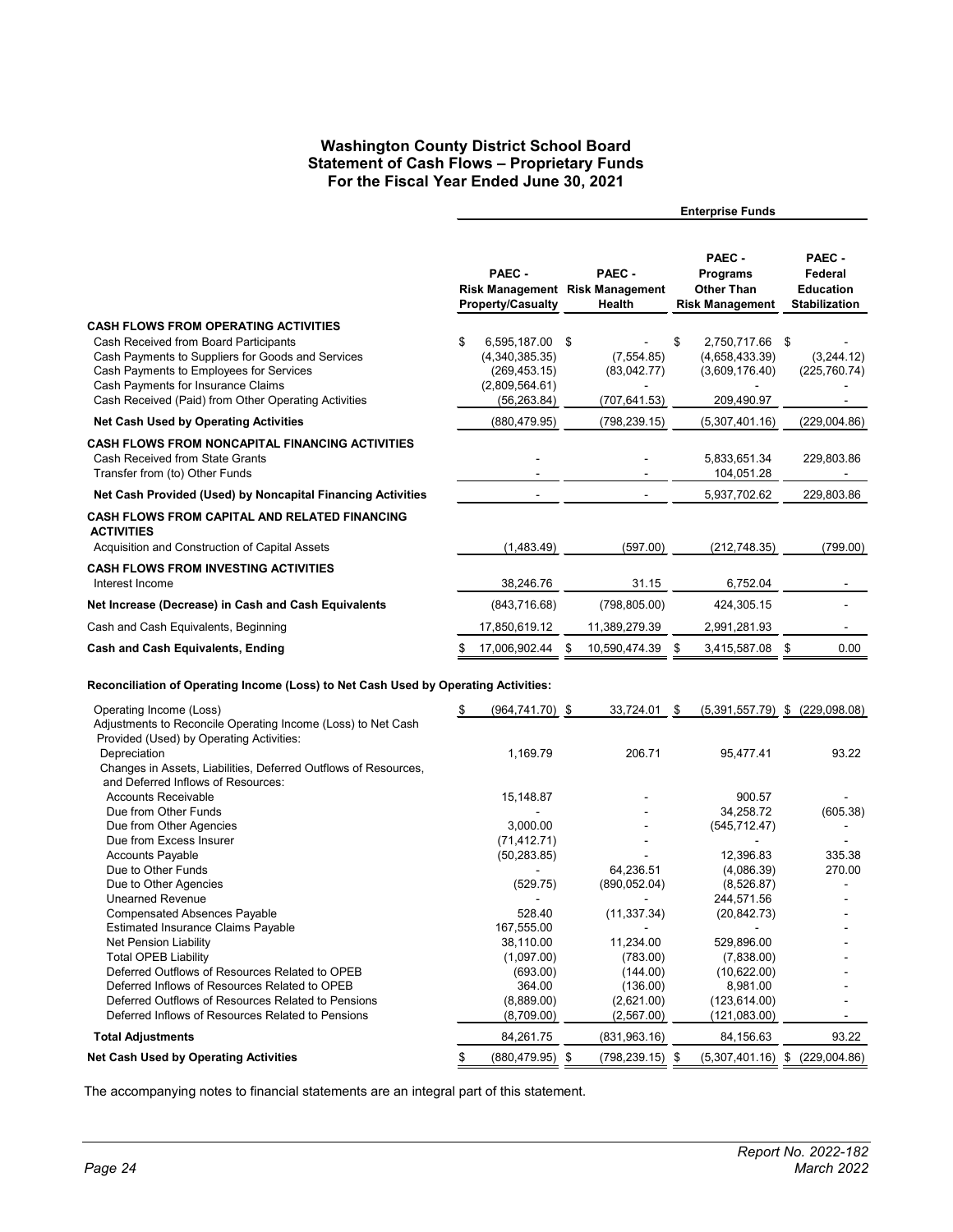| PAEC -<br><b>Programs Other</b><br><b>Than Risk</b><br>Management - |                                 |                              |
|---------------------------------------------------------------------|---------------------------------|------------------------------|
| <b>Federal Economic</b>                                             |                                 | <b>Internal Service</b>      |
| <b>Stimulus (Nonmajor)</b>                                          | Total                           | Fund                         |
| \$                                                                  | \$<br>9,345,904.66              | \$<br>3,800,853.56           |
|                                                                     | (9,009,617.71)                  | (1,259,413.40)               |
|                                                                     | (4, 187, 433.06)                | $\blacksquare$               |
| L,                                                                  | (2,809,564.61)<br>(554, 414.40) | (2,708,482.27)<br>164,664.52 |
|                                                                     | (7, 215, 125.12)                | (2, 377.59)                  |
|                                                                     |                                 |                              |
|                                                                     | 6,063,455.20                    |                              |
|                                                                     | 104,051.28                      | (9, 184.00)                  |
|                                                                     | 6,167,506.48                    | (9, 184.00)                  |
|                                                                     |                                 |                              |
|                                                                     |                                 |                              |
|                                                                     | (215, 627.84)                   |                              |
|                                                                     |                                 |                              |
|                                                                     | 45,029.95                       | 11,561.59                    |
|                                                                     | (1,218,216.53)                  |                              |
|                                                                     | 32,231,180.44                   |                              |
| $$\mathbb{S}$$<br>0.00%                                             | 31,012,963.91 \$                | 0.00                         |
|                                                                     |                                 |                              |
|                                                                     |                                 |                              |
| $\frac{1}{2}$                                                       | \$<br>$(6,551,673.56)$ \$       | (315, 832.54)                |
|                                                                     |                                 |                              |
|                                                                     |                                 |                              |
|                                                                     | 96,947.13                       |                              |
|                                                                     |                                 |                              |
|                                                                     | 16,049.44                       | (81, 663.48)                 |
|                                                                     | 33,653.34                       | (61, 560.00)                 |
|                                                                     | (542, 712.47)<br>(71, 412.71)   | 307,888.00                   |
|                                                                     | (37, 551.64)                    | 105,637.43                   |
|                                                                     | 60,420.12                       | $\blacksquare$               |
|                                                                     | (899, 108.66)                   |                              |
|                                                                     | 244,571.56                      |                              |
|                                                                     | (31,651.67)                     |                              |
|                                                                     | 167,555.00                      | 43,153.00                    |
|                                                                     | 579,240.00                      |                              |
|                                                                     | (9,718.00)                      |                              |
|                                                                     | (11, 459.00)<br>9,209.00        |                              |
|                                                                     | (135, 124.00)                   |                              |
|                                                                     | (132, 359.00)                   |                              |
|                                                                     | (663, 451.56)                   | 313,454.95                   |
| $0.00$ \$<br>$\frac{1}{2}$                                          | $(7,215,125.12)$ \$             | (2, 377.59)                  |
|                                                                     |                                 |                              |
|                                                                     |                                 |                              |
|                                                                     |                                 |                              |
|                                                                     |                                 |                              |
|                                                                     |                                 |                              |
| Report No. 2022-182                                                 |                                 |                              |
| March 2022                                                          |                                 |                              |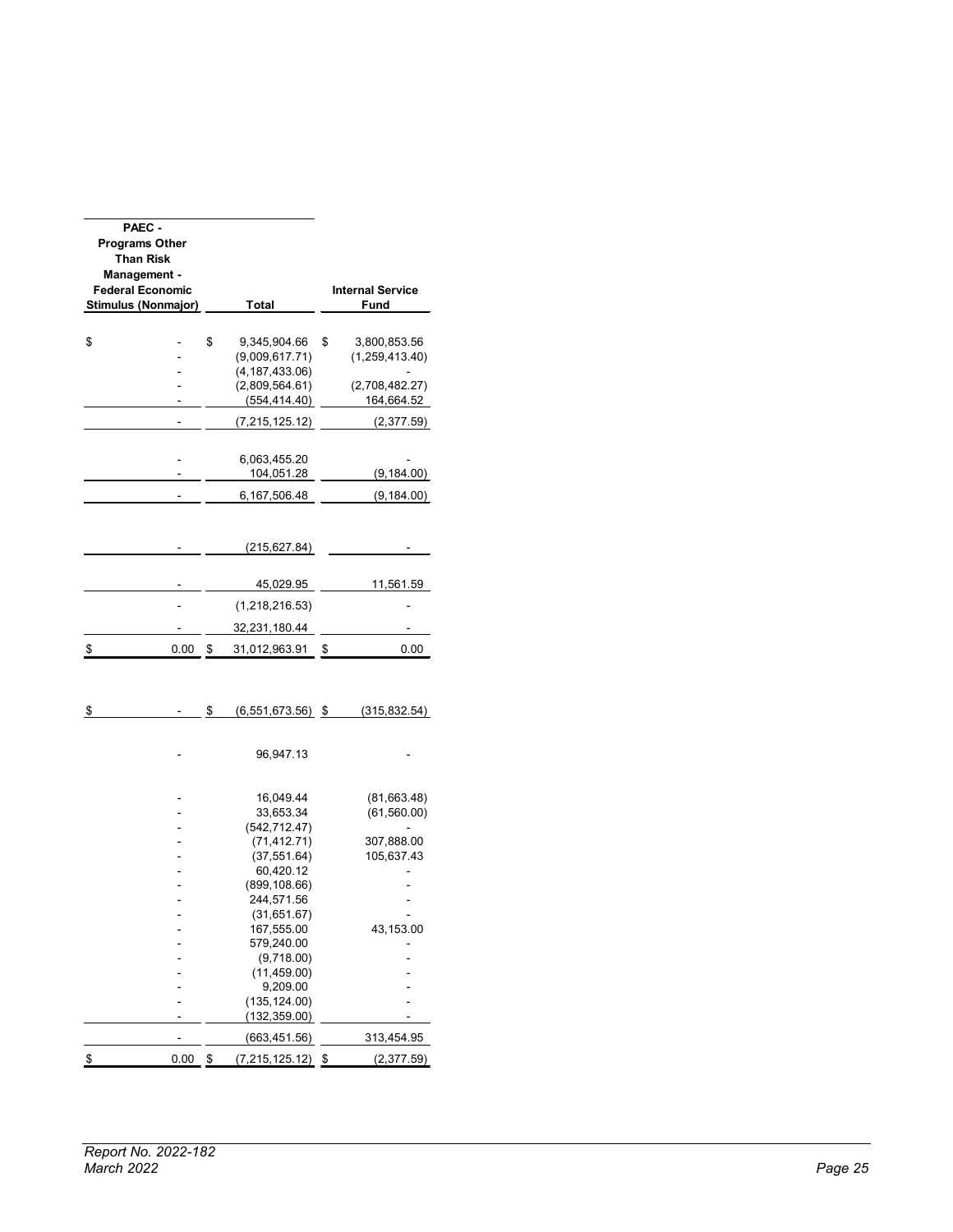## <span id="page-31-1"></span><span id="page-31-0"></span>**SUMMARY OF SIGNIFICANT ACCOUNTING POLICIES**

## **A. Description of Government-Wide Financial Statements**

The government-wide financial statements (i.e., the statement of net position and the statement of activities) report information on all of the nonfiduciary activities of the Washington County School District (District). All fiduciary activities are reported only in the fund financial statements. Governmental activities, which normally are supported by taxes, intergovernmental revenues, and other nonexchange transactions, are reported separately from business-type activities, which rely to a significant extent on fees charged to external customers for support.

The statement of activities presents a comparison between direct expenses and program revenues for each function or program of the District's governmental activities and for each segment of the business-type activities. Direct expenses are those that are specifically associated with a service, program, or department and are thereby clearly identifiable to a particular function. Depreciation expense associated with the District's transportation department is allocated to the student transportation services function, while remaining depreciation expense is not readily associated with a particular function and is reported as unallocated.

## **B. Reporting Entity**

The Washington County District School Board (Board) has direct responsibility for operation, control, and supervision of District schools and is considered a primary government for financial reporting. The District is considered part of the Florida system of public education, operates under the general direction of the Florida Department of Education (FDOE), and is governed by State law and State Board of Education (SBE) rules. The governing body of the District is the Board, which is composed of five elected members. The elected Superintendent of Schools is the executive officer of the Board. Geographic boundaries of the District correspond with those of Washington County.

Criteria for determining if other entities are potential component units that should be reported within the District's basic financial statements are identified and described in the Governmental Accounting Standards Board's (GASB) *Codification of Governmental Accounting and Financial Reporting Standards*, Sections 2100 and 2600. The application of these criteria provides for identification of any legally separate entities for which the Board is financially accountable and other organizations for which the nature and significance of their relationship with the Board are such that exclusion would cause the District's basic financial statements to be misleading. Based on these criteria, no component units are included within the District's reporting entity.

## **C. Basis of Presentation: Government-Wide Financial Statements**

While separate government-wide and fund financial statements are presented, they are interrelated. The governmental activities column incorporates data from governmental funds while business-type activities incorporate data from the government's enterprise funds. Separate financial statements are provided for governmental funds and proprietary funds.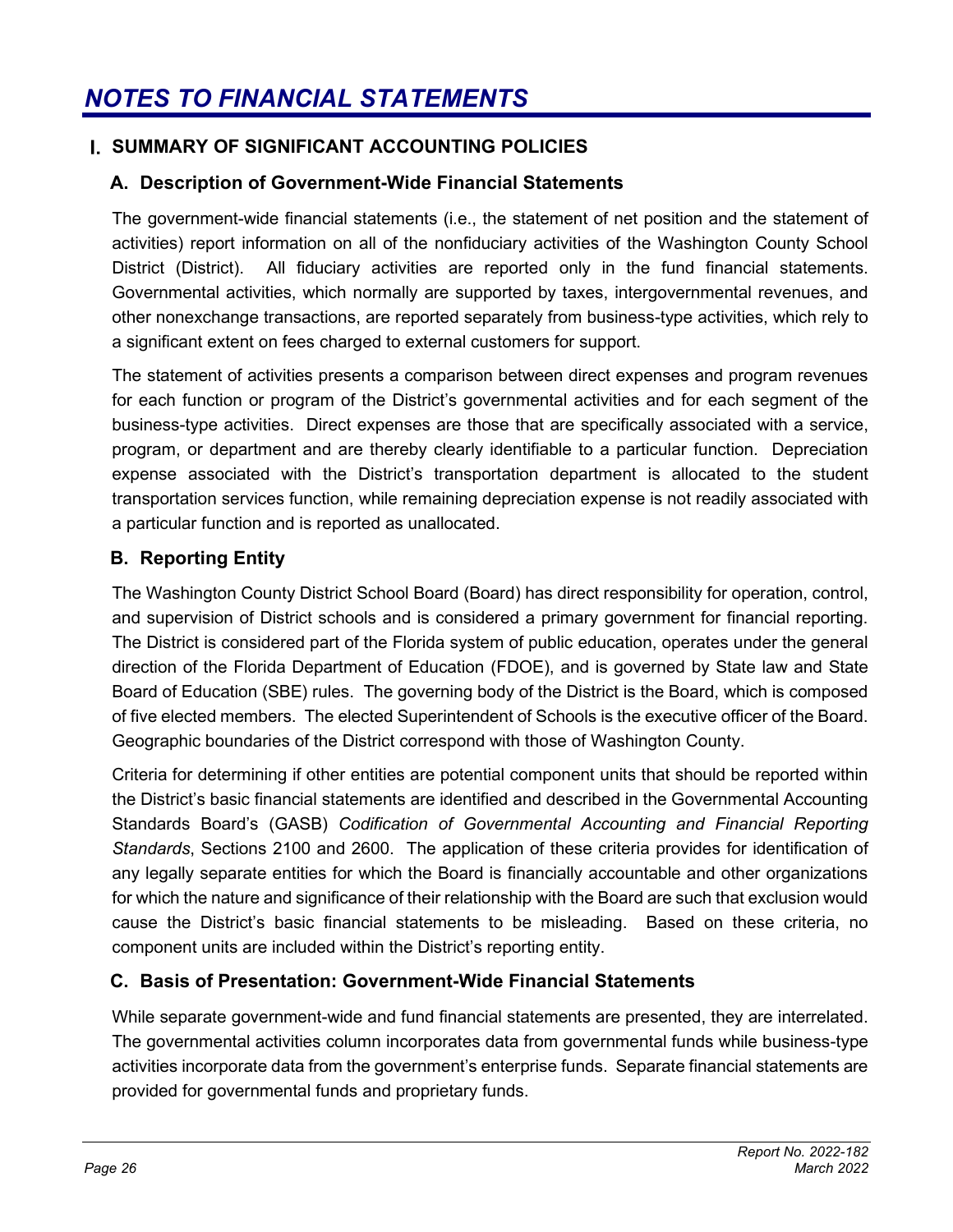The effects of interfund activity have been eliminated from the government-wide financial statements except for interfund services provided and used and net residual amounts between governmental and business-type activities.

# **D. Basis of Presentation: Fund Financial Statements**

The fund financial statements provide information about the District's funds. Separate statements for each fund category – governmental and proprietary – are presented. The emphasis of fund financial statements is on major governmental and enterprise funds, each displayed in a separate column. All remaining governmental and enterprise funds are aggregated and reported as nonmajor funds.

The District reports the following major governmental funds:

- General Fund to account for all financial resources not required to be accounted for in another fund and for certain revenues from the State that are legally restricted to be expended for specific current operating purposes.
- Special Revenue Federal Education Stabilization Fund to account for Federal Coronavirus Aid, Relief, and Economic Security (CARES) Act funding provided through the State emergency relief to address the impact of COVID-19 on elementary and secondary schools.

The District reports the following major enterprise funds:

- Panhandle Area Educational Consortium (PAEC) Risk Management Property/Casualty Fund – to account for the financial resources of the property/casualty public entity risk pool for which the District is fiscal agent.
- PAEC Risk Management Health Fund to account for the operating activities of the administration of the group health consortium for which the District is fiscal agent.
- PAEC Programs Other Than Risk Management Fund to account for the financing of the PAEC for which the District is fiscal agent.
- PAEC Federal Education Stabilization Fund to account for certain Federal grant program resources related to the CARES Act received by the PAEC.

Additionally, the District reports the following proprietary fund type:

• Internal Service Fund – to account for the District's employee health self-insurance program.

During the course of operations, the District has activity between funds for various purposes. Any residual balances outstanding at fiscal year end are reported as due from/to other funds. While these balances are reported in fund financial statements, certain eliminations are made in the preparation of the government-wide financial statements. Balances between the funds included in governmental activities (i.e., the governmental and internal service fund) are eliminated so that only the net amount is included as internal balances in the governmental activities column. Similarly, balances between the funds included in business-type activities (i.e., the enterprise funds) are eliminated so that only the net amount is included as internal balances in the business-type activities column. Further, certain activity occurs during the year involving transfers of resources between funds. In fund financial statements, these amounts are reported at gross amounts as transfers in and out. While reported in fund financial statements, certain eliminations are made in the preparation of the government-wide financial statements. Transfers between the funds included in governmental activities are eliminated so that only the net amount is included as transfers in the governmental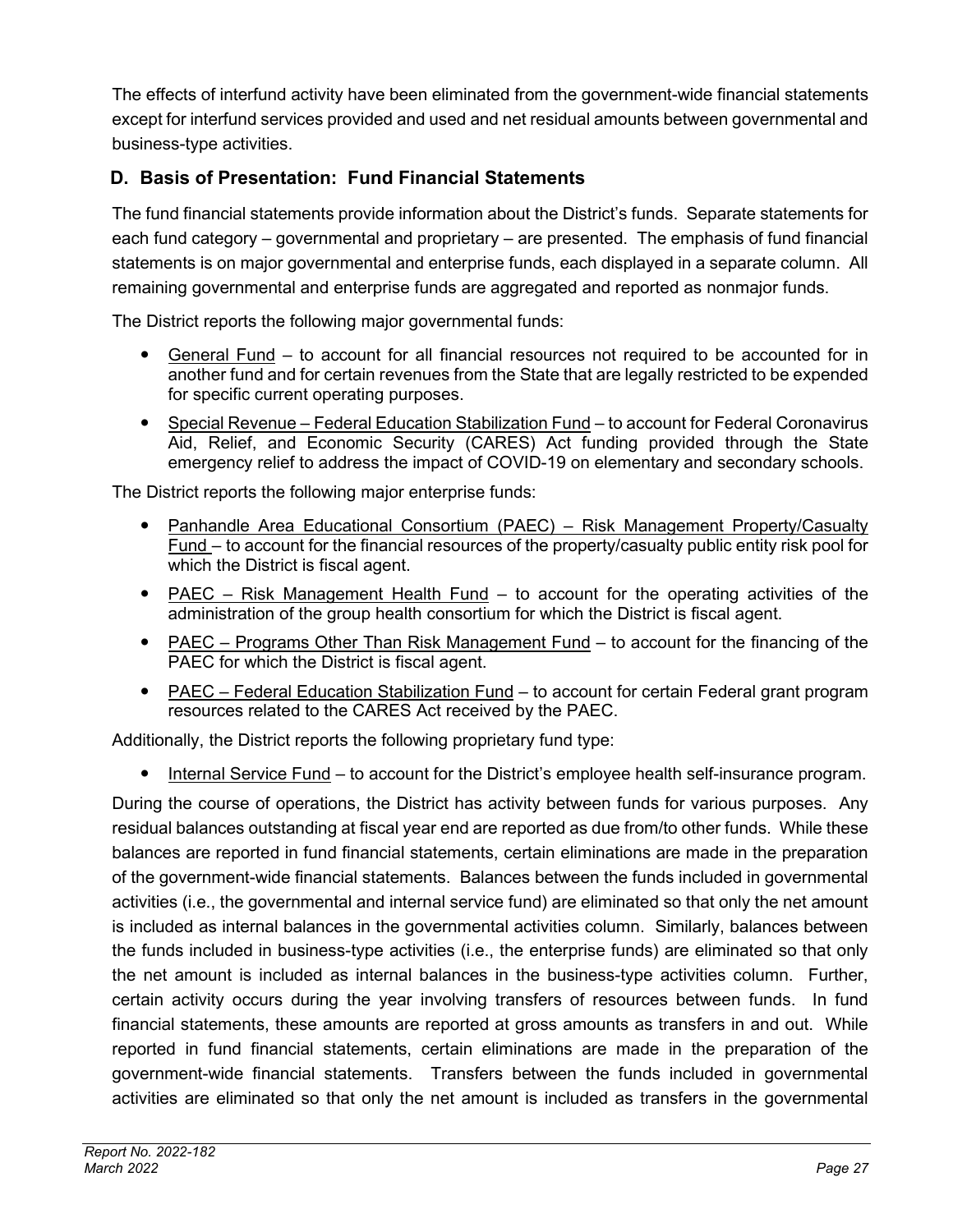activities column. Similarly, balances between the funds included in business-type activities are eliminated so that only the net amount is included as transfers in the business-type activities column.

# **E. Measurement Focus and Basis of Accounting**

The accounting and financial reporting treatment is determined by the applicable measurement focus and basis of accounting. Measurement focus indicates the type of resources being measured such as current financial resources or economic resources. The basis of accounting indicates the timing of transactions or events for recognition in the financial statements.

The government-wide financial statements are reported using the economic resources measurement focus and the accrual basis of accounting. Revenues are recognized when earned and expenses are recognized when a liability is incurred, regardless of the timing of the related cash flows. Property taxes are recognized in the year for which they are levied. Revenues from grants, entitlements, and donations are recognized as soon as all eligibility requirements imposed by the provider have been met.

The governmental fund financial statements are reported using the current financial resources measurement focus and the modified accrual basis of accounting. Revenues, except for certain grant revenues, are recognized as soon as they are both measurable and available. Revenues are considered to be available when they are collectible within the current period or soon enough thereafter to pay liabilities of the current period. For this purpose, the District considers revenues to be available if they are collected within 60 days of the end of the current fiscal year. When grant terms provide that the expenditure of resources is the prime factor for determining eligibility for Federal, State, and other grant resources, revenue is recognized at the time the expenditure is made. Entitlements are recorded as revenues when all eligibility requirements are met, including any time requirements, and the amount is received during the period or within the availability period for this revenue source (within 60 days of year end). Property taxes, sales taxes, and interest associated with the current fiscal period are all considered to be susceptible to accrual and so have been recognized as revenues of the current fiscal period. Expenditures are generally recognized when the related fund liability is incurred, as under accrual accounting. However, debt service expenditures, claims and judgments, pension benefits, other postemployment benefits, and compensated absences, are only recorded when payment is due. General capital asset acquisitions are reported as expenditures in governmental funds. Issuance of long-term debt and acquisitions under capital leases are reported as other financing sources. Allocations of cost, such as depreciation, are not recognized in governmental funds.

The proprietary funds are reported using the economic resources measurement focus and the accrual basis of accounting.

# **F. Assets, Liabilities, Deferred Outflows/Inflows of Resources, and Net Position/Fund Balance**

## **Cash and Cash Equivalents**

The District's cash and cash equivalents are considered to be cash on hand, demand deposits, and short-term liquid investments with original maturities of 3 months or less from the date of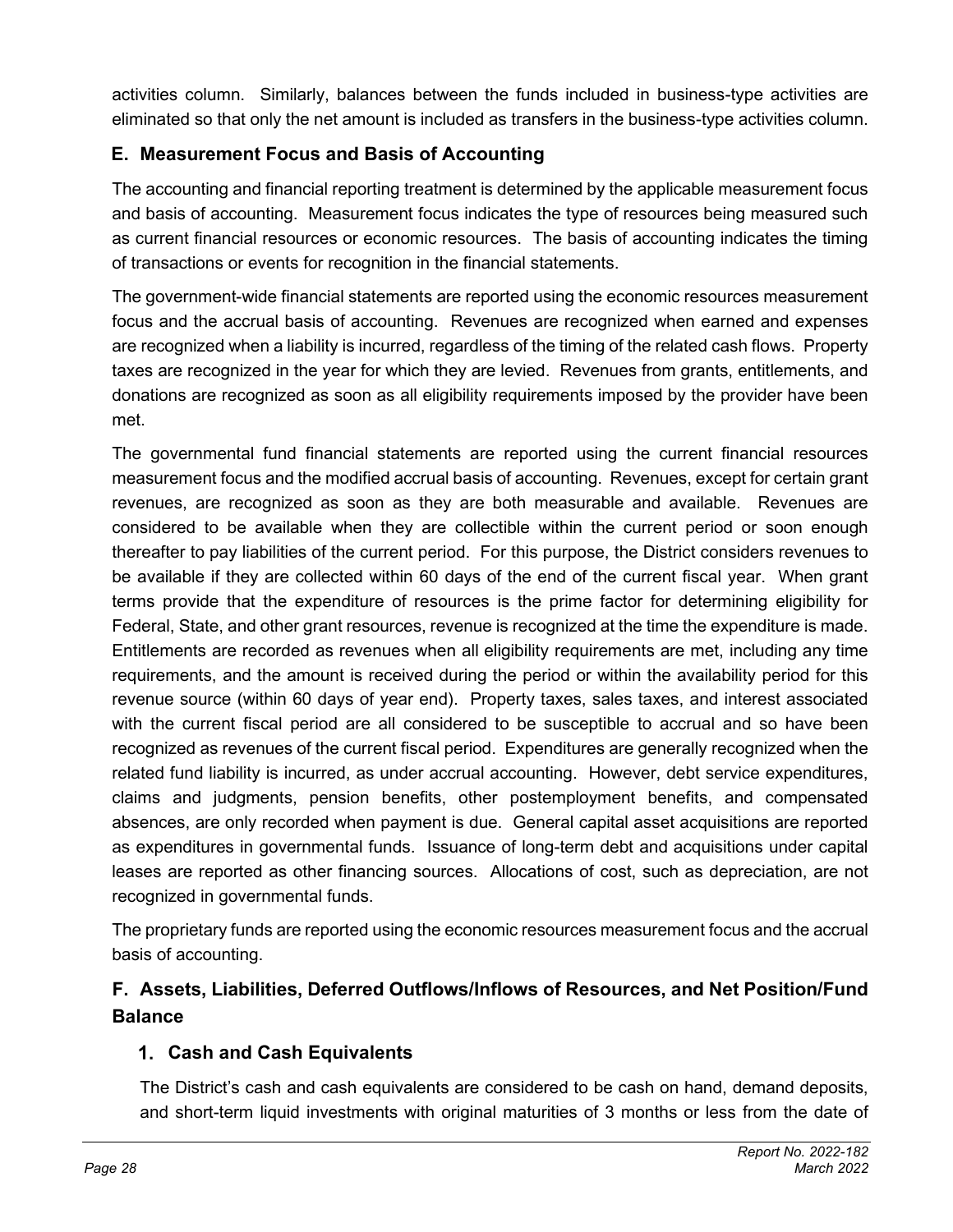acquisition. Investments classified as cash equivalents include amounts placed with the State Board of Administration (SBA) in Florida PRIME.

Cash deposits are held by banks qualified as public depositories under Florida law. All deposits are insured by Federal depository insurance, up to specified limits, or collateralized with securities held in Florida's multiple financial institution collateral pool as required by Chapter 280, Florida **Statutes** 

# **Investments**

Investments consist of amounts placed with the SBA for participation in the Florida PRIME investment pool created by Section 218.405, Florida Statutes. The investment pool operates under investment guidelines established by Section 215.47, Florida Statutes.

The District's investment in Florida PRIME, which the SBA indicates is a Securities and Exchange Commission Rule 2a7-like external investment pool, are similar to money market funds in which shares are owned in the fund rather than the underlying investments. This investment is reported at fair value, which is amortized cost.

Types and amounts of investments held at fiscal year end are described in a subsequent note.

## **Inventories**

Inventories consist of textbooks and is valued at the lower of cost determined on first-in, first-out method, or net realizable value.

# **Capital Assets**

Expenditures for capital assets acquired or constructed for general District purposes are reported in the governmental fund that financed the acquisition or construction. The capital assets so acquired are reported at cost in the government-wide statement of net position but are not reported in the governmental fund financial statements. Capital assets are defined by the District as those costing more than \$500. Such assets are recorded at historical cost or estimated historical cost if purchased or constructed. Donated assets are recorded at acquisition value at the date of donation. Generally, buildings acquired or constructed prior to July 1, 1989, and improvements other than buildings acquired prior to August 19, 1988, are stated at estimated historical cost using price levels at the time of acquisition and, as a result, \$6,316,033.33 of the stated buildings value, and \$127,583.18 of the stated improvements other than buildings value, are based on these estimates.

Capital assets are depreciated using the straight-line method over the following estimated useful lives:

| <b>Description</b>                           | <b>Estimated Useful Lives</b> |
|----------------------------------------------|-------------------------------|
| Improvements Other Than Buildings            | 10 - 35 years                 |
| <b>Buildings and Fixed Equipment</b>         | 10 - 50 years                 |
| Furniture, Fixtures, and Equipment           | 3 - 15 years                  |
| Motor Vehicles                               | $5 - 10$ years                |
| Audio Visual Materials and Computer Software | $3 - 5$ years                 |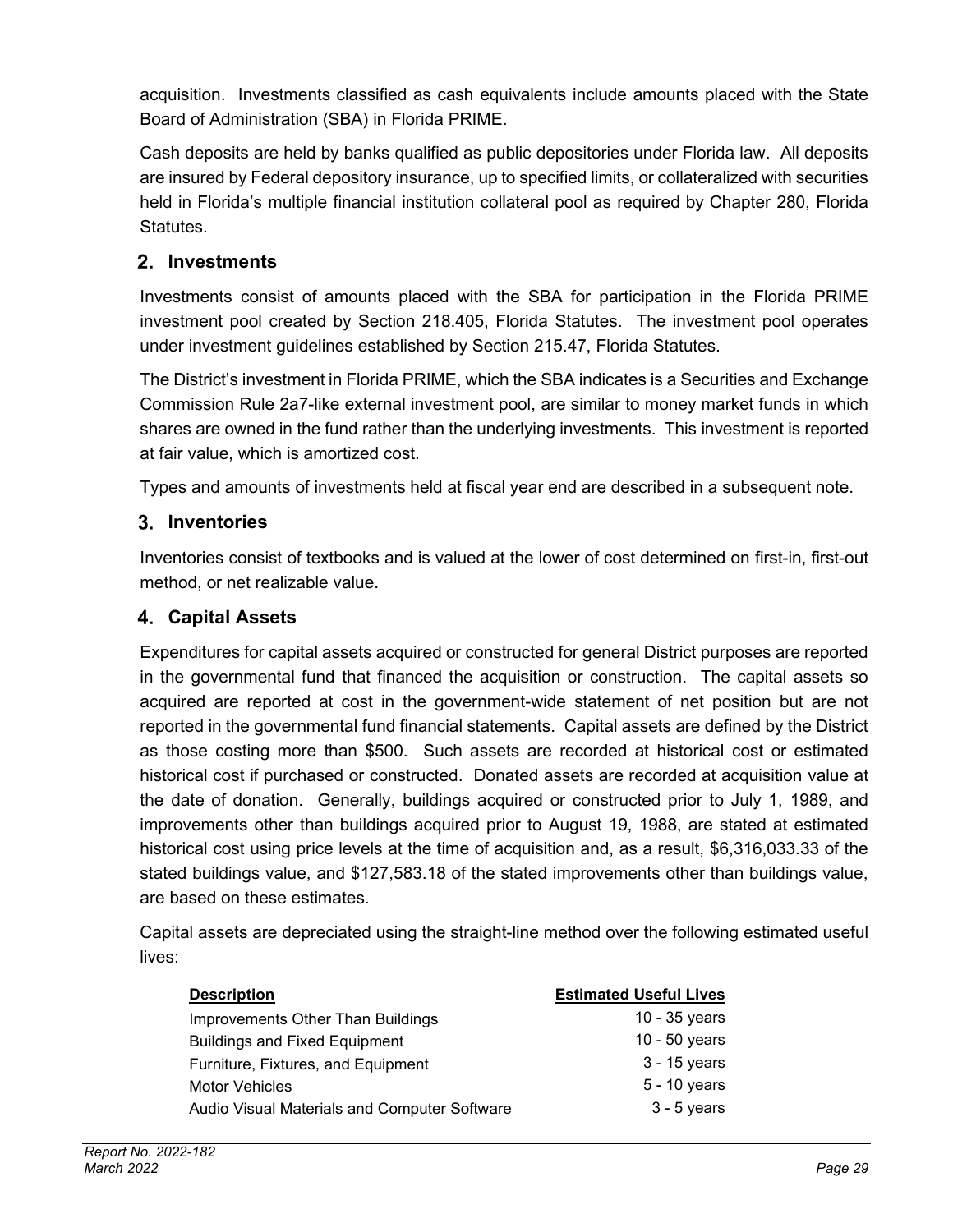Current year information relative to changes in capital assets is described in a subsequent note.

# **Pensions**

In the government-wide statement of net position, liabilities are recognized for the District's proportionate share of each pension plan's net pension liability. For purposes of measuring the net pension liability, deferred outflows of resources and deferred inflows of resources related to pensions, and pension expense, information about the fiduciary net position of the Florida Retirement System (FRS) defined benefit plan and the Health Insurance Subsidy (HIS) defined benefit plan and additions to/deductions from the FRS and the HIS fiduciary net position have been determined on the same basis as they are reported by the FRS and the HIS plans. For this purpose, benefit payments (including refunds of employee contributions) are recognized when due and payable in accordance with benefit terms. Investments are reported at fair value.

The District's retirement plans and related amounts are described in a subsequent note.

# **Long-Term Liabilities**

Long-term obligations that will be financed from resources to be received in the future by governmental funds are reported as liabilities in the government-wide statement of net position.

In the governmental fund financial statements, bonds and other long-term obligations are not recognized as liabilities until due.

Changes in long-term liabilities for the current year are reported in a subsequent note.

# **Deferred Outflows/Inflows of Resources**

In addition to assets, the statement of net position and the statement of net position – proprietary funds report a separate section for deferred outflows of resources. This separate financial statement element, *deferred outflows of resources*, represents a consumption of net position that applies to future periods and so will not be recognized as an outflow of resources (expense) until then. The District has two items that qualify for reporting in this category. The deferred outflows of resources related to pensions and OPEB are discussed in subsequent notes.

In addition to liabilities, the statement of net position and the statement of net position – proprietary funds report a separate section for deferred inflows of resources. This separate financial statement element, *deferred inflows of resources*, represents an acquisition of net position that applies to future periods and so will not be recognized as an inflow of resources (revenue) until that time. The District has two items that qualify for reporting in this category. The deferred inflows of resources related to pensions and OPEB are discussed in subsequent notes.

# **Net Position Flow Assumption**

The District occasionally funds outlays for a particular purpose from both restricted (e.g., restricted bond or grant proceeds) and unrestricted resources. To calculate the amounts to report as restricted net position and unrestricted net position in the government-wide and proprietary fund financial statements, a flow assumption must be made about the order in which the resources are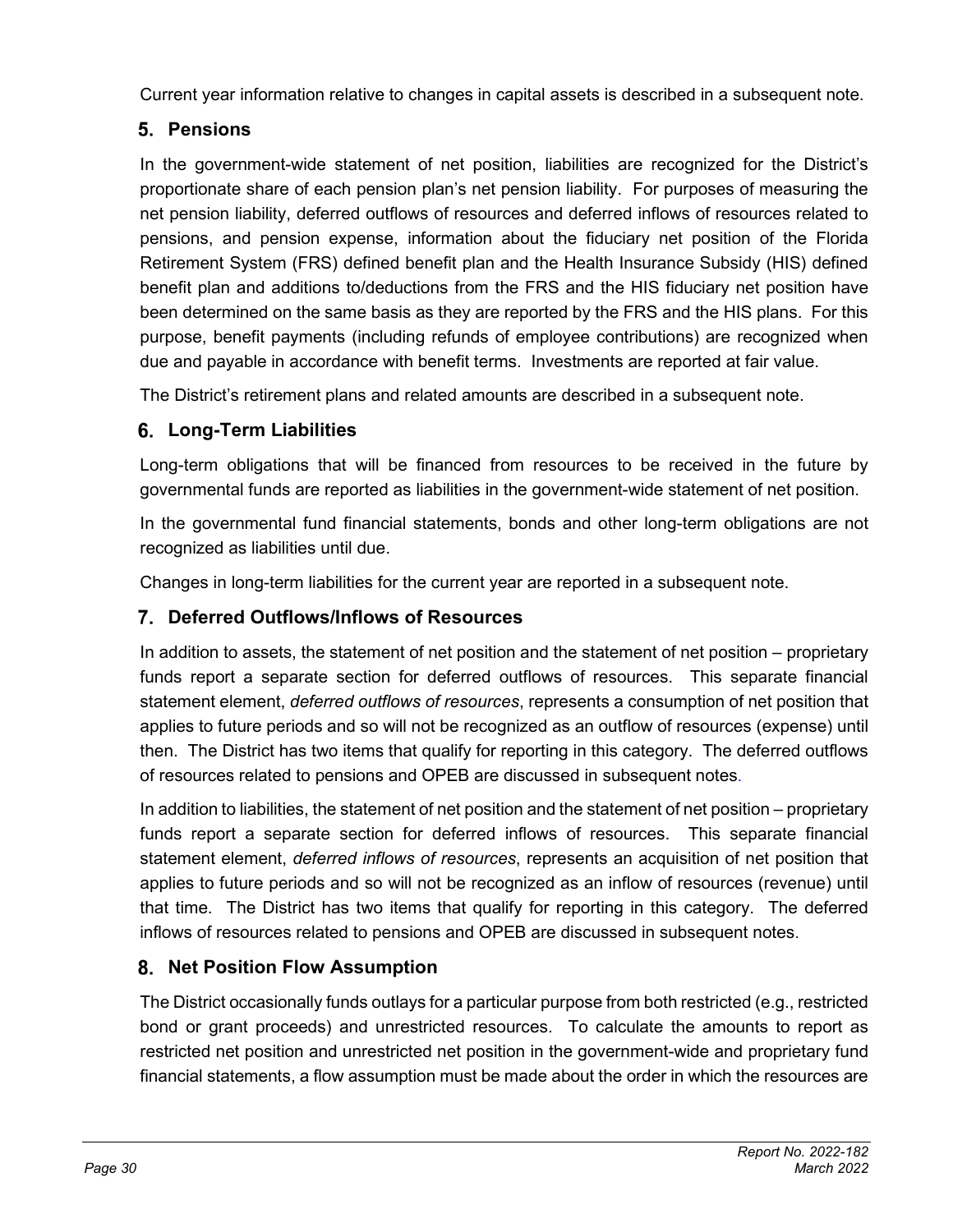considered to be applied. Consequently, it is the District's policy to consider restricted net position to have been depleted before unrestricted net position is applied.

# **Fund Balance Flow Assumptions**

The District may fund outlays for a particular purpose from both restricted and unrestricted resources (the total of committed, assigned, and unassigned fund balance). To calculate the amounts to report as restricted, committed, assigned, and unassigned fund balance in the governmental fund financial statements, a flow assumption must be made about the order in which the resources are considered to be applied. It is the District's policy to consider restricted fund balance to have been depleted before using any of the components of unrestricted fund balance. Further, when components of unrestricted fund balance can be used for the same purpose, committed fund balance is depleted first, followed by assigned fund balance. Unassigned fund balance is applied last.

# **Fund Balance Policies**

Fund balance of governmental funds is reported in various categories based on the nature of any limitations requiring the use of resources for specific purposes. The District itself can establish limitations on the use of resources through either a commitment (committed fund balance) or an assignment (assigned fund balance).

The committed fund balance classification includes amounts that can be used only for the specific purposes determined by a formal action of the District's highest level of decision-making authority. The Board is the highest level of decision-making authority for the District that can, by adoption of a resolution prior to the end of the fiscal year, commit fund balance. Once adopted, the limitation imposed by the resolution remains in place until a similar action is taken (the adoption of another resolution) to remove or revise the limitation. The Board approved the commitment of a portion of the General Fund fund balance to be used specifically for the payment of compensated absences.

Amounts in the assigned fund balance classification are intended to be used by the District for specific purposes but do not meet the criteria to be classified as committed. The Board has by resolution authorized the Director of Finance to assign fund balance. The Board may also assign fund balance as it does when appropriating fund balance to cover a gap between estimated revenue and appropriations in the subsequent year's appropriated budget. Unlike commitments, assignments generally only exist temporarily. In other words, an additional action does not normally have to be taken for the removal of an assignment. Conversely, as discussed above, an additional action is essential to either remove or revise a commitment. The District reported assigned fund balances for cost center and project carryovers.

# **G. Revenues and Expenditures/Expenses**

# **Program Revenues**

Amounts reported as program revenues include charges paid by the recipient of the goods or services offered by the program and grants and contributions that are restricted to meeting the operational or capital requirements of a particular program. All taxes, including those dedicated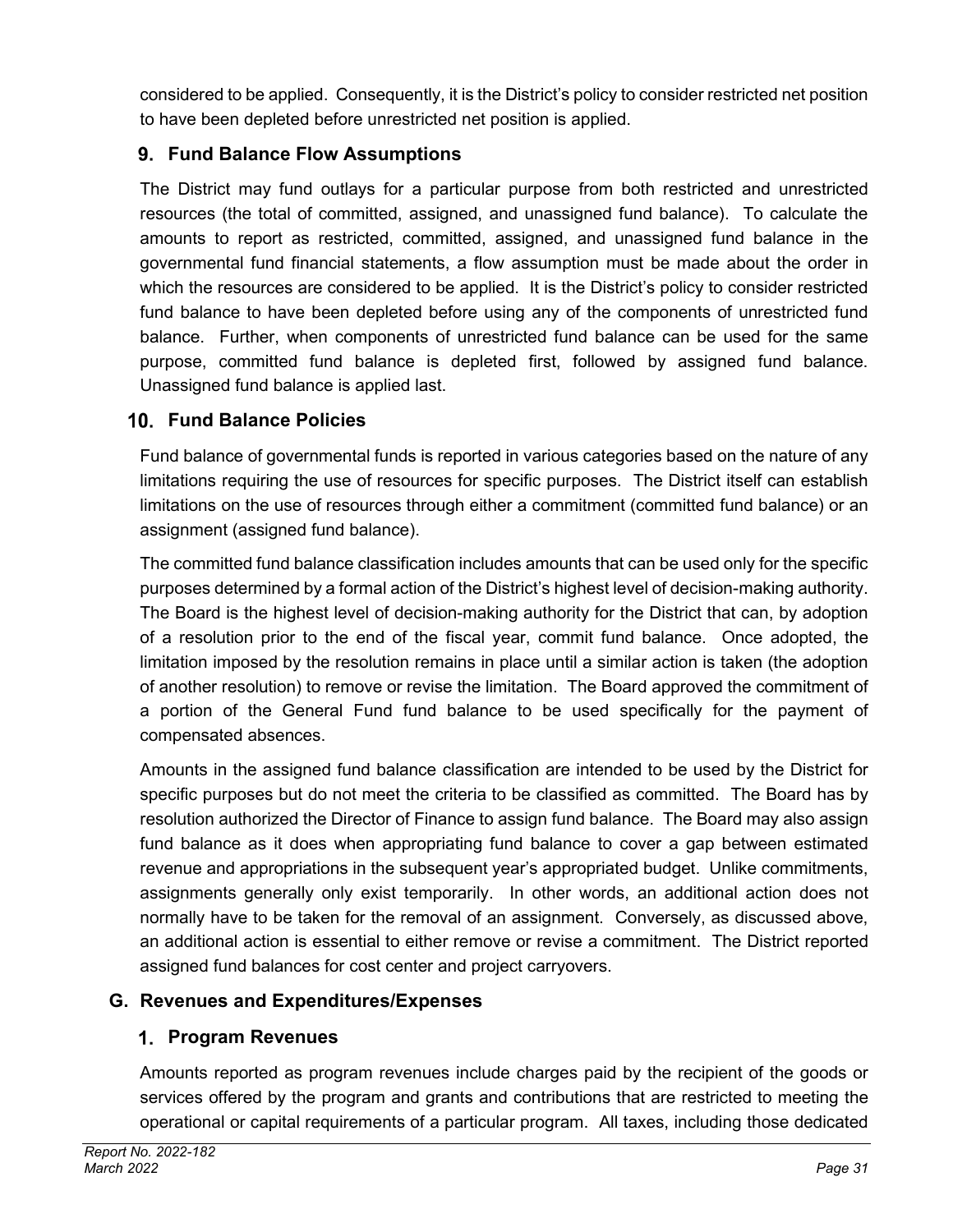for specific purposes, and other internally dedicated resources are reported as general revenues rather than program revenues. Revenues that are not classified as program revenues are presented as general revenues. The comparison of direct expenses with program revenues identifies the extent to which each governmental function or business segment is self-financing or draws from the general revenues of the District.

# **State Revenue Sources**

Significant revenues from State sources for current operations include the Florida Education Finance Program administered by the FDOE under the provisions of Section 1011.62, Florida Statutes. In accordance with this law, the District determines and reports the number of full-time equivalent (FTE) students and related data to the FDOE. The FDOE performs certain edit checks on the reported number of FTE and related data and calculates the allocation of funds to the District. The District is permitted to amend its original reporting during specified time periods following the date of the original reporting. The FDOE may also adjust subsequent fiscal period allocations based upon an audit of the District's compliance in determining and reporting FTE and related data. Normally, such adjustments are treated as reductions or additions of revenue in the fiscal year when the adjustments are made.

The State provides financial assistance to administer certain educational programs. SBE rules require that revenue earmarked for certain programs be expended only for the program for which the money is provided, and require that the money not expended as of the close of the fiscal year be carried forward into the following fiscal year to be expended for the same educational programs. The FDOE generally requires that these educational program revenues be accounted for in the General Fund. A portion of the fund balance of the General Fund is restricted in the governmental fund financial statements for the balance of categorical and earmarked educational program resources.

The District received an allocation from the State under the School Hardening Grant program. The District is authorized to expend these funds only upon applying for and receiving an encumbrance authorization from the FDOE.

A schedule of revenue from State sources for the current year is presented in a subsequent note.

# **District Property Taxes**

The Board is authorized by State law to levy property taxes for district school operations, capital improvements, and debt service.

Property taxes consist of ad valorem taxes on real and personal property within the District. Property values are determined by the Washington County Property Appraiser, and property taxes are collected by the Washington County Tax Collector.

The Board adopted the 2020 tax levy on September 10, 2020. Tax bills are mailed in October and taxes are payable between November 1 of the year assessed and March 31 of the following year at discounts of up to 4 percent for early payment.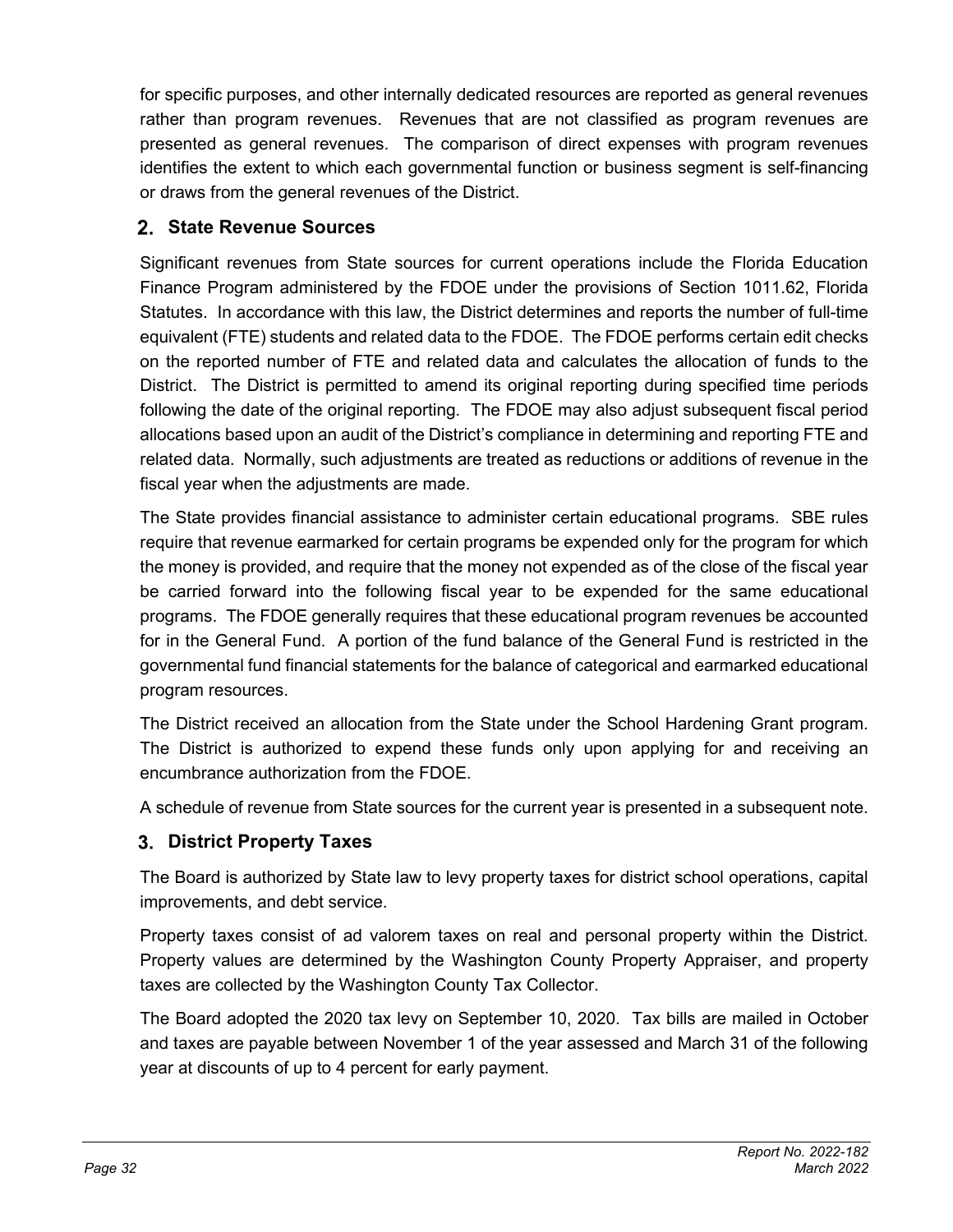Taxes become a lien on the property on January 1 and are delinquent on April 1 of the year following the year of assessment. State law provides for enforcement of collection of personal property taxes by seizure of the property to satisfy unpaid taxes and for enforcement of collection of real property taxes by the sale of interest-bearing tax certificates to satisfy unpaid taxes. The procedures result in the collection of essentially all taxes prior to June 30 of the year following the year of assessment.

Property tax revenues are recognized in the government-wide financial statements when the Board adopts the tax levy. Property tax revenues are recognized in the governmental fund financial statements when taxes are received by the District, except that revenue is accrued for taxes collected by the Washington County Tax Collector at fiscal year end but not yet remitted to the District.

Millages and taxes levied for the current year are presented in a subsequent note.

# **Capital Outlay Surtax**

In August 2018, the voters of Washington County (County) approved a one-half cent school capital outlay surtax on sales in the County for 10 years, effective January 1, 2019, to pay construction costs of certain school facilities and related costs in accordance with Section 212.055(6), Florida Statutes.

# **Federal Revenue Sources**

The District receives Federal awards for the enhancement of various educational programs. Federal awards are generally received based on applications submitted to, and approved by, various granting agencies. For Federal awards in which a claim to these grant proceeds is based on incurring eligible expenditures, revenue is recognized to the extent that eligible expenditures have been incurred. The FDOE may require adjustments to subsequent fiscal period expenditures and related revenues based upon an audit of the District's compliance with applicable Federal awards requirements. Normally, such adjustments are treated as reductions of expenditures and related revenues in the fiscal year when the adjustments are made.

# **Compensated Absences**

In the government-wide financial statements, compensated absences (i.e., paid absences for employee vacation leave and sick leave) are accrued as liabilities to the extent that it is probable that the benefits will result in termination payments. A liability for these amounts is reported in the governmental fund financial statements only if it has matured, such as for occurrences of employee resignations and retirements. The liability for compensated absences includes salary-related benefits, where applicable.

# **Proprietary Funds Operating and Nonoperating Revenues and Expenses**

Proprietary funds distinguish operating revenues and expenses from nonoperating items. Operating revenues and expenses generally result from providing services and producing and delivering goods in connection with the proprietary funds' principal ongoing operations. The principal operating revenues and expenses of the PAEC – Risk Management Property/Casualty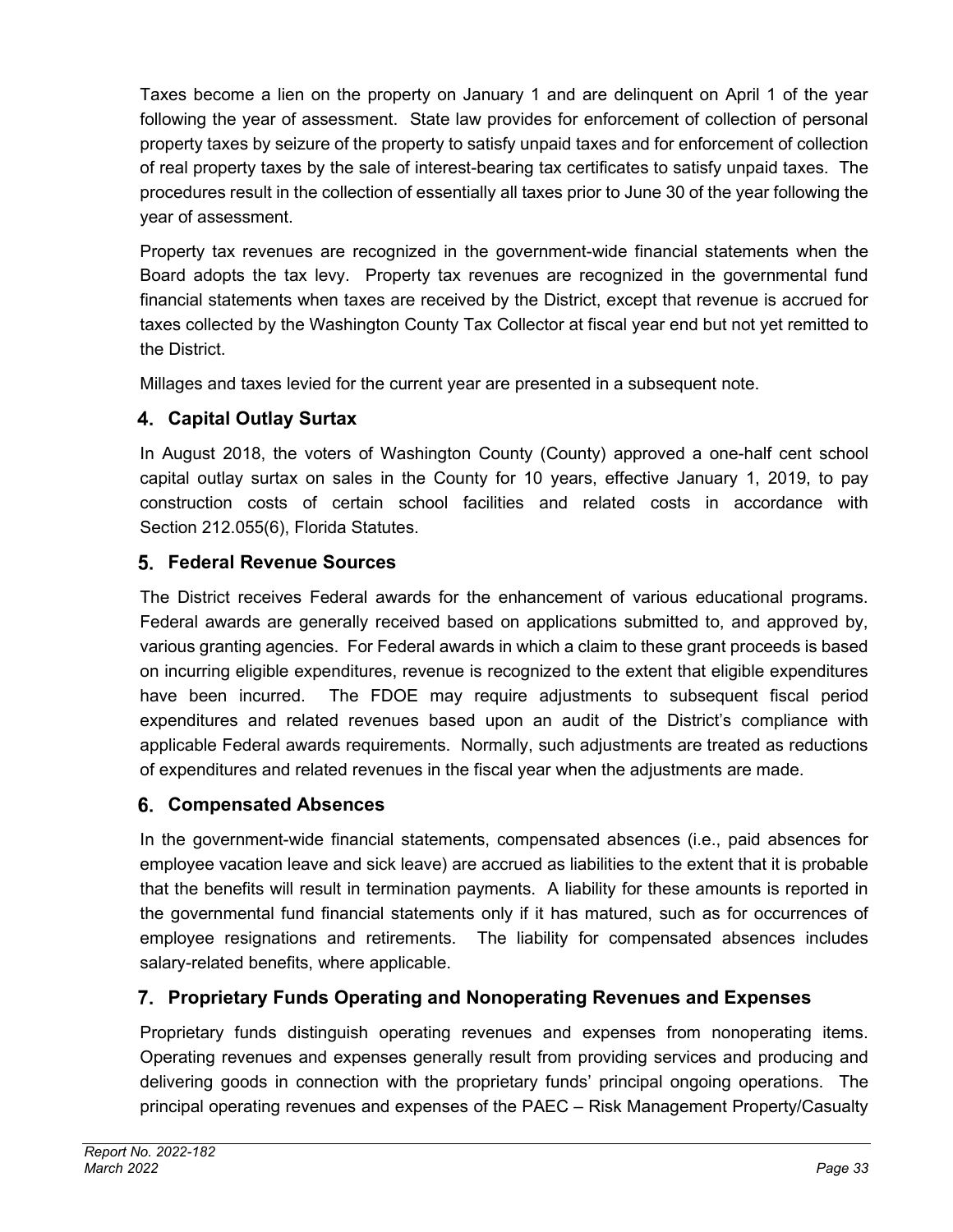Fund are premium revenues and expenses which include insurance claims, excess insurance premiums, and service agent fees. The principal operating revenues and expenses of the PAEC – Risk Management Health Fund are participating district assessments. The operating expenses include salaries and benefits in connection with the administration of the group health consortium. The principal operating revenues of the PAEC – Programs Other Than Risk Management Fund result from providing services and producing and delivering goods in connection with the proprietary fund's ongoing operations and participating district fees. Operating expenses of the PAEC – Federal Education Stabilization Fund are primarily for salaries and benefits. The primary operating revenues of the District's internal service fund are charges for employee health insurance premiums. Operating expenses include insurance claims and excess insurance premiums. All revenues and expenses not meeting this definition are reported as nonoperating revenues and expenses.

# **ACCOUNTING CHANGE**

The District implemented GASB Statement No. 84, *Fiduciary Activities*, which establishes criteria for identifying and reporting fiduciary activities of all state and local governments. The focus of the criteria generally is on (1) whether a government is controlling the assets of the fiduciary activity and (2) the beneficiaries with whom a fiduciary relationship exists. Governments with activities meeting the criteria should present a statement of fiduciary net position and a statement of changes in fiduciary net position. The District does not consider the school internal funds to meet the criteria for reporting as fiduciary activities due to the District's administrative involvement with those funds. As such, the beginning net position and fund balance of the statement of activities and other governmental funds, respectively, were each increased by \$780,363.

# **III. DETAILED NOTES ON ALL ACTIVITIES AND FUNDS**

#### **A. Cash Deposits with Financial Institutions**

**Custodial Credit Risk**. In the case of deposits, this is the risk that, in the event of the failure of a depository financial institution, the District will not be able to recover deposits or will not be able to recover collateral securities that are in the possession of an outside party. The District does not have a policy for custodial credit risk. All bank balances of the District are fully insured or collateralized as required by Chapter 280, Florida Statutes.

#### **B. Investments**

The District's investments at June 30, 2021, are reported as follows:

| Investments       | Maturities | <b>Fair Value</b> |
|-------------------|------------|-------------------|
| SBA:              |            |                   |
| Florida PRIME (1) | 50 Days    | \$45,311,311.24   |

(1) This investment is reported as cash equivalents for financial statement reporting purposes.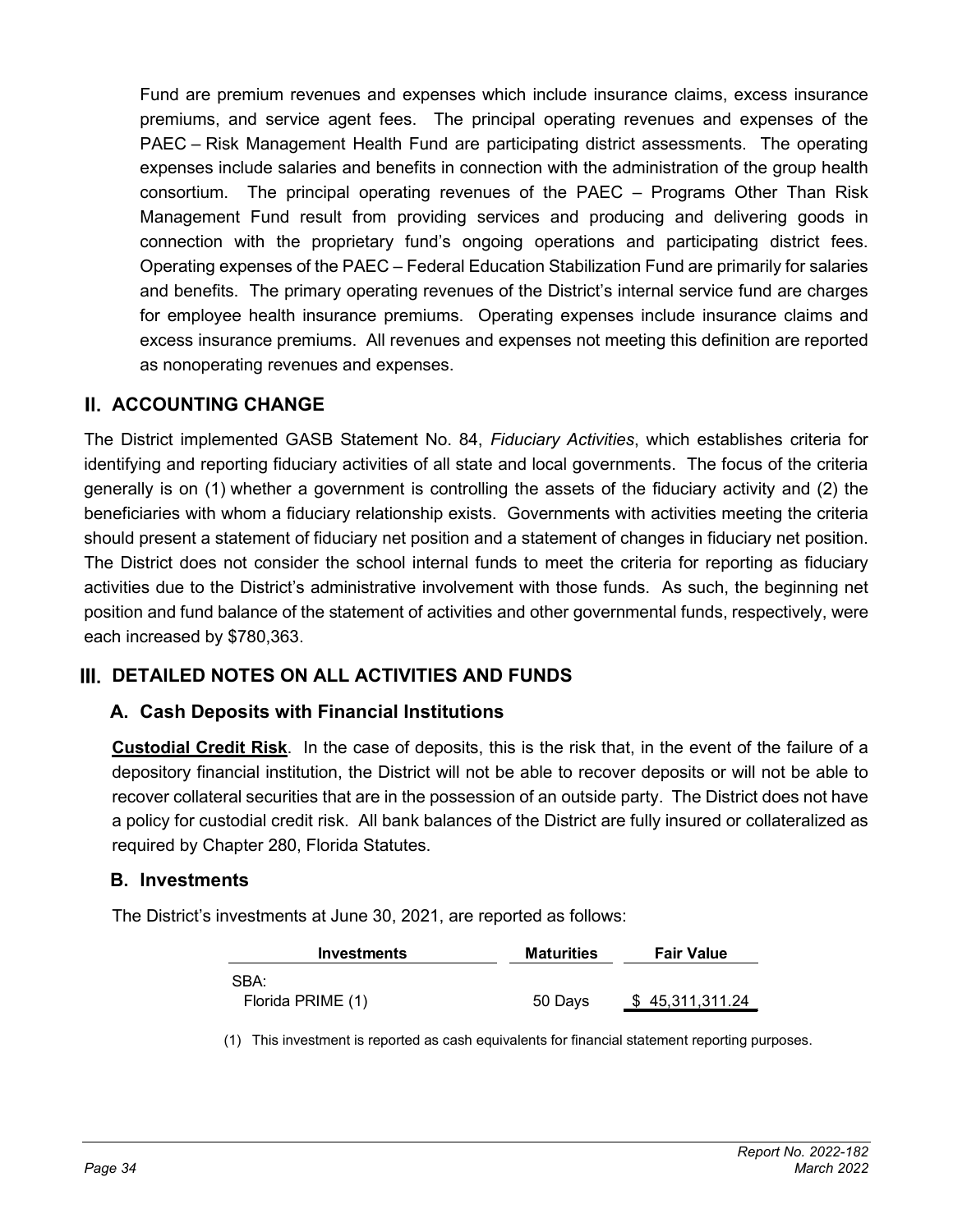# **Interest Rate Risk**

Interest rate risk is the risk that changes in interest rates will adversely affect the fair value of an investment. The District does not have a formal investment policy that limits investment maturities as a means of managing its exposure to fair value losses from increasing interest rates.

For Florida PRIME, with regard to redemption gates, Section 218.409(8)(a), Florida Statutes, states, "The principal, and any part thereof, of each account constituting the trust fund is subject to payment at any time from the moneys in the trust fund. However, the executive director may, in good faith, on the occurrence of an event that has a material impact on liquidity or operations of the trust fund, for 48 hours limit contributions to or withdrawals from the trust fund to ensure that the board [State Board of Administration] can invest moneys entrusted to it in exercising its fiduciary responsibility. Such action must be immediately disclosed to all participants, the trustees, the Joint Legislative Auditing Committee, and the Investment Advisory Council. The trustees shall convene an emergency meeting as soon as practicable from the time the executive director has instituted such measures and review the necessity of those measures. If the trustees are unable to convene an emergency meeting before the expiration of the 48-hour moratorium on contributions and withdrawals, the moratorium may be extended by the executive director until the trustees are able to meet to review the necessity for the moratorium. If the trustees agree with such measures, the trustees shall vote to continue the measures for up to an additional 15 days. The trustees must convene and vote to continue any such measures before the expiration of the time limit set, but in no case may the time limit set by the trustees exceed 15 days." As of June 30, 2021, there were no redemption fees, maximum transaction amounts, or any other requirements that serve to limit a participant's daily access to 100 percent of their account value.

# **Credit Risk**

Credit risk is the risk that an issuer or other counterparty to an investment will not fulfill its obligations. Section 218.415(17), Florida Statutes, limits investments to the Local Government Surplus Funds Trust Fund [Florida PRIME], or any intergovernmental investment pool authorized pursuant to the Florida Interlocal Cooperation Act as provided in Section 163.01, Florida Statutes; Securities and Exchange Commission registered money market funds with the highest credit quality rating from a nationally recognized rating agency; interest-bearing time deposits or savings accounts in qualified public depositories, as defined in Section 280.02, Florida Statutes; and direct obligations of the United States Treasury. The District's investment policy limits investments to bids from qualified depositories, financial deposit instruments insured by the Federal Deposit Insurance Corporation, time deposits, securities of the United States Government including obligations of the United States Treasury, and investment pools managed and directed by an approved agency of the State.

The District's investment in Florida PRIME is rated AAAm by Standard & Poor's.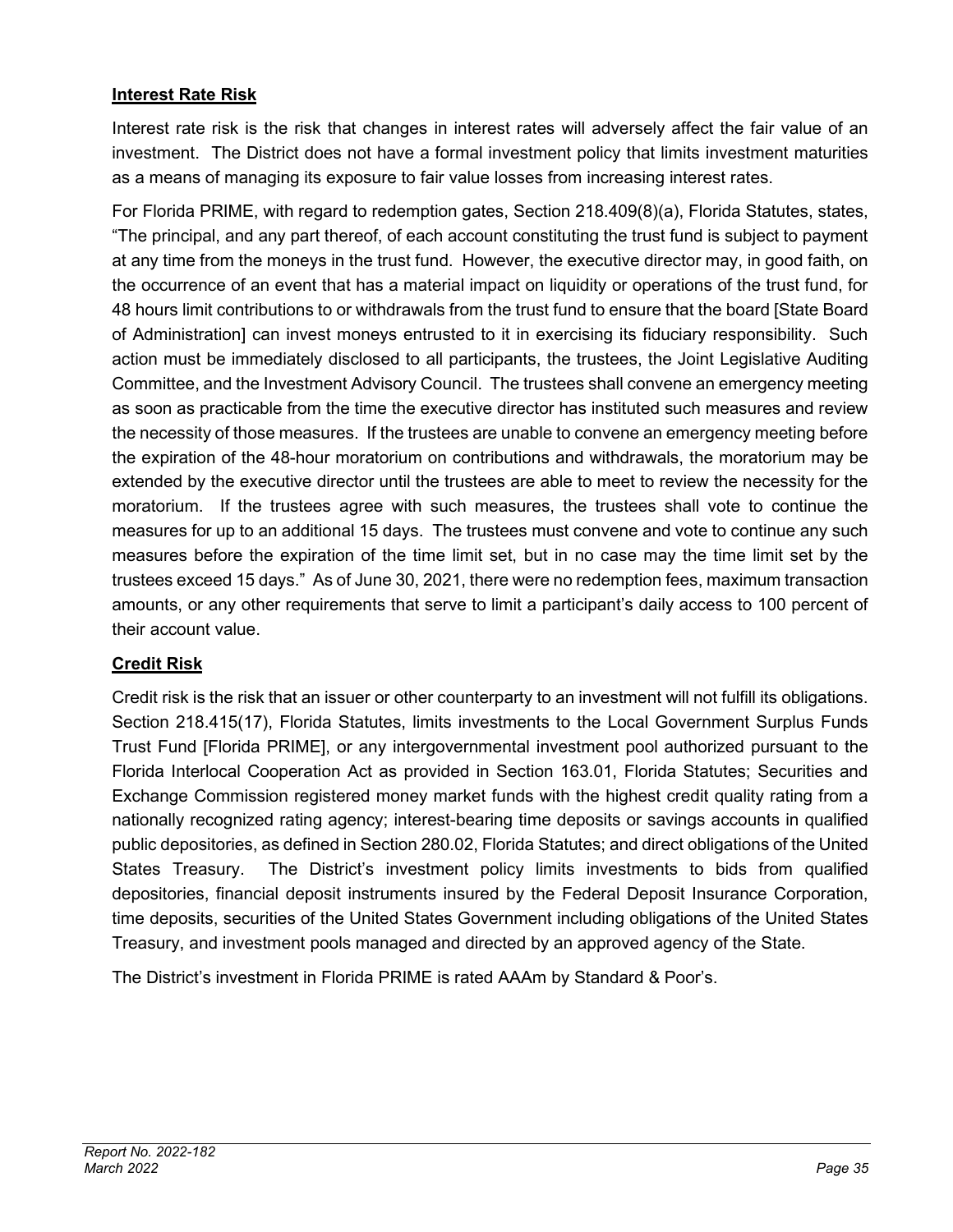# **C. Changes in Capital Assets**

Changes in capital assets are presented in the following table:

|                                                                                                                                                                                                                                          | <b>Beginning</b><br><b>Balance</b>                                            |    | <b>Additions</b>                                                   | <b>Deletions</b>                                               |    | <b>Ending</b><br><b>Balance</b>                                               |
|------------------------------------------------------------------------------------------------------------------------------------------------------------------------------------------------------------------------------------------|-------------------------------------------------------------------------------|----|--------------------------------------------------------------------|----------------------------------------------------------------|----|-------------------------------------------------------------------------------|
| <b>GOVERNMENTAL ACTIVITIES</b>                                                                                                                                                                                                           |                                                                               |    |                                                                    |                                                                |    |                                                                               |
| Capital Assets Not Being Depreciated:<br>Land<br>Land Improvements<br><b>Construction in Progress</b>                                                                                                                                    | \$<br>1,925,603.04<br>426,553.80<br>862,621.54                                | \$ | 1,235,714.60                                                       | \$<br>1,066,438.85                                             | \$ | 1,925,603.04<br>426,553.80<br>1,031,897.29                                    |
| <b>Total Capital Assets Not Being Depreciated</b>                                                                                                                                                                                        | 3,214,778.38                                                                  |    | 1,235,714.60                                                       | 1,066,438.85                                                   |    | 3,384,054.13                                                                  |
| Capital Assets Being Depreciated:<br>Improvements Other Than Buildings<br><b>Buildings and Fixed Equipment</b><br>Furniture, Fixtures, and Equipment<br><b>Motor Vehicles</b><br>Audio Visual Materials and<br><b>Computer Software</b>  | 3,795,412.42<br>102,201,159.35<br>11,777,730.96<br>6,471,697.72<br>208,333.02 |    | 146,868.03<br>1,237,875.75<br>1,245,666.72<br>159,878.85           | 11,850.00<br>9.577.99<br>847,688.92<br>549,464.41<br>13,432.04 |    | 3.930,430.45<br>103,429,457.11<br>12,175,708.76<br>6.082,112.16<br>194,900.98 |
| <b>Total Capital Assets Being Depreciated</b>                                                                                                                                                                                            | 124,454,333.47                                                                |    | 2,790,289.35                                                       | 1,432,013.36                                                   |    | 125,812,609.46                                                                |
| Less Accumulated Depreciation for:<br>Improvements Other Than Buildings<br><b>Buildings and Fixed Equipment</b><br>Furniture, Fixtures, and Equipment<br><b>Motor Vehicles</b><br>Audio Visual Materials and<br><b>Computer Software</b> | 1,829,268.61<br>30.811.785.67<br>9,347,048.13<br>5,058,683.50<br>191,580.73   |    | 198,221.18<br>2,169,566.88<br>872.908.92<br>301,000.31<br>7,743.88 | 4,443.75<br>3.884.37<br>765,003.39<br>549,464.41<br>13,171.44  |    | 2,023,046.04<br>32,977,468.18<br>9,454,953.66<br>4,810,219.40<br>186, 153. 17 |
| <b>Total Accumulated Depreciation</b>                                                                                                                                                                                                    | 47,238,366.64                                                                 |    | 3,549,441.17                                                       | 1,335,967.36                                                   |    | 49,451,840.45                                                                 |
| Total Capital Assets Being Depreciated, Net                                                                                                                                                                                              | 77,215,966.83                                                                 |    | (759, 151.82)                                                      | 96,046.00                                                      |    | 76,360,769.01                                                                 |
| Governmental Activities Capital Assets, Net                                                                                                                                                                                              | \$<br>80,430,745.21                                                           | S  | 476,562.78                                                         | \$1,162,484.85                                                 | S  | 79,744,823.14                                                                 |

|                                                                                                                                                                                                                 | <b>Beginning</b><br><b>Balance</b>                      | <b>Additions</b>                     | <b>Deletions</b>       | Ending<br><b>Balance</b>                                |
|-----------------------------------------------------------------------------------------------------------------------------------------------------------------------------------------------------------------|---------------------------------------------------------|--------------------------------------|------------------------|---------------------------------------------------------|
| <b>BUSINESS-TYPE ACTIVITIES</b>                                                                                                                                                                                 |                                                         |                                      |                        |                                                         |
| Capital Assets Not Being Depreciated:<br>Land                                                                                                                                                                   | 665,380.10<br>-\$                                       | -\$                                  | S                      | 665,380.10<br>\$                                        |
| Capital Assets Being Depreciated:<br>Improvements Other Than Buildings<br><b>Buildings and Fixed Equipment</b><br>Furniture, Fixtures, and Equipment<br>Audio Visual Materials and<br><b>Computer Software</b>  | 321,947.43<br>1,168,552.61<br>1,785,874.80<br>86,228.44 | 11,520.86<br>16,050.00<br>188,056.98 | 135,800.09<br>7,195.50 | 333,468.29<br>1,184,602.61<br>1,838,131.69<br>79,032.94 |
| <b>Total Capital Assets Being Depreciated</b>                                                                                                                                                                   | 3,362,603.28                                            | 215,627.84                           | 142,995.59             | 3,435,235.53                                            |
| Less Accumulated Depreciation for:<br>Improvements Other Than Buildings<br><b>Buildings and Fixed Equipment</b><br>Furniture, Fixtures, and Equipment<br>Audio Visual Materials and<br><b>Computer Software</b> | 244,637.70<br>324,970.03<br>1,679,671.68<br>86,228.44   | 14,255.15<br>26,056.19<br>56,635.79  | 134,050.47<br>7,195.50 | 258,892.85<br>351,026.22<br>1,602,257.00<br>79,032.94   |
| <b>Total Accumulated Depreciation</b>                                                                                                                                                                           | 2,335,507.85                                            | 96,947.13                            | 141,245.97             | 2,291,209.01                                            |
| Total Capital Assets Being Depreciated, Net                                                                                                                                                                     | 1,027,095.43                                            | 118,680.71                           | 1,749.62               | 1,144,026.52                                            |
| Business-Type Activities Capital Assets, Net                                                                                                                                                                    | 1,692,475.53<br>S.                                      | 118,680.71<br>S                      | 1,749.62<br>\$         | 1,809,406.62<br>S                                       |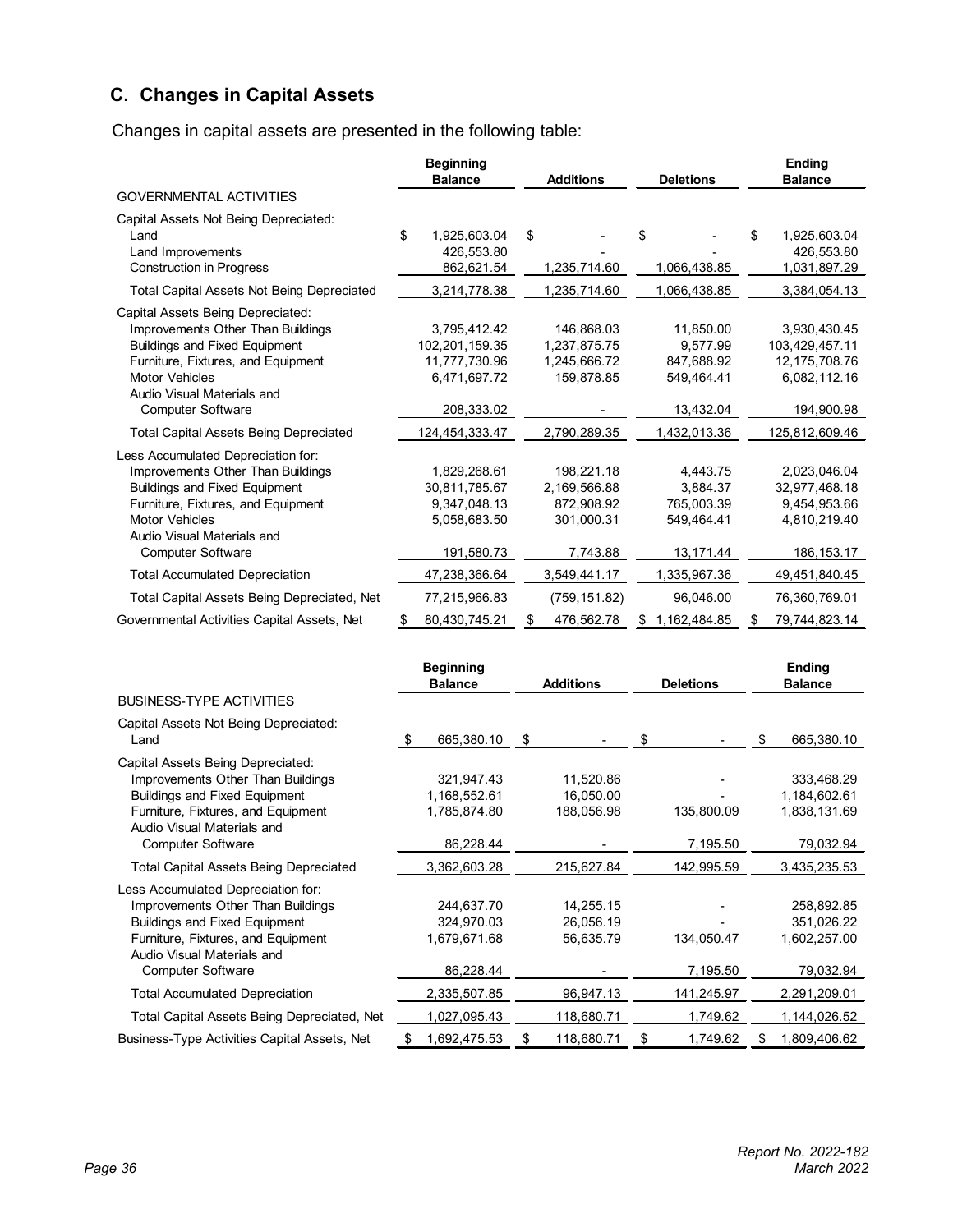Depreciation expense was charged to functions as follows:

| <b>Function</b>                                                                                                                                                                                             | <b>Amount</b>                                  |
|-------------------------------------------------------------------------------------------------------------------------------------------------------------------------------------------------------------|------------------------------------------------|
| <b>GOVERNMENTAL ACTIVITIES</b><br><b>Student Transportation Services</b><br>Unallocated                                                                                                                     | \$<br>250,763.39<br>3,298,677.78               |
| Total Depreciation Expense - Governmental Activities                                                                                                                                                        | \$3,549,441.17                                 |
| <b>BUSINESS-TYPE ACTIVITIES</b><br>PAEC - Risk Management Property/Casualty<br>PAEC - Risk Management Health<br>PAEC - Programs Other Than Risk Management<br><b>PAEC - Federal Education Stabilization</b> | \$<br>1,169.79<br>206.71<br>95,477.41<br>93.22 |
| Total Depreciation Expense - Business-Type Activities                                                                                                                                                       | \$<br>96.947.13                                |

### **D. Retirement Plans**

# **FRS – Defined Benefit Pension Plans**

#### **General Information about the FRS**

The FRS was created in Chapter 121, Florida Statutes, to provide a defined benefit pension plan for participating public employees. The FRS was amended in 1998 to add the Deferred Retirement Option Program (DROP) under the defined benefit plan and amended in 2000 to provide a defined contribution plan alternative to the defined benefit plan for FRS members effective July 1, 2002. This integrated defined contribution pension plan is the FRS Investment Plan. Chapter 112, Florida Statutes, established the Retiree HIS Program, a cost-sharing multiple-employer defined benefit pension plan, to assist retired members of any State-administered retirement system in paying the costs of health insurance.

Essentially all regular employees of the District are eligible to enroll as members of the State-administered FRS. Provisions relating to the FRS are established by Chapters 121 and 122, Florida Statutes; Chapter 112, Part IV, Florida Statutes; Chapter 238, Florida Statutes; and FRS Rules, Chapter 60S, Florida Administrative Code; wherein eligibility, contributions, and benefits are defined and described in detail. Such provisions may be amended at any time by further action from the Florida Legislature. The FRS is a single retirement system administered by the Florida Department of Management Services, Division of Retirement, and consists of the two cost-sharing multiple-employer defined benefit plans and other nonintegrated programs. A comprehensive annual financial report of the FRS, which includes its financial statements, required supplementary information, actuarial report, and other relevant information, is available from the Florida Department of Management Services Web site (www.dms.myflorida.com).

The District's FRS and HIS pension expense totaled \$4,895,031 for the fiscal year ended June 30, 2021.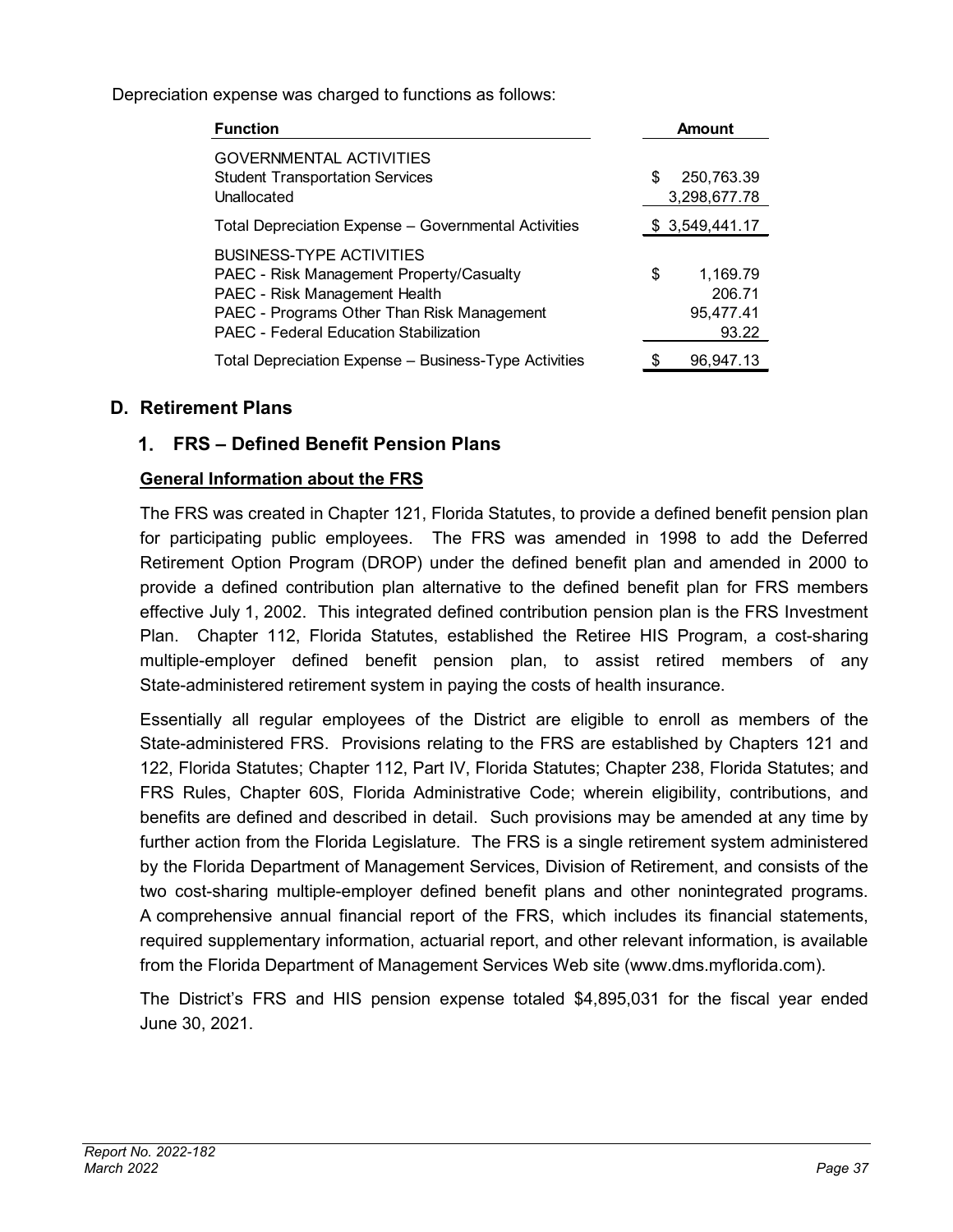### **FRS Pension Plan**

*Plan Description*. The FRS Pension Plan (Plan) is a cost-sharing multiple-employer defined benefit pension plan, with a DROP for eligible employees. The general classes of membership are:

*Regular* – Members of the FRS who do not qualify for membership in the other classes. *Elected County Officers* – Members who hold specified elective offices in local government.

Employees enrolled in the Plan prior to July 1, 2011, vest at 6 years of creditable service and employees enrolled in the Plan on or after July 1, 2011, vest at 8 years of creditable service. All vested members, enrolled prior to July 1, 2011, are eligible for normal retirement benefits at age 62 or at any age after 30 years of service. All members enrolled in the Plan on or after July 1, 2011, once vested, are eligible for normal retirement benefits at age 65 or any time after 33 years of creditable service. Employees enrolled in the Plan may include up to 4 years of credit for military service toward creditable service. The Plan also includes an early retirement provision; however, there is a benefit reduction for each year a member retires before his or her normal retirement date. The Plan provides retirement, disability, death benefits, and annual cost-of-living adjustments to eligible participants.

The DROP, subject to provisions of Section 121.091, Florida Statutes, permits employees eligible for normal retirement under the Plan to defer receipt of monthly benefit payments while continuing employment with an FRS participating employer. An employee may participate in DROP for a period not to exceed 60 months after electing to participate, except that certain instructional personnel may participate for up to 96 months. During the period of DROP participation, deferred monthly benefits are held in the FRS Trust Fund and accrue interest. The net pension liability does not include amounts for DROP participants, as these members are considered retired and are not accruing additional pension benefits.

*Benefits Provided*. Benefits under the Plan are computed on the basis of age and/or years of service, average final compensation, and service credit. Credit for each year of service is expressed as a percentage of the average final compensation. For members initially enrolled before July 1, 2011, the average final compensation is the average of the 5 highest fiscal years' earnings; for members initially enrolled on or after July 1, 2011, the average final compensation is the average of the 8 highest fiscal years' earnings. The total percentage value of the benefit received is determined by calculating the total value of all service, which is based on the retirement class to which the member belonged when the service credit was earned. Members are eligible for in-line-of-duty or regular disability and survivors' benefits. The following table shows the percentage value for each year of service credit earned: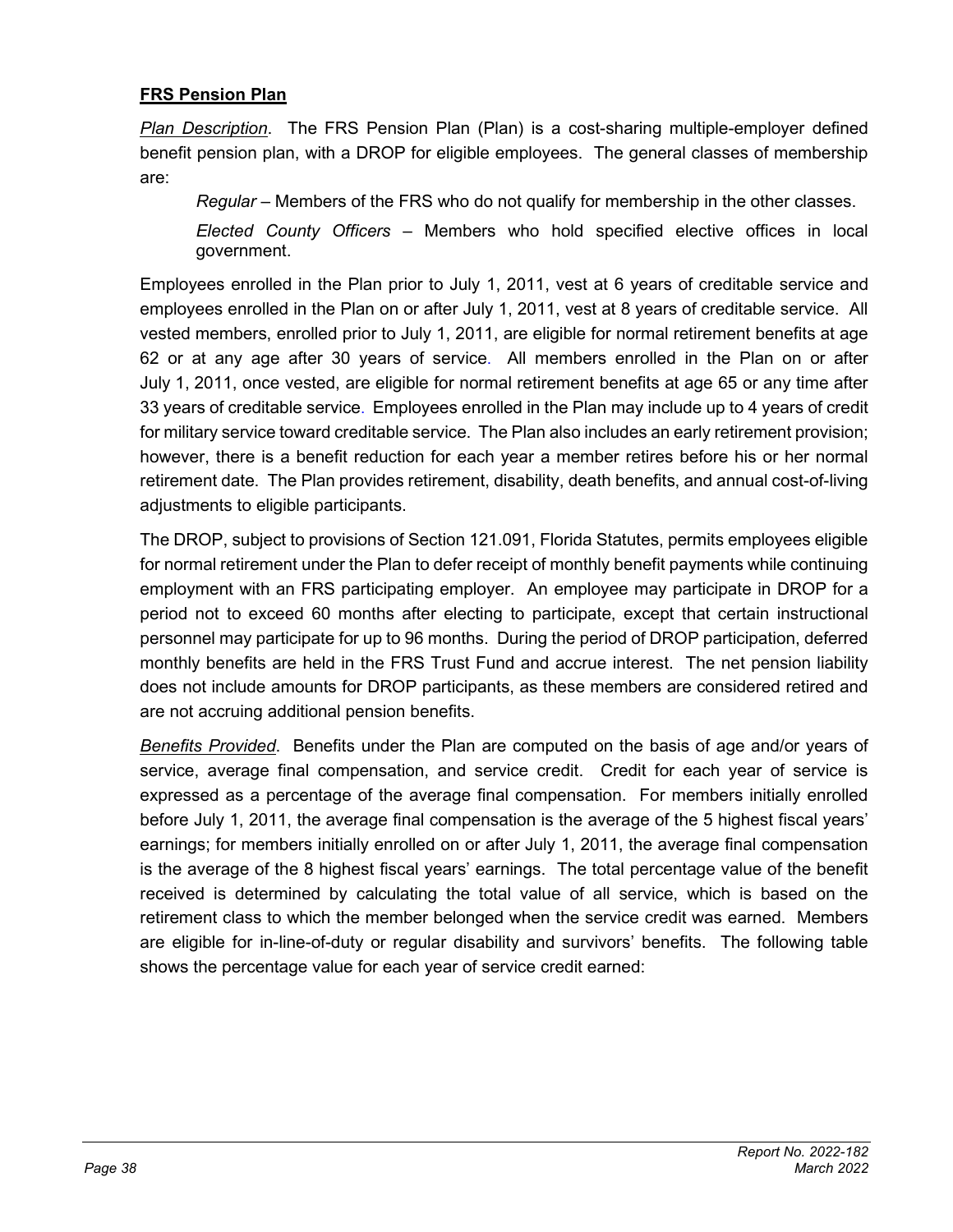| Class, Initial Enrollment, and Retirement Age/Years of Service | <b>Percent Value</b> |
|----------------------------------------------------------------|----------------------|
| <b>Regular Members Initially Enrolled Before July 1, 2011</b>  |                      |
| Retirement up to age 62 or up to 30 years of service           | 1.60                 |
| Retirement at age 63 or with 31 years of service               | 1.63                 |
| Retirement at age 64 or with 32 years of service               | 1.65                 |
| Retirement at age 65 or with 33 or more years of service       | 1.68                 |
| Regular Members Initially Enrolled On or After July 1, 2011    |                      |
| Retirement up to age 65 or up to 33 years of service           | 1.60                 |
| Retirement at age 66 or with 34 years of service               | 1.63                 |
| Retirement at age 67 or with 35 years of service               | 1.65                 |
| Retirement at age 68 or with 36 or more years of service       | 1.68                 |
| <b>Elected County Officers</b>                                 | 3.00                 |

As provided in Section 121.101, Florida Statutes, if the member was initially enrolled in the Plan before July 1, 2011, and all service credit was accrued before July 1, 2011, the annual cost-of-living adjustment is 3 percent per year. If the member was initially enrolled before July 1, 2011, and has service credit on or after July 1, 2011, there is an individually calculated cost-of-living adjustment. The annual cost-of-living adjustment is a proportion of 3 percent determined by dividing the sum of the pre-July 2011 service credit by the total service credit at retirement multiplied by 3 percent. Plan members initially enrolled on or after July 1, 2011, will not have a cost-of-living adjustment after retirement.

*Contributions*. The Florida Legislature establishes contribution rates for participating employers and employees. Contribution rates during the 2020-21 fiscal year were as follows:

|                                                               | <b>Percent of Gross Salary</b> |             |  |  |
|---------------------------------------------------------------|--------------------------------|-------------|--|--|
| <b>Class</b>                                                  | <b>Employee</b>                | Emplover(1) |  |  |
| FRS, Regular                                                  | 3.00                           | 10.00       |  |  |
| FRS, Elected County Officers                                  | 3.00                           | 49.18       |  |  |
| DROP - Applicable to<br>Members from All of the Above Classes | 0.00                           | 16.98       |  |  |
| FRS, Reemployed Retiree                                       | (2)                            | (2)         |  |  |

(1) Employer rates include 1.66 percent for the postemployment health insurance subsidy. Also, employer rates, other than for DROP participants, include 0.06 percent for administrative costs of the Investment Plan.

(2) Contribution rates are dependent upon retirement class in which reemployed.

The District's contributions to the Plan totaled \$2,148,274 for the fiscal year ended June 30, 2021.

*Pension Liabilities, Pension Expense, and Deferred Outflows of Resources and Deferred Inflows of Resources Related to Pensions*. At June 30, 2021, the District reported a liability of \$22,605,764 for its proportionate share of the Plan's net pension liability. The net pension liability was measured as of June 30, 2020, and the total pension liability used to calculate the net pension liability was determined by an actuarial valuation as of July 1, 2020. The District's proportionate share of the net pension liability was based on the District's 2019-20 fiscal year contributions relative to the total 2019-20 fiscal year contributions of all participating members. At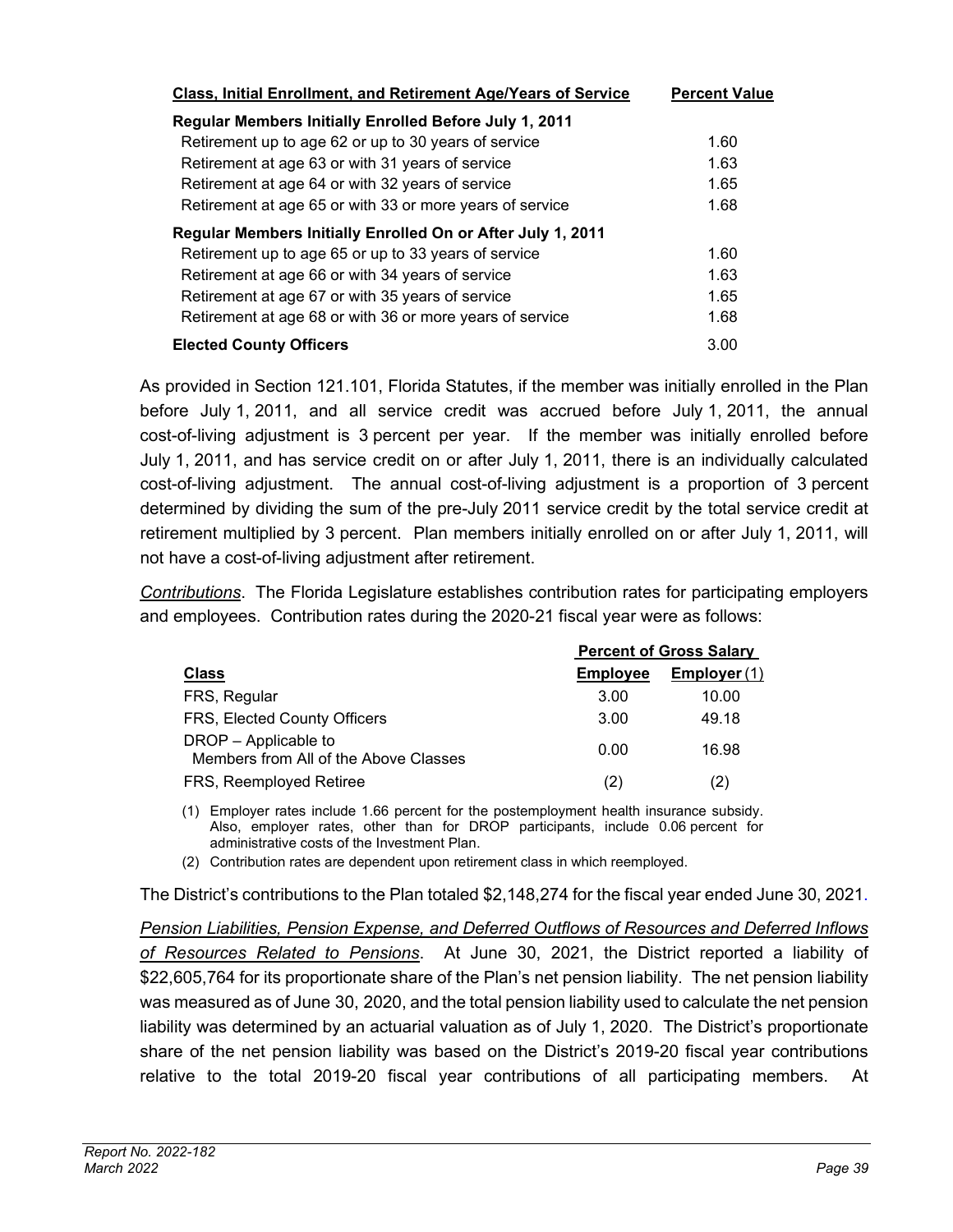June 30, 2020, the District's proportionate share was 0.052157351 percent, which was a decrease of 0.001965911 from its proportionate share measured as of June 30, 2019.

For the fiscal year ended June 30, 2021, the District recognized the Plan pension expense of \$4,357,346. In addition, the District reported deferred outflows of resources and deferred inflows of resources related to pensions from the following sources:

| <b>Description</b>                            | <b>Deferred Outflows</b><br>of Resources |           | <b>Deferred Inflows</b><br>of Resources |           |
|-----------------------------------------------|------------------------------------------|-----------|-----------------------------------------|-----------|
| Differences Between Expected and              |                                          |           |                                         |           |
| <b>Actual Experience</b>                      | \$                                       | 865,169   | \$                                      |           |
| <b>Change of Assumptions</b>                  |                                          | 4,092,363 |                                         |           |
| Net Difference Between Projected and Actual   |                                          |           |                                         |           |
| Earnings on FRS Pension Plan Investments      |                                          | 1.345.969 |                                         |           |
| Changes in Proportion and Differences Between |                                          |           |                                         |           |
| District FRS Contributions and Proportionate  |                                          |           |                                         |           |
| <b>Share of Contributions</b>                 |                                          | 113,938   |                                         | 1,089,666 |
| District FRS Contributions Subsequent to      |                                          |           |                                         |           |
| the Measurement Date                          |                                          | 2,148,274 |                                         |           |
| Total                                         |                                          | 8,565,713 |                                         | 1,089,666 |

The deferred outflows of resources related to pensions resulting from District contributions to the Plan subsequent to the measurement date, totaling \$2,148,274, will be recognized as a reduction of the net pension liability in the fiscal year ending June 30, 2022. Other amounts reported as deferred outflows of resources and deferred inflows of resources related to pensions will be recognized in pension expense as follows:

| <b>Fiscal Year Ending June 30</b> |   | Amount    |  |  |
|-----------------------------------|---|-----------|--|--|
| 2022                              | S | 957,226   |  |  |
| 2023                              |   | 1,746,942 |  |  |
| 2024                              |   | 1,527,775 |  |  |
| 2025                              |   | 928,131   |  |  |
| 2026                              |   | 167,699   |  |  |
| Total                             |   | 5,327,773 |  |  |

*Actuarial Assumptions*. The total pension liability in the July 1, 2020, actuarial valuation was determined using the following actuarial assumptions, applied to all periods included in the measurement:

| Inflation        | 2.40 percent                                                           |
|------------------|------------------------------------------------------------------------|
| Salary Increases | 3.25 percent, average, including inflation                             |
|                  | Investment Rate of Return 6.80 percent, net of pension plan investment |
|                  | expense, including inflation                                           |

Mortality rates were based on the PUB-2010 base table, projected generationally with Scale MP-2018.

The actuarial assumptions used in the July 1, 2020, valuation were based on the results of an actuarial experience study for the period July 1, 2013, through June 30, 2018.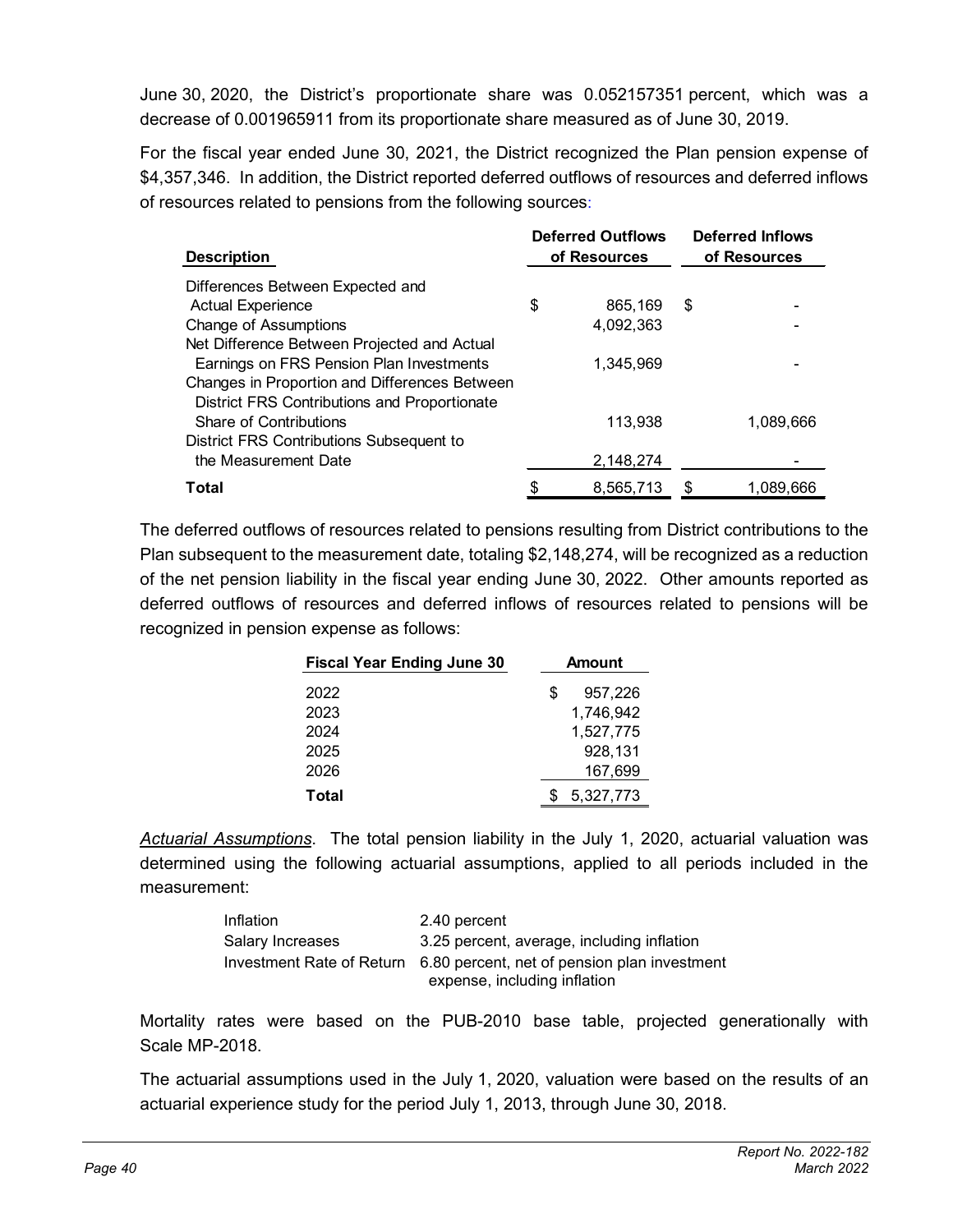The long-term expected rate of return on pension plan investments was not based on historical returns, but instead is based on a forward-looking capital market economic model. The allocation policy's description of each asset class was used to map the target allocation to the asset classes shown below. Each asset class assumption is based on a consistent set of underlying assumptions and includes an adjustment for the inflation assumption. The target allocation and best estimates of arithmetic and geometric real rates of return for each major asset class are summarized in the following table:

| $2.2\%$ | 1.2%  |
|---------|-------|
| 2.9%    | 3.5%  |
| 6.7%    | 17.1% |
| 5.8%    | 11.7% |
| 8.1%    | 25.7% |
| 5.3%    | 6.9%  |
|         |       |
| 2.4%    | 1.7%  |
|         |       |

(1) As outlined in the Plan's investment policy.

*Discount Rate*. The discount rate used to measure the total pension liability was 6.8 percent. The Plan's fiduciary net position was projected to be available to make all projected future benefit payments of current active and inactive employees. Therefore, the discount rate for calculating the total pension liability is equal to the long-term expected rate of return. The discount rate used in the 2020 valuation was updated from 6.9 percent to 6.8 percent.

*Sensitivity of the District's Proportionate Share of the Net Pension Liability to Changes in the Discount Rate*. The following presents the District's proportionate share of the net pension liability calculated using the discount rate of 6.8 percent, as well as what the District's proportionate share of the net pension liability would be if it were calculated using a discount rate that is 1 percentage point lower (5.8 percent) or 1 percentage point higher (7.8 percent) than the current rate:

|                                   | 1%                           | <b>Current</b>                    | 1%                           |
|-----------------------------------|------------------------------|-----------------------------------|------------------------------|
|                                   | <b>Decrease</b><br>$(5.8\%)$ | <b>Discount Rate</b><br>$(6.8\%)$ | <b>Increase</b><br>$(7.8\%)$ |
| District's Proportionate Share of |                              |                                   |                              |
| the Net Pension Liability         | \$36,097,607                 | \$22,605,764                      | \$11,337,319                 |

*Pension Plan Fiduciary Net Position*. Detailed information about the Plan's fiduciary net position is available in the separately issued FRS Pension Plan and Other State Administered Systems Comprehensive Annual Financial Report.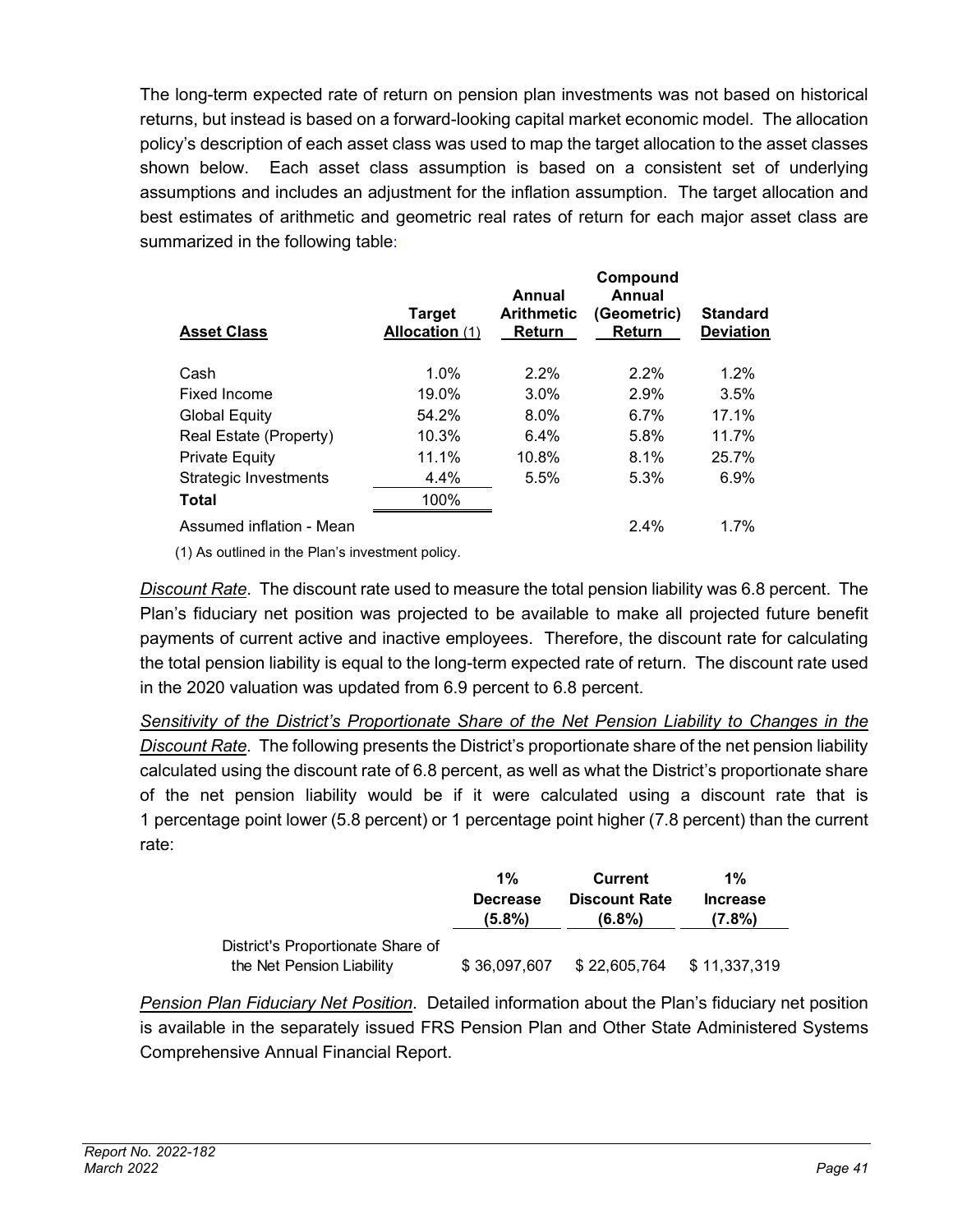# **HIS Pension Plan**

*Plan Description*. The HIS Pension Plan (HIS Plan) is a cost-sharing multiple-employer defined benefit pension plan established under Section 112.363, Florida Statutes, and may be amended by the Florida Legislature at any time. The benefit is a monthly payment to assist retirees of State-administered retirement systems in paying their health insurance costs and is administered by the Florida Department of Management Services, Division of Retirement.

*Benefits Provided*. For the fiscal year ended June 30, 2021, eligible retirees and beneficiaries received a monthly HIS payment of \$5 for each year of creditable service completed at the time of retirement, with a minimum HIS payment of \$30 and a maximum HIS payment of \$150 per month, pursuant to Section 112.363, Florida Statutes. To be eligible to receive a HIS Plan benefit, a retiree under a State-administered retirement system must provide proof of health insurance coverage, which may include Federal Medicare.

*Contributions*. The HIS Plan is funded by required contributions from FRS participating employers as set by the Florida Legislature. Employer contributions are a percentage of gross compensation for all active FRS members. For the fiscal year ended June 30, 2021, the contribution rate was 1.66 percent of payroll pursuant to Section 112.363, Florida Statutes. The District contributed 100 percent of its statutorily required contributions for the current and preceding 3 years. HIS Plan contributions are deposited in a separate trust fund from which payments are authorized. HIS Plan benefits are not guaranteed and are subject to annual legislative appropriation. In the event the legislative appropriation or available funds fail to provide full subsidy benefits to all participants, benefits may be reduced or canceled.

The District's contributions to the HIS Plan totaled \$401,895 for the fiscal year ended June 30, 2021.

*Pension Liabilities, Pension Expense, and Deferred Outflows of Resources and Deferred Inflows of Resources Related to Pensions*. At June 30, 2021, the District reported a net pension liability of \$8,336,727 for its proportionate share of the HIS Plan's net pension liability. The current portion of the net pension liability is the District's proportionate share of benefit payments expected to be paid within 1 year, net of the District's proportionate share of the HIS Plan's fiduciary net position available to pay that amount. The net pension liability was measured as of June 30, 2020, and the total pension liability used to calculate the net pension liability was determined by an actuarial valuation as of July 1, 2020. The District's proportionate share of the net pension liability was based on the District's 2019-20 fiscal year contributions relative to the total 2019-20 fiscal year contributions of all participating members. At June 30, 2020, the District's proportionate share was 0.06827877 percent, which was a decrease of 0.002741545 from its proportionate share measured as of June 30, 2019.

For the fiscal year ended June 30, 2021, the District recognized the HIS Plan pension expense of \$537,685. In addition, the District reported deferred outflows of resources and deferred inflows of resources related to pensions from the following sources: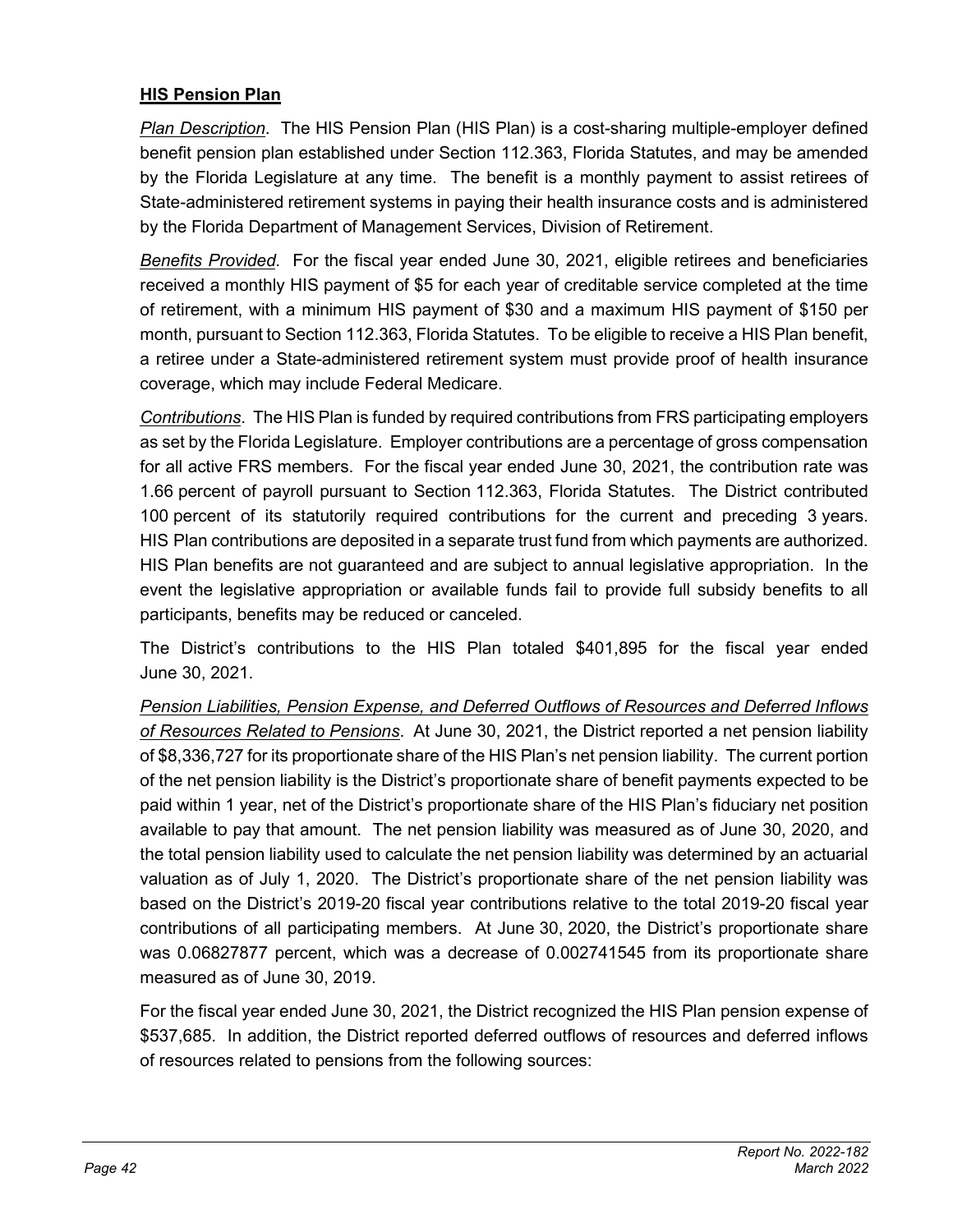| <b>Description</b>                                                                                                        |    | <b>Deferred Outflows</b><br>of Resources | <b>Deferred Inflows</b><br>of Resources |           |  |
|---------------------------------------------------------------------------------------------------------------------------|----|------------------------------------------|-----------------------------------------|-----------|--|
| Differences Between Expected and<br><b>Actual Experience</b>                                                              | \$ | 341,023                                  | \$                                      | 6.431     |  |
| <b>Change of Assumptions</b><br>Net Difference Between Projected and Actual                                               |    | 896,436                                  |                                         | 484,748   |  |
| Earnings on HIS Pension Plan Investments<br>Changes in Proportion and Differences Between                                 |    | 6,656                                    |                                         |           |  |
| District HIS Contributions and Proportionate<br><b>Share of Contributions</b><br>District HIS Contributions Subsequent to |    | 132,558                                  |                                         | 765,066   |  |
| the Measurement Date                                                                                                      |    | 401,895                                  |                                         |           |  |
| Total                                                                                                                     | \$ | 1,778,568                                | S                                       | 1,256,245 |  |

The deferred outflows of resources related to pensions resulting from District contributions to the HIS Plan subsequent to the measurement date, totaling \$401,895, will be recognized as a reduction of the net pension liability in the fiscal year ending June 30, 2022. Other amounts reported as deferred outflows of resources and deferred inflows of resources related to pensions will be recognized in pension expense as follows:

| <b>Fiscal Year Ending June 30</b> | Amount |            |  |  |
|-----------------------------------|--------|------------|--|--|
| 2022                              | \$     | 45,156     |  |  |
| 2023                              |        | (3,039)    |  |  |
| 2024                              |        | (100, 532) |  |  |
| 2025                              |        | 2,593      |  |  |
| 2026                              |        | 103,963    |  |  |
| Thereafter                        |        | 72,287     |  |  |
| Total                             |        | 120,428    |  |  |

*Actuarial Assumptions*. The total pension liability in the July 1, 2020, actuarial valuation was determined using the following actuarial assumptions, applied to all periods included in the measurement:

| Inflation           | 2.40 percent                               |
|---------------------|--------------------------------------------|
| Salary Increases    | 3.25 percent, average, including inflation |
| Municipal Bond Rate | 2.21 percent                               |

Mortality rates were based on the PUB-2010 base table, projected generationally with Scale MP-2018. This is a change from the prior year mortality assumption which was based on the Generational RP-2000 with Projection Scale BB tables.

While an experience study had not been completed for the HIS Plan, the actuarial assumptions that determined the total pension liability for the HIS Plan were based on certain results of the most recent experience study for the FRS Plan.

*Discount Rate*. The discount rate used to measure the total pension liability was 2.21 percent. In general, the discount rate for calculating the total pension liability is equal to the single rate equivalent to discounting at the long-term expected rate of return for benefit payments prior to the projected depletion date. Because the HIS benefit is essentially funded on a pay-as-you-go basis,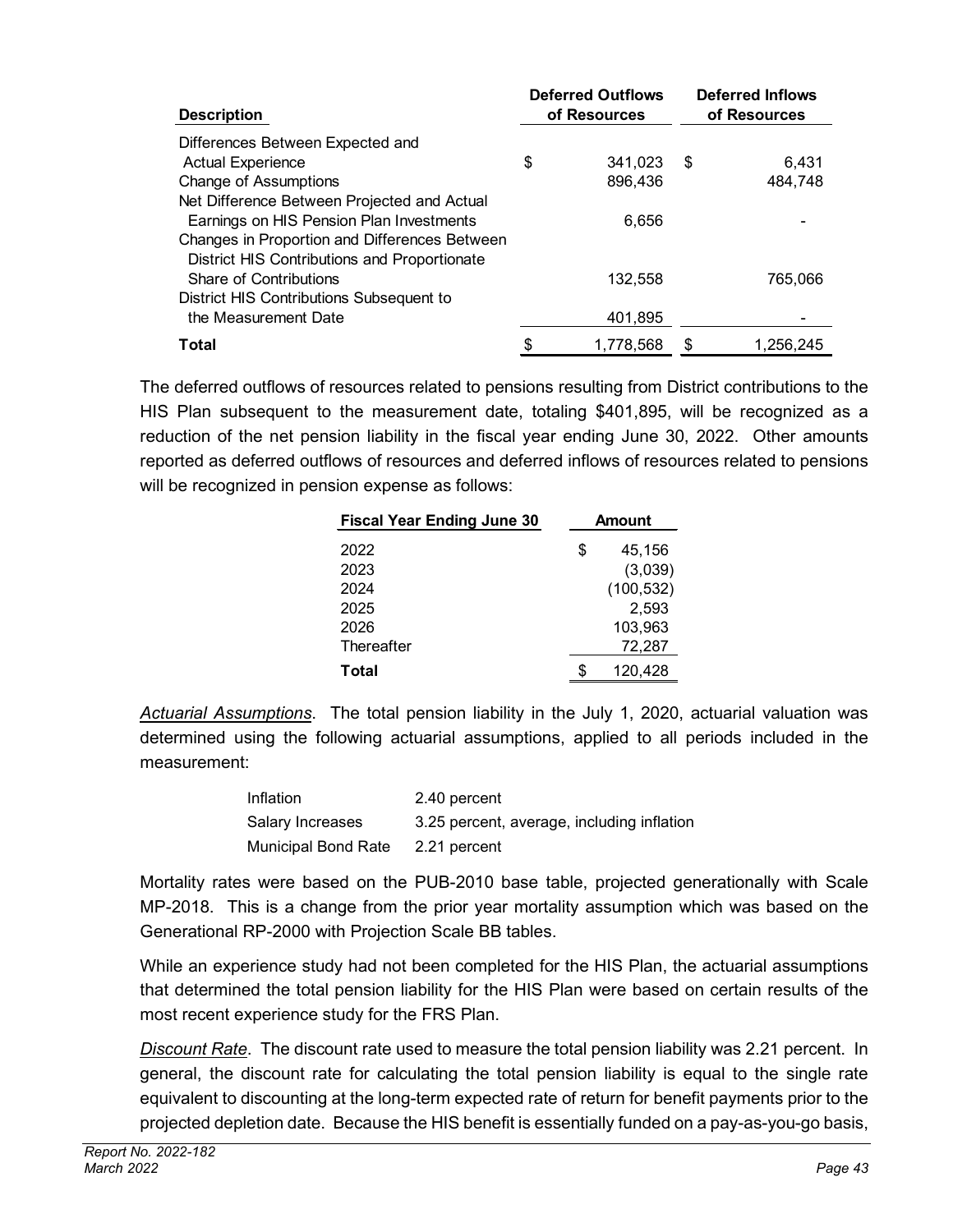the depletion date is considered to be immediate, and the single equivalent discount rate is equal to the municipal bond rate selected by the HIS Plan sponsor. The Bond Buyer General Obligation 20-Bond Municipal Bond Index was adopted as the applicable municipal bond index. The discount rate changed from 3.5 percent to 2.21 percent.

*Sensitivity of the District's Proportionate Share of the Net Pension Liability to Changes in the Discount Rate*. The following presents the District's proportionate share of the net pension liability calculated using the discount rate of 2.21 percent, as well as what the District's proportionate share of the net pension liability would be if it were calculated using a discount rate that is 1 percentage point lower (1.21 percent) or 1 percentage point higher (3.21 percent) than the current rate:

|                                                                | 1%                            |    | <b>Current</b>                     |    | $1\%$                         |
|----------------------------------------------------------------|-------------------------------|----|------------------------------------|----|-------------------------------|
|                                                                | <b>Decrease</b><br>$(1.21\%)$ |    | <b>Discount Rate</b><br>$(2.21\%)$ |    | <b>Increase</b><br>$(3.21\%)$ |
| District's Proportionate Share of<br>the Net Pension Liability | 9,636,884                     | S. | 8,336,727                          | -S | 7,272,552                     |

*Pension Plan Fiduciary Net Position*. Detailed information about the HIS Plan's fiduciary net position is available in the separately issued FRS Pension Plan and Other State Administered Systems Comprehensive Annual Financial Report.

# **FRS – Defined Contribution Pension Plan**

The SBA administers the defined contribution plan officially titled the FRS Investment Plan (Investment Plan). The Investment Plan is reported in the SBA's annual financial statements and in the State's Comprehensive Annual Financial Report.

As provided in Section 121.4501, Florida Statutes, eligible FRS members may elect to participate in the Investment Plan in lieu of the FRS defined benefit plan. District employees participating in DROP are not eligible to participate in the Investment Plan. Employer and employee contributions, including amounts contributed to individual member's accounts, are defined by law, but the ultimate benefit depends in part on the performance of investment funds. Retirement benefits are based upon the value of the member's account upon retirement. Benefit terms, including contribution requirements, for the Investment Plan are established and may be amended by the Florida Legislature. The Investment Plan is funded with the same employer and employee contribution rates that are based on salary and membership class (Regular, Elected County Officers, etc.), as the FRS defined benefit plan. Contributions are directed to individual member accounts and the individual members allocate contributions and account balances among various approved investment choices. Costs of administering the Investment Plan, including the FRS Financial Guidance Program, are funded through an employer contribution of 0.06 percent of payroll and by forfeited benefits of Investment Plan members. Allocations to the Investment Plan member accounts during the 2020-21 fiscal year were as follows: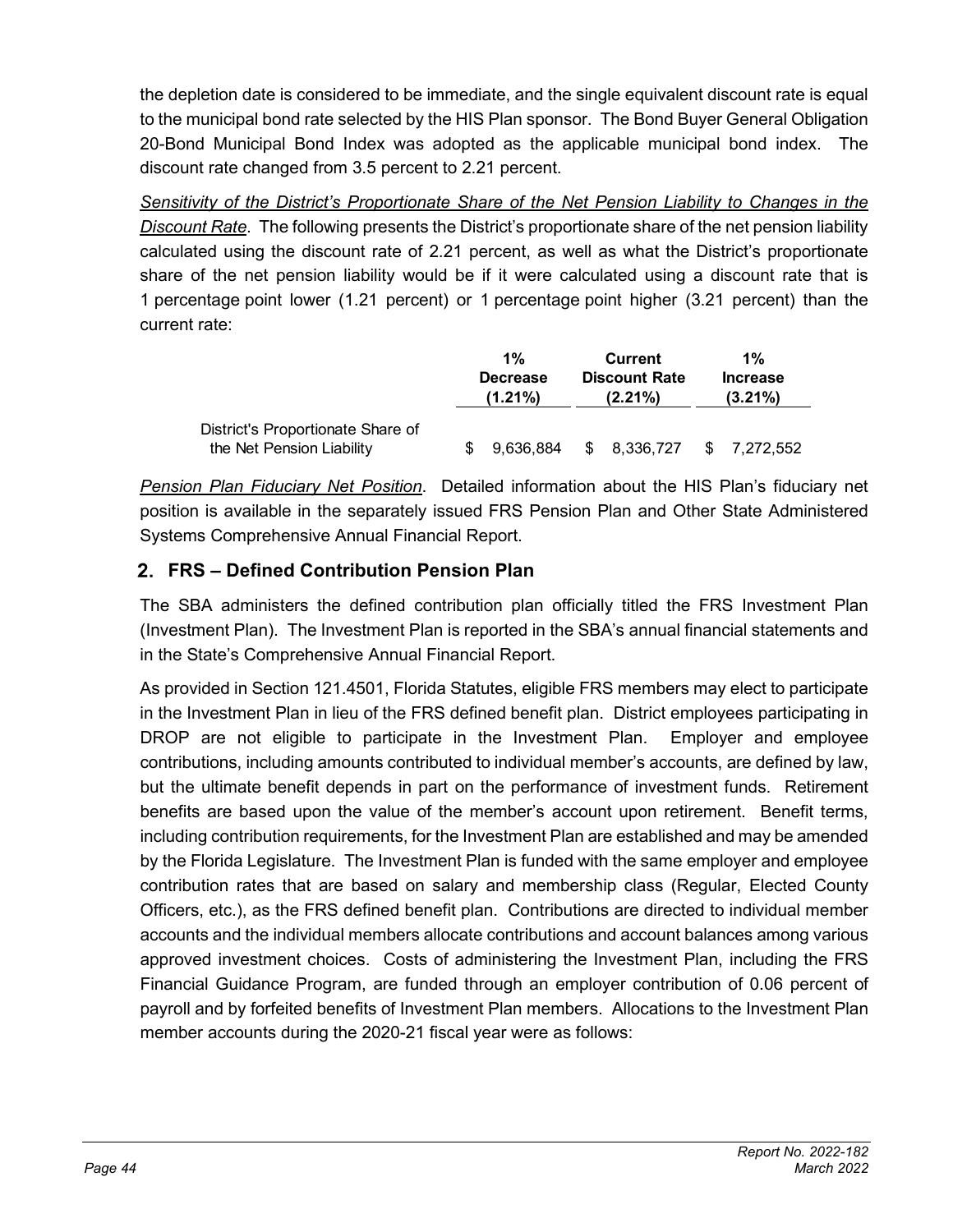|                                     | <b>Percent of</b> |  |
|-------------------------------------|-------------------|--|
|                                     | <b>Gross</b>      |  |
| <b>Class</b>                        | Compensation      |  |
| FRS, Regular                        | 6.30              |  |
| <b>FRS, Elected County Officers</b> | 11.34             |  |

For all membership classes, employees are immediately vested in their own contributions and are vested after 1 year of service for employer contributions and investment earnings, regardless of membership class. If an accumulated benefit obligation for service credit originally earned under the FRS Pension Plan is transferred to the Investment Plan, the member must have the years of service required for FRS Pension Plan vesting (including the service credit represented by the transferred funds) to be vested for these funds and the earnings on the funds. Nonvested employer contributions are placed in a suspense account for up to 5 years. If the employee returns to FRS-covered employment within the 5-year period, the employee will regain control over their account. If the employee does not return within the 5-year period, the employee will forfeit the accumulated account balance. For the fiscal year ended June 30, 2021, the information for the amount of forfeitures was unavailable from the SBA; however, management believes that these amounts, if any, would be immaterial to the District.

After termination and applying to receive benefits, the member may rollover vested funds to another qualified plan, structure a periodic payment under the Investment Plan, receive a lump-sum distribution, leave the funds invested for future distribution, or any combination of these options. Disability coverage is provided in which the member may either transfer the account balance to the FRS Pension Plan when approved for disability retirement to receive guaranteed lifetime monthly benefits under the FRS Pension Plan or remain in the Investment Plan and rely upon that account balance for retirement income.

The District's Investment Plan pension expense totaled \$313,636 for the fiscal year ended June 30, 2021.

# **E. Other Postemployment Benefit Obligations**

*Plan Description*. The Other Postemployment Benefits Plan (OPEB Plan) is a single-employer defined benefit plan administered by the District that provides OPEB for all employees who satisfy the District's retirement eligibility provisions. Pursuant to Section 112.0801, Florida Statutes, former employees who retire from the District are eligible to participate in the District's self-insurance health and hospitalization plan for medical and prescription drug coverage. Retirees and their eligible dependents shall be offered the same health and hospitalization insurance coverage as is offered to active employees at a premium cost of no more than the premium cost applicable to active employees. The District subsidizes the premium rates paid by retirees by allowing them to participate in the OPEB Plan at reduced or blended group (implicitly subsidized) premium rates for both active and retired employees. These rates provide an implicit subsidy for retirees because retiree healthcare costs are generally greater than active employee healthcare costs. Retirees are assumed to enroll in the Florida Medicare program for their primary coverage as soon as they are eligible. The OPEB Plan contribution requirements and benefit terms of the District and the OPEB Plan members are established and may be amended through recommendations of the Insurance Committee and action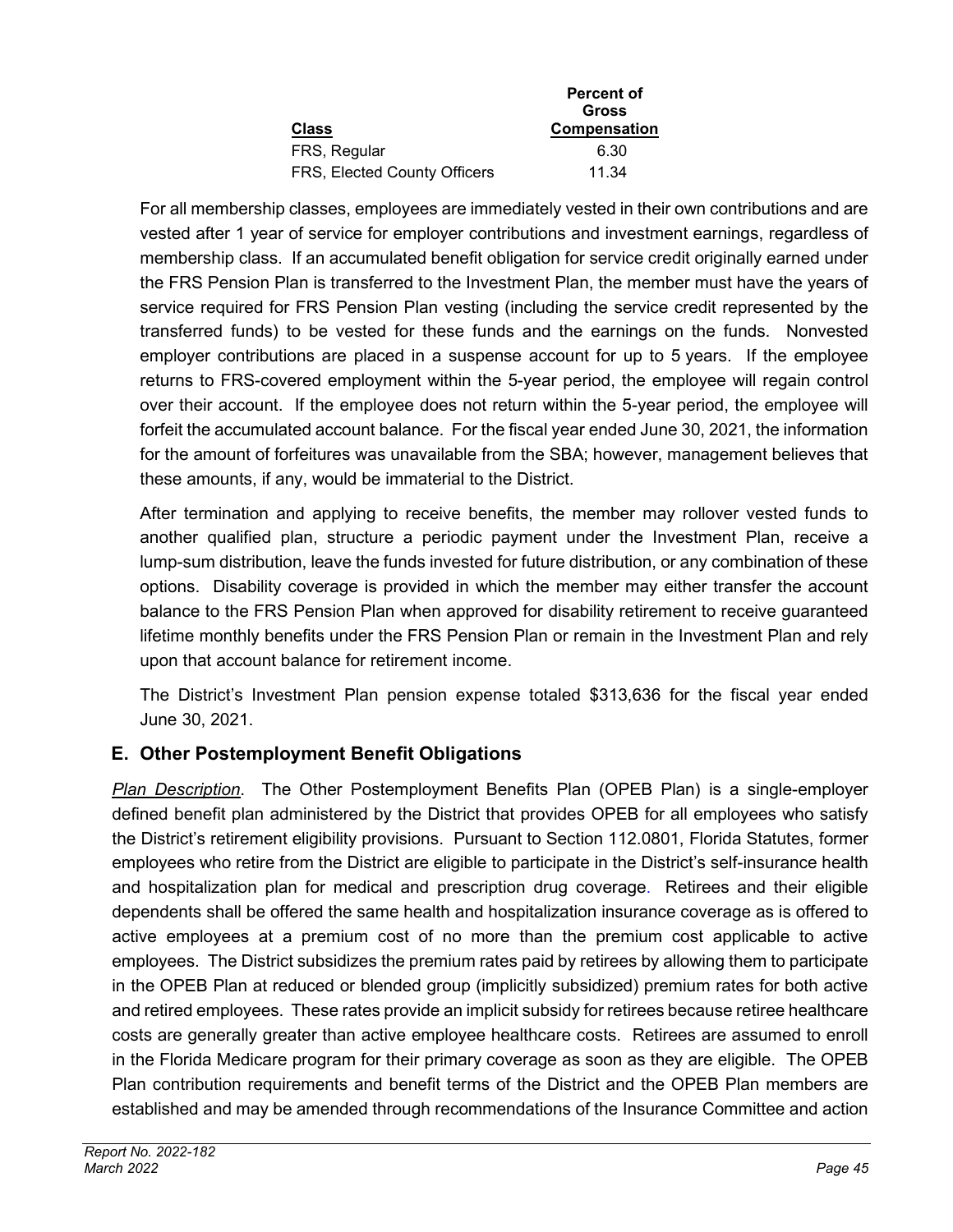from the Board. No assets are accumulated in a trust that meet the criteria in paragraph 4 of GASB Statement No. 75.

*Benefits Provided*.The OPEB Plan provides healthcare and prescription drug benefits for retirees and their dependents. The OPEB Plan only provides an implicit subsidy as described above.

*Employees Covered by Benefit Terms*. At June 30, 2020, the following employees were covered by the benefit terms:

| Inactive Employees or Beneficiaries Currently Receiving Benefits | 47  |
|------------------------------------------------------------------|-----|
| <b>Active Employees</b>                                          | 379 |
| Total                                                            | 426 |

*Total OPEB Liability*. The District's total OPEB liability of \$3,495,751 was measured as of June 30, 2020, and was determined by an actuarial valuation as of June 30, 2020.

*Actuarial Assumptions and Other Inputs*. The total OPEB liability was determined using the following actuarial assumptions and other inputs, applied to all periods included in the measurement, unless otherwise specified:

| Inflation                          | 2.25 percent                                                                                                                                                                                        |
|------------------------------------|-----------------------------------------------------------------------------------------------------------------------------------------------------------------------------------------------------|
| Discount Rate                      | 2.45 percent                                                                                                                                                                                        |
| Salary Increases                   | 3.4 percent $-7.8$ percent, including inflation                                                                                                                                                     |
| <b>Healthcare Cost Trend Rates</b> | Based on the Getzen Model, with trend rates starting<br>at 6.5 percent for 2020, followed by 6.25 percent for<br>2021 and then gradually decreasing to an ultimate<br>rate of 3.99 percent in 2040. |
| Aging Factors                      | Based on the 2013 SOA Study "Health Care<br>Costs - From Birth to Death."                                                                                                                           |
| Expenses                           | Administrative expenses are included in the per<br>capita health costs.                                                                                                                             |

The discount rate was based on the daily rate of Fidelity's 20-Year Municipal General Obligation AA Index closest to but not later than the measurement date.

Demographic assumptions employed in the actuarial valuation were the same as those employed in the July 1, 2020, actuarial valuation of the FRS Defined Benefit Pension Plan. These demographic assumptions were developed by FRS from an actuarial experience study, and therefore are appropriate for use in the OPEB Plan actuarial valuation. These include assumed rates of future termination, mortality, disability, and retirement. In addition, salary increase assumptions (for development of the pattern of the normal cost increases) were the same as those used in the July 1, 2020, actuarial valuation of the FRS Defined Benefit Pension Plan. Assumptions used in valuation of benefits for participants of the FRS Investment Plan are the same as for similarly situated participants of the FRS Defined Benefit Pension Plan.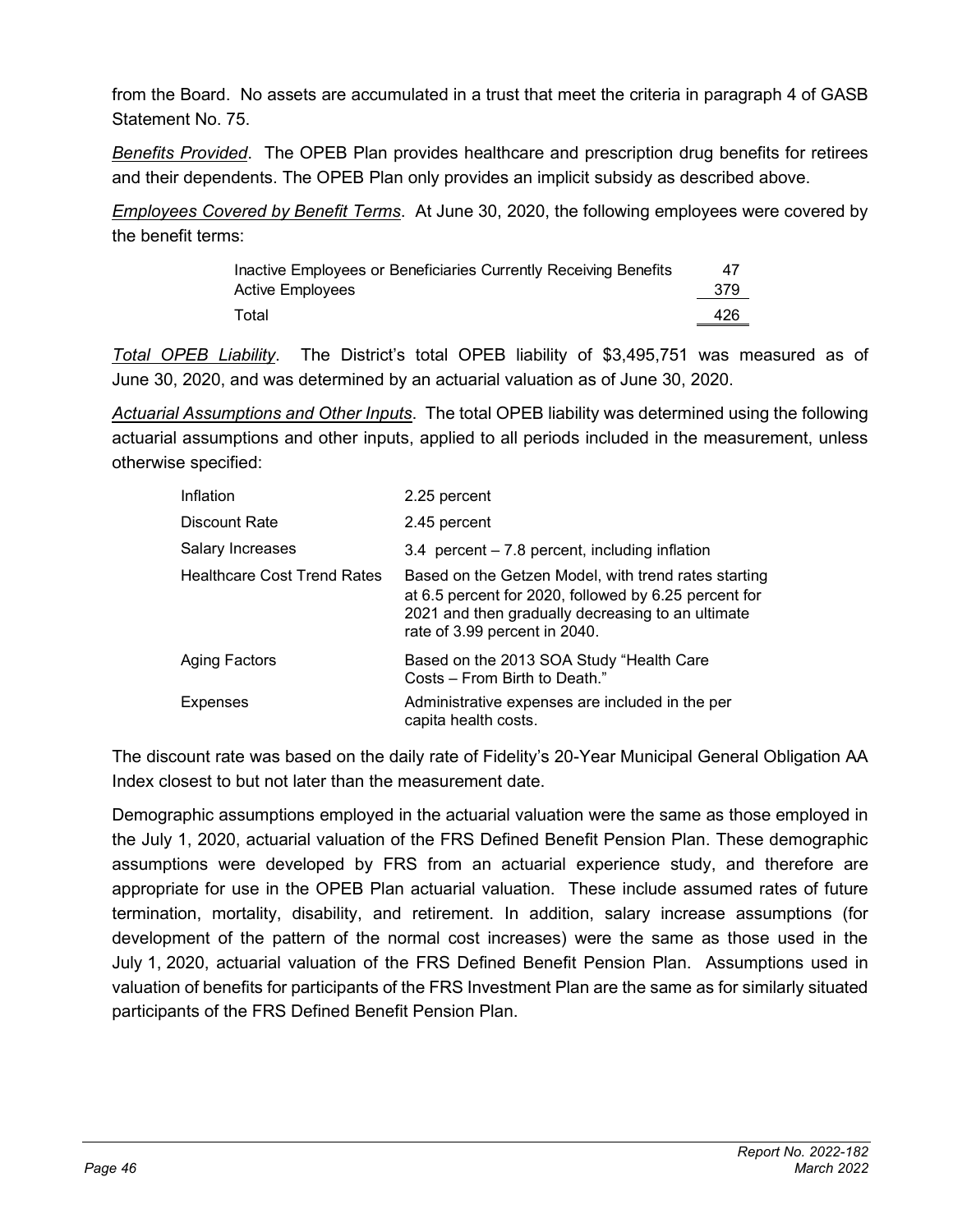#### *Changes in the Total OPEB Liability*.

|                                                    |   | <b>Amount</b> |
|----------------------------------------------------|---|---------------|
| Balance at June 30, 2020                           | S | 3,551,494     |
| Changes for the year:                              |   |               |
| Service Cost                                       |   | 136,942       |
| Interest                                           |   | 112,844       |
| Differences Between Expected and Actual Experience |   | 189,321       |
| Changes of Assumptions or Other Inputs             |   | (328, 442)    |
| <b>Benefit Payments</b>                            |   | (166,408)     |
| Net Changes                                        |   | (55,743)      |
| Balance at June 30, 2021                           |   | 3,495,751     |

The changes of assumptions or other inputs was based on the following:

- The discount rate decreased from 3.13 percent as of the beginning of the measurement period to 2.45 percent as of June 30, 2020 (based on the Long-Term Municipal Bond rate). This change increased the total OPEB liability.
- The medical claims costs and premiums were updated based on actual claims and premiums provided for this valuation. This change significantly decreased the total OPEB liability.
- The healthcare cost assumption was revised to reflect a lower inflation assumption (from 2.5 percent to 2.25 percent) and the assumed load to model the excise tax was removed, as it was repealed in December 2019. This change decreased the total OPEB liability.
- Rates of salary increases were changed to be based on revised inflation and individual member pay increases used in the July 1, 2020, FRS Actuarial Valuation. In addition, retirement and mortality rates have been separated between instructional and noninstructional employees. This change decreased the total OPEB liability.

*Sensitivity of the Total OPEB Liability to Changes in the Discount Rate*. The following table presents the total OPEB liability of the District, as well as what the District's total OPEB liability would be if it were calculated using a discount rate that is 1 percentage point lower (1.45 percent) or 1 percentage point higher (3.45 percent) than the current rate:

|                             | 1%<br><b>Decrease</b> | $1\%$<br><b>Current</b><br><b>Discount Rate</b><br><b>Increase</b> |              |
|-----------------------------|-----------------------|--------------------------------------------------------------------|--------------|
|                             | $(1.45\%)$            | (2.45%)                                                            | $(3.45\%)$   |
| <b>Total OPEB Liability</b> | \$ 3,908,192          | \$ 3,495,751                                                       | \$ 3,143,303 |

*Sensitivity of the Total OPEB Liability to Changes in the Healthcare Cost Trend Rates*. The following table presents the total OPEB liability of the District, as well as what the District's total OPEB liability would be if it were calculated using healthcare cost trend rates that are 1 percentage point lower (5.5 percent decreasing to 2.99 percent) or 1 percentage point higher (7.5 percent decreasing to 4.99 percent) than the current healthcare cost trend rates:

|                      | 1% Decrease<br>Rates |                           | 1% Increase |
|----------------------|----------------------|---------------------------|-------------|
| Total OPEB Liability | \$ 3,003,510         | \$ 3.495.751 \$ 4.123.502 |             |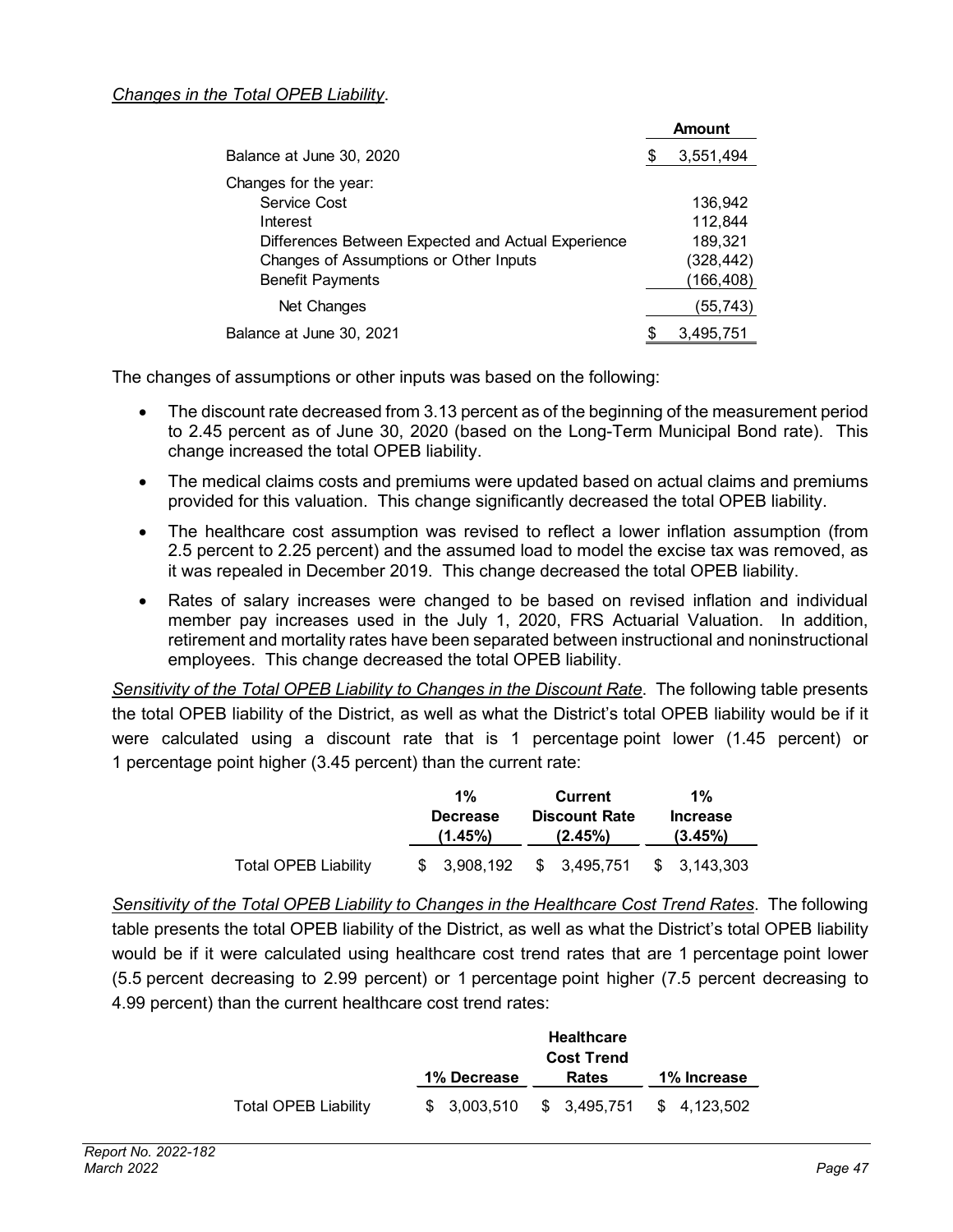#### *OPEB Expense and Deferred Outflows of Resources and Deferred Inflows of Resources Related to*

*OPEB*. For the fiscal year ended June 30, 2021, the District recognized OPEB expense of \$70,767. At June 30, 2021, the District reported deferred outflows of resources and deferred inflows of resources related to OPEB from the following sources:

| <b>Description</b>                                                        | <b>Deferred Outflows</b><br>of Resources |         | <b>Deferred Inflows</b><br>of Resources |           |
|---------------------------------------------------------------------------|------------------------------------------|---------|-----------------------------------------|-----------|
| Differences Between Expected and<br><b>Actual Experience</b>              | \$                                       | 171,290 | \$                                      | 20,327    |
| Changes of Assumptions or Other Inputs<br>Benefits Paid Subsequent to the |                                          | 272,730 |                                         | 1,392,111 |
| <b>Measurement Date</b>                                                   |                                          | 153,878 |                                         |           |
| Total                                                                     | S                                        | 597,898 | \$.                                     | 1,412,438 |

The deferred outflows of resources related to OPEB resulting from benefits paid subsequent to the measurement date, totaling \$153,878, will be recognized as a reduction of the total OPEB liability in the fiscal year ending June 30, 2022. Other amounts reported as deferred outflows of resources and deferred inflows of resources related to OPEB will be recognized in OPEB expense as follows:

| <b>Fiscal Year Ending June 30</b> | <b>Amount</b> |            |
|-----------------------------------|---------------|------------|
| 2022                              | S             | (179, 019) |
| 2023                              |               | (179, 019) |
| 2024                              |               | (179, 019) |
| 2025                              |               | (179, 019) |
| 2026                              |               | (142, 329) |
| Thereafter                        |               | (110, 013) |
| Total                             |               | (968, 418) |
|                                   |               |            |

#### **F. Construction and Other Significant Commitments**

**Construction Contracts**. The following is a schedule of major construction contract commitments at June 30, 2021:

| <b>Project</b>                                         | <b>Contract</b><br><b>Amount</b> | <b>Completed</b><br>to Date | <b>Balance</b><br><b>Committed</b> |
|--------------------------------------------------------|----------------------------------|-----------------------------|------------------------------------|
| Chipley Bus Barn                                       | \$1,315,202.00                   | \$ 397,667.09               | 917,534.91<br>\$                   |
| Vernon Middle School HVAC System                       | 538,000.00                       | 13,765.00                   | 524,235.00                         |
| Washington VPK Center Remodel                          | 537,514.00                       | -                           | 537,514.00                         |
| Florida Panhandle Technical College Fire Alarm Upgrade | 359,757.00                       | 69.482.85                   | 290,274.15                         |
| Districtwide School Fencing                            | 254,455.00                       |                             | 254,455.00                         |
| Total                                                  | \$3,004,928.00                   | \$480,914.94                | \$2,524,013.06                     |

**Encumbrances**. Appropriations in governmental funds are encumbered upon issuance of purchase orders for goods and services. Even though appropriations lapse at the end of the fiscal year, unfilled purchase orders of the current year are carried forward and the next fiscal year's appropriations are likewise encumbered.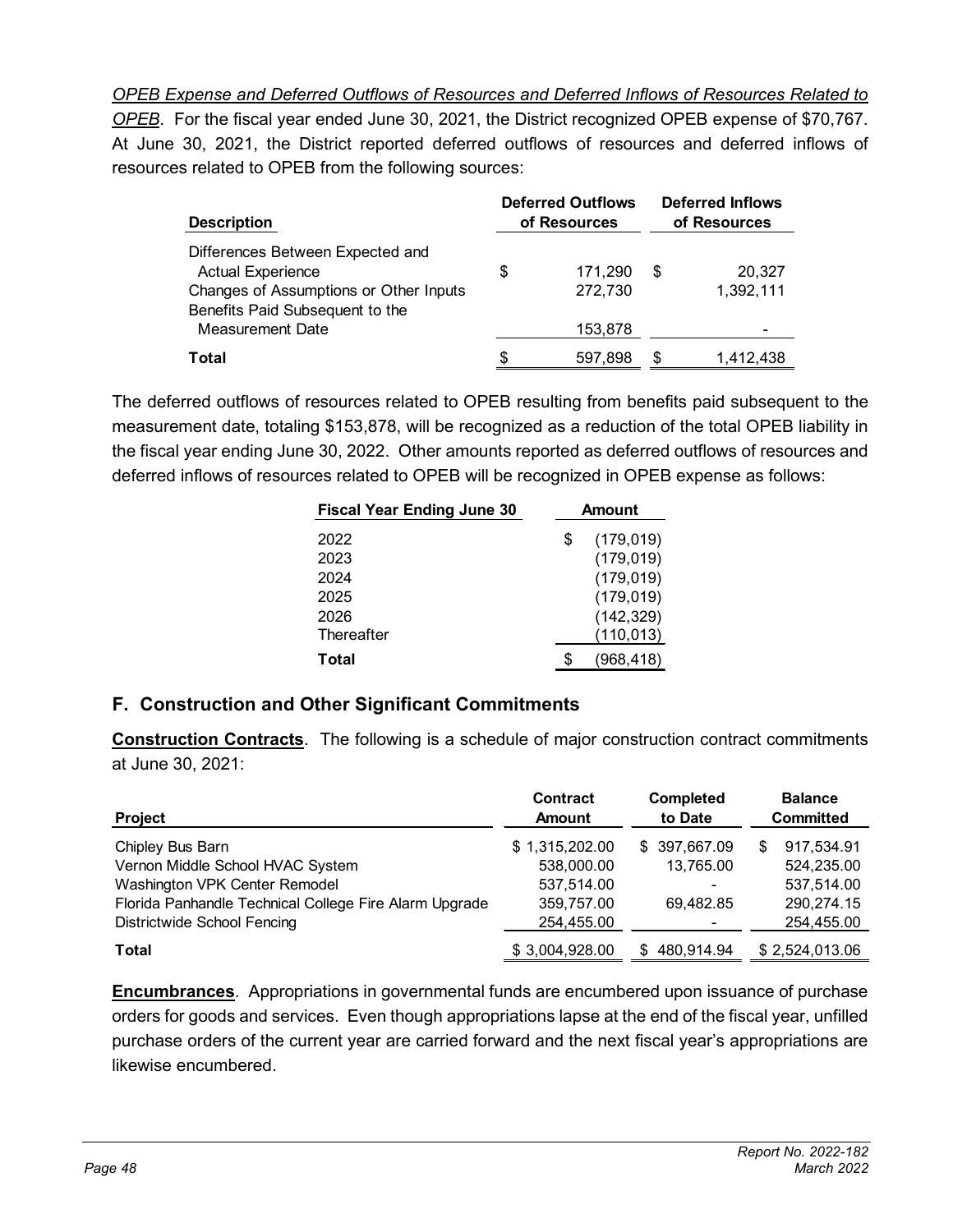The following is a schedule of encumbrances at June 30, 2021:

| <b>Major Funds</b> |  |                      |                |                |
|--------------------|--|----------------------|----------------|----------------|
|                    |  | <b>Special</b>       |                |                |
|                    |  | Revenue -            |                |                |
|                    |  | Federal              | Nonmajor       | Total          |
| <b>Education</b>   |  |                      | Governmental   | Governmental   |
| General            |  | <b>Stabilization</b> | <b>Funds</b>   | <b>Funds</b>   |
| \$<br>17,688.84    |  | 905,742.19           | \$2,756,726.70 | \$3,680,157.73 |

| <b>Major Enterprise Funds</b> |     |                   |                         |            |  |  |
|-------------------------------|-----|-------------------|-------------------------|------------|--|--|
| <b>PAEC - Risk</b>            |     |                   |                         |            |  |  |
| <b>Management</b>             |     | <b>Than Risk</b>  | <b>Total Enterprise</b> |            |  |  |
| <b>Property/Casualty</b>      |     | <b>Management</b> |                         | Fund       |  |  |
| 310.00                        | \$. | 235,356.39        | S                       | 235,666.39 |  |  |
|                               |     |                   |                         |            |  |  |

# **G. Risk Management Programs**

The District is exposed to various risks of loss related to torts; theft of, damage to, and destruction of assets; errors and omissions; injuries to employees; and natural disasters. The District is a member of the PAEC - Risk Management Consortium (PAEC - RMC) under which several district school boards have established a combined limited self-insurance program for property protection, general liability, automobile liability, workers' compensation, sabotage and terrorism, cyber liability, employee dishonesty, equipment breakdown, and other coverage deemed necessary by the members of the PAEC - RMC. Section 1001.42(12)(k), Florida Statutes, provides the authority for the District to enter into such a risk management program. The PAEC - RMC is self-sustaining through member assessments (premiums), and purchases coverage through commercial companies for claims in excess of specified amounts. The Board of Directors for the PAEC – RMC is composed of superintendents of all participating districts. The District serves as fiscal agent for the Consortium. Activities related to the PAEC – RMC Property/Casualty Program are included in the business-type activities on the financial statements and in Note III.H.

The District also participates in an employee group health insurance program administered through the PAEC – RMC Health Program (Program). Premiums charged to the districts are based on each individual district's claims experience, and the program operates as an individually-funded plan by each participating district with shared administrative costs and a pooling of plan assets for working capital. Ultimate liability for claims remains with respective districts and accordingly, the insurance risks are not transferred. Each participating district is responsible for any deficit in its account and for payment of any pending claim should the district withdraw from the Program. Activities related to the District's group self-insurance program are included in the internal service fund on the financial statements, while activities related to other participating districts are included in the business-type activities.

A liability in the amount of \$290,034 was actuarially determined to cover estimated incurred, but not reported, District health insurance claims payable at June 30, 2021. The actuarial basis used for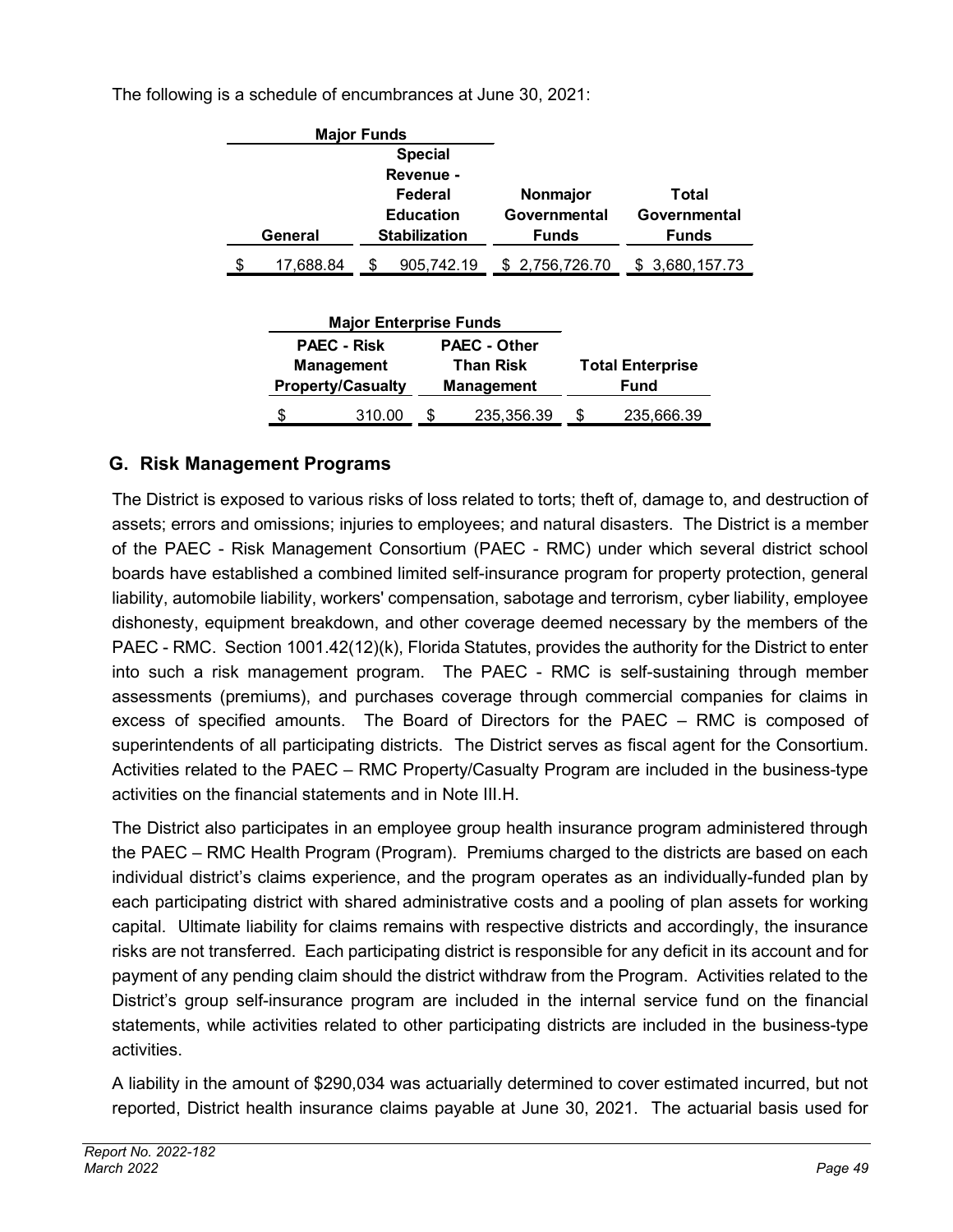estimating the liability for unpaid claims of the District's health plan was a combination of the development method and the claim projection method. Under the development method, the historical claim data was recorded by incurred month and paid month. The resulting loss development pattern (as claims mature) was used to estimate the future development of existing claims as of the valuation (accounting) date on June 30, 2021. The claim projection method used historical claim experience to estimate the ultimate level of incurred claims in a specific incurral month. This incurred claim estimate was utilized to estimate a claims reserve. The claims development method was used to estimate the incurred but unpaid claims liability for all incurral months prior to May 2021. The claim projection method was used to estimate the level of incurred but unpaid claims for the incurral months of May 2021 and June 2021. However, to be conservative, a 10 percent increase to the incurred but not paid (IBNP) reserve amount has been added to provide a margin for experience less favorable than expected. The paid claims data has not been adjusted for any excess recoveries, which would otherwise tend to overstate the IBNP reserves. In this instance, the effect is not significant and adds a slight amount of conservatism.

Because of the relatively short payment pattern of the claims, there was not discounting for present value other than that inherent in the claims data.

The following schedule represents the changes in claims liability for the past 2 fiscal years for the District's group health self-insurance program:

| <b>Fiscal Year</b> |   | Beginning-of-<br>Fiscal-Year<br>Liability | <b>Current-Year</b><br><b>Claims and</b><br><b>Changes in</b><br><b>Estimates</b> |                        | <b>Claims</b><br><b>Payments</b> | <b>Balance at</b><br><b>Fiscal</b><br>Year-End |                    |  |
|--------------------|---|-------------------------------------------|-----------------------------------------------------------------------------------|------------------------|----------------------------------|------------------------------------------------|--------------------|--|
| 2019-20<br>2020-21 | S | 352.022<br>246,881                        |                                                                                   | 1,876,569<br>2,751,635 | \$(1,981,710)<br>(2,708,482)     |                                                | 246,881<br>290,034 |  |

Settled claims resulting from these risks have not exceeded commercial coverage in any of the past 3 fiscal years.

# **H. Public Entity Risk Pool**

The following is a summary of financial information as reported in the enterprise funds for the 2020-21 fiscal year:

# **Description of the Fund**

The PAEC – RMC, a public entity risk pool, was organized in 1981 to provide a program of property and casualty insurance coverage for its member school districts. The PAEC – RMC members currently include 10 school districts. Annual assessments are based on previous years' experience. The school districts' assessments are based on the assessment formula developed by the participating school districts.

# **Summary of Significant Accounting Policies**

• Estimated Insurance Claims Payable. The liabilities are actuarially determined, based on the estimated ultimate cost of settling all claims, both those reported and unreported, including the effects of inflation and other societal and economic factors.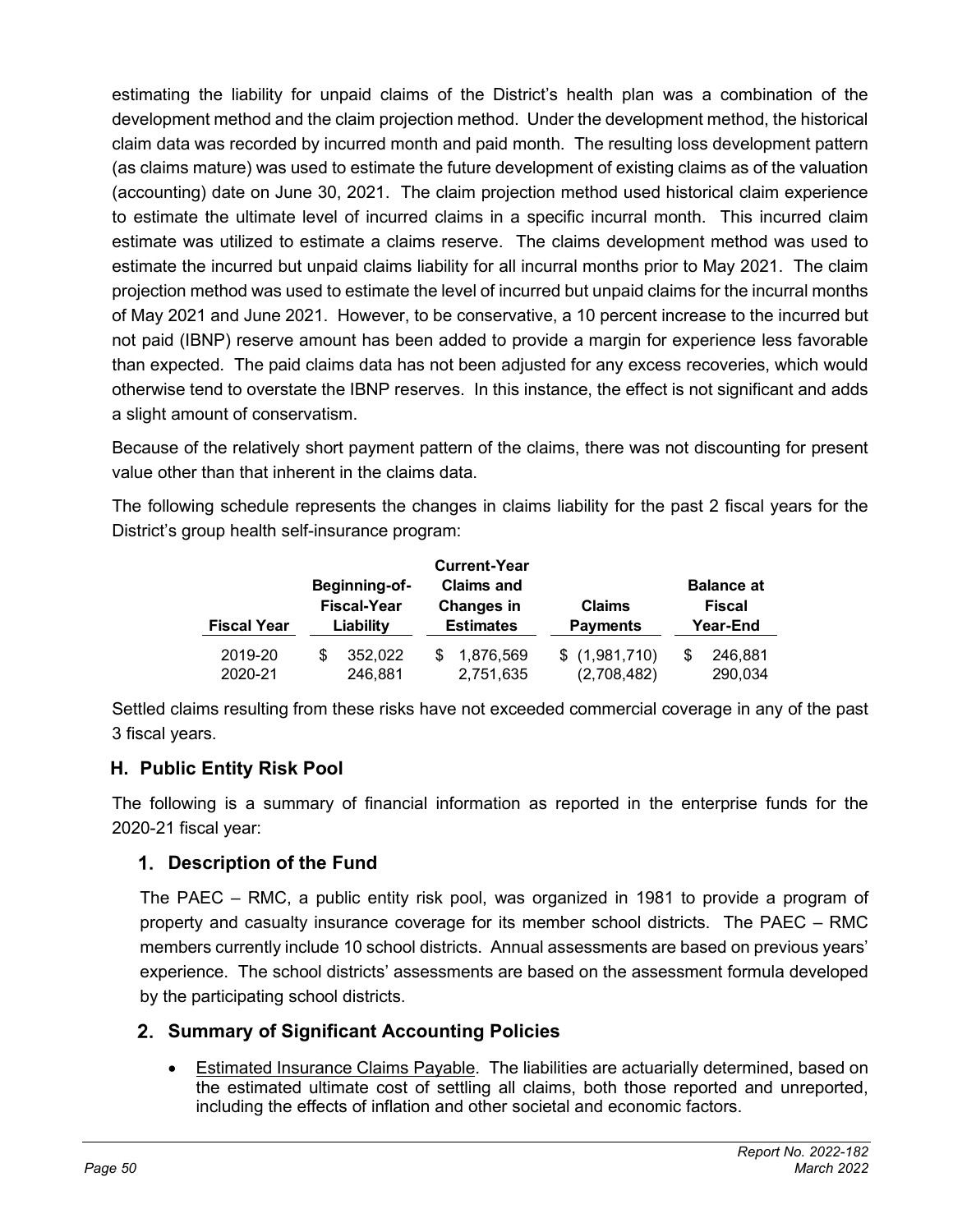- Excess Insurance. The PAEC RMC has entered into agreements with various insurance companies to provide specific excess coverage of claim amounts above the stated amount on an individual claim basis, and aggregate excess coverage when total claims minus specific excess coverage exceeds the loss fund. For the fiscal year ended June 30, 2021, the risk pool established a loss fund of \$3,620,000, assessed premiums to fund \$3,500,000 of the loss fund, and purchased specific excess insurance which provides layers of protection, per individual and/or occurrence by coverage. In addition, the risk pool purchased aggregate excess insurance which provides up to \$1,000,000 coverage if the aggregate net losses exceed the loss fund. The pool paid excess insurance premiums for the fiscal year ended June 30, 2021, in the amount of \$3,701,846. The amount of \$159,941 of excess insurance recoverable on unpaid claims was deducted from the liability for unpaid claims at June 30, 2021.
- Settled Claims. Settled claims resulting from the risks described above have not exceeded commercial insurance for the past 3 fiscal years.
- Investment Income. Investment income is not included herein.
- Liabilities. Liabilities for unpaid claims adjustment expenses were not discounted in the 2019-20 and 2020-21 fiscal years.

### **Estimated Insurance Claims Payable**

The following schedule represent the changes in claims liability for the past 2 years for the PAEC – RMC Property/Casualty Program:

|                                                                                                                                                          | <b>Reconciliation of Claims Liability</b> |                         |    |                       |  |
|----------------------------------------------------------------------------------------------------------------------------------------------------------|-------------------------------------------|-------------------------|----|-----------------------|--|
|                                                                                                                                                          |                                           | 2019-20                 |    | 2020-21               |  |
| Estimated Unpaid Claims Liability at Beginning of Year                                                                                                   |                                           | 5,100,394               | \$ | 4,819,252             |  |
| Incurred Claims and Claims Adjustment Expenses:<br>Provisions for Insured Events of the Current Year<br>Decrease in Provisions for Events in Prior Years |                                           | 2,700,000<br>(842, 710) |    | 3,040,000<br>(62,880) |  |
| <b>Total Insurance Claims Expenses</b>                                                                                                                   |                                           | 1,857,290               |    | 2,977,120             |  |
| Payments:<br>Claims and Claims Adjustment Expenses Attributable to<br>Insured Events of the Current Year                                                 |                                           | 774,760                 |    | 680,735               |  |
| Claims and Claims Adjustment Expenses Attributable to<br>Insured Events of Prior Year                                                                    |                                           | 1,363,672               |    | 2,128,830             |  |
| <b>Total Insurance Claims Payable</b>                                                                                                                    |                                           | 2,138,432               |    | 2,809,565             |  |
| Estimated Unpaid Claims Liability at End of Year                                                                                                         |                                           | 4,819,252               | S  | 4,986,807             |  |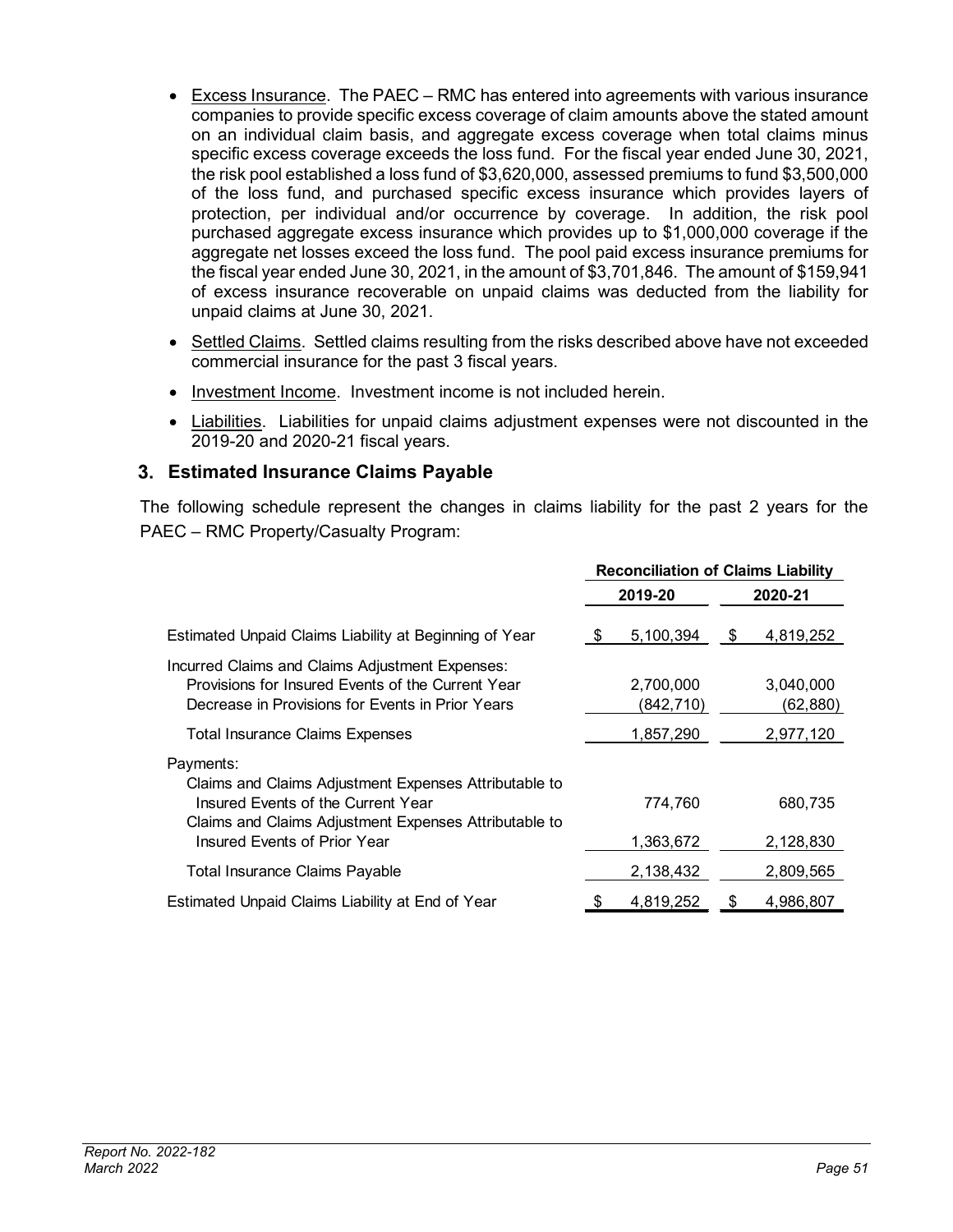### **I. Long-Term Liabilities**

# **Changes in Long-Term Liabilities**

The following is a summary of changes in long-term liabilities:

| <b>Description</b>                                                                                                                       | <b>Beginning</b><br><b>Balance</b>                             | <b>Additions</b>                                             | <b>Deductions</b>                                             | <b>Ending</b><br><b>Balance</b>                                | Due In<br>One Year                                        |
|------------------------------------------------------------------------------------------------------------------------------------------|----------------------------------------------------------------|--------------------------------------------------------------|---------------------------------------------------------------|----------------------------------------------------------------|-----------------------------------------------------------|
| <b>GOVERNMENTAL ACTIVITIES</b>                                                                                                           |                                                                |                                                              |                                                               |                                                                |                                                           |
| <b>Compensated Absences Payable</b><br>Net Pension Liability<br><b>Total OPEB Liability</b>                                              | \$ 3,433,562.51<br>22,638,014.00<br>3,221,915.00               | 365.771.15<br>\$<br>13,614,189.00<br>362,555.00              | 384.617.91<br>\$<br>9.836.698.00<br>408,580.00                | \$3.414.715.75<br>26,415,505.00<br>3,175,890.00                | 141,386.80<br>\$<br>75,356.00<br>143,865.00               |
| <b>Total Governmental Activities</b>                                                                                                     | \$29,293,491.51                                                | \$14,342,515.15                                              | \$10.629.895.91                                               | \$33,006,110.75                                                | 360,607.80<br>S                                           |
| <b>BUSINESS-TYPE ACTIVITIES</b>                                                                                                          |                                                                |                                                              |                                                               |                                                                |                                                           |
| <b>Compensated Absences Payable</b><br><b>Estimated Insurance Claims Payable</b><br>Net Pension Liability<br><b>Total OPEB Liability</b> | \$<br>998.030.25<br>4,819,252.00<br>3,947,746.00<br>329,579.00 | 94.543.85<br>\$<br>2.977.120.00<br>2,087,598.00<br>76.552.00 | \$<br>126.195.52<br>2.809.565.00<br>1,508,358.00<br>86.270.00 | 966.378.58<br>\$<br>4.986.807.00<br>4,526,986.00<br>319.861.00 | \$<br>81.746.89<br>2,053,417.00<br>11,555.00<br>10,013.00 |
| <b>Total Business-Type Activities</b>                                                                                                    | \$10.094.607.25                                                | 5.235.813.85<br>S                                            | 4.530.388.52<br>\$.                                           | \$10.800.032.58                                                | \$2.156.731.89                                            |

For the governmental activities, compensated absences, pensions, and other postemployment benefits are generally liquidated with resources of the General Fund. The estimated insurance claims are generally liquidated with the resources of the proprietary funds, as discussed in Note I.G.7.

#### **J. Fund Balance Reporting**

In addition to committed and assigned fund balance categories discussed in Note I.F.10., fund balances may be classified as follows:

- **Nonspendable Fund Balance**. Nonspendable fund balance is the net current financial resources that cannot be spent because they are either not in spendable form or are legally or contractually required to be maintained intact. Generally, not in spendable form means that an item is not expected to be converted to cash.
- **Restricted Fund Balance**. Restricted fund balance is the portion of fund balance on which constraints have been placed by creditors, grantors, contributors, laws or regulations of other governments, constitutional provisions, or enabling legislation. Restricted fund balance places the most binding level of constraint on the use of fund balance.
- **Unassigned Fund Balance**. The unassigned fund balance is the portion of fund balance that is the residual classification for the General Fund. This balance represents amounts that have not been assigned to other funds and that have not been restricted, committed, or assigned for specific purposes.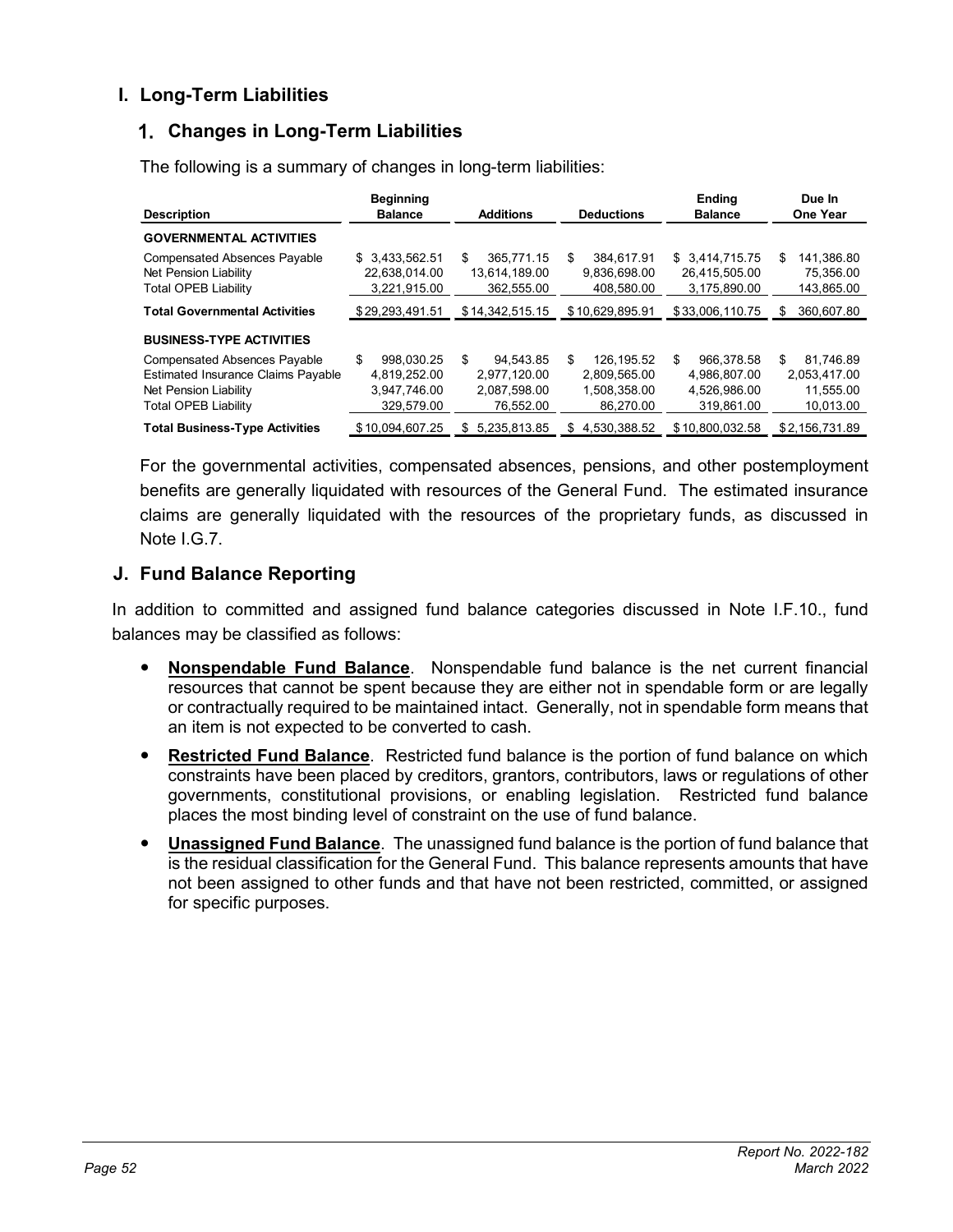# **K. Interfund Receivables and Payables**

The following is a summary of interfund receivables and payables reported in the fund financial statements:

|                                            | <b>Interfund</b> |                    |                 |              |  |  |  |  |  |
|--------------------------------------------|------------------|--------------------|-----------------|--------------|--|--|--|--|--|
| <b>Funds</b>                               |                  | <b>Receivables</b> | <b>Payables</b> |              |  |  |  |  |  |
| Major:                                     |                  |                    |                 |              |  |  |  |  |  |
| General                                    | \$               | 352,001.35         | S               | 167,875.94   |  |  |  |  |  |
| Special Revenue:                           |                  |                    |                 |              |  |  |  |  |  |
| <b>Federal Education Stabilization</b>     |                  |                    |                 | 101,667.25   |  |  |  |  |  |
| Enterprise:                                |                  |                    |                 |              |  |  |  |  |  |
| PAEC - Risk Management Health              |                  |                    |                 | 5,204,709.92 |  |  |  |  |  |
| PAEC - Programs Other Than Risk Management |                  | 222,910.56         |                 | 4,150.08     |  |  |  |  |  |
| PAEC - Federal Education Stabilization     |                  | 605.38             |                 | 270.00       |  |  |  |  |  |
| Nonmajor Governmental                      |                  |                    |                 | 333,528.68   |  |  |  |  |  |
| <b>Internal Service</b>                    |                  | 5,236,684.58       |                 |              |  |  |  |  |  |
| Total                                      |                  | 5,812,201.87       | S               | 5,812,201.87 |  |  |  |  |  |

Interfund receivables and payables are recorded to reflect fees, reimbursements, and advances owed by one fund to another as of June 30, 2021. These amounts are expected to be repaid within 1 year.

#### **L. Revenues and Expenditures/Expenses**

### **Schedule of State Revenue Sources**

The following is a schedule of the District's State revenue sources for the 2020-21 fiscal year:

| <b>Source</b>                                               | <b>Amount</b>       |
|-------------------------------------------------------------|---------------------|
| Governmental Funds:                                         |                     |
| Florida Education Finance Program                           | \$<br>19,868,411.00 |
| Categorical Educational Program - Class Size Reduction      | 3,686,868.00        |
| Workforce Development Program                               | 2,406,425.00        |
| Voluntary Prekindergarten Program                           | 219,634.44          |
| Performance Based Incentives - Workforce                    | 145,000.00          |
| Motor Vehicle License Tax (Capital Outlay and Debt Service) | 119,489.44          |
| Miscellaneous                                               | 413,451.55          |
| Subtotal - Governmental                                     | 26,859,279.43       |
| <b>Enterprise Funds:</b>                                    |                     |
| Regional Educational Consortium Services                    | 774,523.53          |
| Miscellaneous                                               | 609,759.54          |
| Subtotal - Enterprise                                       | 1,384,283.07        |
| Total                                                       | 28,243,562.50       |

Accounting policies relating to certain State revenue sources are described in Note I.G.2.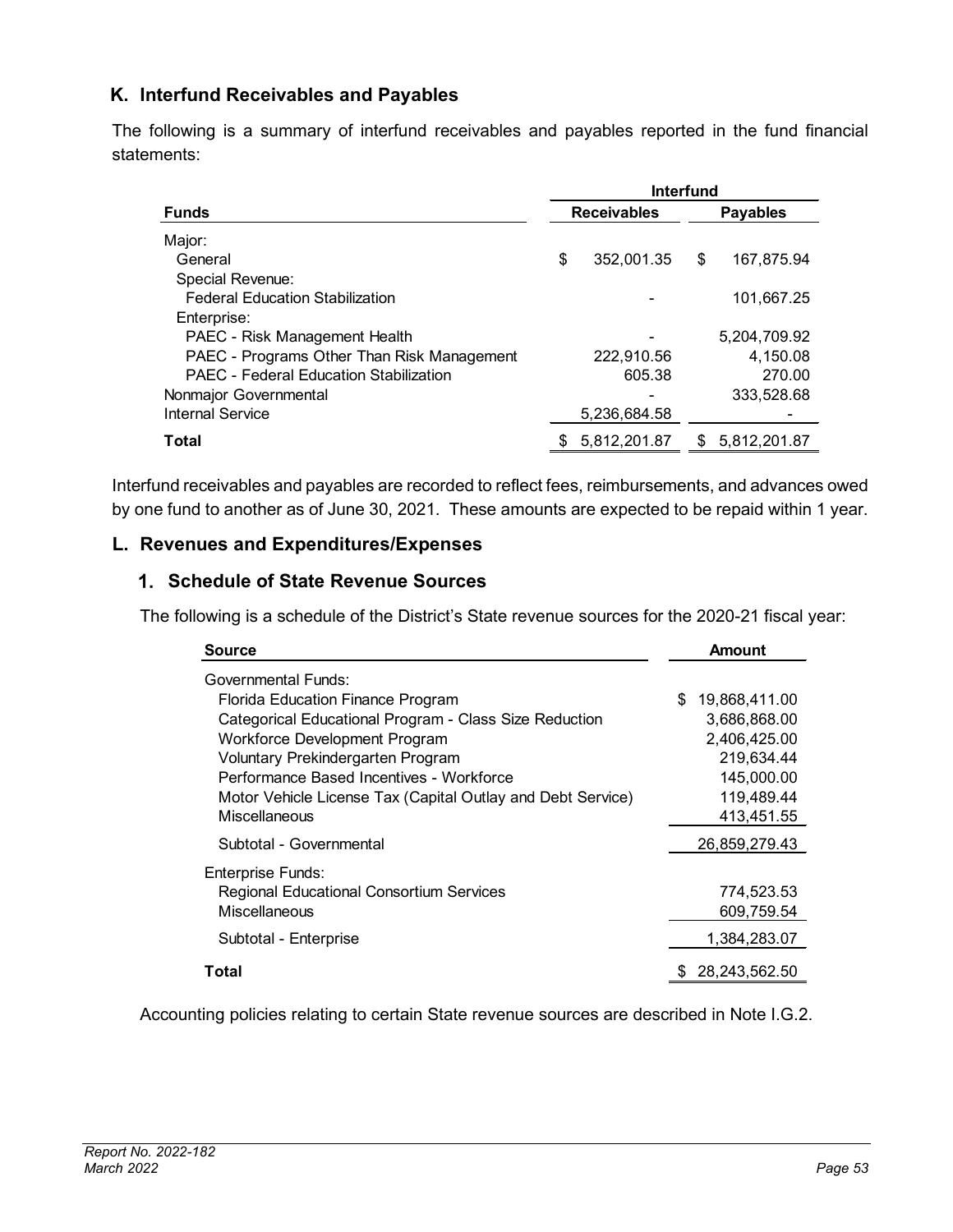# **Property Taxes**

The following is a summary of millages and taxes levied on the 2020 tax roll for the 2020-21 fiscal year:

| <b>Millages</b> | <b>Taxes Levied</b> |
|-----------------|---------------------|
|                 |                     |
|                 |                     |
| 3.788           | \$ 3,907,754.27     |
| 0.003           | 3,094.84            |
| 0.748           | 771,647.36          |
|                 |                     |
|                 |                     |
| 1.150           | 1,186,356.23        |
| 5.689           | \$5,868,852.70      |
|                 |                     |

# **M. Interfund Transfers**

The following is a summary of interfund transfers reported in the fund financial statements:

|                                            | Interfund |                     |                      |            |  |  |  |  |  |
|--------------------------------------------|-----------|---------------------|----------------------|------------|--|--|--|--|--|
| <b>Funds</b>                               |           | <b>Transfers In</b> | <b>Transfers Out</b> |            |  |  |  |  |  |
| Major:                                     |           |                     |                      |            |  |  |  |  |  |
| General                                    | S.        | 512,418.66          | \$                   | 267,518.19 |  |  |  |  |  |
| Special Revenue:                           |           |                     |                      |            |  |  |  |  |  |
| <b>Federal Education Stabilization</b>     |           |                     |                      | 372,034.66 |  |  |  |  |  |
| Enterprise:                                |           |                     |                      |            |  |  |  |  |  |
| PAEC - Programs Other Than Risk Management |           | 104,051.28          |                      |            |  |  |  |  |  |
| Nonmajor Governmental                      |           | 206,966.91          |                      | 174,700.00 |  |  |  |  |  |
| <b>Internal Service</b>                    |           |                     |                      | 9,184.00   |  |  |  |  |  |
| <b>Total</b>                               |           | 823,436.85          | S                    | 823,436.85 |  |  |  |  |  |

**Interfund**

The transfers to the General Fund were for reimbursement of certain expenditures relating to maintenance, renovation, and insurance premiums. Transfers to the Enterprise – PAEC – Programs Other Than Risk Management Fund were for costs associated with the fiscal agent agreement and for maintenance and renovation expenditures.

# **IV. CONSORTIUMS**

The District is a member of, and the fiscal agent for the PAEC. The PAEC was established pursuant to Section 1001.42(4)(j), 1001.42(145), and 1001.451, Florida Statutes, creating a Regional Consortium Service Organization for acquisition of materials, supplies, equipment, contracted services, and participation in programs and projects. Each school district has the option of participating in any or all of the services through agreements with the PAEC. The member associations are the PAEC – RMC, the Gateway Educational Computing Consultants Project, the PAEC Professional Development Center, the PAEC Curriculum Support Services, the PAEC Human Resources Support Services, and the PAEC Student Systems Consortium. The PAEC associations were joined together to function as supporting units to the PAEC. Financial information applicable to the PAEC is included in the business-type activities on the financial statements.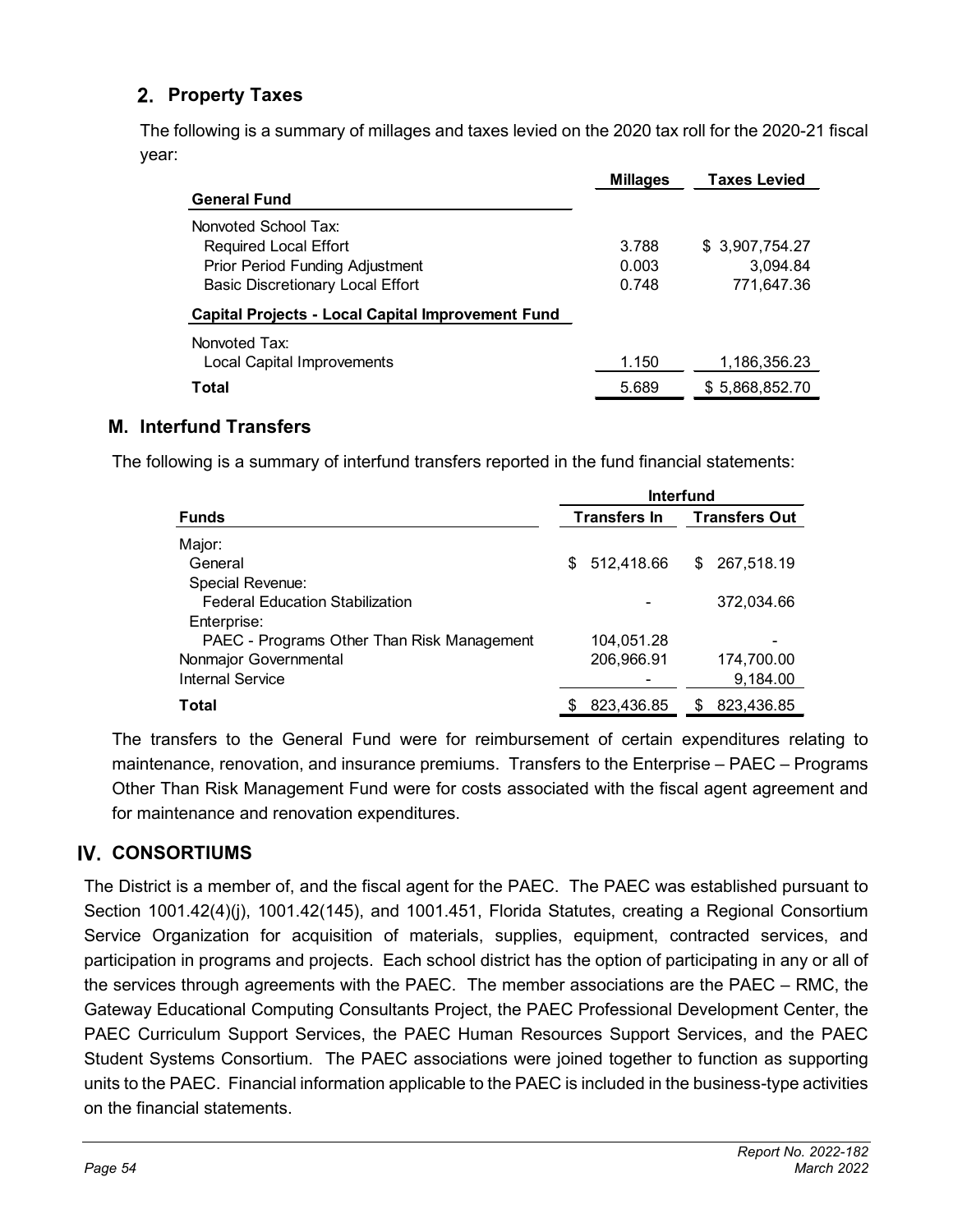THIS PAGE INTENTIONALLY LEFT BLANK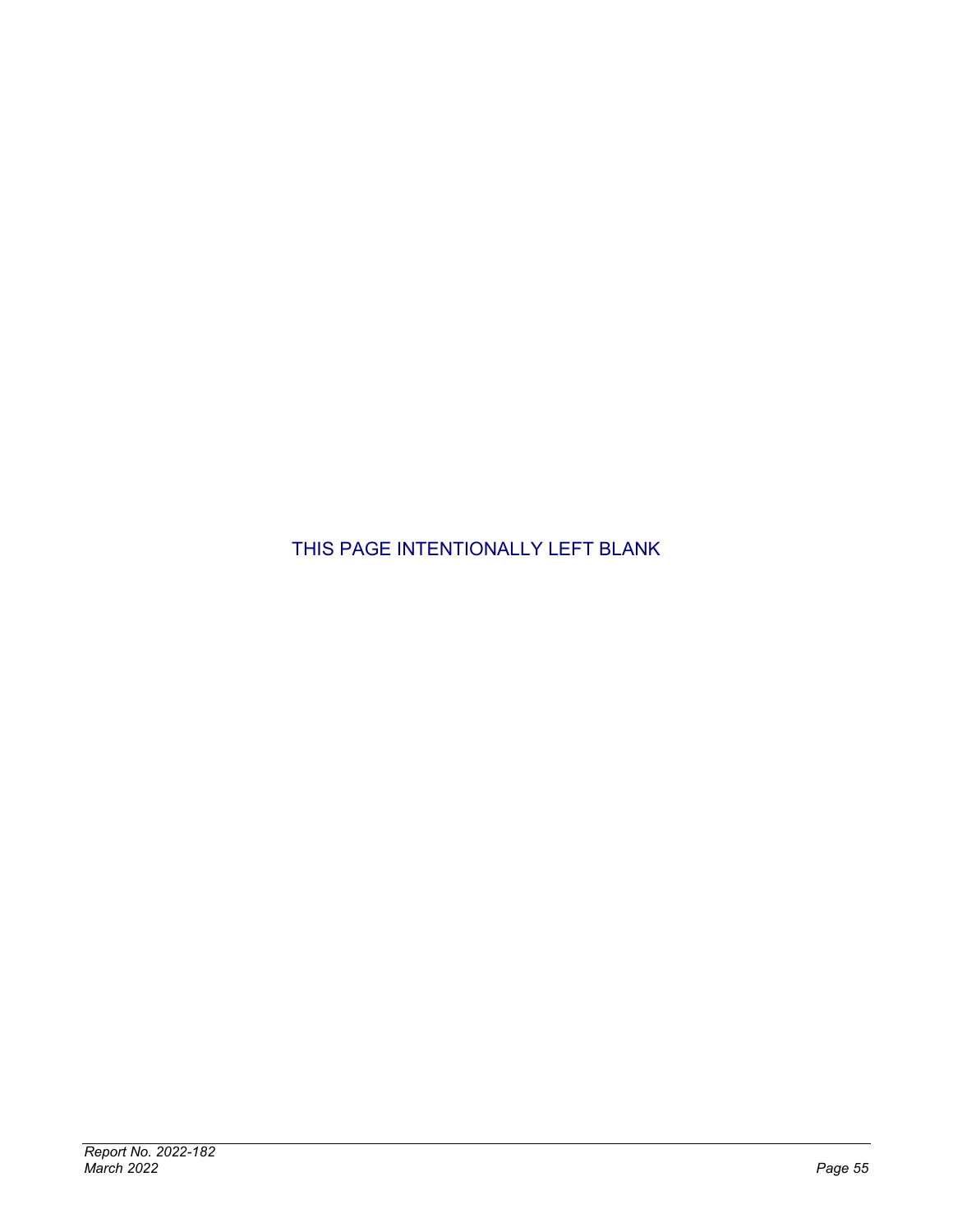# *OTHER REQUIRED SUPPLEMENTARY INFORMATION*

#### **Budgetary Comparison Schedule General and Major Special Revenue Funds For the Fiscal Year Ended June 30, 2021**

|                                                          |                           | <b>General Fund</b>      |                          |                                                                         |
|----------------------------------------------------------|---------------------------|--------------------------|--------------------------|-------------------------------------------------------------------------|
|                                                          | Original<br><b>Budget</b> | Final<br><b>Budget</b>   | Actual                   | Variance with<br><b>Final Budget -</b><br><b>Positive</b><br>(Negative) |
| <b>Revenues</b>                                          |                           |                          |                          |                                                                         |
| Intergovernmental:                                       |                           |                          |                          |                                                                         |
| <b>Federal Direct</b>                                    | \$<br>128,054.00          | \$<br>130, 169.74        | \$<br>130, 169. 74       | \$                                                                      |
| Federal Through State and Local                          | 44,672.50                 | 106,720.65               | 106,720.65               |                                                                         |
| <b>State</b>                                             | 26,505,838.04             | 26,728,550.25            | 26,719,483.06            | (9,067.19)                                                              |
| Local:                                                   |                           |                          |                          |                                                                         |
| <b>Property Taxes</b>                                    | 4,491,284.80              | 4,569,368.29             | 4,569,368.29             |                                                                         |
| <b>Charges for Services</b><br>Miscellaneous             | 1,014,441.31              | 879,047.27<br>740,088.19 | 879,047.27<br>740,088.19 |                                                                         |
| <b>Total Local Revenues</b>                              | 5,505,726.11              | 6,188,503.75             | 6,188,503.75             |                                                                         |
| <b>Total Revenues</b>                                    | 32, 184, 290.65           | 33, 153, 944. 39         | 33, 144, 877. 20         | (9,067.19)                                                              |
| <b>Expenditures</b>                                      |                           |                          |                          |                                                                         |
|                                                          |                           |                          |                          |                                                                         |
| Current - Education:<br>Instruction                      | 21,720,142.97             | 21,606,748.86            | 18,038,463.40            | 3,568,285.46                                                            |
| <b>Student Support Services</b>                          | 1,735,509.38              | 1,887,542.29             | 1,499,417.60             | 388,124.69                                                              |
| <b>Instructional Media Services</b>                      | 471,196.63                | 492,330.77               | 446,496.26               | 45,834.51                                                               |
| Instruction and Curriculum Development Services          | 421,407.52                | 383,855.55               | 323,450.46               | 60,405.09                                                               |
| Instructional Staff Training Services                    | 75,812.25                 | 124,994.42               | 22,587.41                | 102,407.01                                                              |
| Instruction-Related Technology                           | 530,186.48                | 461,343.78               | 419,221.81               | 42,121.97                                                               |
| Board                                                    | 456,553.68                | 493,603.22               | 476,202.37               | 17,400.85                                                               |
| <b>General Administration</b>                            | 385,565.63                | 415,511.51               | 397, 196. 17             | 18,315.34                                                               |
| School Administration                                    | 2,343,533.40              | 2,629,444.15             | 2,495,047.23             | 134,396.92                                                              |
| <b>Facilities Acquisition and Construction</b>           | 6,455.00                  | 77,344.40                |                          | 77,344.40                                                               |
| <b>Fiscal Services</b>                                   | 683,155.20                | 629,908.54               | 605,462.39               | 24,446.15                                                               |
| <b>Food Services</b><br><b>Central Services</b>          | 1,058.12<br>257,829.49    | 1,326.96<br>298,985.48   | 1,326.96<br>249,972.93   | 49,012.55                                                               |
| <b>Student Transportation Services</b>                   | 2,178,193.81              | 2, 199, 642. 33          | 1,914,208.10             | 285,434.23                                                              |
| Operation of Plant                                       | 2,518,734.48              | 2,840,258.60             | 2,702,899.95             | 137,358.65                                                              |
| Maintenance of Plant                                     | 881,913.14                | 891,881.01               | 723,915.06               | 167,965.95                                                              |
| <b>Administrative Technology Services</b>                | 315,234.97                | 321,878.53               | 225,118.17               | 96,760.36                                                               |
| <b>Community Services</b>                                | 51,325.82                 | 264,913.06               | 187,409.91               | 77,503.15                                                               |
| Fixed Capital Outlay:                                    |                           |                          |                          |                                                                         |
| Facilities Acquisition and Construction                  |                           | 76,313.68                | 76,313.68                |                                                                         |
| Other Capital Outlay                                     |                           | 308,013.40               | 308,013.40               |                                                                         |
| <b>Total Expenditures</b>                                | 35,033,807.97             | 36,405,840.54            | 31, 112, 723. 26         | 5,293,117.28                                                            |
| <b>Excess (Deficiency) of Revenues Over Expenditures</b> | (2,849,517.32)            | (3, 251, 896.15)         | 2,032,153.94             | 5,284,050.09                                                            |
| <b>Other Financing Sources (Uses)</b>                    |                           |                          |                          |                                                                         |
| Transfers In                                             | 344,559.98                | 512,418.66               | 512,418.66               |                                                                         |
| Sale of Capital Assets                                   |                           | 39,060.00                | 39,060.00                |                                                                         |
| Loss Recoveries                                          |                           | 8,930.34                 | 8,930.34                 |                                                                         |
| <b>Transfers Out</b>                                     | (75,000.00)               | <u>(267,518.19)</u>      | (267,518.19)             |                                                                         |
| <b>Total Other Financing Sources (Uses)</b>              | 269,559.98                | 292,890.81               | 292,890.81               |                                                                         |
| <b>Net Change in Fund Balances</b>                       | (2,579,957.34)            | (2,959,005.34)           | 2,325,044.75             | 5,284,050.09                                                            |
| Fund Balances, Beginning                                 | 10,966,935.01             | 10,966,935.01            | 10,966,935.01            |                                                                         |
| <b>Fund Balances, Ending</b>                             | \$<br>8,386,977.67        | \$<br>8,007,929.67       | \$13,291,979.76          | \$<br>5,284,050.09                                                      |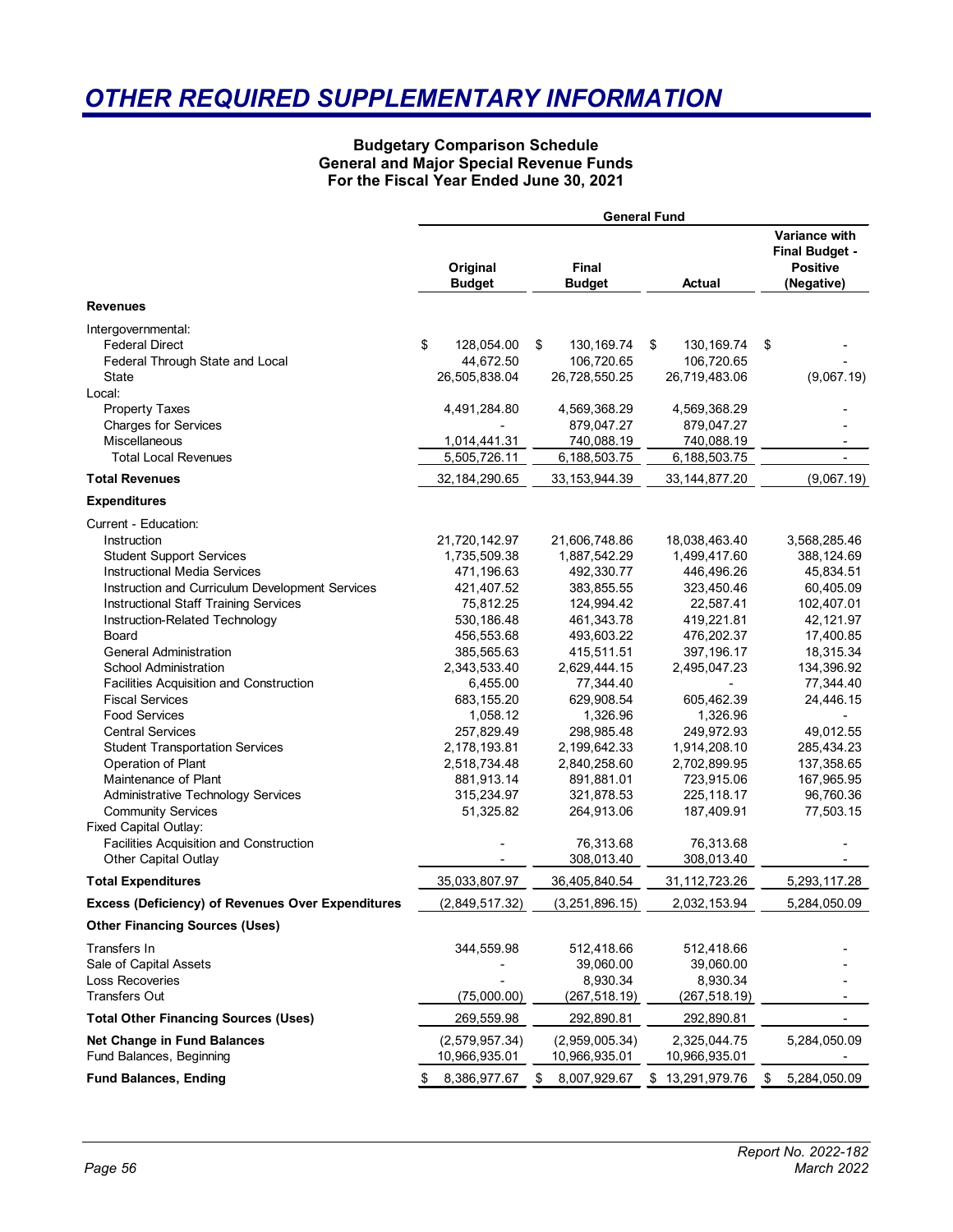|                  |    | Special Revenue - Federal Education Stabilization Fund |               |                      |                                                                                |                         |  |  |  |
|------------------|----|--------------------------------------------------------|---------------|----------------------|--------------------------------------------------------------------------------|-------------------------|--|--|--|
| Original         |    | <b>Final</b><br><b>Budget</b><br><b>Budget</b>         |               |                      | <b>Variance with</b><br><b>Final Budget -</b><br><b>Positive</b><br>(Negative) |                         |  |  |  |
|                  |    |                                                        |               |                      |                                                                                |                         |  |  |  |
|                  |    |                                                        |               |                      |                                                                                |                         |  |  |  |
| \$<br>168,478.30 | \$ | 954,631.30                                             | \$            | 319,588.31           | \$                                                                             | (635, 042.99)           |  |  |  |
| 1,286,488.54     |    | 3,953,908.03                                           |               | 2,578,463.96         |                                                                                | (1,375,444.07)          |  |  |  |
|                  |    |                                                        |               |                      |                                                                                |                         |  |  |  |
|                  |    |                                                        |               |                      |                                                                                |                         |  |  |  |
|                  |    |                                                        |               |                      |                                                                                |                         |  |  |  |
|                  |    |                                                        |               |                      |                                                                                |                         |  |  |  |
|                  |    |                                                        |               |                      |                                                                                |                         |  |  |  |
| 1,454,966.84     |    | 4,908,539.33                                           |               | 2,898,052.27         |                                                                                | (2,010,487.06)          |  |  |  |
|                  |    |                                                        |               |                      |                                                                                |                         |  |  |  |
|                  |    |                                                        |               |                      |                                                                                |                         |  |  |  |
| 764,940.11       |    | 1,381,940.42                                           |               | 691,553.17           |                                                                                | 690,387.25              |  |  |  |
| 61,457.56        |    | 224, 156.76                                            |               | 113,464.90           |                                                                                | 110,691.86              |  |  |  |
|                  |    | 253,856.17                                             |               | 146,021.85           |                                                                                | 107,834.32              |  |  |  |
|                  |    | 30,249.65                                              |               | 100.00               |                                                                                | 30,149.65               |  |  |  |
| 170,000.00       |    | 66,658.54                                              |               | 20,300.23            |                                                                                | 46,358.31               |  |  |  |
|                  |    |                                                        |               |                      |                                                                                |                         |  |  |  |
| 37,811.97        |    | 37,811.97                                              |               | 30,080.29            |                                                                                | 7,731.68                |  |  |  |
| 6,489.40         |    | 19,403.37<br>340,012.87                                |               | 8,727.09             |                                                                                | 10,676.28<br>340,012.87 |  |  |  |
|                  |    |                                                        |               |                      |                                                                                |                         |  |  |  |
| 204,357.00       |    |                                                        |               |                      |                                                                                |                         |  |  |  |
|                  |    | 563.60                                                 |               | 563.60               |                                                                                |                         |  |  |  |
| 162,468.25       |    | 173,561.16                                             |               | 38,733.96            |                                                                                | 134,827.20              |  |  |  |
| 19,052.17        |    | 99,363.33                                              |               | 88,098.70            |                                                                                | 11,264.63               |  |  |  |
|                  |    | 40,097.35                                              |               | 27,490.99            |                                                                                | 12,606.36               |  |  |  |
| 28,390.38        |    | 678.00<br>637,576.65                                   |               | 678.00<br>129,630.00 |                                                                                | 507,946.65              |  |  |  |
|                  |    |                                                        |               |                      |                                                                                |                         |  |  |  |
|                  |    | 554,933.25                                             |               | 554,933.25           |                                                                                |                         |  |  |  |
|                  |    | 675,641.58                                             |               | 675,641.58           |                                                                                |                         |  |  |  |
| 1,454,966.84     |    | 4,536,504.67                                           |               | 2,526,017.61         |                                                                                | 2,010,487.06            |  |  |  |
|                  |    | 372,034.66                                             |               | 372,034.66           |                                                                                |                         |  |  |  |
|                  |    |                                                        |               |                      |                                                                                |                         |  |  |  |
|                  |    |                                                        |               |                      |                                                                                |                         |  |  |  |
|                  |    |                                                        |               |                      |                                                                                |                         |  |  |  |
|                  |    |                                                        |               |                      |                                                                                |                         |  |  |  |
|                  |    | (372, 034.66)                                          |               | (372,034.66)         |                                                                                |                         |  |  |  |
|                  |    | (372, 034.66)                                          |               | (372,034.66)         |                                                                                |                         |  |  |  |
|                  |    |                                                        |               |                      |                                                                                |                         |  |  |  |
|                  |    |                                                        |               |                      |                                                                                |                         |  |  |  |
| \$<br>0.00       | \$ | 0.00                                                   | $\frac{3}{2}$ | 0.00                 | $\boldsymbol{\theta}$                                                          | 0.00                    |  |  |  |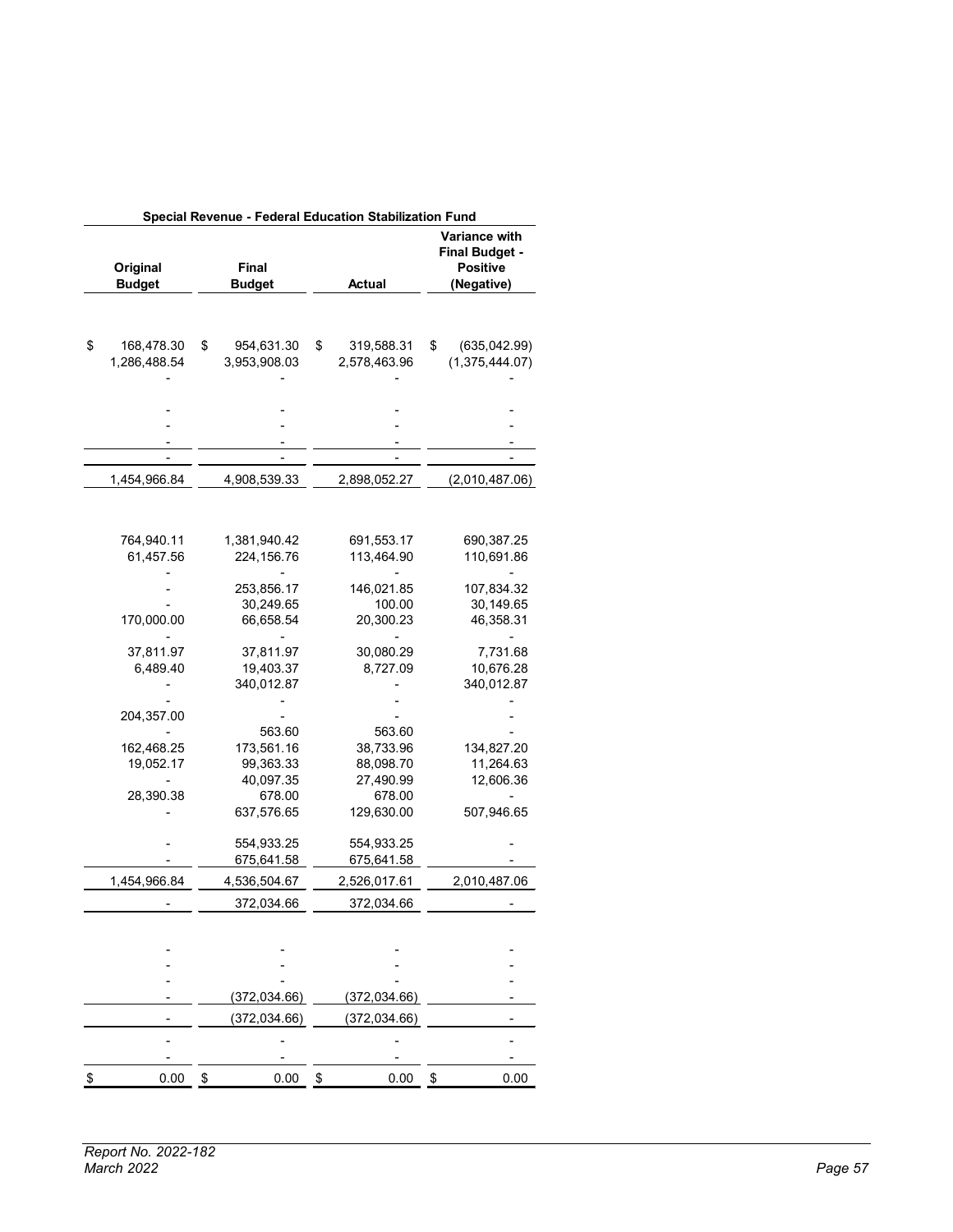#### **Schedule of Changes in the District's Total OPEB Liability and Related Ratios**

|                                                                            | 2021 |            | 2020 |            |    | 2019          | 2018 |            |
|----------------------------------------------------------------------------|------|------------|------|------------|----|---------------|------|------------|
| <b>Total OPEB Liability</b>                                                |      |            |      |            |    |               |      |            |
| Service Cost                                                               | \$   | 136,942    | \$   | 114,932    | \$ | 161,844       | \$   | 179,388    |
| Interest                                                                   |      | 112,844    |      | 118,036    |    | 161,335       |      | 142,008    |
| Differences Between Expected and                                           |      |            |      |            |    |               |      |            |
| <b>Actual Experience</b>                                                   |      | 189,321    |      |            |    | (30, 839)     |      |            |
| Changes of Assumptions or Other Inputs                                     |      | (328,442)  |      | 253,341    |    | (1, 298, 998) |      | (330, 249) |
| <b>Benefit Payments</b>                                                    |      | (166, 408) |      | (161,069)  |    | (274,268)     |      | (335, 746) |
| <b>Net Change in Total OPEB Liability</b>                                  |      | (55,743)   |      | 325,240    |    | (1, 280, 926) |      | (344,599)  |
| <b>Total OPEB Liability - Beginning</b>                                    |      | 3,551,494  |      | 3,226,254  |    | 4,507,180     |      | 4,851,779  |
| <b>Total OPEB Liability - Ending</b>                                       |      | 3,495,751  | \$   | 3,551,494  |    | 3,226,254     | \$   | 4,507,180  |
| Covered-Employee Payroll                                                   | \$   | 18,523,694 | \$   | 16,885,333 | \$ | 16,885,333    | \$   | 17,096,056 |
| <b>Total OPEB Liability as a Percentage</b><br>of Covered-Employee Payroll |      | 18.87%     |      | 21.03%     |    | 19.11%        |      | 26.36%     |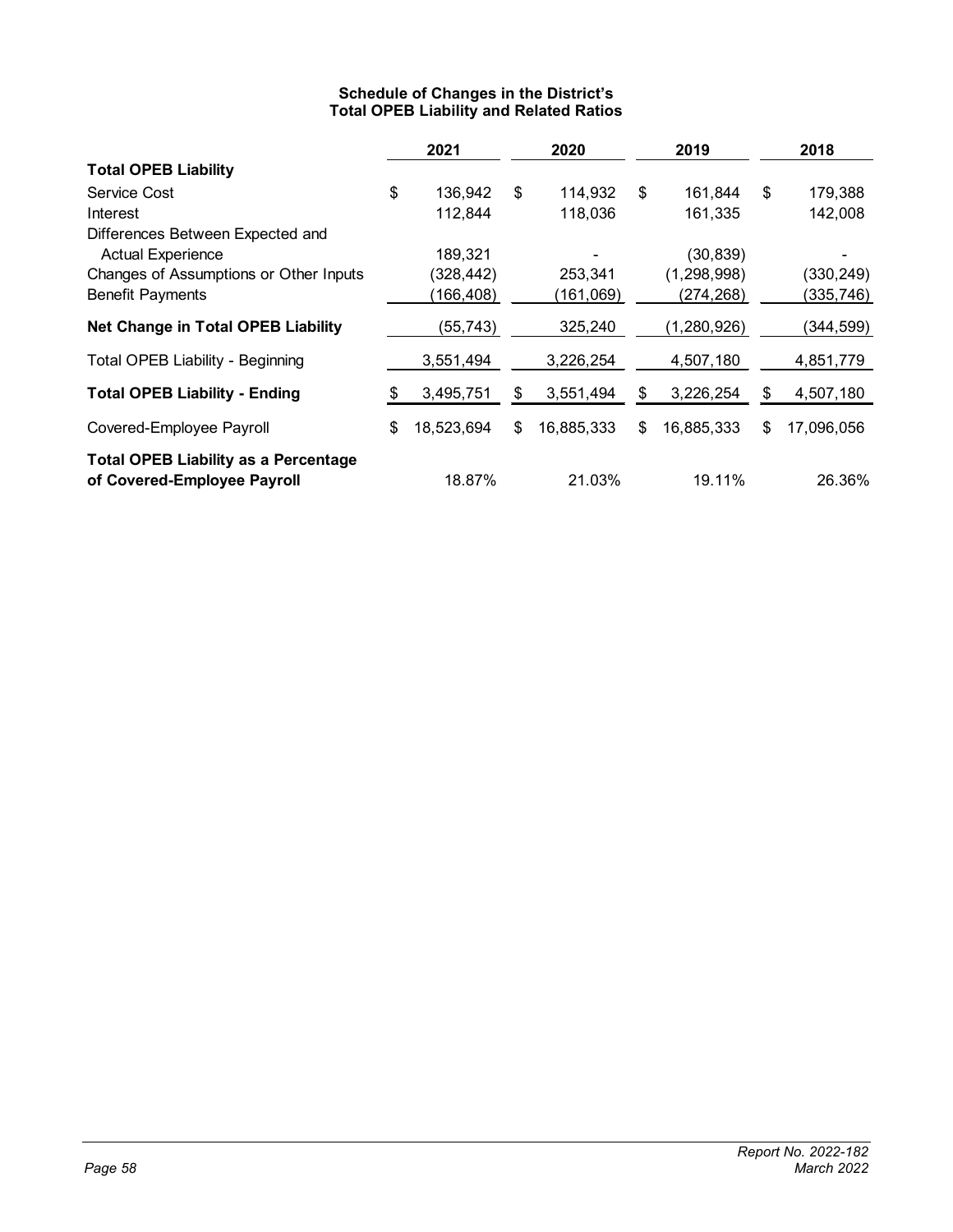#### **Schedule of the District's Proportionate Share of the Net Pension Liability – Florida Retirement System Pension Plan** (1)

| <b>Fiscal Year</b><br><b>Ending</b> | District's<br><b>Proportion of the</b><br><b>FRS Net Pension</b> | District's<br><b>Proportionate Share</b><br>of the FRS Net | District's             | District's<br><b>Proportionate Share</b><br>of the FRS Net<br>Pension Liability as a<br>Percentage of its | <b>FRS Plan Fiduciary</b><br>Net Position as a<br>Percentage of the<br><b>Total Pension</b> |
|-------------------------------------|------------------------------------------------------------------|------------------------------------------------------------|------------------------|-----------------------------------------------------------------------------------------------------------|---------------------------------------------------------------------------------------------|
| June 30                             | Liability                                                        | <b>Pension Liability</b>                                   | <b>Covered Payroll</b> | <b>Covered Payroll</b>                                                                                    | Liability                                                                                   |
| 2013                                | 0.063960944%                                                     | \$<br>11,010,525                                           | \$<br>22,889,069       | 48.10%                                                                                                    | 88.54%                                                                                      |
| 2014                                | 0.065581298%                                                     | 4,001,124                                                  | 23,871,632             | 16.76%                                                                                                    | 96.09%                                                                                      |
| 2015                                | 0.064486855%                                                     | 8,329,342                                                  | 24, 104, 424           | 34.56%                                                                                                    | 92.00%                                                                                      |
| 2016                                | 0.060134904%                                                     | 15, 184, 110                                               | 24, 151, 257           | 62.87%                                                                                                    | 84.88%                                                                                      |
| 2017                                | 0.056969105%                                                     | 16,851,080                                                 | 23,683,473             | 71.15%                                                                                                    | 83.89%                                                                                      |
| 2018                                | 0.053300651%                                                     | 16,054,432                                                 | 22,641,911             | 70.91%                                                                                                    | 84.26%                                                                                      |
| 2019                                | 0.054123262%                                                     | 18,639,298                                                 | 23,792,883             | 78.34%                                                                                                    | 82.61%                                                                                      |
| 2020                                | 0.052157351%                                                     | 22,605,764                                                 | 23,700,781             | 95.38%                                                                                                    | 78.85%                                                                                      |

(1) The amounts presented for each fiscal year were determined as of June 30.

#### **Schedule of District Contributions – Florida Retirement System Pension Plan** (1)

| <b>Fiscal</b><br><b>Year Ending</b><br>June 30 | Contractually<br><b>Required</b><br><b>FRS Contribution</b> | <b>FRS Contributions</b><br>in Relation to the<br><b>Contractually</b><br><b>Required</b><br><b>Contribution</b> | <b>FRS</b><br><b>Contribution</b><br>District's<br><b>Deficiency (Excess)</b><br><b>Covered Payroll</b> |  |    |              | <b>FRS</b><br><b>Contributions</b><br>as a Percentage of<br><b>Covered Payroll</b> |  |
|------------------------------------------------|-------------------------------------------------------------|------------------------------------------------------------------------------------------------------------------|---------------------------------------------------------------------------------------------------------|--|----|--------------|------------------------------------------------------------------------------------|--|
| 2014                                           | \$<br>1,436,508                                             | \$<br>(1,436,508)                                                                                                | \$                                                                                                      |  | \$ | 23,871,632   | 6.02%                                                                              |  |
| 2015                                           | 1,572,244                                                   | (1,572,244)                                                                                                      |                                                                                                         |  |    | 24,104,424   | 6.52%                                                                              |  |
| 2016                                           | 1,469,013                                                   | (1,469,013)                                                                                                      |                                                                                                         |  |    | 24, 151, 257 | 6.08%                                                                              |  |
| 2017                                           | 1,487,582                                                   | (1,487,582)                                                                                                      |                                                                                                         |  |    | 23,683,473   | 6.28%                                                                              |  |
| 2018                                           | 1,499,246                                                   | (1,499,246)                                                                                                      |                                                                                                         |  |    | 22,641,911   | 6.62%                                                                              |  |
| 2019                                           | 1,693,749                                                   | (1,693,749)                                                                                                      |                                                                                                         |  |    | 23,792,883   | 7.12%                                                                              |  |
| 2020                                           | 1,690,866                                                   | (1,690,866)                                                                                                      |                                                                                                         |  |    | 23,700,781   | 7.13%                                                                              |  |
| 2021                                           | 2,148,274                                                   | (2, 148, 274)                                                                                                    |                                                                                                         |  |    | 24,282,587   | 8.85%                                                                              |  |
|                                                |                                                             |                                                                                                                  |                                                                                                         |  |    |              |                                                                                    |  |

(1) The amounts presented for each fiscal year were determined as of June 30.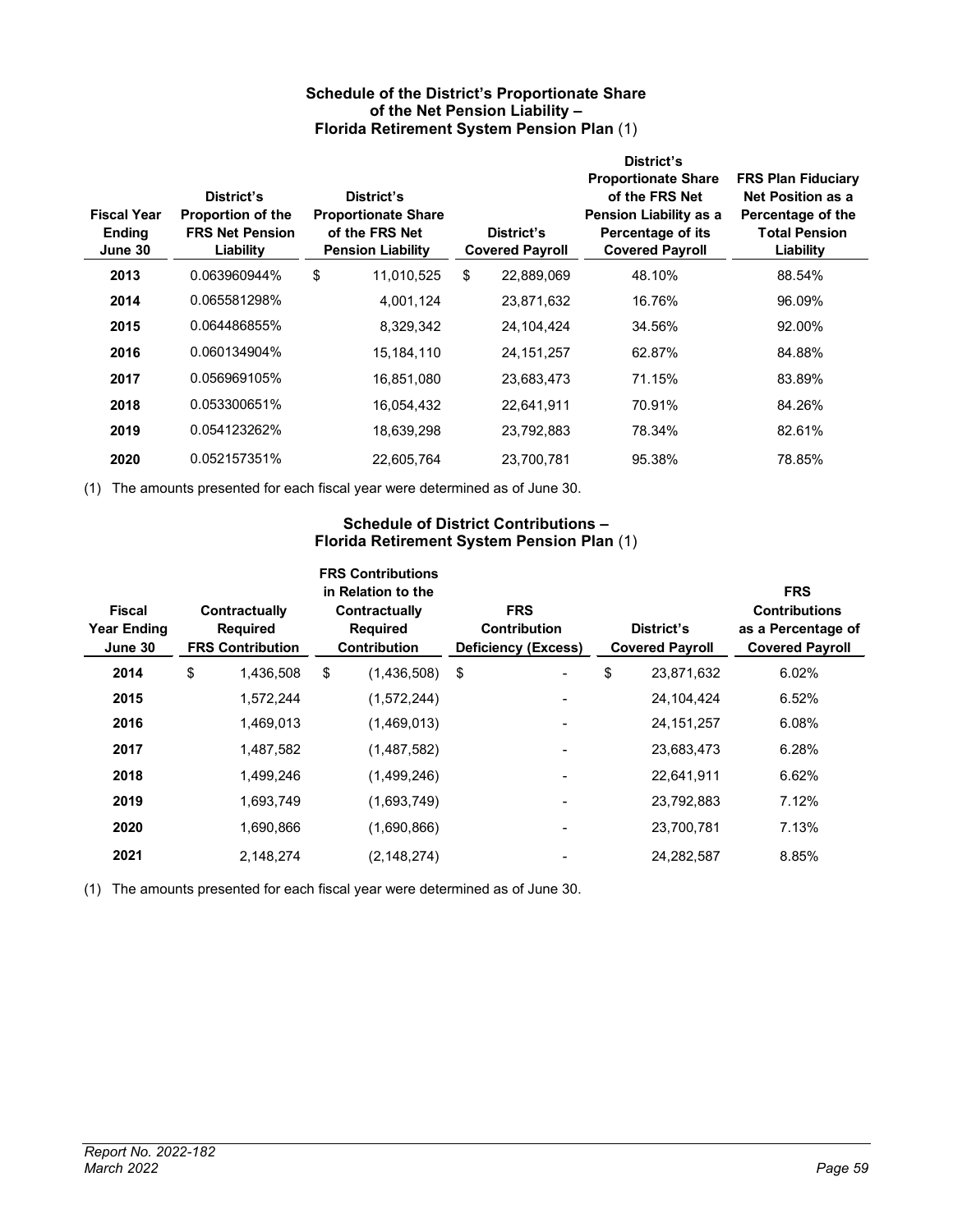#### **Schedule of the District's Proportionate Share of the Net Pension Liability – Health Insurance Subsidy Pension Plan** (1)

| <b>Fiscal</b><br><b>Year Ending</b><br>June 30 | District's<br><b>Proportion of the</b><br><b>HIS Net Pension</b><br>Liability | District's<br><b>Proportionate Share</b><br>of the HIS Net<br><b>Pension Liability</b> | District's<br><b>Covered Payroll</b> | District's<br><b>Proportionate Share</b><br>of the HIS Net<br>Pension Liability as a<br>Percentage of its<br><b>Covered Payroll</b> | <b>HIS Plan Fiduciary</b><br>Net Position as a<br>Percentage of the<br><b>Total Pension</b><br>Liability |
|------------------------------------------------|-------------------------------------------------------------------------------|----------------------------------------------------------------------------------------|--------------------------------------|-------------------------------------------------------------------------------------------------------------------------------------|----------------------------------------------------------------------------------------------------------|
| 2013                                           | 0.078819482%                                                                  | \$<br>6,862,272                                                                        | \$<br>22,889,069                     | 29.98%                                                                                                                              | 1.78%                                                                                                    |
| 2014                                           | 0.080336727%                                                                  | 7,511,680                                                                              | 23,871,632                           | 31.47%                                                                                                                              | $0.99\%$                                                                                                 |
| 2015                                           | 0.079409826%                                                                  | 8,098,553                                                                              | 24, 104, 424                         | 33.60%                                                                                                                              | 0.50%                                                                                                    |
| 2016                                           | 0.078209719%                                                                  | 9,115,019                                                                              | 24, 151, 257                         | 37.74%                                                                                                                              | 0.97%                                                                                                    |
| 2017                                           | 0.074173774%                                                                  | 7,931,002                                                                              | 23,683,473                           | 33.49%                                                                                                                              | 1.64%                                                                                                    |
| 2018                                           | 0.069300304%                                                                  | 7,334,822                                                                              | 22,641,911                           | 32.39%                                                                                                                              | 2.15%                                                                                                    |
| 2019                                           | 0.071020315%                                                                  | 7,946,462                                                                              | 23,792,883                           | 33.40%                                                                                                                              | 2.63%                                                                                                    |
| 2020                                           | 0.068278770%                                                                  | 8,336,727                                                                              | 23.700.781                           | 35.17%                                                                                                                              | 3.00%                                                                                                    |

(1) The amounts presented for each fiscal year were determined as of June 30.

#### **Schedule of District Contributions – Health Insurance Subsidy Pension Plan** (1)

| <b>Fiscal</b><br><b>Year Ending</b><br>June 30 | Contractually<br><b>Required</b><br><b>HIS Contribution</b> | <b>HIS Contributions</b><br>in Relation to the<br>Contractually<br><b>Required</b><br><b>Contribution</b> | <b>HIS</b><br><b>Contribution</b><br>Deficiency (Excess) | District's<br><b>Covered Payroll</b> | <b>HIS</b><br><b>Contributions</b><br>as a Percentage of<br><b>Covered Payroll</b> |  |
|------------------------------------------------|-------------------------------------------------------------|-----------------------------------------------------------------------------------------------------------|----------------------------------------------------------|--------------------------------------|------------------------------------------------------------------------------------|--|
| 2014                                           | \$<br>275,207                                               | \$<br>$(275, 207)$ \$                                                                                     |                                                          | \$<br>23,871,632                     | 1.15%                                                                              |  |
| 2015                                           | 303,554                                                     | (303, 554)                                                                                                |                                                          | 24,104,424                           | 1.26%                                                                              |  |
| 2016                                           | 400.858                                                     | (400, 858)                                                                                                |                                                          | 24, 151, 257                         | 1.66%                                                                              |  |
| 2017                                           | 392,722                                                     | (392, 722)                                                                                                |                                                          | 23,683,473                           | 1.66%                                                                              |  |
| 2018                                           | 375,306                                                     | (375, 306)                                                                                                | ۰                                                        | 22,641,911                           | 1.66%                                                                              |  |
| 2019                                           | 395,123                                                     | (395, 123)                                                                                                |                                                          | 23,792,883                           | 1.66%                                                                              |  |
| 2020                                           | 393,583                                                     | (393, 583)                                                                                                |                                                          | 23,700,781                           | 1.66%                                                                              |  |
| 2021                                           | 401.895                                                     | (401, 895)                                                                                                |                                                          | 24,282,587                           | 1.66%                                                                              |  |
|                                                |                                                             |                                                                                                           |                                                          |                                      |                                                                                    |  |

(1) The amounts presented for each fiscal year were determined as of June 30.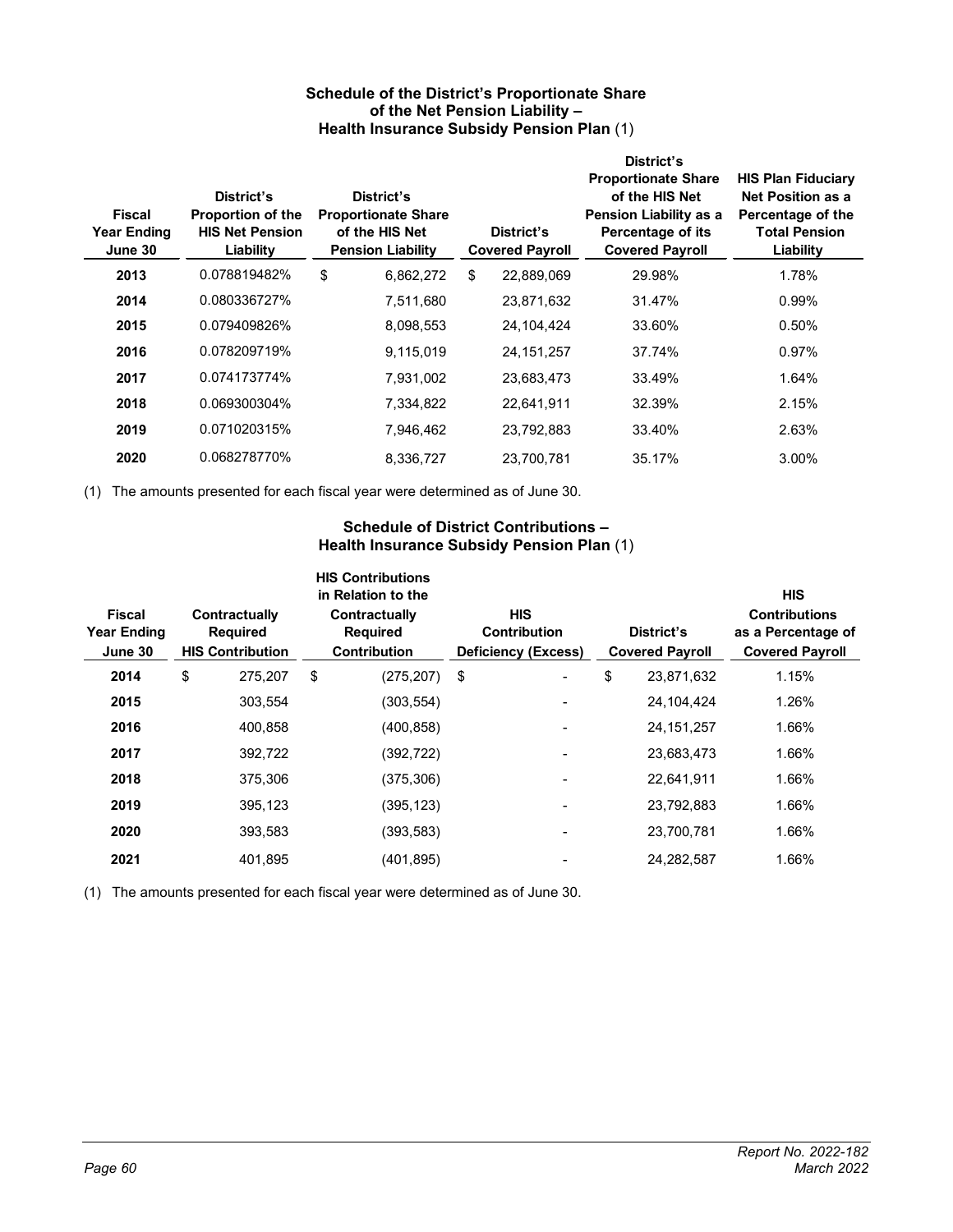THIS PAGE INTENTIONALLY LEFT BLANK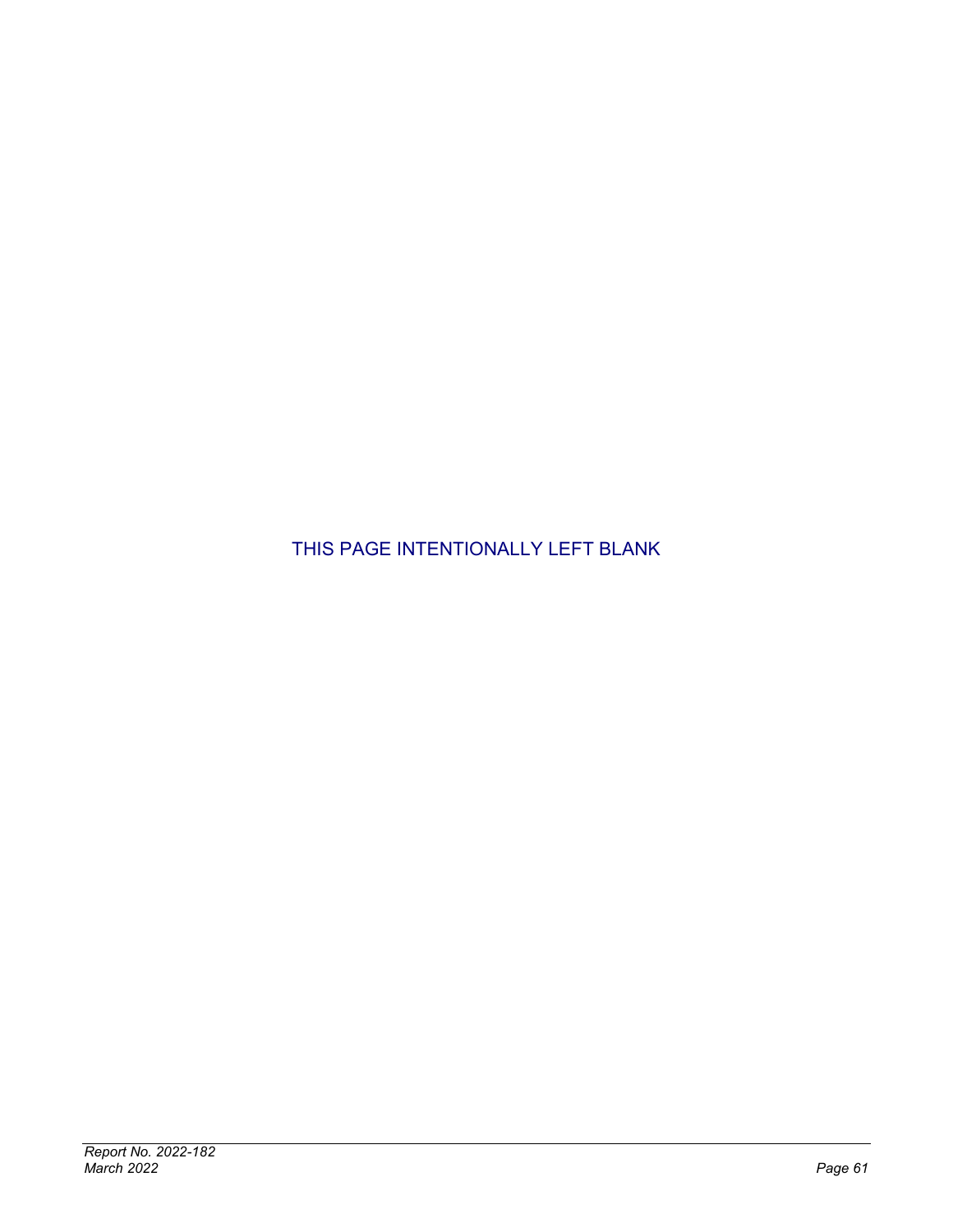#### **Ten-Year Claims Development Information – Panhandle Area Educational Consortium – Risk Management Consortium Property/Casualty Program For the Fiscal Year Ended June 30**

|                                               | 2012        | 2013        | 2014        | 2015        |
|-----------------------------------------------|-------------|-------------|-------------|-------------|
| Net Earned Required Contribution and          |             |             |             |             |
| <b>Investment Revenues:</b>                   |             |             |             |             |
| Earned                                        | \$7,572,018 | \$8,114,560 | \$7,402,690 | \$7,363,968 |
| <b>Excess Insured</b>                         | 4,175,550   | 4,517,971   | 3,628,701   | 3,414,824   |
| <b>Total Net Earned Required Contribution</b> |             |             |             |             |
| and Investment Revenues                       | 3,396,468   | 3,596,589   | 3,773,989   | 3,949,144   |
| <b>Unallocated Expenses</b>                   | 933,147     | 1,069,180   | 864,042     | 764,802     |
| Estimated Incurred Claims and Expense,        |             |             |             |             |
| End of Policy Year:                           |             |             |             |             |
| Incurred                                      | 2,565,000   | 3,980,500   | 3,080,000   | 3,138,000   |
| <b>Excess Insured</b>                         |             | 1,060,500   |             | 13,000      |
|                                               |             |             |             |             |
| <b>Total Estimated Incurred Claims and</b>    |             |             |             |             |
| Expense, End of Policy Year                   | 2,565,000   | 2,920,000   | 3,080,000   | 3,125,000   |
| Net Paid (Cumulative) as of:                  |             |             |             |             |
| End of Policy Year                            | 760,830     | 838,114     | 868,715     | 822,287     |
| One Year Later                                | 1,492,163   | 1,385,334   | 2,128,843   | 2,078,840   |
| Two Years Later                               | 1,971,921   | 1,620,601   | 2,733,117   | 2,607,707   |
| <b>Three Years Later</b>                      | 2,144,798   | 1,656,031   | 2,857,808   | 2,871,330   |
| Four Years Later                              | 2,168,124   | 1,592,517   | 2,944,977   | 2,899,712   |
| <b>Five Years Later</b>                       | 2,377,025   | 1,709,516   | 3,004,683   | 2,953,979   |
| <b>Six Years Later</b>                        | 2,315,985   | 1,719,094   | 3,014,964   | 3,042,552   |
| Seven Years Later                             | 2,327,984   | 1,623,255   | 3,014,599   |             |
| Eight Years Later                             | 2,429,634   | 1,669,497   |             |             |
| Nine Years Later                              | 2,429,634   |             |             |             |
| Reestimated Excess Insured Claims and Expense | 503,803     | 1,350,249   | 800,836     | 902,184     |
| Reestimated Net Incurred Claims and Expense:  |             |             |             |             |
| End of Policy Year                            | 2,565,000   | 2,920,000   | 3,080,000   | 3,125,000   |
| One Year Later                                | 2,375,000   | 2,310,000   | 3,179,644   | 3,400,000   |
| Two Years Later                               | 2,480,112   | 1,952,049   | 3,228,438   | 3,245,000   |
| <b>Three Years Later</b>                      | 2,422,279   | 1,779,476   | 3,198,438   | 3,240,000   |
| Four Years Later                              | 2,330,035   | 1,659,476   | 3,162,543   | 3,165,000   |
| Five Years Later                              | 2,570,112   | 1,737,910   | 3, 157, 543 | 3,255,000   |
| Six Years Later                               | 2,390,035   | 1,737,910   | 3,127,543   | 3,208,919   |
| Seven Years Later                             | 2,327,984   | 1,647,910   | 3,087,543   |             |
| Eight Years Later<br>Nine Years Later         | 2,429,634   | 1,675,392   |             |             |
|                                               | 2,429,634   |             |             |             |
| Increase (Decrease) in Estimated Incurred     |             |             |             |             |
| Claims and Expense from End of Policy Year    | (135, 366)  | (1,244,608) | 7,543       | 83,919      |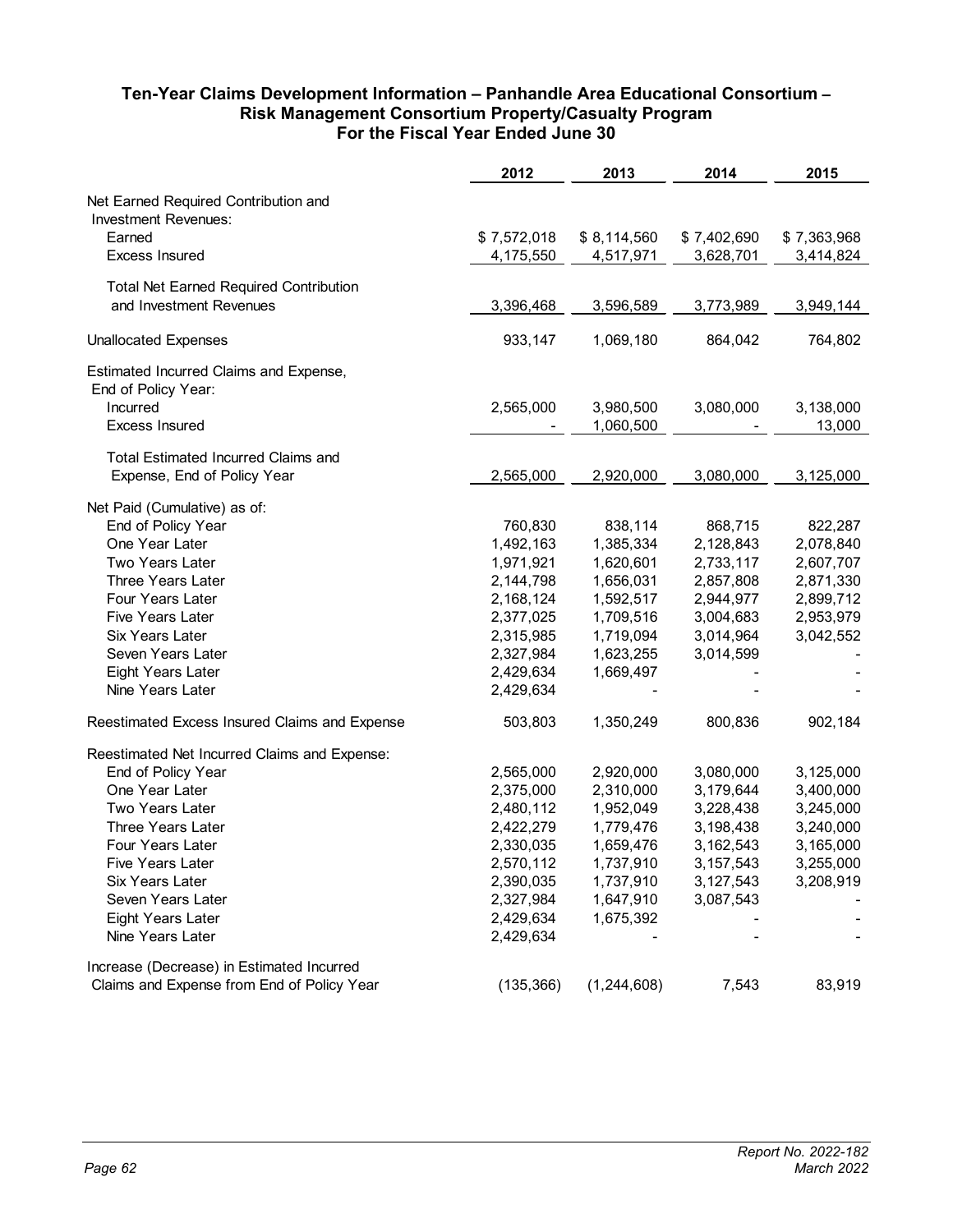| 2016                     | 2017                     | 2018                     | 2019                     | 2020                     | 2021                     |
|--------------------------|--------------------------|--------------------------|--------------------------|--------------------------|--------------------------|
|                          |                          |                          |                          |                          |                          |
|                          |                          |                          |                          |                          |                          |
| \$7,188,261<br>3,154,944 | \$7,237,767<br>3,165,935 | \$5,172,552<br>2,527,404 | \$6,683,787<br>2,409,756 | \$6,596,891<br>3,373,745 | \$6,630,434<br>3,701,846 |
|                          |                          |                          |                          |                          |                          |
|                          |                          |                          |                          |                          |                          |
| 4,033,317                | 4,071,832                | 2,645,148                | 4,274,031                | 3,223,146                | 2,928,588                |
| 775,440                  | 794,959                  | 803,608                  | 1,037,258                | 962,489                  | 877,963                  |
|                          |                          |                          |                          |                          |                          |
|                          |                          |                          |                          |                          |                          |
| 3,261,943                | 3,781,301                | 2,890,000                | 3,380,500                | 2,756,604                | 3,051,500                |
| 226,943                  | 31,301                   | 10,000                   | 350,500                  | 56,604                   | 11,500                   |
|                          |                          |                          |                          |                          |                          |
| 3,035,000                | 3,750,000                | 2,880,000                | 3,030,000                | 2,700,000                | 3,040,000                |
|                          |                          |                          |                          |                          |                          |
| 1,014,406                | 1,395,476                | 748,427                  | 884,541                  | 774,760                  | 680,735                  |
| 2,071,857                | 2,323,879                | 1,263,116                | 1,628,225                | 1,205,554                |                          |
| 2,121,571                | 2,556,500                | 1,532,034                | 2,324,530                |                          |                          |
| 2,301,675<br>2,459,414   | 2,651,082<br>2,769,160   | 1,860,652                |                          |                          |                          |
| 2,533,828                |                          |                          |                          |                          |                          |
|                          |                          |                          |                          |                          |                          |
|                          |                          |                          |                          |                          |                          |
|                          |                          |                          |                          |                          |                          |
|                          |                          |                          |                          |                          |                          |
| 1,080,998                | 172,420                  | 357,381                  | 1,057,785                | 68,716                   | 11,500                   |
|                          |                          |                          |                          |                          |                          |
| 3,035,000                | 3,750,000                | 2,880,000                | 3,030,000                | 2,700,000                | 3,040,000                |
| 3,100,000                | 3,670,000                | 2,394,159                | 2,799,000                | 2,045,000                |                          |
| 2,689,099                | 3,210,000                | 1,954,159                | 2,910,370                |                          |                          |
| 2,722,023                | 3,012,804                | 2,204,159                |                          |                          |                          |
| 2,715,686                | 3,027,749                |                          |                          |                          |                          |
| 2,715,990                |                          |                          |                          |                          |                          |
|                          |                          |                          |                          |                          |                          |
|                          |                          |                          |                          |                          |                          |
|                          |                          |                          |                          |                          |                          |
|                          |                          |                          |                          |                          |                          |
| (319, 010)               | (722, 251)               | (675, 841)               | (119, 630)               | (655,000)                |                          |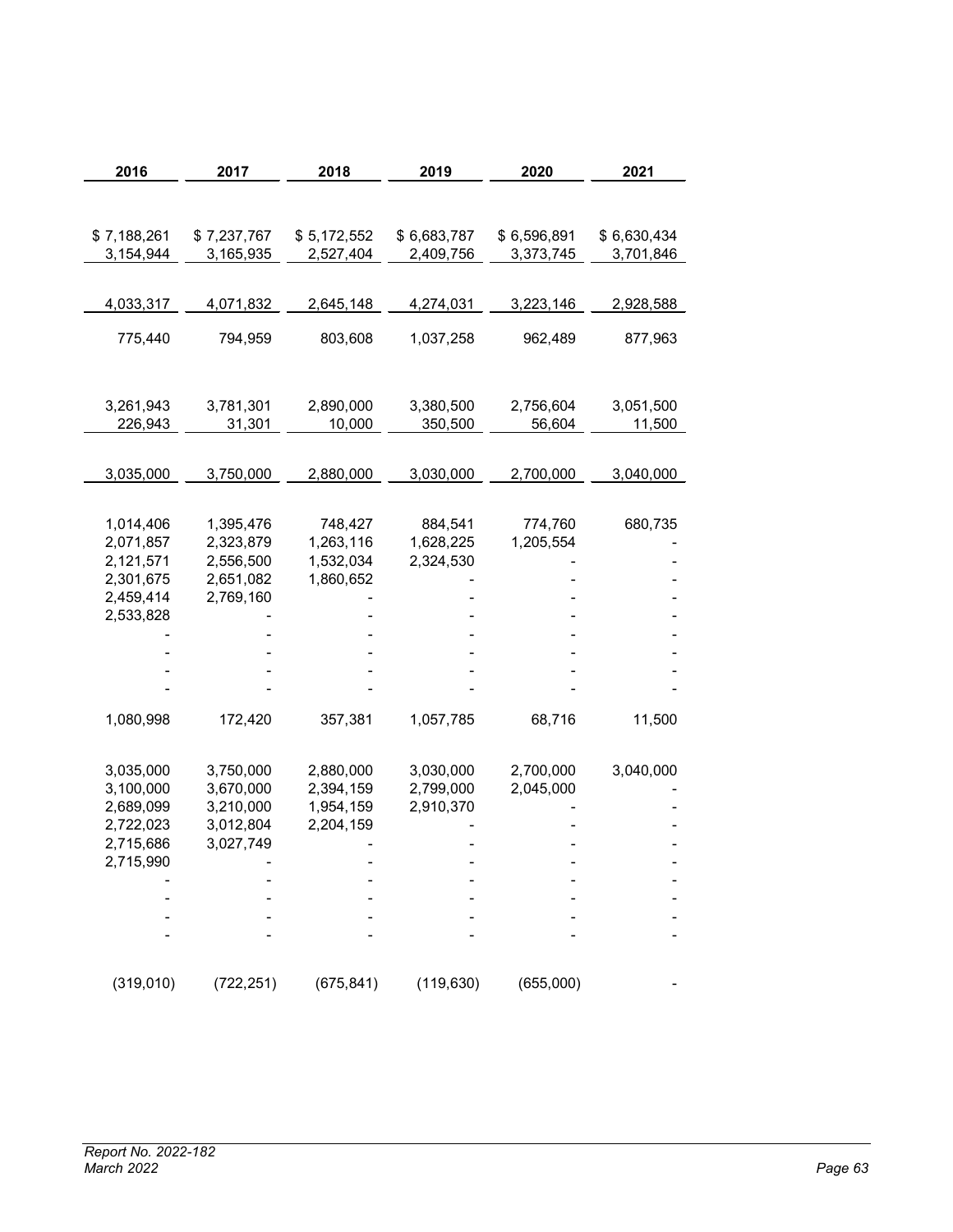#### NOTES TO REQUIRED SUPPLEMENTARY INFORMATION

#### **1. Budgetary Basis of Accounting**

The Board follows procedures established by State law and State Board of Education (SBE) rules in establishing budget balances for governmental funds, as described below:

- Budgets are prepared, public hearings are held, and original budgets are adopted annually for all governmental fund types in accordance with procedures and time intervals prescribed by State law and SBE rules.
- Appropriations are controlled at the object level (e.g., salaries, purchased services, and capital outlay) within each activity (e.g., instruction, student transportation services, and school administration) and may be amended by resolution at any Board meeting prior to the due date for the annual financial report.
- Budgets are prepared using the same modified accrual basis as is used to account for governmental funds.
- Budgetary information is integrated into the accounting system and, to facilitate budget control, budget balances are encumbered when purchase orders are issued. Appropriations lapse at fiscal year end and encumbrances outstanding are honored from the subsequent year's appropriations.

### **2. Schedule of Changes in the District's Total Other Postemployment Benefits Liability and Related Ratios**

No assets are accumulated in a trust that meet the criteria in paragraph 4 of GASB Statement No. 75 to pay related benefits. The June 30, 2021, total OPEB liability decreased from the prior fiscal year as a result of changes to assumptions as discussed below:

- The discount rate decreased from 3.13 percent as of the beginning of the measurement period to 2.45 percent as of June 30, 2020 (based on the Long-Term Municipal Bond rate). This change increased the total OPEB liability.
- The medical claims costs and premiums were updated based on actual claims and premiums provided for this valuation. This change significantly decreased the total OPEB liability.
- The healthcare cost assumption was revised to reflect a lower inflation assumption (from 2.5 percent to 2.25 percent) and the assumed load to model the excise tax was removed, as it was repealed in December 2019. This change decreased the total OPEB liability.
- Rates of salary increases were changed to be based on revised inflation and individual member pay increases used in the July 1, 2020, FRS Actuarial Valuation. In addition, retirement and mortality rates have been separated between instructional and noninstructional employees. This change decreased the total OPEB liability.

#### **3. Schedule of Net Pension Liability and Schedule of Contributions – Florida Retirement System Pension Plan**

*Changes of Assumptions.* In 2020, the long-term expected rate of return was decreased from 6.9 percent to 6.8 percent.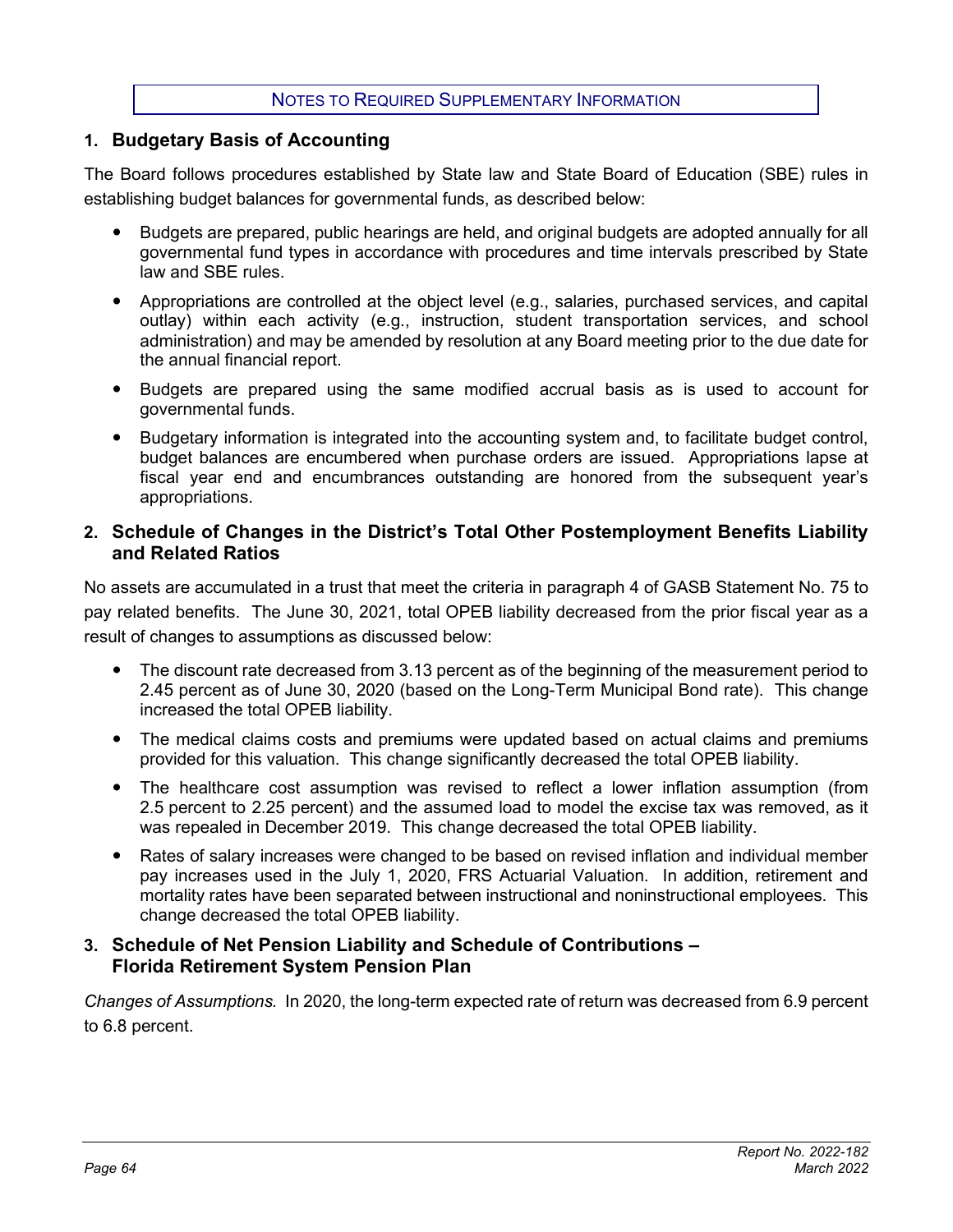### **4. Schedule of Net Pension Liability and Schedule of Contributions – Health Insurance Subsidy Pension Plan**

*Changes of Assumptions.* In 2020, the municipal bond rate used to determine total pension liability was decreased from 3.5 percent to 2.21 percent, and the mortality assumption was changed from the Generational RP-2000 with Projection Scale BB tables to the PUB-2010 base table, projected generationally with Scale MP-2018.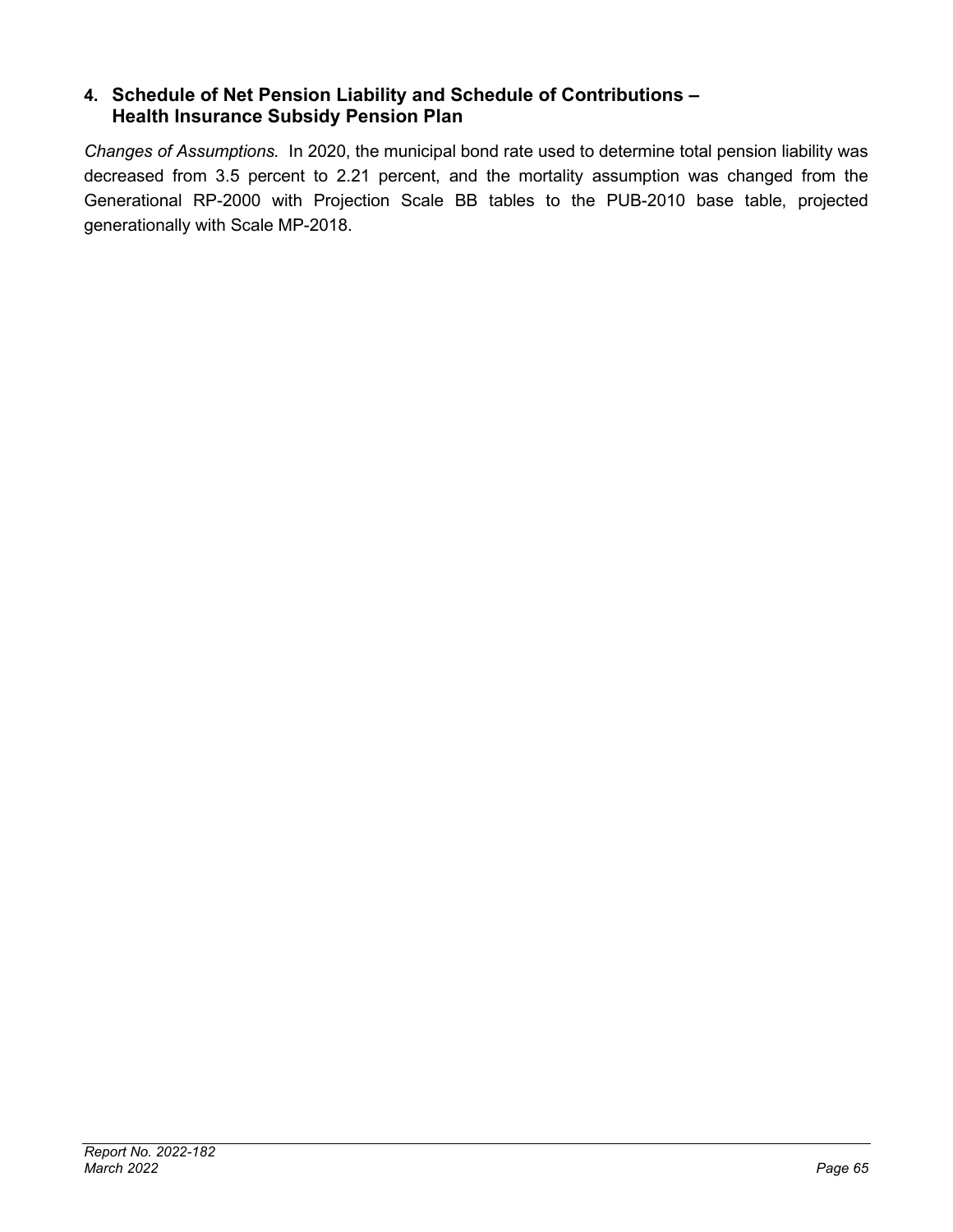# *SCHEDULE OF EXPENDITURES OF FEDERAL AWARDS*

#### **Washington County District School Board Schedule of Expenditures of Federal Awards For the Fiscal Year Ended June 30, 2021**

| Federal Grantor/Pass-Through Grantor/<br><b>Program or Cluster</b>                                                                                                                                                           | Federal<br><b>Assistance Listing</b><br><b>Number</b> | Pass - Through<br><b>Entity Identifying</b><br><b>Number</b> | Passed<br>Through to<br><b>Subrecipients</b> | <b>Total</b><br><b>Expenditures</b>                |
|------------------------------------------------------------------------------------------------------------------------------------------------------------------------------------------------------------------------------|-------------------------------------------------------|--------------------------------------------------------------|----------------------------------------------|----------------------------------------------------|
| <b>Clustered</b>                                                                                                                                                                                                             |                                                       |                                                              |                                              |                                                    |
| <b>Child Nutrition Cluster</b><br>United States Department of Agriculture:<br>Florida Department of Agriculture and Consumer Services:<br>School Breakfast Program<br>National School Lunch Program                          | 10.553<br>10.555                                      | 21002<br>21001, 21003                                        | \$                                           | \$<br>323,726.07<br>1,263,848.42                   |
| <b>Total Child Nutrition Cluster</b>                                                                                                                                                                                         |                                                       |                                                              | $\blacksquare$                               | 1,587,574.49                                       |
| <b>Student Financial Assistance Cluster</b><br>United States Department of Education:                                                                                                                                        |                                                       |                                                              |                                              |                                                    |
| <b>Federal Supplemental Educational Opportunity Grants</b><br>Federal Work-Study Program<br>Federal Pell Grant Program                                                                                                       | 84.007<br>84.033<br>84.063                            | <b>N/A</b><br><b>N/A</b><br><b>N/A</b>                       |                                              | 12,065.00<br>3,078.91<br>754,537.36                |
| <b>Total Student Financial Assistance Cluster</b>                                                                                                                                                                            |                                                       |                                                              |                                              | 769,681.27                                         |
| <b>Special Education Cluster</b><br>United States Department of Education:<br>Special Education - Grants to States:<br>Florida Department of Education<br>Putnam County District School Board<br>University of South Florida | 84.027                                                | 262, 263<br>None<br>None                                     | 13,693.28<br>$\blacksquare$                  | 3,084,133.24<br>6,465.59<br>9,986.58               |
| Total Special Education - Grants to States<br>Special Education - Preschool Grants:<br>Florida Department of Education                                                                                                       | 84.027<br>84.173                                      | 267                                                          | 13,693.28                                    | 3,100,585.41<br>23,594.90                          |
| <b>Total Special Education Cluster</b>                                                                                                                                                                                       |                                                       |                                                              | 13,693.28                                    | 3,124,180.31                                       |
| <b>Child Care and Development Fund Cluster</b><br>United States Department Health and Human Services:<br>Early Learning Coalition of Northwest Florida, Inc.:<br>Child Care and Development Block Grant                      | COVID-19, 93.575                                      | None                                                         |                                              | 27,808.70                                          |
| <b>Not Clustered</b>                                                                                                                                                                                                         |                                                       |                                                              |                                              |                                                    |
| <b>United States Department of Defense</b><br>Army Junior Reserve Officers Training Corps                                                                                                                                    | <b>12.UNK</b>                                         | N/A                                                          |                                              | 130,169.74                                         |
| <b>United States Department of Justice</b><br>Public Safety Partnership and Community Policing Grants                                                                                                                        | 16.710                                                | N/A                                                          | $\overline{a}$                               | 87,901.64                                          |
| <b>United States Department of Education</b><br>Innovative Approaches to Literacy<br><b>Education Stabilization Fund:</b>                                                                                                    | 84.215<br>84.425                                      | N/A                                                          |                                              | 516,421.99                                         |
| Higher Education Emergency Relief Fund - Student Aid Portion COVID-19, 84.425E<br>Higher Education Emergency Relief Fund - Institutional Portion<br>Higher Education Emergency Relief Fund - Fund for the                    | COVID-19, 84.425F                                     | <b>N/A</b><br><b>N/A</b>                                     |                                              | 129,630.00<br>162,081.91                           |
| Improvement of Postsecondary Education Formula Grant<br>Florida Department of Education:                                                                                                                                     | COVID-19, 84.425N                                     | ΝA                                                           |                                              | 26,696.57                                          |
| Governor's Emergency Education Relief Fund<br>Elementary and Secondary School Emergency Relief Fund<br><b>Total Education Stabilization Fund</b>                                                                             | COVID-19, 84.425C<br>COVID-19, 84.425D<br>84.425      | 123<br>124                                                   | $\blacksquare$                               | 370,088.88<br>2,410,370.24<br>3,098,867.60         |
| Florida Department of Education:<br>Adult Education - Basic Grants to States<br>Title I Grants to Local Educational Agencies                                                                                                 | 84.002<br>84.010                                      | 191<br>212                                                   |                                              | 182,963.50<br>1,351,351.06                         |
| Migrant Education - State Grant Program<br>Career and Technical Education - Basic Grants to States<br><b>Rural Education</b><br>Supporting Effective Instruction State Grants                                                | 84.011<br>84.048<br>84.358<br>84.367                  | 217<br>161<br>110<br>224                                     |                                              | 326,099.98<br>239,413.14<br>55,509.53<br>92,198.60 |
| Student Support and Academic Enrichment Program                                                                                                                                                                              | 84.424                                                | 241                                                          | 9,481.34                                     | 383,670.05<br>(Continued)                          |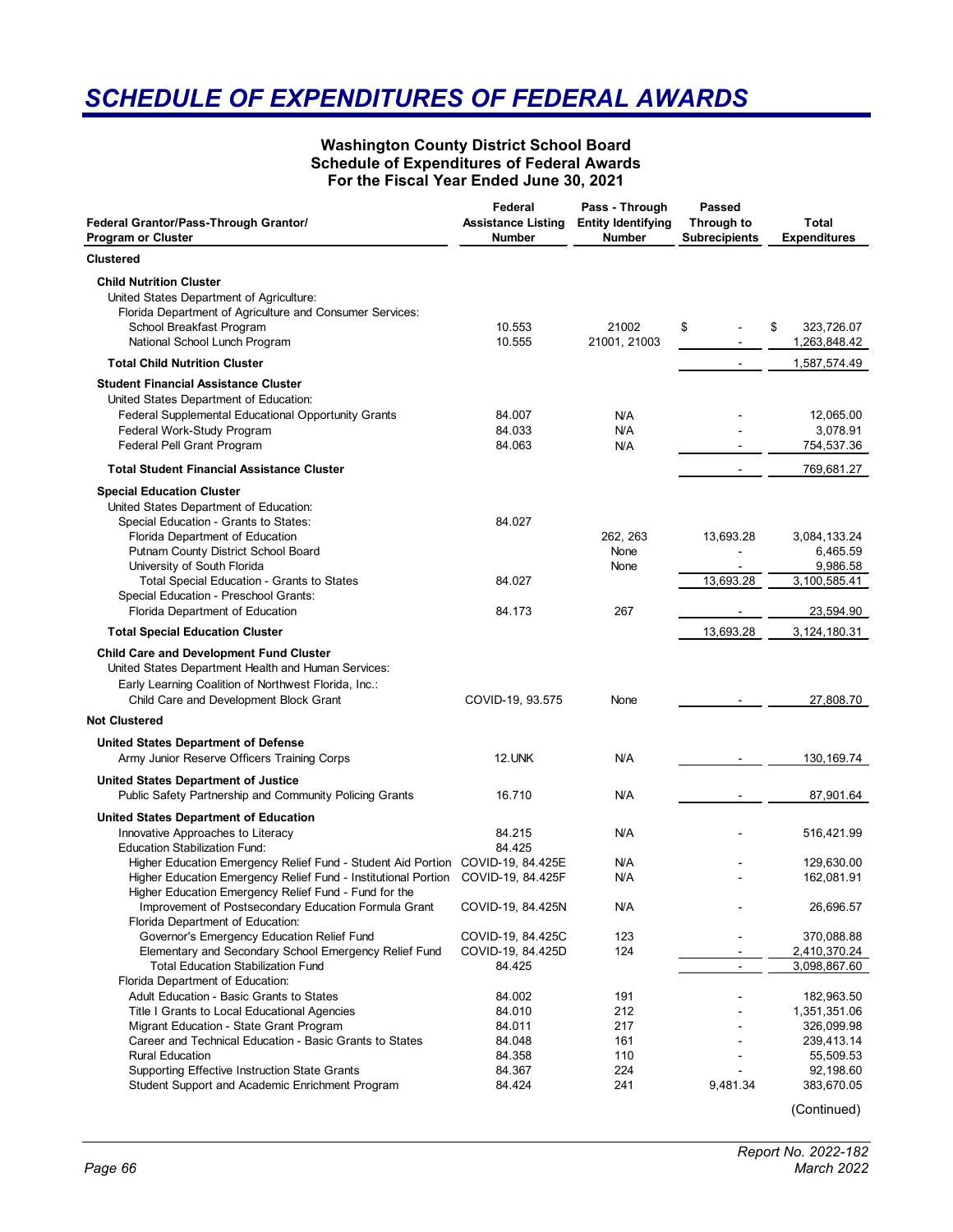#### **Washington County District School Board Schedule of Expenditures of Federal Awards (Continued) For the Fiscal Year Ended June 30, 2021**

| Federal Grantor/Pass-Through Grantor/<br><b>Program or Cluster</b>                                                                                                                 | Federal<br><b>Assistance Listing</b><br><b>Number</b> | Pass - Through<br><b>Entity Identifying</b><br><b>Number</b> | Passed<br>Through to<br><b>Subrecipients</b> | Total<br><b>Expenditures</b>  |
|------------------------------------------------------------------------------------------------------------------------------------------------------------------------------------|-------------------------------------------------------|--------------------------------------------------------------|----------------------------------------------|-------------------------------|
| <b>Not Clustered (Continued)</b>                                                                                                                                                   |                                                       |                                                              |                                              |                               |
| United States Department of Education (Continued)<br>Gadsden County District School Board:<br><b>School Safety National Activities</b><br><b>Education Innovation and Research</b> | 84.184<br>84.411                                      | None<br>None                                                 | 72,075.00<br>\$                              | 175,738.04<br>\$<br>34,866.06 |
| <b>Total United States Department of Education</b>                                                                                                                                 |                                                       |                                                              | 81,556.34                                    | 6,457,099.55                  |
| United States Department of Health and Human Services<br><b>Provider Relief Fund</b><br>Florida Department of Health:                                                              | COVID-19, 93.498                                      | N/A                                                          |                                              | 1,179.83                      |
| Injury Prevention and Control Research and State and<br><b>Community Based Programs</b><br>Chemical Additions Recovery Effort, Inc.:                                               | 93.136                                                | COHJ <sub>2</sub>                                            | 18.737.32                                    | 78,104.74                     |
| Substance Abuse and Mental Health Services Projects<br>Regional and National Significance<br>Florida Department of Education:                                                      | 93.243                                                | None                                                         |                                              | 69.405.79                     |
| Every Student Succeeds Act - Preschool Development Grants<br>Northwest Florida Health Network:                                                                                     | 93.434                                                | 90TP0068-01-00                                               |                                              | 213,305.77                    |
| Mental Health Disaster Assistance and Emergency Mental Health                                                                                                                      | 93.982                                                | <b>HM002</b>                                                 |                                              | 59,643.47                     |
| <b>Total United States Department of Health and Human Services</b>                                                                                                                 |                                                       |                                                              | 18,737.32                                    | 421,639.60                    |
| United States Department of Homeland Security<br>Florida Division of Emergency Management:<br>Disaster Grants - Public Assistance (Presidentially Declared<br>Disasters)           | 97.036                                                | Z1050                                                        |                                              | 299,963.34                    |
| <b>Total Expenditures of Federal Awards</b>                                                                                                                                        |                                                       |                                                              | 113,986.94<br>\$                             | \$12,906,018.64               |

The notes below are an integral part of this Schedule.

- Notes: (1) Basis of Presentation. The accompanying Schedule of Expenditures of Federal Awards (Schedule) includes the Federal award activity of the Washington County District School Board under programs of the Federal Government for the fiscal year ended June 30, 2021. The information in this Schedule is presented in accordance with the requirements of Title 2 U.S. *Code of Federal Regulations* Part 200, *Uniform Administrative Requirements, Cost Principles, and Audit Requirements for Federal Awards* (Uniform Guidance). Because the Schedule presents only a selected portion of the operations of the District, it is not intended to and does not present the financial position, changes in net position, or cash flows of the District.
	- (2) Summary of Significant Accounting Policies. Expenditures reported on the Schedule are reported on the modified accrual basis of accounting. Such expenditures are recognized following the cost principles contained in the Uniform Guidance, wherein certain types of expenditures are not allowable or are limited as to reimbursement.
	- (3) Indirect Cost Rate. The District has not elected to use the 10 percent de minimis cost rate allowed under the Uniform Guidance.
	- (4) Noncash Assistance National School Lunch Program. Includes \$134,895.32 of donated food used during the fiscal year. Donated foods are valued at fair value as determined at the time of donation.
	- (5) Education Stabilization Fund: Elementary and Secondary School Emergency Relief Fund. The District incurred \$241,458.31 in expenditures for the Elementary and Secondary School Emergency Relief Fund in the 2019-20 fiscal year.
	- (6) Education Stabilization Fund: Higher Education Emergency Relief Fund Institutional. The District incurred \$505.85 in expenditures for the Higher Education Emergency Relief Fund – Institutional in the 2019-20 fiscal year.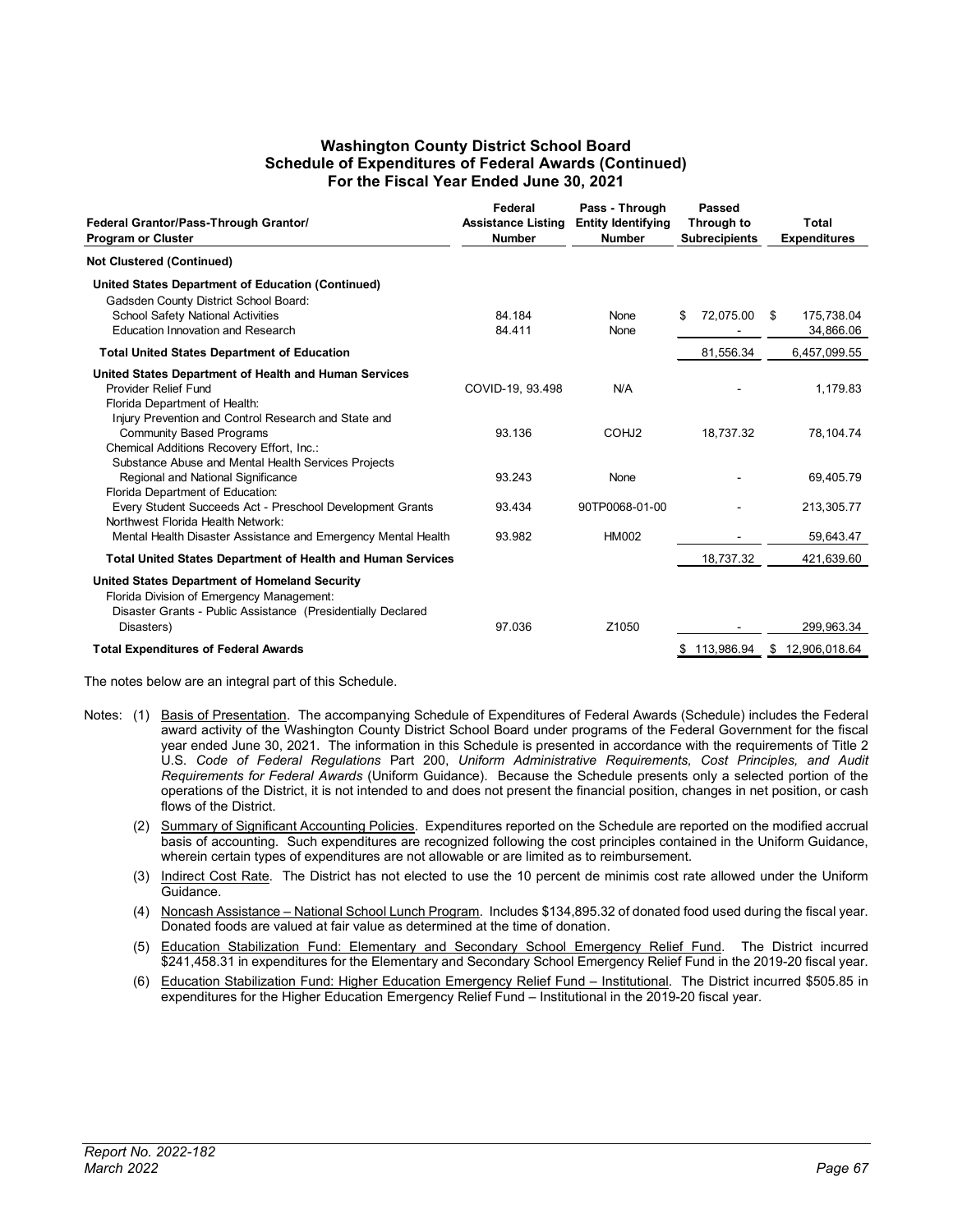

Sherrill F. Norman, CPA Auditor General

# **AUDITOR GENERAL STATE OF FLORIDA**

Claude Denson Pepper Building, Suite G74 111 West Madison Street Tallahassee, Florida 32399-1450



Phone: (850) 412-2722 Fax: (850) 488-6975

The President of the Senate, the Speaker of the House of Representatives, and the Legislative Auditing Committee

### **INDEPENDENT AUDITOR'S REPORT ON INTERNAL CONTROL OVER FINANCIAL REPORTING AND ON COMPLIANCE AND OTHER MATTERS BASED ON AN AUDIT OF FINANCIAL STATEMENTS PERFORMED IN ACCORDANCE WITH** *GOVERNMENT AUDITING STANDARDS*

We have audited, in accordance with the auditing standards generally accepted in the United States of America and the standards applicable to financial audits contained in *Government Auditing Standards* issued by the Comptroller General of the United States, the financial statements of the governmental activities, the business-type activities, each major fund, and the aggregate remaining fund information of the Washington County District School Board as of and for the fiscal year ended June 30, 2021, and the related notes to the financial statements, which collectively comprise the District's basic financial statements, and have issued our report thereon dated March 28, 2022, included under the heading **INDEPENDENT AUDITOR'S REPORT**. Our report includes a reference to other auditors who audited the financial statements of the school internal funds, as described in our report on the District's financial statements. This report does not include the results of the other auditors' testing of internal control over financial reporting or compliance and other matters that are reported on separately by those auditors.

#### **Internal Control Over Financial Reporting**

In planning and performing our audit of the financial statements, we considered the District's internal control over financial reporting (internal control) as a basis for designing audit procedures that are appropriate in the circumstances for the purpose of expressing our opinions on the financial statements, but not for the purpose of expressing an opinion on the effectiveness of the District's internal control. Accordingly, we do not express an opinion on the effectiveness of the District's internal control.

A *deficiency in internal control* exists when the design or operation of a control does not allow management or employees, in the normal course of performing their assigned functions, to prevent, or detect and correct, misstatements on a timely basis. A *material weakness* is a deficiency, or a combination of deficiencies, in internal control such that there is a reasonable possibility that a material misstatement of the District's financial statements will not be prevented, or detected and corrected on a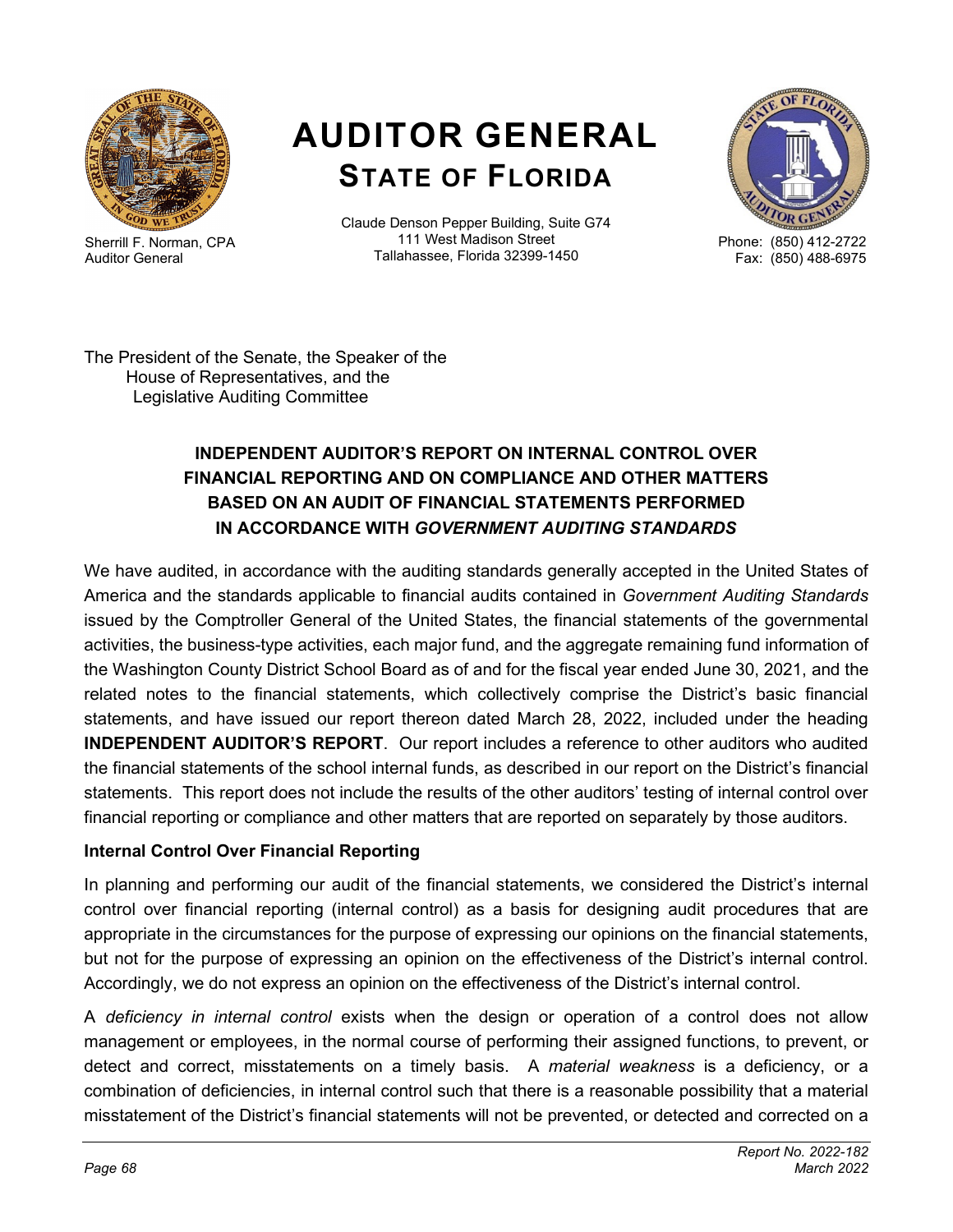timely basis. A *significant deficiency* is a deficiency, or a combination of deficiencies, in internal control that is less severe than a material weakness, yet important enough to merit attention by those charged with governance.

Our consideration of internal control was for the limited purpose described in the first paragraph of this section and was not designed to identify all deficiencies in internal control that might be material weaknesses or significant deficiencies. Given these limitations, during our audit we did not identify any deficiencies in internal control that we consider to be material weaknesses. However, material weaknesses may exist that have not been identified.

#### **Compliance and Other Matters**

As part of obtaining reasonable assurance about whether the District's financial statements are free from material misstatement, we performed tests of its compliance with certain provisions of laws, rules, regulations, contracts, and grant agreements, noncompliance with which could have a direct and material effect on the financial statements. However, providing an opinion on compliance with those provisions was not an objective of our audit and, accordingly, we do not express such an opinion. The results of our tests disclosed no instances of noncompliance or other matters that are required to be reported under *Government Auditing Standards*.

#### **Purpose of this Report**

The purpose of this report is solely to describe the scope of our testing of internal control and compliance and the results of that testing, and not to provide an opinion on the effectiveness of the District's internal control or on compliance. This report is an integral part of an audit performed in accordance with *Government Auditing Standards* in considering the District's internal control and compliance. Accordingly, this communication is not suitable for any other purpose.

Respectfully submitted,

Sherrill F. Norman, CPA Tallahassee, Florida March 28, 2022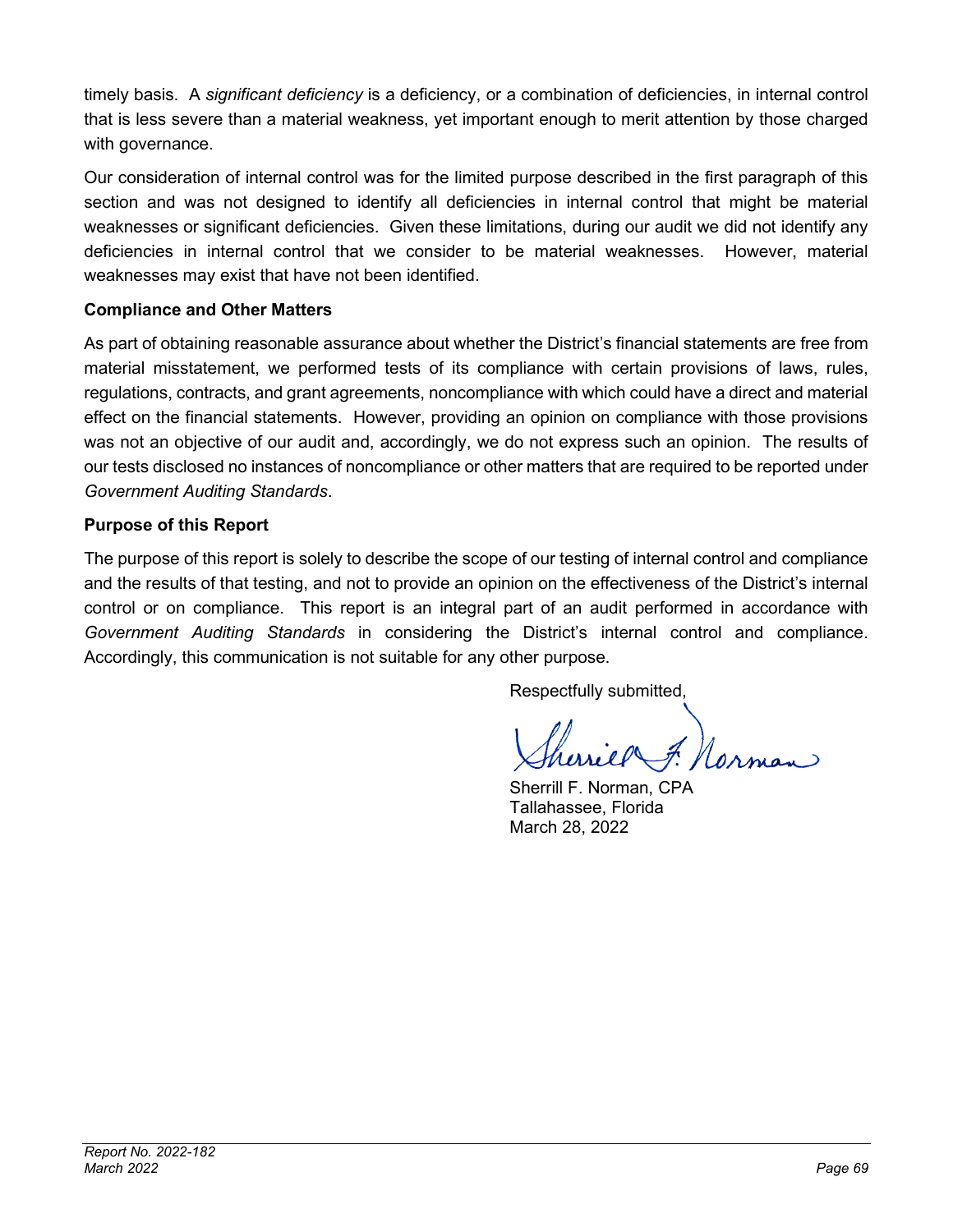

Sherrill F. Norman, CPA Auditor General

# **AUDITOR GENERAL STATE OF FLORIDA**

Claude Denson Pepper Building, Suite G74 111 West Madison Street Tallahassee, Florida 32399-1450



Phone: (850) 412-2722 Fax: (850) 488-6975

The President of the Senate, the Speaker of the House of Representatives, and the Legislative Auditing Committee

### **INDEPENDENT AUDITOR'S REPORT ON COMPLIANCE FOR THE MAJOR FEDERAL PROGRAM AND REPORT ON INTERNAL CONTROL OVER COMPLIANCE REQUIRED BY THE UNIFORM GUIDANCE**

#### **Report on Compliance for the Major Federal Program**

We have audited the Washington County District School Board's compliance with the types of compliance requirements described in the *OMB Compliance Supplement* that could have a direct and material effect on the District's major Federal program for the fiscal year ended June 30, 2021. The District's major Federal program is identified in **SECTION I – SUMMARY OF AUDITOR'S RESULTS** of the accompanying **SCHEDULE OF FINDINGS AND QUESTIONED COSTS**.

#### *Management's Responsibility*

Management is responsible for compliance with Federal statutes, regulations, and the terms and conditions of its Federal awards applicable to its Federal programs.

#### *Auditor's Responsibility*

Our responsibility is to express an opinion on compliance for the District's major Federal program based on our audit of the types of compliance requirements referred to above. We conducted our audit of compliance in accordance with auditing standards generally accepted in the United States of America; the standards applicable to financial audits contained in *Government Auditing Standards*, issued by the Comptroller General of the United States; and the audit requirements of Title 2 U.S. *Code of Federal Regulations* Part 200, *Uniform Administrative Requirements, Cost Principles, and Audit Requirements for Federal Awards* (Uniform Guidance). Those standards and the Uniform Guidance require that we plan and perform the audit to obtain reasonable assurance about whether noncompliance with the types of compliance requirements referred to above that could have a direct and material effect on a major Federal program occurred. An audit includes examining, on a test basis, evidence about the District's compliance with those requirements and performing such other procedures as we considered necessary in the circumstances.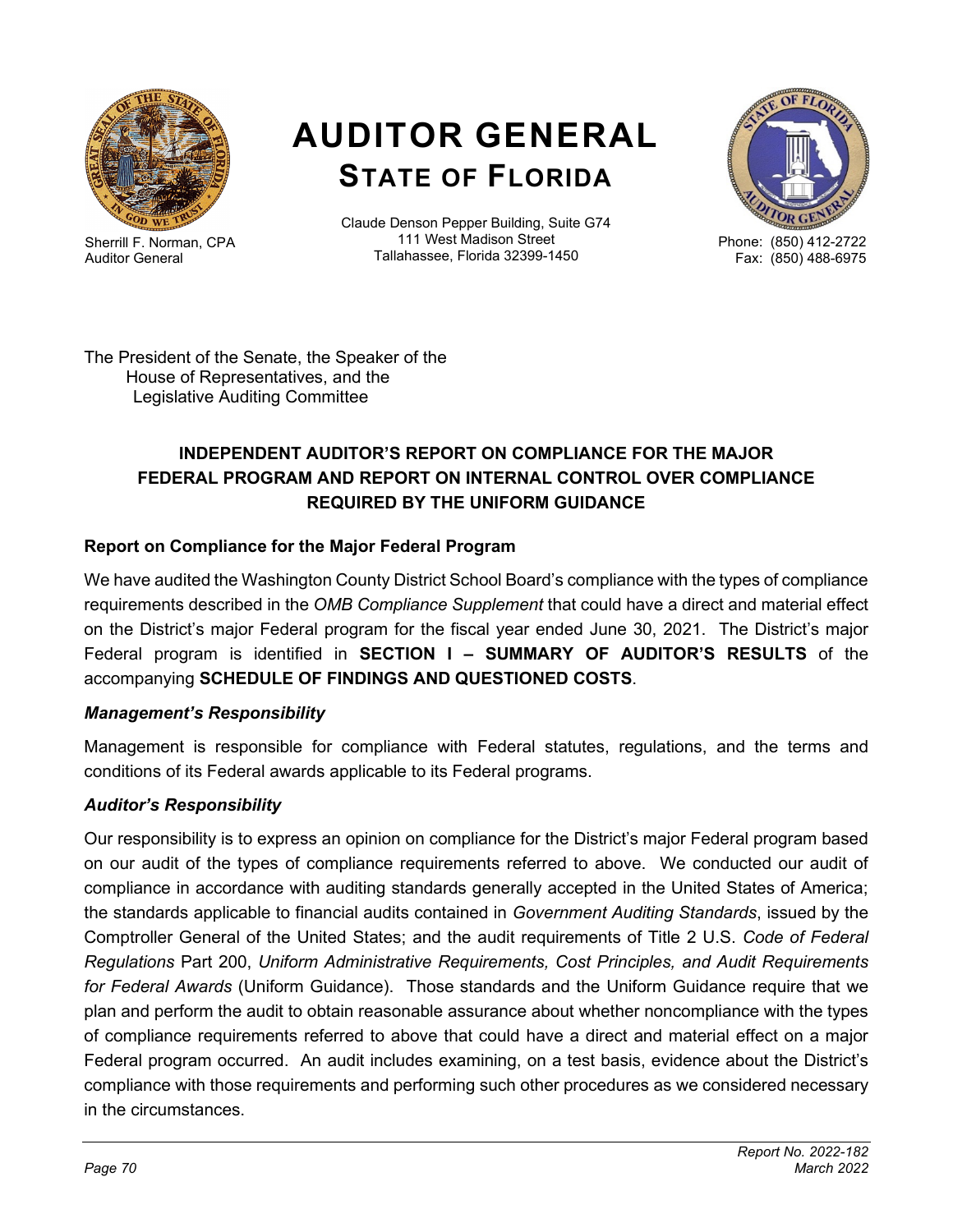We believe that our audit provides a reasonable basis for our opinion on compliance for the major Federal program. However, our audit does not provide a legal determination of the District's compliance.

#### *Opinion on the Major Federal Program*

In our opinion, the District complied, in all material respects, with the types of compliance requirements referred to above that could have a direct and material effect on its major Federal program for the fiscal year ended June 30, 2021.

#### **Report on Internal Control Over Compliance**

District management is responsible for establishing and maintaining effective internal control over compliance with the types of compliance requirements referred to above. In planning and performing our audit of compliance, we considered the District's internal control over compliance with the types of requirements that could have a direct and material effect on the major Federal program to determine the auditing procedures that are appropriate in the circumstances for the purpose of expressing an opinion on compliance for the major Federal program and to test and report on internal control over compliance in accordance with the Uniform Guidance, but not for the purpose of expressing an opinion on the effectiveness of internal control over compliance. Accordingly, we do not express an opinion on the effectiveness of the District's internal control over compliance.

A *deficiency in internal control over compliance* exists when the design or operation of a control over compliance does not allow management or employees, in the normal course of performing their assigned functions, to prevent, or detect and correct, noncompliance with a type of compliance requirement of a Federal program on a timely basis. A *material weakness in internal control over compliance* is a deficiency, or a combination of deficiencies, in internal control over compliance, such that there is a reasonable possibility that material noncompliance with a type of compliance requirement of a Federal program will not be prevented, or detected and corrected, on a timely basis. A *significant deficiency in internal control over compliance* is a deficiency, or a combination of deficiencies, in internal control over compliance with a type of compliance requirement of a Federal program that is less severe than a material weakness in internal control over compliance, yet important enough to merit attention by those charged with governance.

Our consideration of internal control over compliance was for the limited purpose described in the first paragraph of this section and was not designed to identify all deficiencies in internal control over compliance that might be material weaknesses or significant deficiencies. We did not identify any deficiencies in internal control over compliance that we consider to be material weaknesses. However, material weaknesses may exist that have not been identified.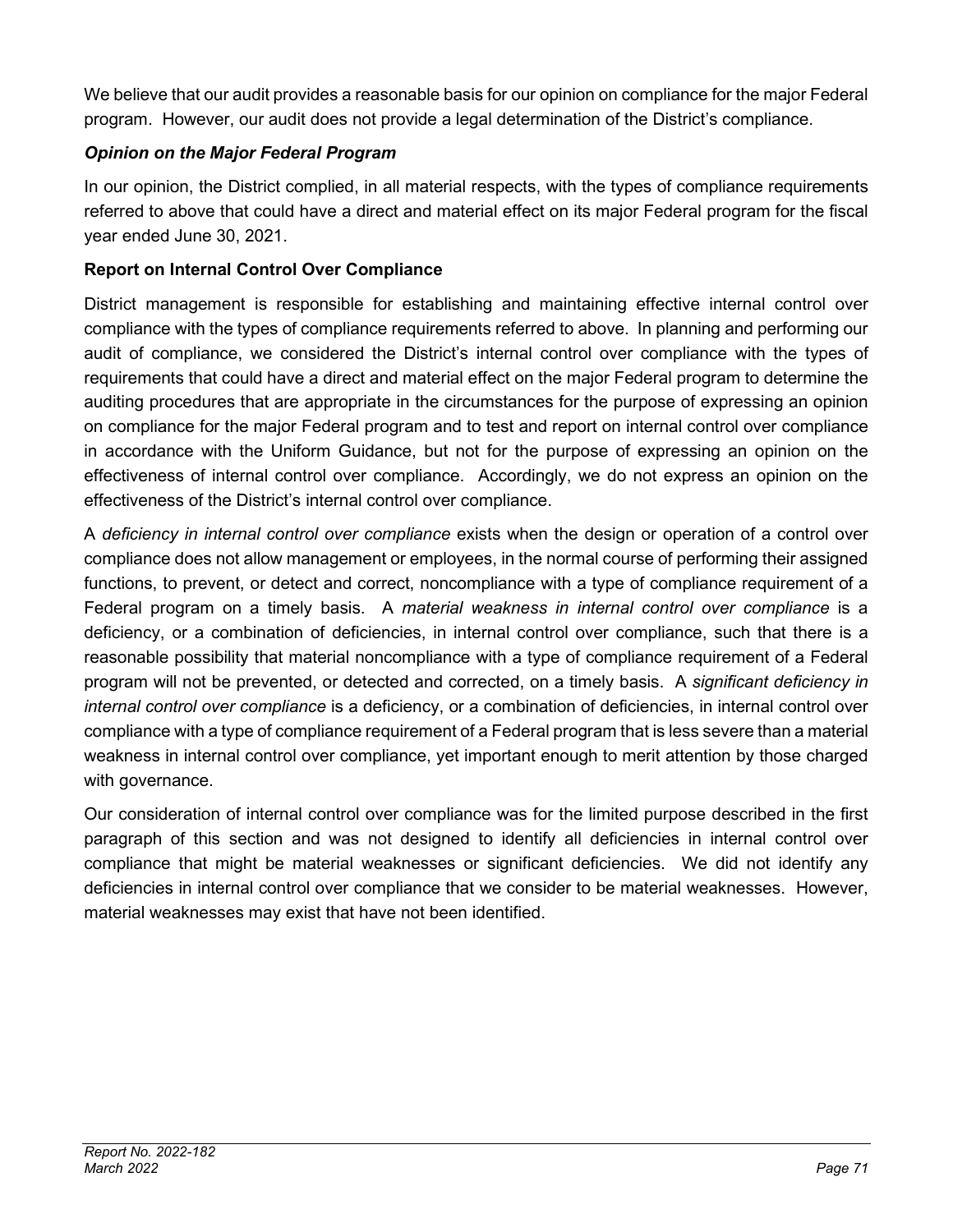The purpose of this report on internal control over compliance is solely to describe the scope of our testing of internal control over compliance and the results of that testing based on the requirements of the Uniform Guidance. Accordingly, this report is not suitable for any other purpose.

Respectfully submitted,

F. Norman

Sherrill F. Norman, CPA Tallahassee, Florida March 28, 2022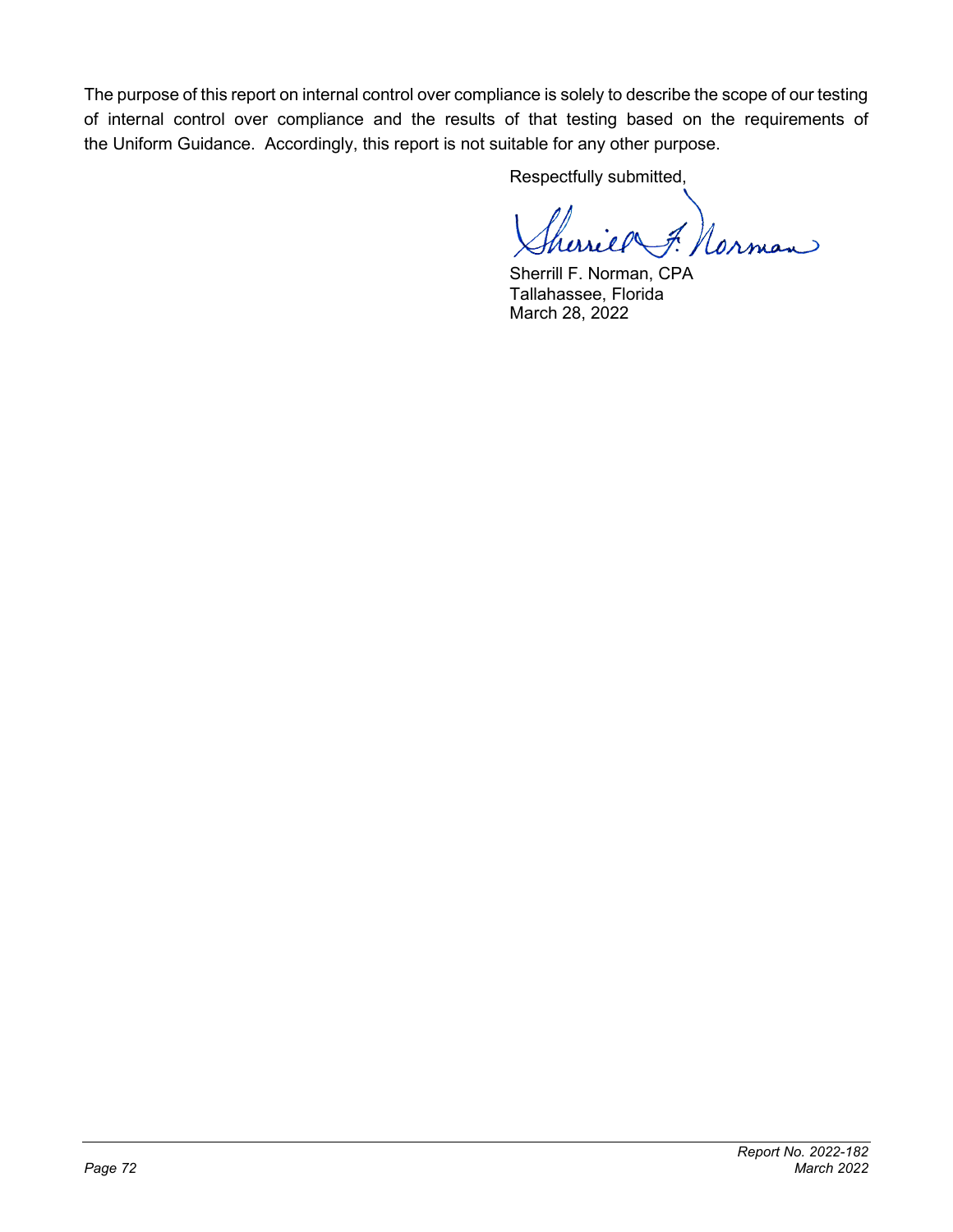# *SCHEDULE OF FINDINGS AND QUESTIONED COSTS*

## SECTION I – SUMMARY OF AUDITOR'S RESULTS

#### **Financial Statements**

| Type of auditor's report issued on whether the financial<br>statements audited were prepared in accordance with<br>GAAP: | Unmodified                                                                 |
|--------------------------------------------------------------------------------------------------------------------------|----------------------------------------------------------------------------|
| Internal control over financial reporting:                                                                               |                                                                            |
| Material weakness(es) identified?                                                                                        | No                                                                         |
| Significant deficiency(ies) identified?                                                                                  | None reported                                                              |
| Noncompliance material to financial statements noted?                                                                    | No                                                                         |
| <b>Federal Awards</b>                                                                                                    |                                                                            |
| Internal control over the major Federal program:                                                                         |                                                                            |
| Material weakness(es) identified?                                                                                        | <b>No</b>                                                                  |
| Significant deficiency(ies) identified?                                                                                  | None reported                                                              |
| Type of auditor's report issued on compliance for the<br>major Federal program:                                          | Unmodified                                                                 |
| Any audit findings disclosed that are required to be<br>reported in accordance with 2 CFR 200.516(a)?                    | No                                                                         |
| Identification of the major Federal program:                                                                             |                                                                            |
| <b>Assistance Listing Number:</b><br>84.425                                                                              | Name of Federal Program or Cluster:<br><b>Education Stabilization Fund</b> |
| Dollar threshold used to distinguish between<br>type A and type B programs:                                              | \$750,000                                                                  |
| Auditee qualified as low risk auditee?                                                                                   | Yes                                                                        |

## SECTION II – FINANCIAL STATEMENT FINDING

No matters are reported.

### SECTION III – FEDERAL AWARD FINDINGS AND QUESTIONED COSTS

No matters are reported.